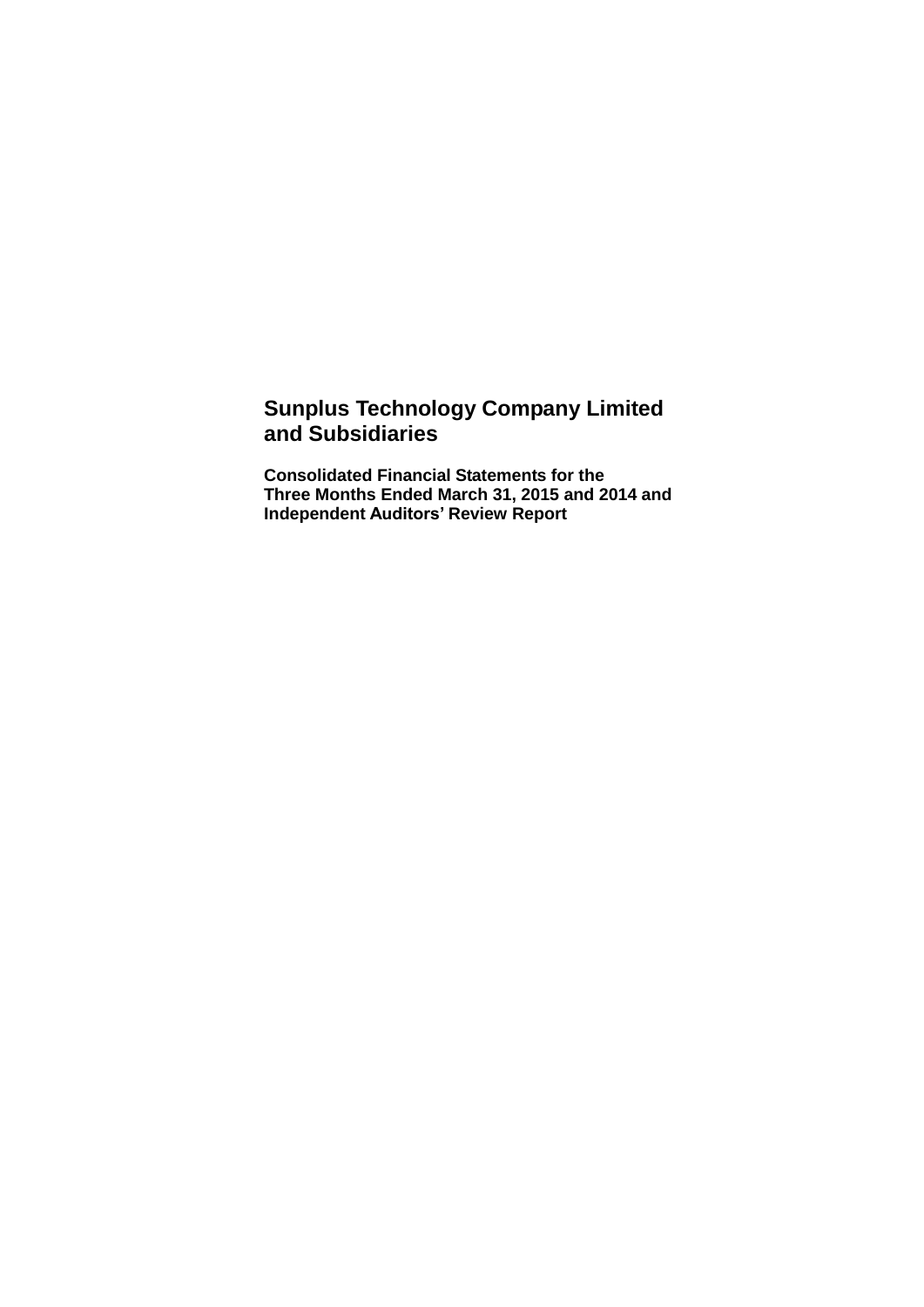#### **INDEPENDENT AUDITORS' REVIEW REPORT**

The Board of Directors and Shareholders Sunplus Technology Company Limited

We have reviewed the accompanying consolidated balance sheets of Sunplus Technology Company Limited (the "Company") and its subsidiaries (collectively referred to as the "Group") as of March 31, 2015 and 2014 and the related consolidated statements of comprehensive income, changes in equity and cash flows for the three months then ended. These consolidated financial statements are the responsibility of the Company's management. Our responsibility is to issue a report on these financial statements based on our reviews.

Except as stated in the following paragraph, we conducted our reviews in accordance with Statement of Auditing Standards No. 36 "Engagements to Review Financial Statements" issued by the Auditing Standards Committee of the Accounting Research and Development Foundation of the Republic of China. A review consists principally of applying analytical procedures to financial data and of making inquiries of persons responsible for financial and accounting matters. It is substantially less in scope than an audit conducted in accordance with auditing standards generally accepted in the Republic of China, the objective of which is the expression of an opinion regarding the consolidated financial statements taken as a whole. Accordingly, we do not express such an opinion.

As disclosed in Note 14, the financial statements of some immaterial subsidiaries included in the consolidated financial statements were based on the investees' unreviewed financial statements. The total assets of these subsidiaries as of March 31, 2015 and 2014 were 43% (NT\$6,752,550 thousand) and 46% (NT\$6,686,655 thousand), respectively, of the total consolidated assets, and the total liabilities were 38% (NT\$1,549,623 thousand) and 43% (NT\$1,651,799 thousand), respectively, of the total consolidated liabilities. For the three months ended March 31, 2015 and 2014, the total comprehensive losses were 15% (NT\$82,755 thousand) and 70% (NT\$160,611 thousand), respectively, of the total consolidated comprehensive income. In addition, as disclosed in Note 15 to the consolidated financial statements, the carrying values of some associates as of March 31, 2015 and 2014 were NT\$413,096 thousand and NT\$124,493 thousand, respectively. For the three months ended March 31, 2015 and 2014, the related investment results were net losses of NT\$289 thousand and NT\$12,511 thousand, respectively. These investment amounts and other associates' information disclosed in Note 39 to the financial statements were based on these associates' unreviewed financial statements for the same reporting periods as those of the Company.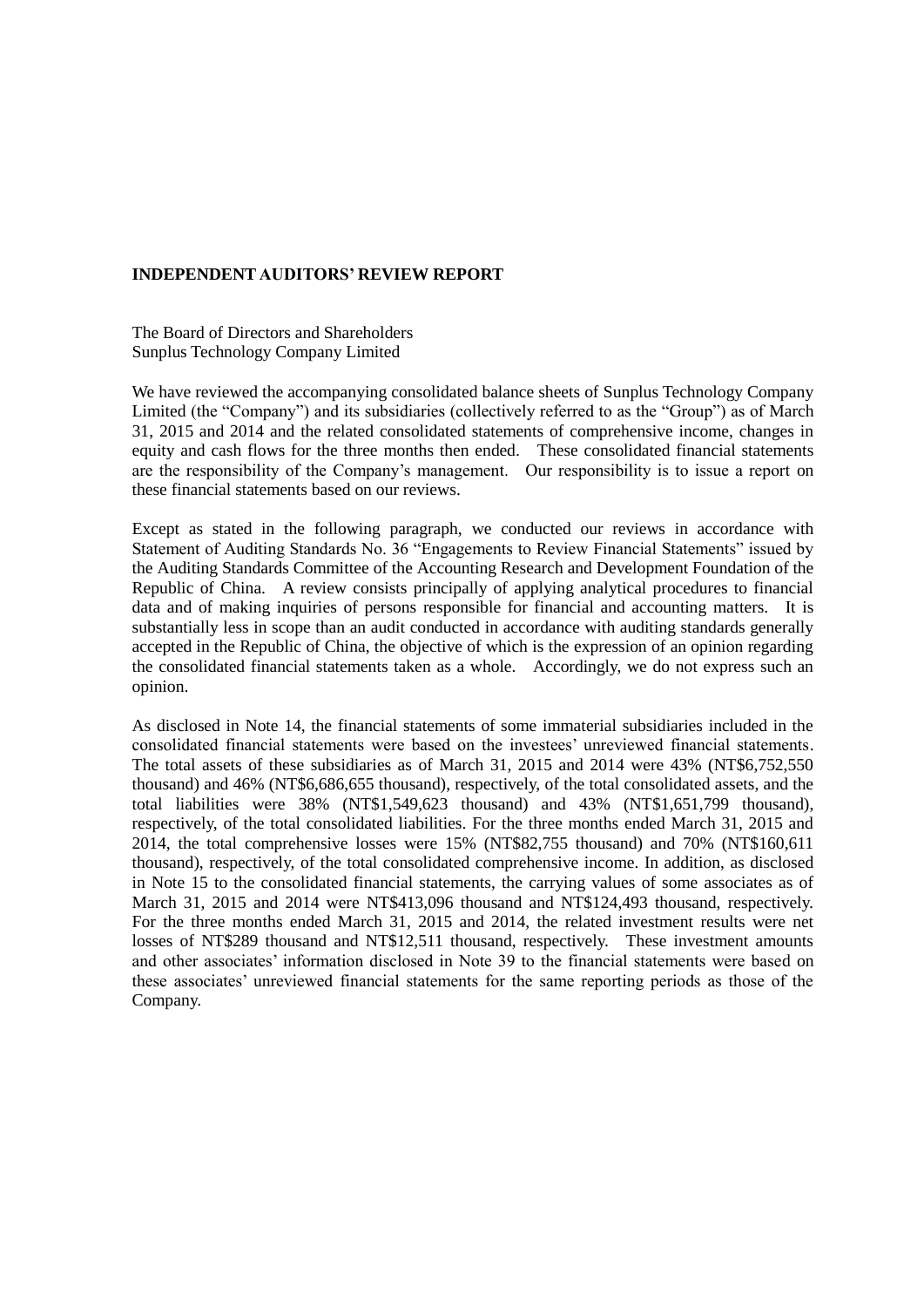Based on our reviews, except for the effects of adjustments that might have been determined to be necessary had the equity-method investees' financial statements mentioned in the preceding paragraph been reviewed, we are not aware of any material modifications that should be made to the consolidated financial statements as of and for the three months ended March 31, 2015 and 2014 of Sunplus Technology Company Limited and its subsidiaries referred to in the first paragraph for them to be in conformity with the Regulations Governing the Preparation of Financial Reports by Securities Issuers, and the International Financial Reporting Standard 1 "First-time Adoption of International Financial Reporting Standards" and International Accounting Standard 34 "Interim Financial Reporting" endorsed by the Financial Supervisory Commission of the Republic of China.

May 14, 2015

#### *Notice to Readers*

*The accompanying consolidated financial statements are intended only to present the consolidated financial position, financial performance and cash flows in accordance with accounting principles and practices generally accepted in the Republic of China and not those of any other jurisdictions. The standards, procedures and practices to review such consolidated financial statements are those generally applied in the Republic of China.* 

*For the convenience of readers, the independent auditors' review report and the accompanying consolidated financial statements have been translated into English from the original Chinese version prepared and used in the Republic of China. If there is any conflict between the English version and the original Chinese version or any difference in the interpretation of the two versions, the Chinese-language independent auditors' review report and consolidated financial statements shall prevail.*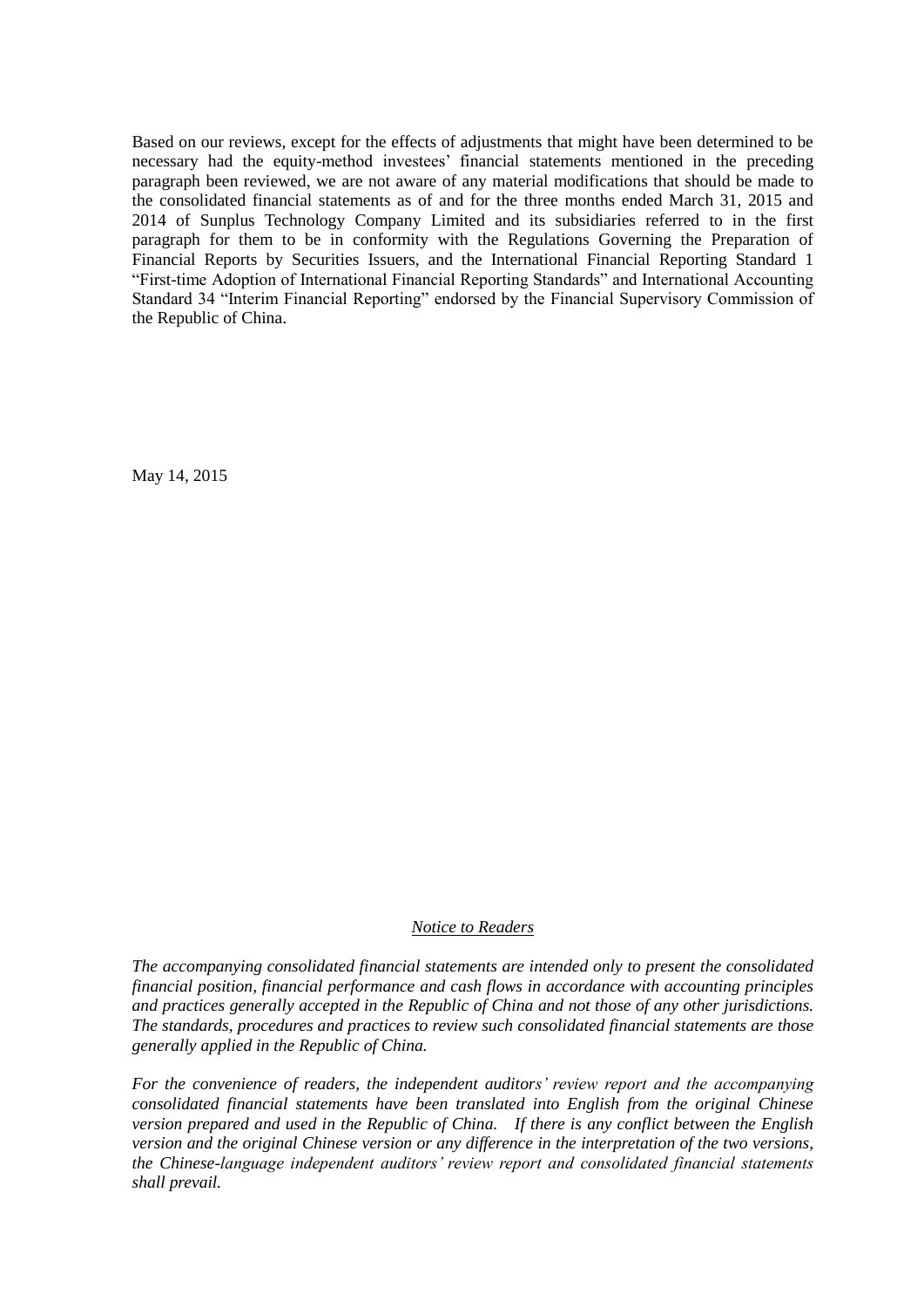#### **CONSOLIDATED BALANCE SHEETS**

**(In Thousands of New Taiwan Dollars)**

|                                                                          | <b>March 31, 2015</b><br>(Reviewed) |                           | <b>December 31, 2014</b><br>(Audited) |                 | <b>March 31, 2014</b><br>(Reviewed) |                |                                                                          | <b>March 31, 2015</b><br>(Reviewed) |               | <b>December 31, 2014</b><br>(Audited) |                | <b>March 31, 2014</b><br>(Reviewed) |                   |
|--------------------------------------------------------------------------|-------------------------------------|---------------------------|---------------------------------------|-----------------|-------------------------------------|----------------|--------------------------------------------------------------------------|-------------------------------------|---------------|---------------------------------------|----------------|-------------------------------------|-------------------|
| <b>ASSETS</b>                                                            | Amount                              | $\frac{0}{0}$             | Amount                                | $\frac{0}{0}$   | Amount                              | $\frac{0}{0}$  | <b>LIABILITIES AND EQUITY</b>                                            | Amount                              | $\frac{6}{2}$ | Amount                                | $\frac{0}{0}$  | <b>Amount</b>                       | $\frac{0}{0}$     |
| <b>CURRENT ASSETS</b>                                                    |                                     |                           |                                       |                 |                                     |                | <b>CURRENT LIABILITIES</b>                                               |                                     |               |                                       |                |                                     |                   |
| Cash and cash equivalents (Note 6)                                       | -S<br>3,794,642                     | 25                        | 3,576,732<br>-\$                      | 24              | 3,402,456                           | 23             | Short-term bank borrowings (Note 20)                                     | 557,144<br>-\$                      |               | 304,085<br>-\$                        | 2              | 164,513<br>- \$                     |                   |
| Financial assets at fair value through profit or loss - current (Note 7) | 14,911                              | $\sim$                    | 14,830                                | $\sim$          | 8.027                               | $\sim$         | Trade payables (Note 21)                                                 | 881,572                             | -6            | 728,569                               | $\overline{5}$ | 1,015,873                           | $7\overline{ }$   |
| Available-for-sale financial assets - current (Note 8)                   | 836,874                             | 5                         | 984,307                               | $7\overline{ }$ | 1,166,560                           | 8              | Current tax liabilities (Notes 4 and 28)                                 | 41,920                              |               | 26,005                                | $\sim$         | 48,571                              |                   |
| Debt investments with no active market - current (Note 9)                | 14.903                              | $\sim$                    | 14,903                                | $\sim$          | 14.903                              | $\overline{a}$ | Provisions - current (Note 22)                                           | 17.788                              |               | 21.849                                |                | 25,299                              |                   |
| Notes and accounts receivables, net (Notes 11 and 36)                    | 1,523,886                           | 10                        | 1,729,796                             | 12              | 1,355,492                           | $\mathbf{Q}$   | Current portion of long-term bank loans (Note 20)                        | 660,369                             |               | 905,296                               | 6              | 861,716                             | 6                 |
| Other receivables (Note 36)                                              | 468,234                             | $\mathbf{3}$              | 144,819                               | $\overline{1}$  | 161,873                             |                | Deferred revenue - current (Notes 23, 31 and 36)                         | 2,758                               |               | 3,375                                 |                | 3,307                               |                   |
| Inventories (Note 12)                                                    | 1,292,726                           | 8                         | 1,347,742                             | $\mathbf{Q}$    | 1,241,031                           | $\mathbf{Q}$   | Other current liabilities (Notes 23 and 36)                              | 795,007                             |               | 836,995                               | - 6            | 516,927                             |                   |
| Other current assets (Note 19)                                           |                                     | $\overline{\phantom{0}2}$ | 224,598                               |                 |                                     |                |                                                                          |                                     | $\sqrt{5}$    |                                       |                |                                     | $-4$              |
|                                                                          | 218,257                             |                           |                                       |                 | 244,411                             | $\frac{2}{2}$  | Total current liabilities                                                |                                     |               |                                       |                |                                     |                   |
|                                                                          |                                     |                           |                                       |                 |                                     |                |                                                                          | 2.956.558                           | 19            | 2,826,174                             | -19            | 2,636,206                           | $-18$             |
| Total current assets                                                     | 8,164,433                           | 53                        | 8,037,727                             | 54              | 7,594,753                           | $-52$          |                                                                          |                                     |               |                                       |                |                                     |                   |
|                                                                          |                                     |                           |                                       |                 |                                     |                | NONCURRENT LIABILITIES                                                   |                                     |               |                                       |                |                                     |                   |
| NONCURRENT ASSETS                                                        |                                     |                           |                                       |                 |                                     |                | Long-term bank loans (Note 20)                                           | 746,442                             |               | 657,082                               |                | 831,569                             | 6                 |
| Available-for-sale financial assets - noncurrent (Notes 8 and 15)        | 2,460,389                           | 16                        | 731,787                               | 5               | 1,181,764                           | 8              | Accrued pension liabilities (Notes 4 and 24)                             | 94.407                              |               | 108,105                               |                | 118,270                             |                   |
| Financial assets carried at cost (Note 10)                               | 260,905                             | 2                         | 241,005                               | 2               | 308.432                             | 2              | Guarantee deposits (Note 33)                                             | 208,090                             |               | 221,747                               |                | 210,979                             |                   |
| Investments accounted for using the equity method (Note 15)              | 413,096                             | $\mathbf{3}$              | 1,409,239                             | $\mathbf{Q}$    | 1,203,367                           | 8              | Deferred revenue - noncurrent (Notes 23, 31 and 36)                      | 79,618                              | $\sim$        | 81,311                                |                | 80,162                              |                   |
| Property, plant and equipment (Note 16)                                  | 3,453,733                           | 22                        | 3,490,672                             | 24              | 2,123,072                           | 15             | Other noncurrent liabilities (Note 23)                                   | 2,319                               |               | 2,319                                 |                | 1,299                               | $\equiv$ $\equiv$ |
| Investment properties (Note 17)                                          | 274,651                             | 2                         | 282,663                               | 2               | 287.253                             | $\overline{2}$ |                                                                          |                                     |               |                                       |                |                                     |                   |
| Intangible assets (Note 18)                                              | 213,176                             | $\overline{1}$            | 278,188                               | $\mathcal{L}$   | 358.435                             | $\mathcal{R}$  | Total noncurrent liabilities                                             | 1,130,876                           |               | 1,070,564                             |                | 1,242,279                           | $-9$              |
| Deferred tax assets (Note 28)                                            | 52,450                              | $\overline{a}$            | 42,126                                | $\sim$          | 49,080                              | $\sim$         |                                                                          |                                     |               |                                       |                |                                     |                   |
| Other noncurrent assets (Notes 19 and 33)                                | 237,523                             | $\overline{\phantom{0}}$  | 306,037                               |                 | 1,365,029                           | - 10           | <b>Total liabilities</b>                                                 | 4.087.434                           | 26            | 3,896,738                             | 26             | 3,878,485                           | $-27$             |
| Total noncurrent assets                                                  | 7.365.923                           | 47                        | 6,781,717                             | -46             | 6,876,432                           | $-48$          | EQUITY ATTRIBUTABLE TO OWNERS OF THE COMPANY<br>Share capital (Notes 25) |                                     |               |                                       |                |                                     |                   |
|                                                                          |                                     |                           |                                       |                 |                                     |                | Common shares                                                            | 5,919,949                           | 38            | 5,919,949                             | 40             | 5,919,949                           | 41                |
|                                                                          |                                     |                           |                                       |                 |                                     |                | Capital surplus (Notes 25 and 30)                                        | 894,446                             | -6            | 936,051                               | 6              | 912.528                             | 6                 |
|                                                                          |                                     |                           |                                       |                 |                                     |                | Retained earnings (Notes 25)                                             |                                     |               |                                       |                |                                     |                   |
|                                                                          |                                     |                           |                                       |                 |                                     |                | Legal reserve                                                            | 1.790.538                           | 12            | 1.790.538                             | 12             | 1.909.685                           | 13                |
|                                                                          |                                     |                           |                                       |                 |                                     |                | Special reserve                                                          | 22,639                              |               | 22,639                                | $\sim$         | 30,755                              |                   |
|                                                                          |                                     |                           |                                       |                 |                                     |                | Accumulated deficit                                                      | 968,265                             |               | 408,610                               |                | (120,768)                           | (1)               |
|                                                                          |                                     |                           |                                       |                 |                                     |                | Other equity (Note 25)                                                   | 294.084                             | $\mathcal{D}$ | 309,932                               | 2              | 430,555                             | $\overline{3}$    |
|                                                                          |                                     |                           |                                       |                 |                                     |                | Treasury shares (Notes 25 and 37)                                        | (63, 401)                           | (1)           | (63, 401)                             |                | (63, 401)                           | (1)               |
|                                                                          |                                     |                           |                                       |                 |                                     |                |                                                                          |                                     |               |                                       |                |                                     |                   |
|                                                                          |                                     |                           |                                       |                 |                                     |                | Total equity attributable to owners of the Company                       | 9,826,520                           | 63            | 9,324,318                             | 63             | 9,019,303                           | 62                |
|                                                                          |                                     |                           |                                       |                 |                                     |                | NONCONTROLLING INTERESTS (Notes 14 and 25)                               | 1,616,402                           | -11           | 1,598,388                             | -11            | 1,573,397                           | 11                |
|                                                                          |                                     |                           |                                       |                 |                                     |                | Total equity                                                             | 11,442,922                          | 74            | 10,922,706                            | 74             | 10,592,700                          | $-73$             |
| <b>TOTAL</b>                                                             | \$15,530,356                        | 100                       | \$14,819,444                          | 100             | \$14,471,185                        | 100            | <b>TOTAL</b>                                                             | \$15,530,356                        | 100           | \$14,819,444                          | 100            | \$14,471,185                        | 100               |

The accompanying notes are an integral part of the consolidated financial statements.

(With Deloitte & Touche review report dated May 14, 2015)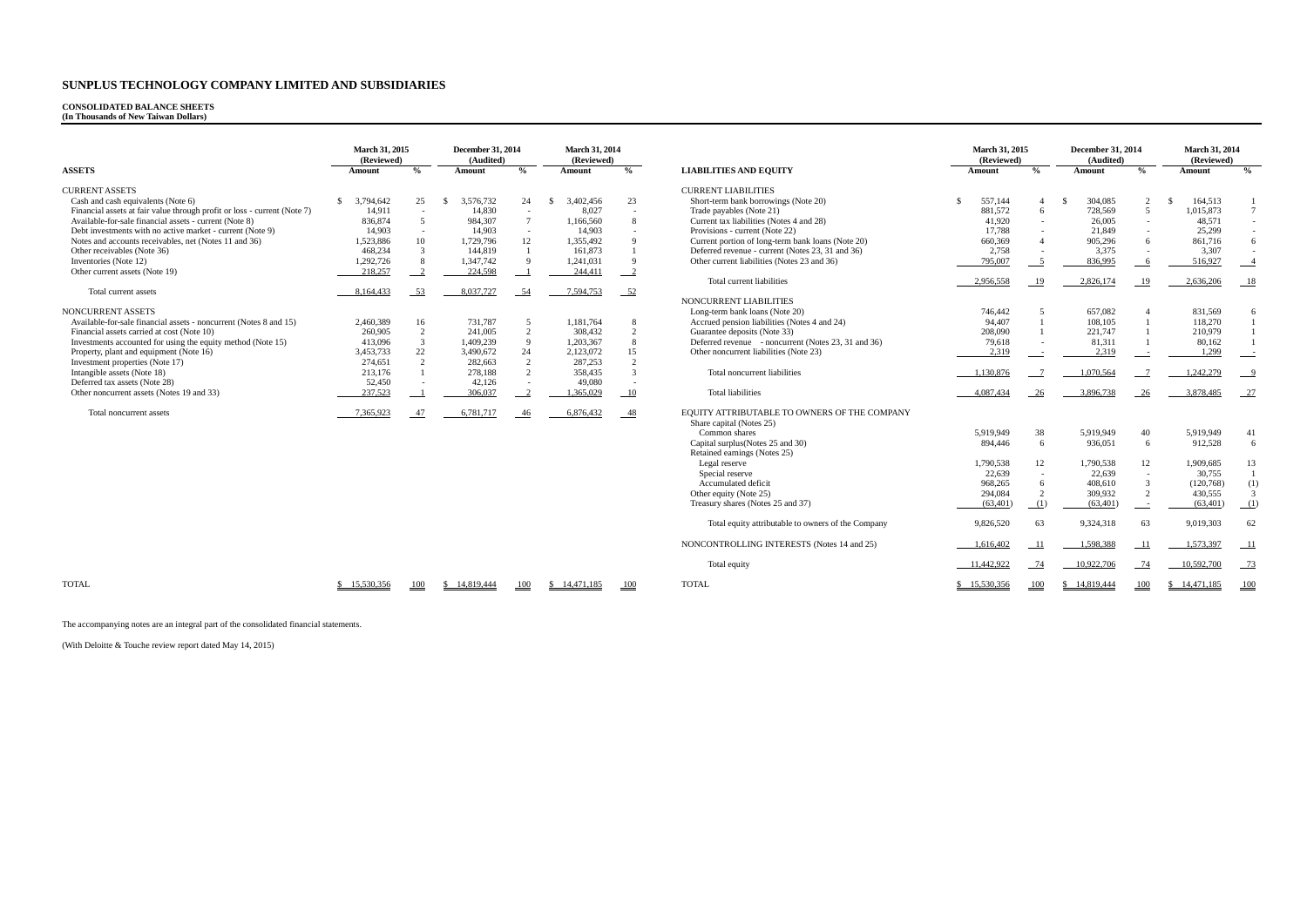## **CONSOLIDATED STATEMENTS OF COMPREHENSIVE INCOME (In Thousands of New Taiwan Dollars, Except Earnings Per Share) (Reviewed, Not Audited)**

|                                                                                                                                                                  | <b>Three Months Ended March 31</b>    |                                                       |                                       |                                              |  |  |
|------------------------------------------------------------------------------------------------------------------------------------------------------------------|---------------------------------------|-------------------------------------------------------|---------------------------------------|----------------------------------------------|--|--|
|                                                                                                                                                                  | 2015                                  |                                                       | 2014                                  |                                              |  |  |
|                                                                                                                                                                  | <b>Amount</b>                         | $\frac{0}{0}$                                         | <b>Amount</b>                         | $\frac{0}{0}$                                |  |  |
| NET SALES (Notes 26 and 36)                                                                                                                                      | 1,863,803<br>S                        | 100                                                   | \$1,460,354                           | 100                                          |  |  |
| COSTS OF SALES (Notes 12,24 and 27)                                                                                                                              | 1,100,106                             | 59                                                    | 854,175                               | 59                                           |  |  |
| <b>GROSS PROFIT</b>                                                                                                                                              | 763,697                               | 41                                                    | 606,179                               | 41                                           |  |  |
| OPERATING EXPENSES(Notes 24, 27 and 36)<br>Selling and marketing<br>General and administrative<br>Research and development                                       | 86,544<br>152,761<br>624,164          | 5<br>8<br>33                                          | 90,947<br>116,209<br>411,990          | 6<br>8<br>28                                 |  |  |
| Total operating expenses                                                                                                                                         | 863,469                               | 46                                                    | 619,146                               | 42                                           |  |  |
| OTHER REVENUE AND EXPENSES                                                                                                                                       | $\overline{1}$                        |                                                       | (5)                                   |                                              |  |  |
| <b>LOSS FROM OPERATIONS</b>                                                                                                                                      | (99, 771)                             | (5)                                                   | (12,972)                              | (1)                                          |  |  |
| NONOPERATING INCOME (Notes 27 and 36)<br>Other income<br>Other gains<br>Financial costs<br>Share of profit or loss of associates and joint<br>ventures (Note 15) | 15,353<br>707,049<br>(7,892)<br>(289) | $\mathbf{1}$<br>38<br>(1)<br>$\overline{\phantom{a}}$ | 16,384<br>58,927<br>(7,500)<br>37,998 | 1<br>$\overline{4}$<br>(1)<br>$\overline{3}$ |  |  |
| Total nonoperating income                                                                                                                                        | 714,221                               | $-38$                                                 | 105,809                               | 7                                            |  |  |
| <b>INCOME BEFORE INCOME TAX</b>                                                                                                                                  | 614,450                               | 33                                                    | 92,837                                | 6                                            |  |  |
| <b>INCOME TAX EXPENSE</b> (Notes 4 and 28)                                                                                                                       | 8,455                                 |                                                       | 5,410                                 |                                              |  |  |
| <b>PROFIT</b><br><b>FROM OPERATIONS</b>                                                                                                                          | 605,995                               | 33                                                    | 87,427                                | 6                                            |  |  |
| NON-OPERATING INCOME AND EXPENSE (Note<br>13)                                                                                                                    | (27, 845)                             | (2)                                                   | (87,037)                              | (6)                                          |  |  |
| NET PROFIT FOR THE PERIOD                                                                                                                                        | 578,150                               | <u>31</u>                                             | 390                                   | (Continued)                                  |  |  |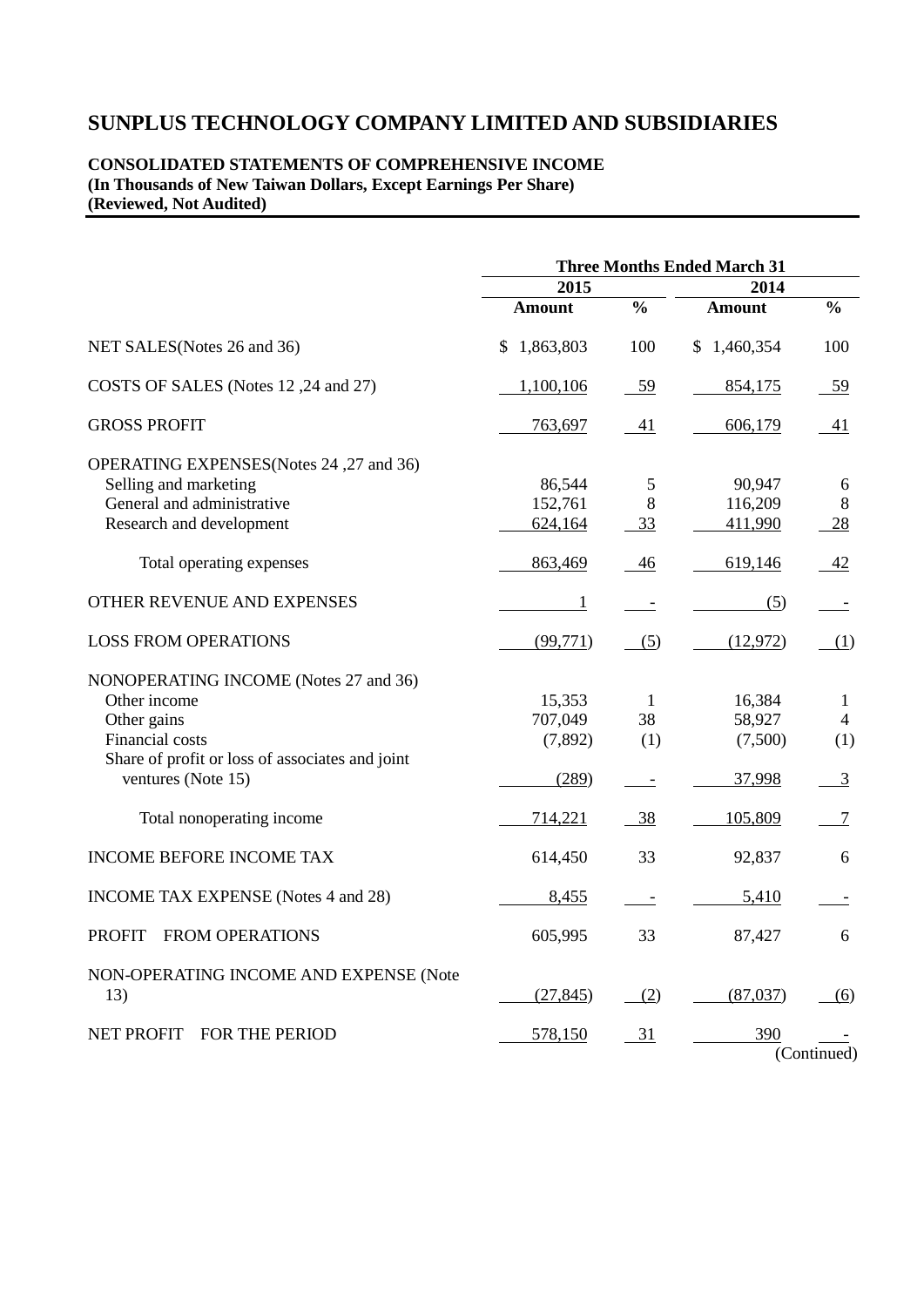## **CONSOLIDATED STATEMENTS OF COMPREHENSIVE INCOME (In Thousands of New Taiwan Dollars, Except Earnings Per Share) (Reviewed, Not Audited)**

|                                                                                                                                                           |                         |                | <b>Three Months Ended March 31</b> |               |  |  |
|-----------------------------------------------------------------------------------------------------------------------------------------------------------|-------------------------|----------------|------------------------------------|---------------|--|--|
|                                                                                                                                                           | 2015                    |                | 2014                               |               |  |  |
|                                                                                                                                                           | Amount                  | $\frac{0}{0}$  | <b>Amount</b>                      | $\frac{0}{0}$ |  |  |
| OTHER COMPREHENSIVE INCOME<br>Item that will not be reclassified subsequently to<br>profit or loss:                                                       |                         |                |                                    |               |  |  |
| Remeasurement of defined benefit plans<br>Item that may be reclassified substquently to profit<br>or loss:<br>Exchange differences on translating foreign | \$<br>1,606             |                | \$                                 |               |  |  |
| operations (Note 25)<br>Unrealized gain on available-for-sale financial                                                                                   | (26,170)                | (1)            | (16,374)                           | (1)           |  |  |
| assets (Note 25)<br>Share of other comprehensive loss of associates                                                                                       | 8,040                   |                | 246,730                            | 17            |  |  |
| and joint venture                                                                                                                                         | (597)                   |                | 6                                  |               |  |  |
| Other comprehensive income(loss) for the<br>period, net of income tax                                                                                     | (17, 121)               | (1)            | 230,362                            | 16            |  |  |
| TOTAL OTHER COMPREHENSIVE INCOME FOR<br><b>THE PERIOD</b>                                                                                                 | 561,029                 | 30             | 230,752                            | <u>16</u>     |  |  |
| <b>NET PROFIT</b><br><b>ATTRIBUTABLE TO:</b>                                                                                                              |                         |                |                                    |               |  |  |
| Owner of the Company<br>Noncontrolling interests                                                                                                          | \$<br>558,049<br>20,101 | 30             | \$<br>8,460<br>(8,070)             | 1<br>(1)      |  |  |
|                                                                                                                                                           | 578,150                 | <u>31</u>      | <u>390</u>                         |               |  |  |
| TOTAL COMPREHENSIVE INCOME                                                                                                                                |                         |                |                                    |               |  |  |
| <b>ATTRIBUTABLE TO:</b><br>Owner of the Company                                                                                                           | \$<br>543,848           | 29             | 239,345<br>S                       | 16            |  |  |
| Noncontrolling interests                                                                                                                                  | 17,181<br>561,029       | $\frac{30}{2}$ | (8,593)<br>230,752                 | <u>16</u>     |  |  |
|                                                                                                                                                           |                         |                |                                    |               |  |  |
| EARNINGS PER SHARE (New Taiwan dollars; Note<br>29)                                                                                                       |                         |                |                                    |               |  |  |
| From continuing and discontinued operations<br><b>Basic</b>                                                                                               | 0.95<br>\$              |                | 0.01<br>\$                         |               |  |  |
| Diluted<br>From continuing operations                                                                                                                     | 0.95<br>\$              |                | 0.01                               |               |  |  |
| <b>Basic</b><br>Diluted                                                                                                                                   | 1.00<br>\$<br>1.00      |                | 0.16<br>\$<br>0.16                 |               |  |  |

The accompanying notes are an integral part of the consolidated financial statements.

(With Deloitte & Touche review report dated May 14, 2015) (Concluded)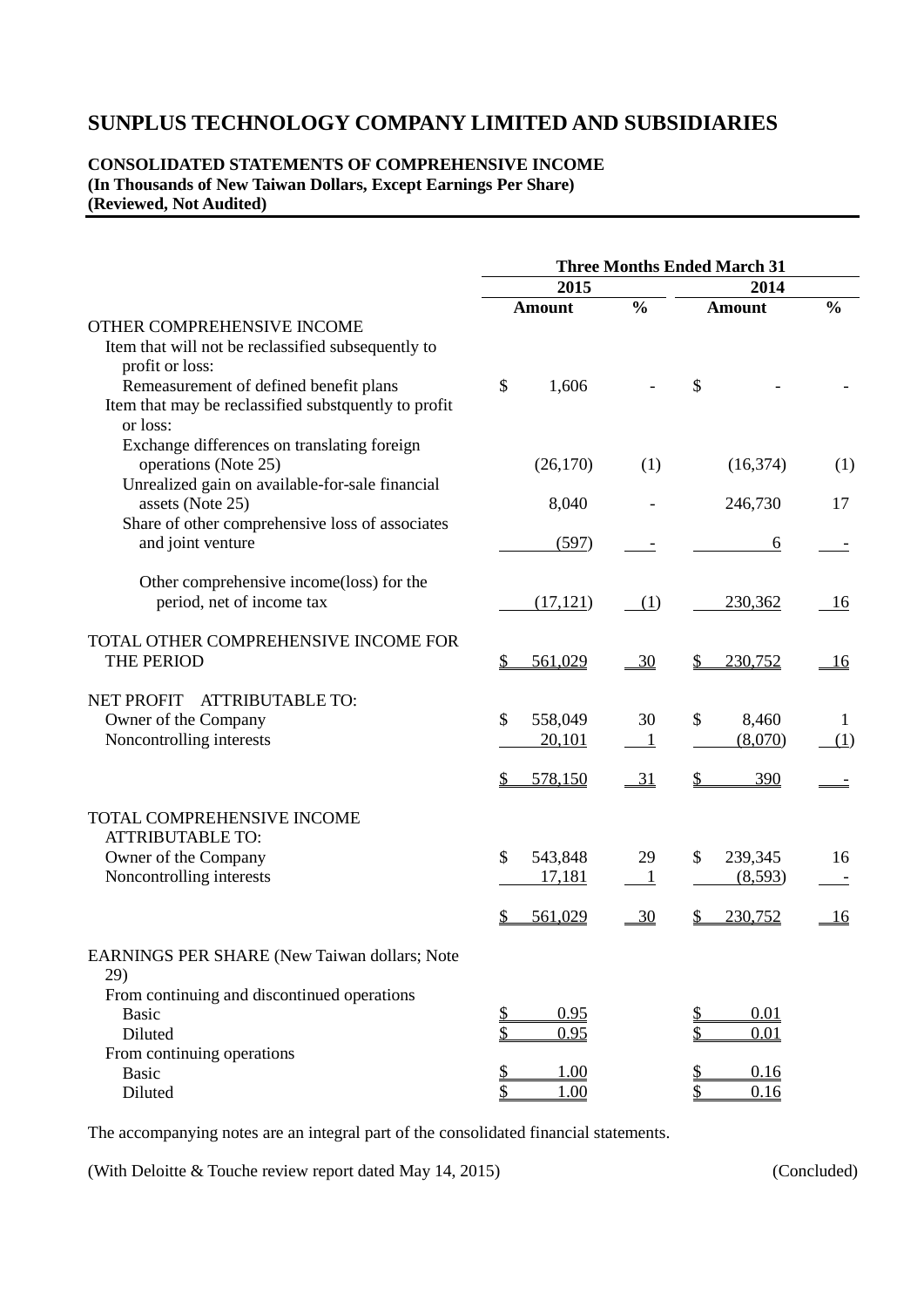**CONSOLIDATED STATEMENTS OF CHANGES IN SHAREHOLDERS' EQUITY (In Thousands of New Taiwan Dollars, Unless Stated Otherwise) (Reviewed, Not Audited)**

|                                                                                                                    | <b>Equity Attributable to Owners of the Company</b><br><b>Other Equity (Notes 25)</b> |              |                                  |                      |                                    |                                                   |                                                 |                                                   |                                            |                            |                                                           |                     |
|--------------------------------------------------------------------------------------------------------------------|---------------------------------------------------------------------------------------|--------------|----------------------------------|----------------------|------------------------------------|---------------------------------------------------|-------------------------------------------------|---------------------------------------------------|--------------------------------------------|----------------------------|-----------------------------------------------------------|---------------------|
|                                                                                                                    |                                                                                       |              |                                  |                      | <b>Retained Earnings (Note 25)</b> |                                                   | <b>Exchange</b>                                 | <b>Unrealized</b>                                 |                                            |                            |                                                           |                     |
|                                                                                                                    | <b>Capital Stock Issued and</b><br><b>Outstanding (Note 25)</b><br><b>Share</b>       |              | <b>Capital Surplus</b><br>(Notes |                      |                                    | Unappropriated<br><b>Earnings</b><br>(Accumulated | Differences on<br><b>Translating</b><br>Foreign | Gain (Loss) on<br>Available-for-sale<br>Financial | <b>Treasury</b><br><b>Shares</b><br>(Notes |                            | <b>Noncotrolling</b><br><b>Interests</b><br>(Notes 14 and |                     |
|                                                                                                                    | (Thousand)                                                                            | Amount       | 25 and 30)                       | <b>Legal Reserve</b> | <b>Special Reserve</b>             | Deficit)                                          | <b>Operations</b>                               | <b>Assets</b>                                     | 25 and 37)                                 | <b>Total</b>               | 25)                                                       | <b>Total Equity</b> |
| Balance, January 1, 2014                                                                                           | 596,910                                                                               | \$5,969,099  | 950,179<br>$\mathbb{S}$          | \$1,909,685          | 30,755                             | (127, 263)<br>\$                                  | 27,108<br><sup>S</sup>                          | 172,562<br>\$.                                    | (155,236)                                  | 8,776,889<br><sup>\$</sup> | \$1,588,623                                               | \$10,365,512        |
| Effect of retrospective application of IAS 19 and retrospective<br>restatement of financial statements             |                                                                                       |              |                                  |                      |                                    | (1,965)                                           |                                                 |                                                   |                                            | (1,965)                    | (269)                                                     | (2,234)             |
| Blance at January 1, 2014 as restated                                                                              | 596,910                                                                               | 5,969,099    | 950,179                          | 1,909,685            | 30,755                             | (129, 228)                                        | 27,108                                          | 172,562                                           | (155, 236)                                 | 8,774,924                  | 1,588,354                                                 | 10,363,278          |
| Change in capital surplus from investments in associates and joint<br>ventures accounted for by the entity method  |                                                                                       |              | 5,034                            |                      |                                    |                                                   |                                                 |                                                   |                                            | 5,034                      |                                                           | 5,034               |
| Net profit for the three months ended March 31, 2014                                                               |                                                                                       |              |                                  |                      |                                    | 8,460                                             |                                                 |                                                   |                                            | 8,460                      | (8,070)                                                   | 390                 |
| Other comprehensive income for the three months ended March<br>$31, 2014$ , net of income tax                      |                                                                                       |              |                                  |                      |                                    |                                                   | (15,571)                                        | 246,456                                           |                                            | 230,885                    | (523)                                                     | 230,362             |
| Total comprehensive income for the three months ended March<br>31, 2014                                            |                                                                                       |              |                                  |                      |                                    | 8,460                                             | (15,571)                                        | 246,456                                           |                                            | 239,345                    | (8,593)                                                   | 230,752             |
| Disposal of treasury shares                                                                                        | (4,915)                                                                               | (49,150)     | (42, 685)                        |                      |                                    |                                                   |                                                 |                                                   | 91,835                                     |                            |                                                           |                     |
| Decrease in noncontrolling interests                                                                               |                                                                                       |              |                                  |                      |                                    |                                                   |                                                 |                                                   |                                            |                            | (6,364)                                                   | (6,364)             |
| BALANCE, MARCH 31, 2014                                                                                            | 591,995                                                                               | \$ 5,919,949 | 912,528                          | \$1,909,685          | 30,755                             | \$ (120,768)                                      | 11,537                                          | 419,018<br>$\mathbb{S}^-$                         | $\frac{\$}{\$}$ (63,401)                   | \$9,019,303                | \$1,573,397                                               | \$10,592,700        |
| Balance, January 1, 2015                                                                                           | 591,995                                                                               | \$ 5,919,949 | 936,044<br><sup>S</sup>          | \$1,790,538          | 22,639                             | 410,595<br>$\mathcal{S}$                          | 128,258<br>-S                                   | 181,674<br>\$.                                    | (63, 401)                                  | \$9,326,296                | \$1,598,644                                               | \$10,924,940        |
| Effect of retrospective application of IAS 19 and retrospective<br>restatement of financial statements             |                                                                                       |              |                                  |                      |                                    | (1,985)                                           |                                                 |                                                   |                                            | (1,978)                    | (256)                                                     | (2,234)             |
| Blance at January 1, 2014 as restated                                                                              | 591,995                                                                               | 5,919,949    | 936,051                          | 1,790,538            | 22,639                             | 408,610                                           | 128,258                                         | 181,674                                           | (63, 401)                                  | 9,324,318                  | 1,598,388                                                 | 10,922,706          |
| Changes in capital surplus from investments in associates and<br>joint ventures accounted for by the equity method |                                                                                       |              | (313)                            |                      |                                    |                                                   |                                                 |                                                   |                                            | (313)                      |                                                           | (313)               |
| Disposal of investments accounted for by using equity method                                                       |                                                                                       |              | (41,292)                         |                      |                                    |                                                   |                                                 | (41)                                              |                                            | (41, 333)                  |                                                           | (41, 333)           |
| Net loss for the three months ended March 31, 2015                                                                 |                                                                                       |              |                                  |                      | $\overline{\phantom{a}}$           | 558,049                                           |                                                 |                                                   |                                            | 558,049                    | 20,101                                                    | 578,150             |
| Other comprehensive loss for the three months ended March 31,<br>2015, net of income tax                           |                                                                                       |              |                                  |                      |                                    | 1,606                                             | (25, 474)                                       | 9,667                                             |                                            | (14,201)                   | (2,920)                                                   | (17, 121)           |
| Total comprehensive income for the three months ended March<br>31, 2015                                            |                                                                                       |              |                                  |                      |                                    | 559,655                                           | (25, 474)                                       | 9,667                                             |                                            | 543,848                    | 17,181                                                    | 561,029             |
| Decrease in noncontrolling interests                                                                               |                                                                                       |              |                                  |                      |                                    |                                                   |                                                 |                                                   |                                            |                            | 833                                                       | 833                 |
| BALANCE, MARCH 31, 2015                                                                                            | 591,995                                                                               | \$5,919,949  | 894,446                          | \$1,790,538          | 22,639                             | 968,265                                           | 102,784                                         | 191,300                                           | (63, 401)                                  | \$9,826,520                | \$1,616,402                                               | \$11,442,922        |

The accompanying notes are an integral part of the consolidated financial statements.

(With Deloitte & Touche review report dated May 14, 2015)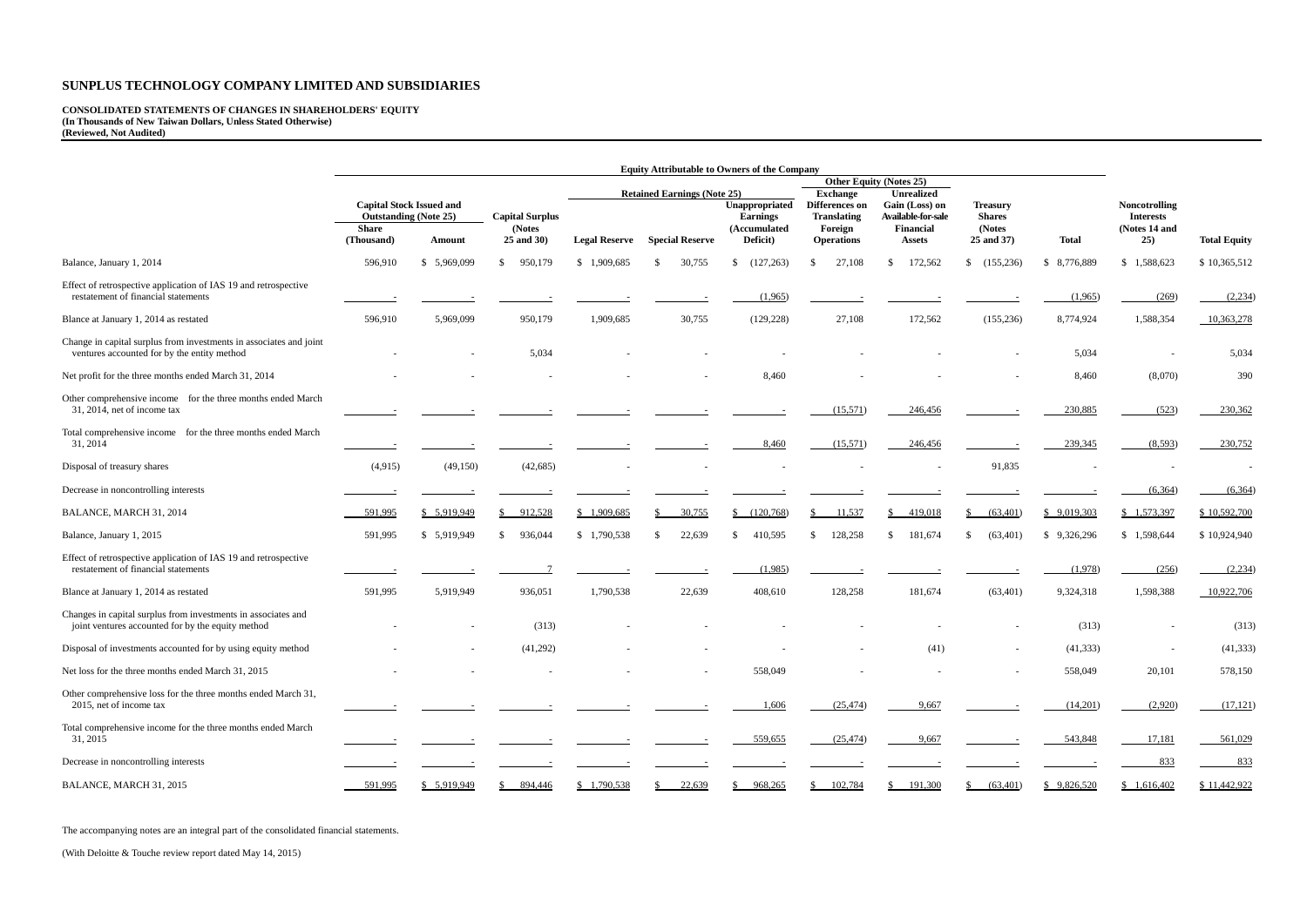## **CONSOLIDATED STATEMENTS OF CASH FLOWS (In Thousands of New Taiwan Dollars) (Reviewed, Not Audited)**

|                                                                         | <b>Three Months Ended March 31</b> |                   |              |            |
|-------------------------------------------------------------------------|------------------------------------|-------------------|--------------|------------|
|                                                                         |                                    | $\overline{2015}$ |              | 2014       |
| CASH FLOWS FROM OPERATING ACTIVITIES                                    |                                    |                   |              |            |
| Income before income tax from operations                                | \$                                 | 614,450           | $\mathbb{S}$ | 92,837     |
| Income before income tax from discontinued operations                   |                                    | (27, 845)         |              | (87,037)   |
| Income before income tax                                                |                                    | 586,605           |              | 5,800      |
| Adjustments for:                                                        |                                    |                   |              |            |
| Depreciation expenses                                                   |                                    | 76,841            |              | 69,743     |
| Amortization expenses                                                   |                                    | 20,812            |              | 44,395     |
| Net gain on fair value change of financial assets designated as at fair |                                    |                   |              |            |
| value through profit                                                    |                                    | (67)              |              | (33)       |
| <b>Financial costs</b>                                                  |                                    | 7,892             |              | 7,500      |
| Interest income                                                         |                                    | (8,291)           |              | (8,934)    |
| Share of (profit) loss of associates and joint ventures                 |                                    | 289               |              | (37,998)   |
| Loss (gain) on disposal of property, plant and equipment                |                                    | (7,267)           |              | 5          |
| Gain on disposal of intangible assets                                   |                                    | (279,900)         |              |            |
| Gain on disposal of investments                                         |                                    | (3,636)           |              | (52, 341)  |
| Gain on disposal of subsidiaries                                        |                                    | (906, 358)        |              |            |
| Impairment loss recognized on financial assets                          |                                    | 188,249           |              |            |
| Impairment loss recognized on non-financial assets                      |                                    | 94,123            |              |            |
| Realized gain on the transactions with associates and joint ventures    |                                    |                   |              | (191)      |
| Net gain on foreign currency exchange                                   |                                    | 5,298             |              | (3,109)    |
| Amortization of prepaid lease payments                                  |                                    | 778               |              | 767        |
| Changes in operating assets and liabilities:                            |                                    |                   |              |            |
| Increase in financial assets held for trading                           |                                    | 88                |              | 60         |
| Decrease in trade receivables                                           |                                    | 201,356           |              | 176,159    |
| (Increase) decrease in other receivables                                |                                    | 8,381             |              | (45,362)   |
| (Increase) decrease in inventories                                      |                                    | 55,016            |              | (318, 814) |
| Increase in other current assets                                        |                                    | (15,539)          |              | (9, 973)   |
| Increase in trade payables                                              |                                    | 153,347           |              | 195,344    |
| Increase (decrease) in provisions                                       |                                    | (4,061)           |              | 1,384      |
| Decrease in deferred revenue                                            |                                    | (460)             |              |            |
| Decrease in other current liabilities                                   |                                    | (43,259)          |              | (135,560)  |
| Decrease in pension liabilities                                         |                                    | (12,092)          |              | (235)      |
| Interest received                                                       |                                    | 8,688             |              | 8,509      |
| Interest paid                                                           |                                    | (7,617)           |              | (10, 556)  |
| Income tax paid                                                         |                                    | (495)             |              | (452)      |
| Net cash generated from (used in) operating activities                  |                                    | 118,721           |              | (113,892)  |

(Continued)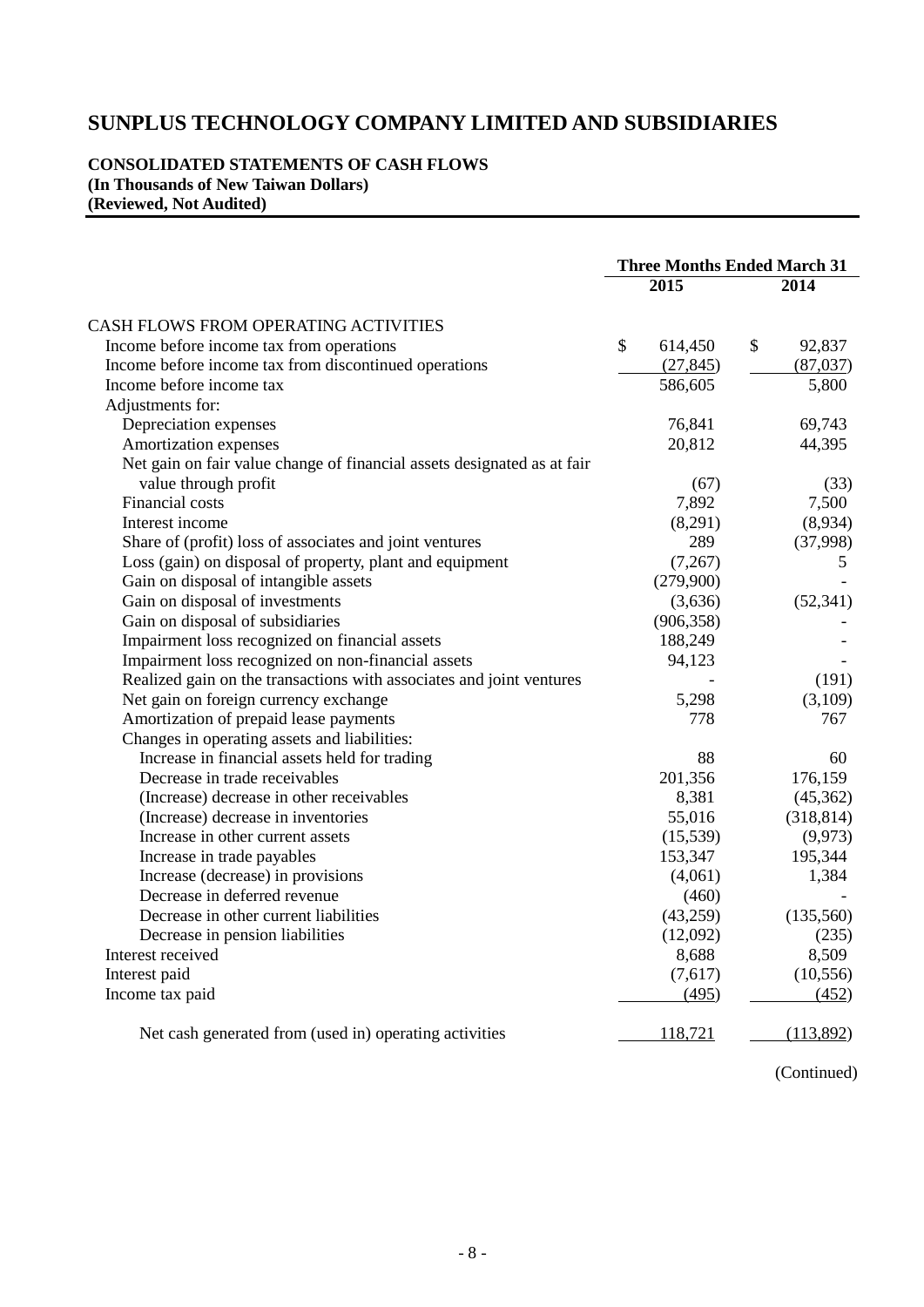## **CONSOLIDATED STATEMENTS OF CASH FLOWS (In Thousands of New Taiwan Dollars) (Reviewed, Not Audited)**

|                                                                | <b>Three Months Ended March 31</b> |                   |              |                |
|----------------------------------------------------------------|------------------------------------|-------------------|--------------|----------------|
|                                                                |                                    | $2\overline{015}$ |              | 2014           |
| CASH FLOWS FROM INVESTING ACTIVITIES                           |                                    |                   |              |                |
| Purchase of available-for-sale financial assets                | $\mathcal{S}$                      | (229, 601)        | $\mathbb{S}$ | (117, 447)     |
| Proceeds of the sale of available-for-sale financial assets    |                                    | 392,073           |              | 215,153        |
| Purchase of debt investments with no active market             |                                    |                   |              | (14,903)       |
| Acquisition of financial asset carried at cost                 |                                    | (20, 400)         |              |                |
| Proceeds of the sale of financial assets measured at cost      |                                    |                   |              | 4,357          |
| Payments for property, plant and equipment                     |                                    | (46,281)          |              | (35, 434)      |
| Proceeds of the disposal of property, plant and equipment      |                                    | 134               |              | $\overline{4}$ |
| Decrease in refundable deposits                                |                                    | 2,397             |              | 8              |
| Payments for intangible assets                                 |                                    | (76, 721)         |              | (68, 974)      |
| Decrease in other assets                                       |                                    | 785               |              | 48,725         |
| Increase in prepayments for lease                              |                                    |                   |              | (64, 671)      |
|                                                                |                                    |                   |              | (803, 289)     |
| Increase in prepayments for equipment                          |                                    |                   |              |                |
| Net cash generated from (used in) investing activities         |                                    | 22,386            |              | (836, 471)     |
| CASH FLOWS FROM FINANCING ACTIVITIES                           |                                    |                   |              |                |
| Proceeds (repayments) of short-term borrowings                 |                                    | 253,059           |              | (638)          |
| Proceeds of long-term borrowings                               |                                    |                   |              | 266,331        |
| Repayments of long-term borrowings                             |                                    | (152, 682)        |              | (213, 675)     |
| Cash received from deposits                                    |                                    | 1,416             |              | 43,669         |
| Refundable deposits paid                                       |                                    | (17, 415)         |              | (57,072)       |
| Increase (decrease) in noncontrolling interests                |                                    | 833               |              | (5,196)        |
|                                                                |                                    |                   |              |                |
| Net cash generated from (used in) investing activities         |                                    | 85,211            |              | 33,419         |
| EFFECT OF EXCHANGE RATE CHANGES ON THE BALANCE OF              |                                    |                   |              |                |
| CASH HELD IN FOREIGN CURRENCIES                                |                                    | (8, 408)          |              | (11,995)       |
|                                                                |                                    |                   |              |                |
| NET INCREASE (DECREASE) IN CASH AND CASH<br><b>EQUIVALENTS</b> |                                    | 217,910           |              | (928, 939)     |
|                                                                |                                    |                   |              |                |
| CASH AND CASH EQUIVALENTS AT THE BEGINNING OF THE              |                                    |                   |              |                |
| <b>PERIOD</b>                                                  |                                    | 3,576,732         |              | 4,331,395      |
| CASH AND CASH EQUIVALENTS AT THE END OF THE PERIOD             | \$                                 | 3,794,642         | \$           | 3,402,456      |
|                                                                |                                    |                   |              |                |

The accompanying notes are an integral part of the consolidated financial statements.

(With Deloitte & Touche review report dated May 14, 2015) (Concluded)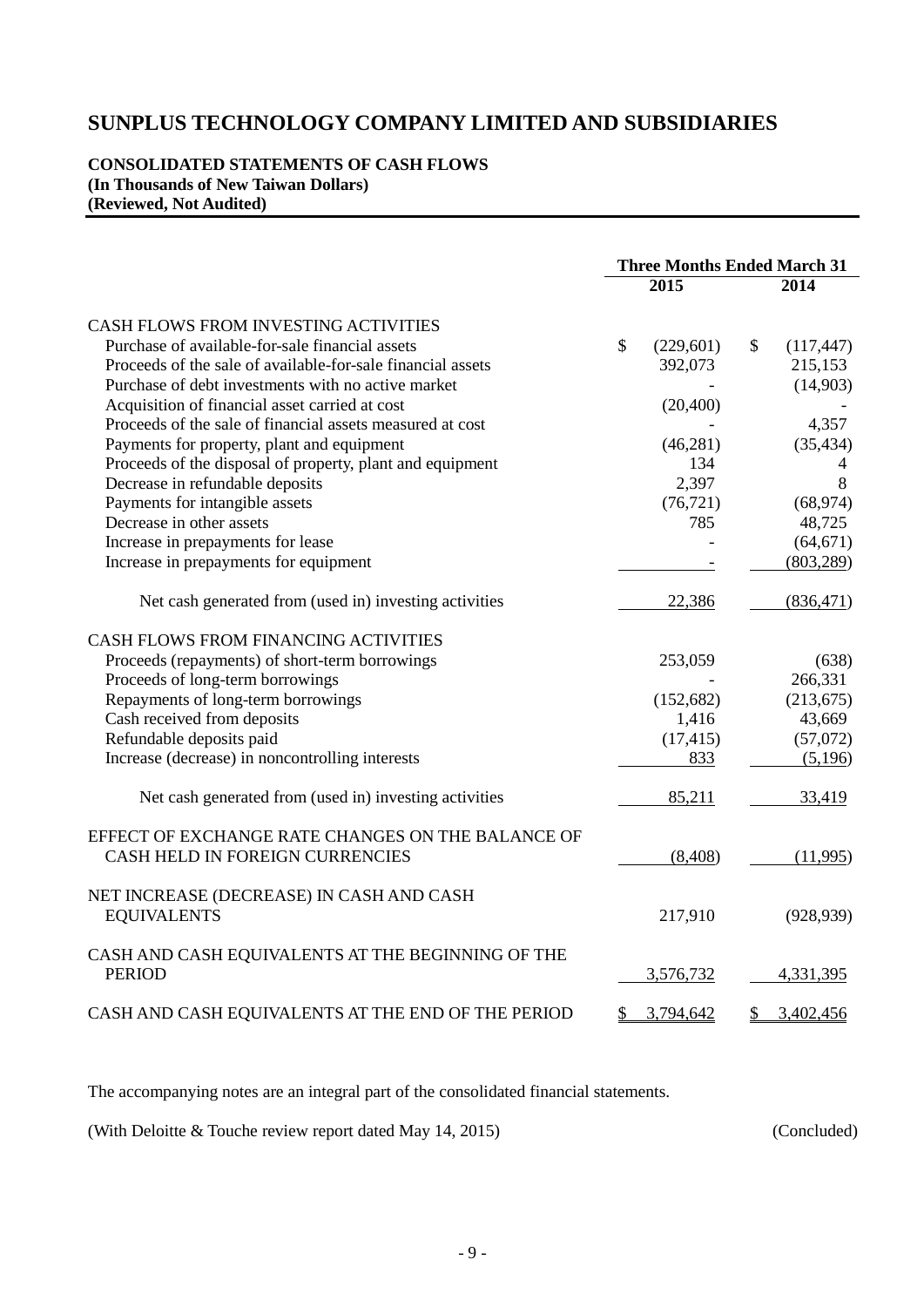## **NOTES TO CONSOLIDATED FINANCIAL STATEMENTS THREE MONTHS ENDED MARCH 31, 2015 AND 2014 (In Thousands of New Taiwan Dollars, Unless Stated Otherwise) (Reviewed, Not Audited)**

### **1. GENERAL INFORMATION**

Sunplus Technology Company Limited (the "Company") was established in August 1990. It researches, develops, designs, tests and sells high quality, high value-added consumer integrated circuits (ICs). Its products are based on core technologies in such areas as multimedia audio/video, single-chip microcontrollers and digital signal processors. These technologies are used to develop hundreds of products including various ICs: liquid crystal display, microcontroller, multimedia, voice/music, and application-specific. Sunplus' shares have been listed on the Taiwan Stock Exchange since January 2000. Some of its shares have been issued in the form of global depositary receipts (GDRs), which have been listed on the London Stock Exchange since March 2001 (refer to Note 25).

Following is a diagram of the relationship and ownership percentages between Sunplus and its subsidiaries (collectively, the "Group") as of March 31, 2015:

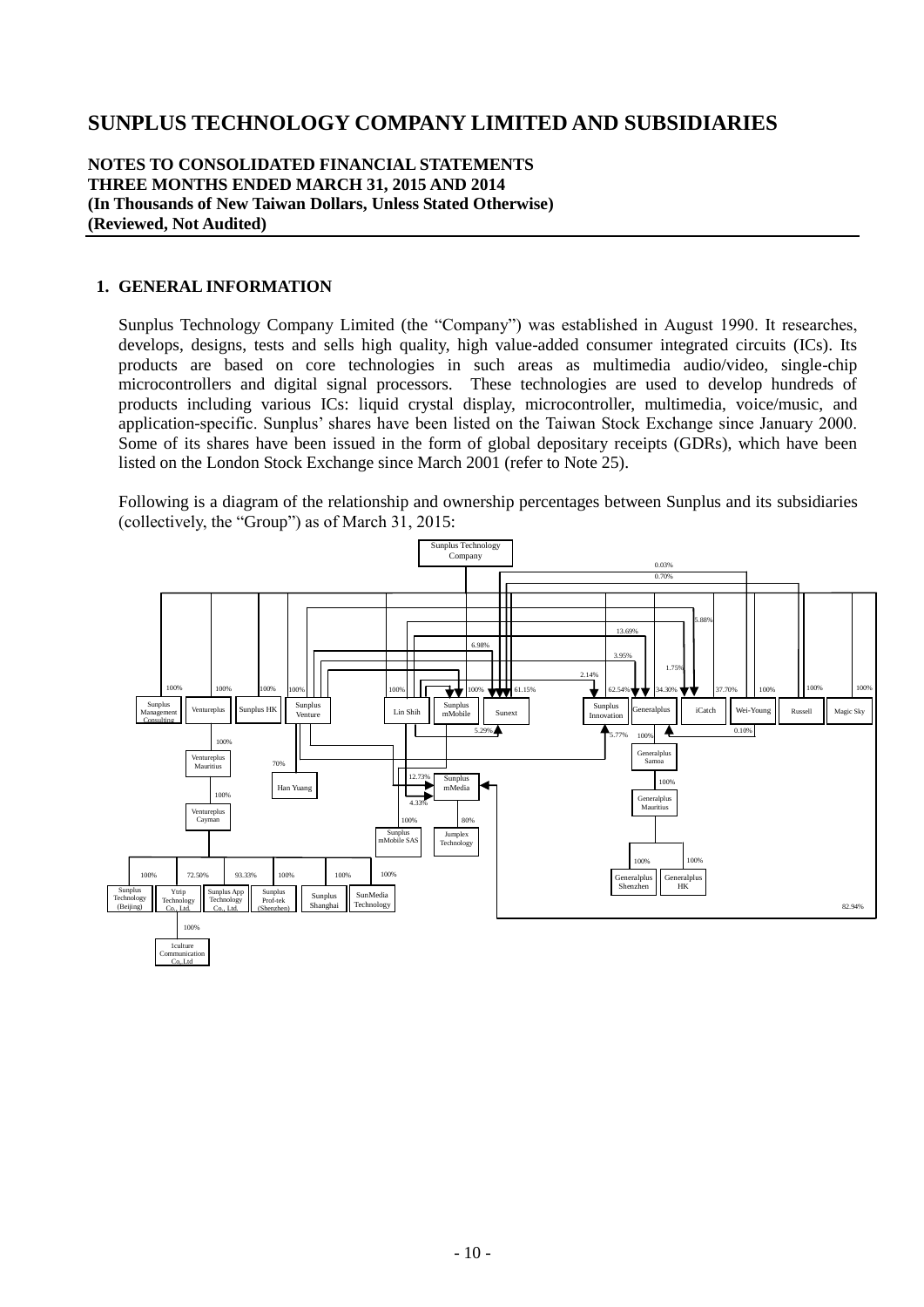Sunplus mMobile, iCatch, Sunplus mMedia, Sunplus Innovation and Sunplus mMobile SAS research, develop, design, manufacture and sell all kinds of IC modules, application software and silicon intellectual property (SIP). Sunplus Technology (Shanghai) manufactures and sells ICs and building rental. Sunplus Prof-tek (Shenzhen) and SunMedia Technology researches and sells computer software and provides system integration services. Sunplus App Technology Co., Ltd. manufacture and sell ICs. Ytrip Technology mainly does system services and manages web business. 1culture Communication Co, Ltd mainly do web business develop. Sunplus Technology (Beijing) develops Software and technology serves. Han Young mainly do information supply services, researches and sells ICs. Jumplux researches, develops, manufactures and sells transmission media and integrated circuits. Sunset mainly develops, and sells optical electronic and SOC (system on chip) ICs. Generalplus researches, develops, designs, manufactures, and sells custom-made ICs. Generalplus Shenzhen and Generalplus HK do market research surveys. Generalplus Shenzhen and Generalplus HK do market research surveys. Sunplus HK engages in international trade. All other subsidiaries are engaged in investing activities.

The consolidated financial statements are presented in the Company's functional currency, the New Taiwan dollar.

## **2. APPROVAL OF FINANCIAL STATEMENTS**

The consolidated financial statements were approved by the board of directors and authorized for issue on May 14, 2015.

#### **3. APPLICATION OF NEW, AMENDED AND REVISED STANDARDS AND INTERPRETATIONS**

a. The 2013 version of the International Financial Reporting Standards (IFRS), International Accounting Standards (IAS), Interpretations of IFRS (IFRIC), and Interpretations of IAS (SIC) in issue but not yet effective

Rule No. 1030010325 and Rule No. 1030029342 issued by the FSC, stipulated that the Group should apply the 2013 version of IFRS, IAS, IFRIC and SIC (collectively, the "IFRSs") endorsed by the FSC starting January 1, 2015.

Except for the following, the initial application of the above 2013 IFRSs version has not had any material impact on the Group's accounting policies:

1) IFRS 10 "Consolidated Financial Statements"

IFRS 10 replaces IAS 27 "Consolidated and Separate Financial Statements" and SIC 12 "Consolidation - Special Purpose Entities". The Group considers whether it has control over other entities for consolidation. The Group has control over an investee if and only if it has i) power over the investee; ii) exposure, or rights, to variable returns from its involvement with the investee and iii) the ability to use its power over the investee to affect the amount of its returns. Additional guidance has been included in IFRS 10 to explain when an investor has control over an investee.

2) IFRS 11 "Joint Arrangements"

IFRS 11 replaces IAS 31 "Interests in Joint Ventures" and SIC 13 "Jointly Controlled Entities - Non-monetary Contributions by Ventures". Joint arrangements are classified as joint operations or joint ventures, depending on the rights and obligations of the parties to the arrangements. Joint ventures are accounted for using the equity method. Under IAS 31, Joint arrangements are classified as jointly controlled entities, jointly controlled assets, and jointly controlled operations, and the Group accounts for its jointly controlled entities using the proportionate consolidation method.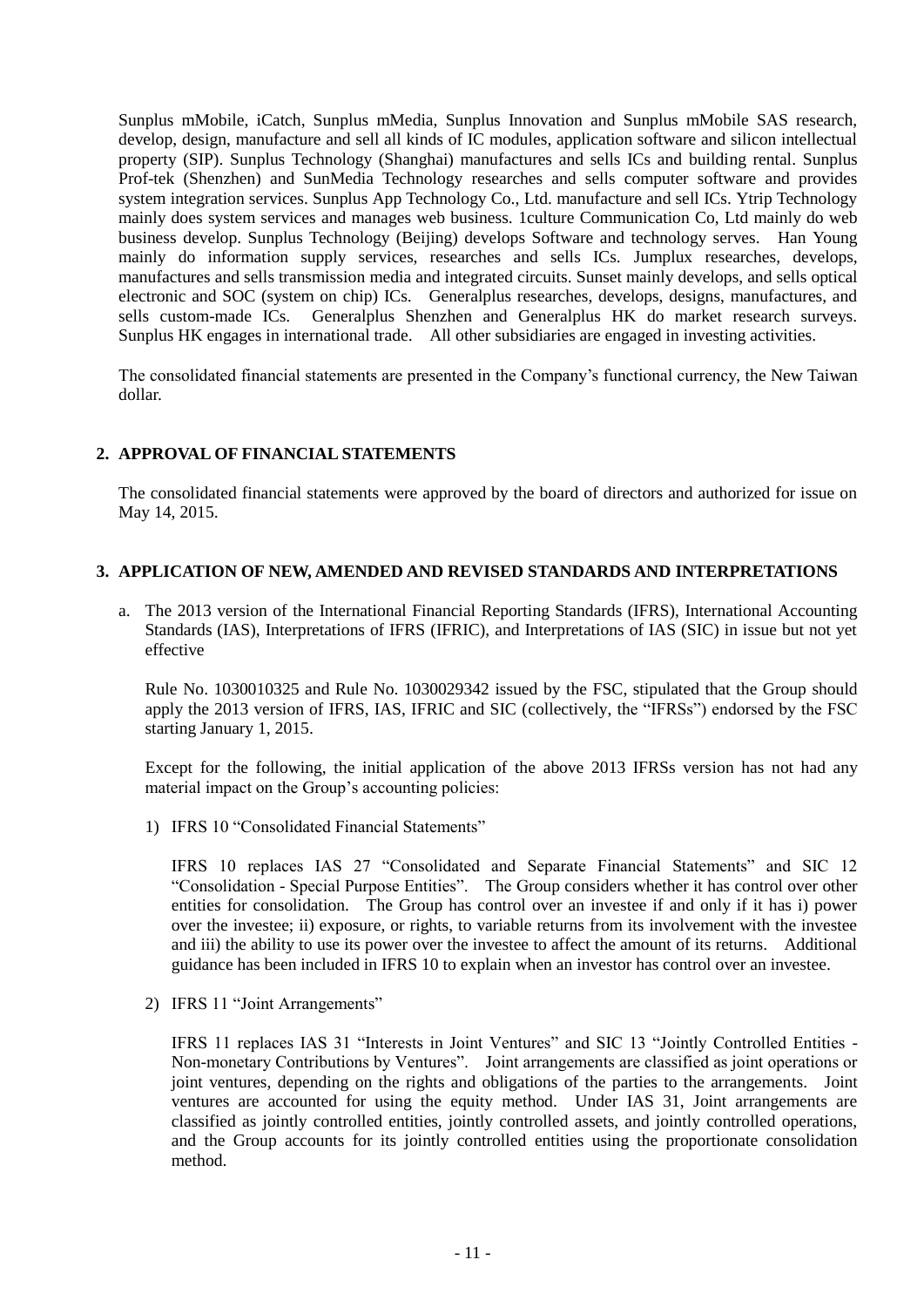3) IFRS 12 "Disclosure of Interests in Other Entities"

IFRS 12 is a new disclosure standard and is applicable to entities that have interests in subsidiaries, joint arrangements, associates and/or unconsolidated structured entities. In general, the disclosure requirements in IFRS 12 are more extensive than in the current standards.

4) Revision to IAS 28 "Investments in Associates and Joint Ventures"

Revised IAS 28 requires when a portion of an investment in an associate meets the criteria to be classified as held for sale, that portion is classified as held for sale. Any retained portion that has not been classified as held for sale is accounted for using the equity method. Under current IAS 28, when a portion of an investment in associates meets the criteria to be classified as held for sale, the entire investment is classified as held for sale and ceases to apply the equity method.

Under revised IAS 28, when an investment in a joint venture becomes an investment in an associate, the Group continues to apply the equity method and does not remeasure the retained interest. Under current IAS 28, on the loss of joint control, the Group measures at fair value any investment the Group retains in the former jointly controlled entity. The Group recognizes in profit or loss any difference between the aggregate amounts of fair value of retained investment and proceeds from disposing of the part interest in the jointly controlled entity, and the carrying amount of the investment at the date when joint control is lost.

5) IFRS 13 "Fair Value Measurement"

IFRS 13 establishes a single source of guidance for fair value measurements. It defines fair value, establishes a framework for measuring fair value, and requires disclosures about fair value measurements. The disclosure requirements in IFRS 13 are more extensive than those required in the current standards. For example, quantitative and qualitative disclosures based on the three-level fair value hierarchy currently required for financial instruments only will be extended by IFRS 13 to cover all assets and liabilities within its scope.

The fair value measurements under IFRS 13 will be applied prospectively from January 1, 2015.

Please refer to Note 35 for related disclosure.

6) Amendment to IAS 1 "Presentation of Items of Other Comprehensive Income"

The amendment to IAS 1 requires items of other comprehensive income to be grouped into those items that (1) will not be reclassified subsequently to profit or loss; and (2) may be reclassified subsequently to profit or loss. Income taxes on related items of other comprehensive income are grouped on the same basis. Under current IAS 1, there were no such requirements.

The Group will apply the above amendments in presenting the consolidated statement of comprehensive income, starting from the year 2015. Items not expected to be reclassified to profit or loss are the actuarial gain (loss) arising from defined benefit plans and share of the actuarial gains (loss) arising from defined benefit plans of [associates/joint ventures] accounted for using the equity method. Items expected to be reclassified to profit or loss are the exchange differences on translating foreign operations, unrealized gains (loss) on available-for-sale financial assets, cash flow hedges, and share of the other comprehensive income (except the share of the actuarial gains (loss) arising from defined benefit plans) of [associates/joint ventures] accounted for using the equity method.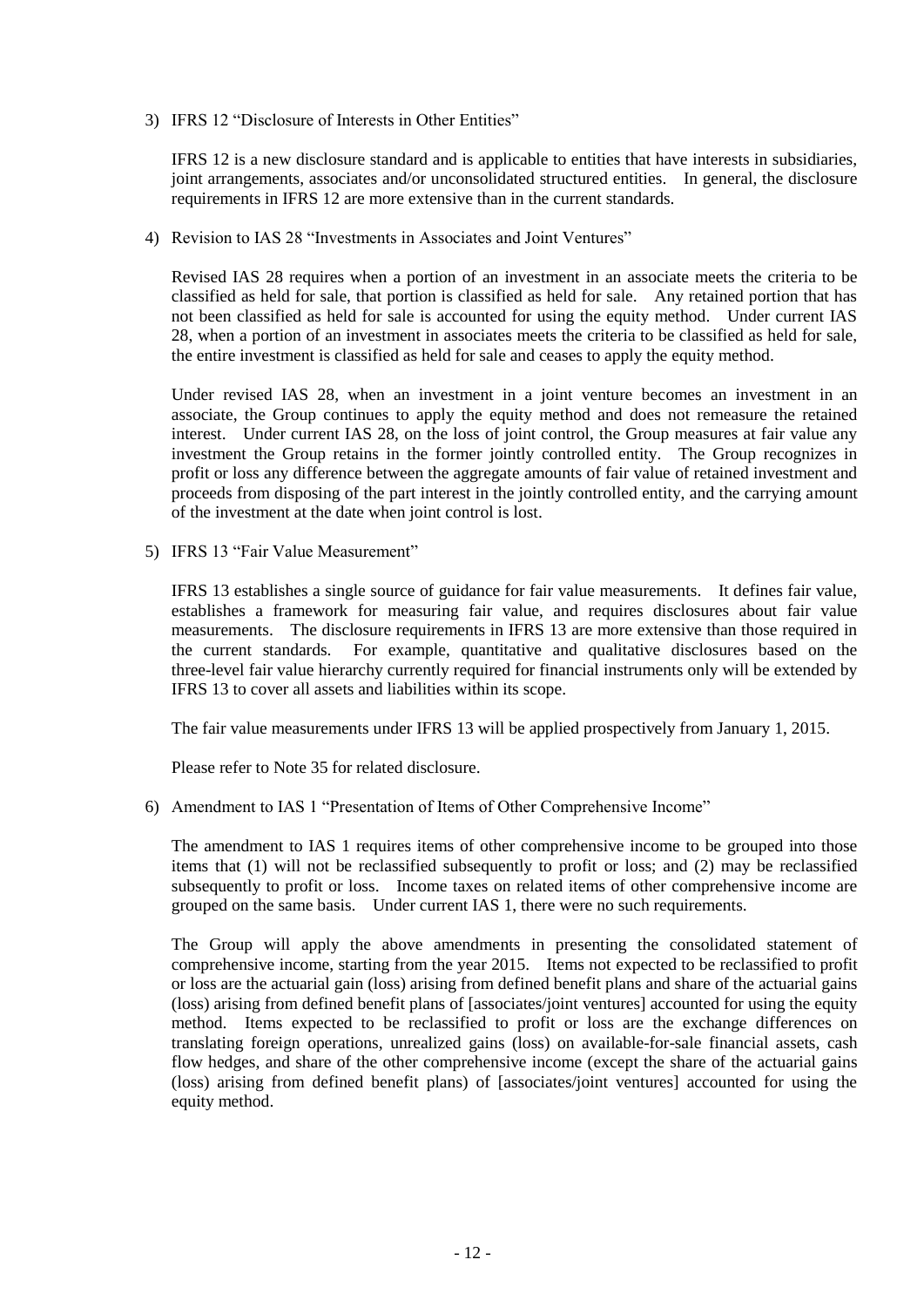7) Revision to IAS 19 "Employee Benefits"

Revised IAS 19 requires the recognition of changes in defined benefit obligations and in the fair value of plan assets when they occur, and hence eliminate the "corridor approach" permitted under current IAS 19 and accelerate the recognition of past service costs. The revision requires all actuarial gains and losses to be recognized immediately through other comprehensive income in order for the net pension asset or liability to reflect the full value of the plan deficit or surplus. Furthermore, the interest cost and expected return on plan assets used in current IAS 19 are replaced with a "net interest" amount, which is calculated by applying the discount rate to the net defined benefit liability or asset.

Furthermore, the interest cost and expected return on plan assets used in current IAS 19 are replaced with a "net interest" amount, which is calculated by applying the discount rate to the net defined benefit liability or asset. In addition, the revised IAS 19 introduces certain changes in the presentation of the defined benefit cost, and also includes more extensive disclosures.

On initial application of the revised IAS 19 in 2015, the changes in cumulative employee benefit costs as of December 31, 2013 resulting from the retrospective application are adjusted to net defined benefit liabilities and retained earnings; the carrying amounts of inventories is not adjusted. In addition, in preparing the consolidated financial statements for the year ended December 31, 2015, the Group would elect not to present 2014 comparative information about the sensitivity of the defined benefit obligation.

The impact on the current period is set out below:

| The Impact on Assets, Liabilities and Equity                                                              | <b>March 31, 2015</b>                                                |
|-----------------------------------------------------------------------------------------------------------|----------------------------------------------------------------------|
| Accrued pension liabilities increased                                                                     |                                                                      |
| Retained earnings decreased<br>Non-controlling interests increased                                        | \$<br>(9)                                                            |
| Equity decreased                                                                                          |                                                                      |
| The Impact on Other Comprehensive Income                                                                  | <b>For the Three</b><br><b>Months Ended</b><br><b>March 31, 2015</b> |
| Increase on operating expense<br>Decreases on net income                                                  |                                                                      |
| Impact on total comprehensive loss attributable to:<br>Owners of the Company<br>Non-controlling interests | \$<br>(9)                                                            |
|                                                                                                           |                                                                      |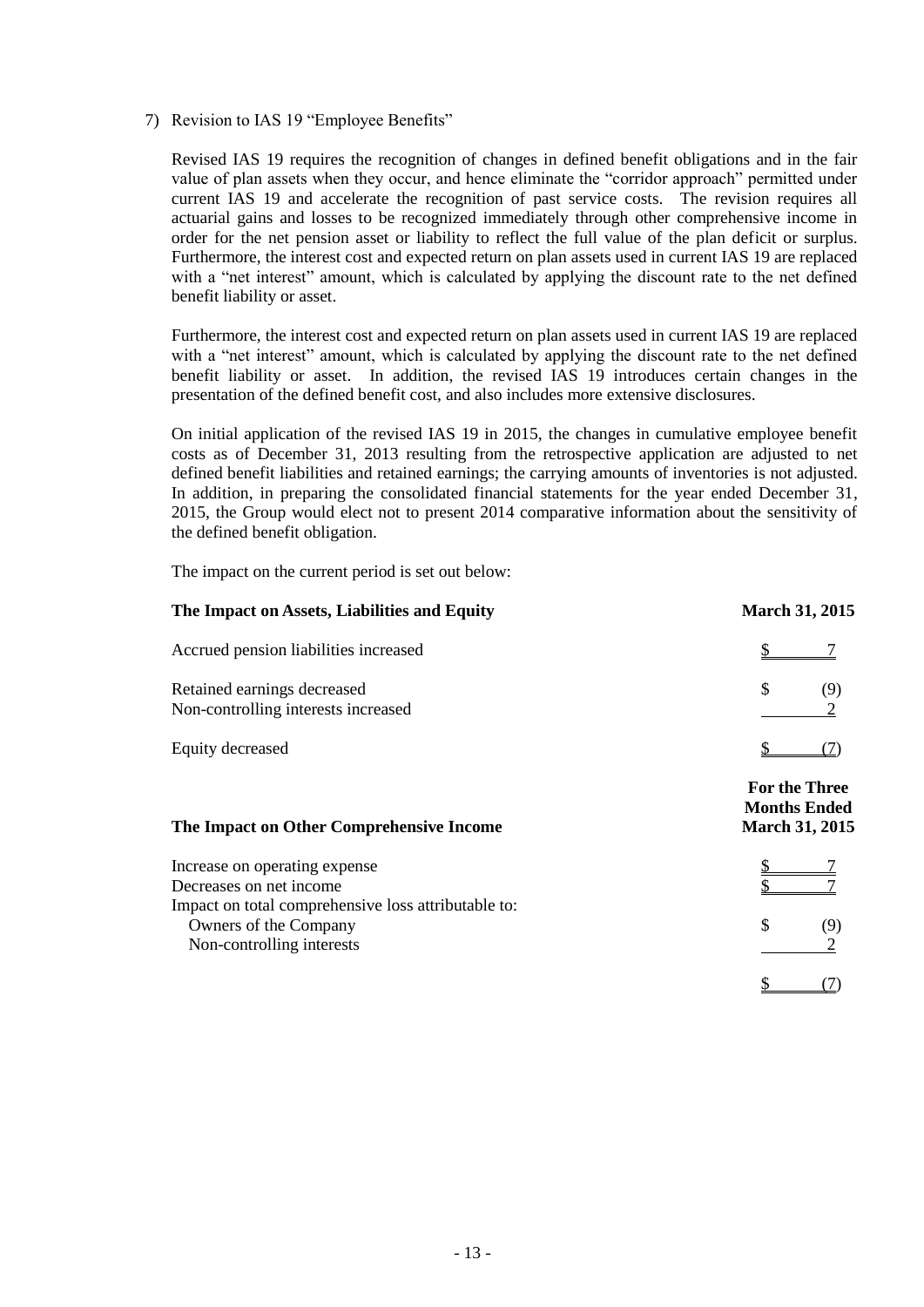The impact on the prior period is set out below:

| <b>Impact on</b><br><b>Assets, Liabilities and Equity</b>         | <b>As Originally</b><br><b>Stated</b>                              | <b>Adjustments</b><br><b>Arising from</b><br><b>Initial</b><br><b>Application</b> | <b>Restated</b>                                    |
|-------------------------------------------------------------------|--------------------------------------------------------------------|-----------------------------------------------------------------------------------|----------------------------------------------------|
| December 31, 2014                                                 |                                                                    |                                                                                   |                                                    |
| Other current assets                                              | 224,616<br>\$.                                                     | (18)<br>S.                                                                        | 224,598<br>S.                                      |
| Total effect on assets                                            | 14,819,462<br>S                                                    | \$<br>(18)                                                                        | 14,819,444                                         |
| Accrued pension liabilities                                       | \$<br>105,889                                                      | $\mathcal{S}$<br>2,216                                                            | \$<br>108,105                                      |
| Total effect on liabilities                                       | \$<br>3,894,522                                                    | $\mathcal{P}$<br>2,216                                                            | 3,896,738<br>\$                                    |
| Retained earnings<br>Capital surplus<br>Non-controlling interests | $\mathcal{S}$<br>410,595<br>936,044<br>1,598,644<br>S<br>2,945,283 | $\mathcal{S}$<br>(1,985)<br>7<br>(256)<br>(2,234)                                 | \$<br>408,610<br>936,051<br>1,598,388<br>2,943,049 |
| Total effect on equity                                            | 10,924,940<br>S.                                                   | \$<br>(2,234)                                                                     | \$10,922,706                                       |
| March 31, 2014                                                    |                                                                    |                                                                                   |                                                    |
| Other current assets                                              | 244,429<br>S                                                       | $\mathbb{S}$<br>(18)                                                              | $\mathbb{Z}$<br>244,411                            |
| Total effect on assets                                            | 14,471,203<br>S                                                    | \$<br>(18)                                                                        | 14,471,185<br>S.                                   |
| Accrued pension liabilities                                       | 116,054<br>\$                                                      | 2,216<br>S                                                                        | 118,270                                            |
| Total effect on liabilities                                       | 3,836,269<br>\$                                                    | \$<br>2,216                                                                       | 3,878,485<br>\$                                    |
| Retained earnings<br>Non-controlling interests                    | \$<br>(118, 803)<br>1,573,666                                      | \$<br>(1,965)<br>(269)                                                            | \$<br>(120,768)<br>1,573,397                       |
|                                                                   | 1,454,863                                                          | (2,234)                                                                           | 1,452,629                                          |
| Total effect on equity                                            | \$14,471,203                                                       | (2,234)<br>S                                                                      | \$14,471,185                                       |
| January 1, 2014                                                   |                                                                    |                                                                                   |                                                    |
| Other current assets                                              | 232,700<br>S                                                       | (18)<br>$\mathbb{S}$                                                              | 232,682<br>\$                                      |
| Total effect on assets                                            | 14,201,612<br>S                                                    | \$<br>(18)                                                                        | 14,201,594<br>S.                                   |
| Accrued pension liabilities                                       | \$<br><u>116,289</u>                                               | \$<br>2,216                                                                       | <u>118,505</u><br>\$                               |
| Total effect on liabilities                                       | 3,836,100<br>S                                                     | \$<br>2,216                                                                       | 3,838,316<br>(Continued)                           |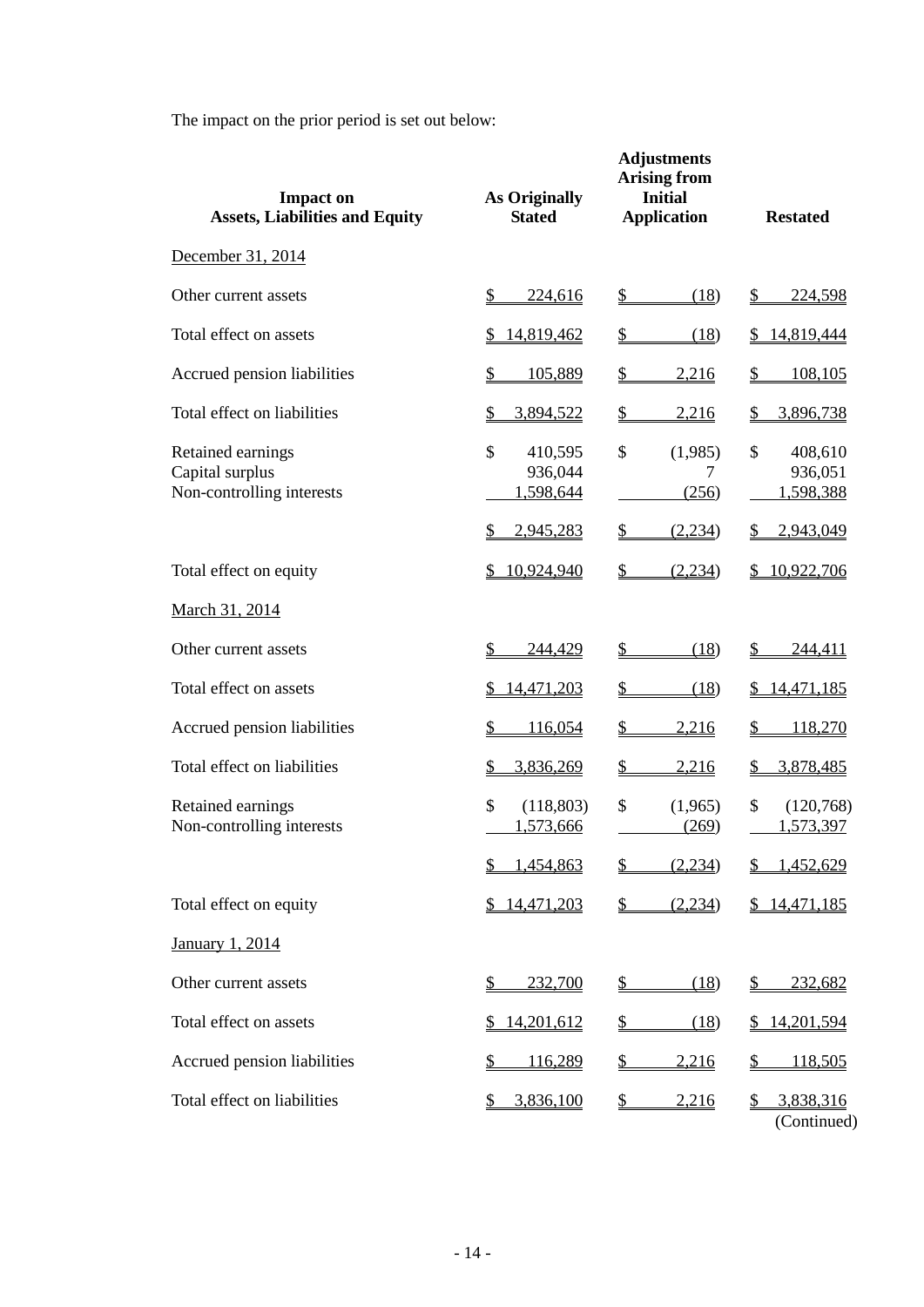| <b>Impact on</b><br><b>Assets, Liabilities and Equity</b> | <b>As Originally</b><br><b>Stated</b> | <b>Adjustments</b><br><b>Arising from</b><br><b>Initial</b><br><b>Application</b> | <b>Restated</b>                          |  |  |
|-----------------------------------------------------------|---------------------------------------|-----------------------------------------------------------------------------------|------------------------------------------|--|--|
| Retained earnings<br>Non-controlling interests            | \$<br>(127, 263)<br>1,588,623         | S<br>(1,965)<br>(269)                                                             | <sup>\$</sup><br>(129, 228)<br>1,588,354 |  |  |
|                                                           | 1,461,360                             | £.<br>(2,234)                                                                     | .459.126                                 |  |  |
| Total effect on equity                                    | 10,365,512                            | (2,234)                                                                           | 10,363,278<br>(Concluded)                |  |  |

8) Amendments to IFRS 7 "Disclosure - Offsetting Financial Assets and Financial Liabilities"

The amendments to IFRS 7 require disclosure of information about rights of offset and related arrangements (such as collateral posting requirements) for financial instruments under enforceable master netting arrangements and similar arrangements. Please refer to Note 35 for related disclosure.

9) Amendments to IAS 32 "Offsetting Financial Assets and Financial Liabilities"

The amendments to IAS 32 clarify the requirements relating to the offset of financial assets and financial liabilities. Specifically, the amendments clarify the meaning of "currently has a legally enforceable right of set-off" and "simultaneous realization and settlement".

10) Annual Improvements to IFRSs: 2009-2011 Cycle

Several standards including IFRS 1 "First-time Adoption of International Financial Reporting Standards", IAS 1 "Presentation of Financial Statements", IAS 16 "Property, Plant and Equipment", IAS 32 "Financial Instruments: Presentation" and IAS 34 "Interim Financial Reporting" were amended in this annual improvement.

The amendments to IAS 1 clarify that an entity is required to present a balance sheet as at the beginning of the preceding period when a) it applies an accounting policy retrospectively, or makes a retrospective restatement or reclassifies items in its financial statements, and b) the retrospective application, restatement or reclassification has a material effect on the information in the balance sheet at the beginning of the preceding period. The amendments also clarify that related notes are not required to accompany the balance sheet at the beginning of the preceding period.

The amendments to IAS 16 clarify that spare parts, stand-by equipment and servicing equipment should be recognized in accordance with IAS 16 when they meet the definition of property, plant and equipment and otherwise as inventory.

The amendments to IAS 32 clarify that income tax relating to distributions to holders of an equity instrument and to transaction costs of an equity transaction should be accounted for in accordance with IAS 12 "Income Taxes".

The amendments to IAS 34 clarify that a measure of total liabilities for a reportable segment would be disclosed in interim financial reporting when such amounts are regularly provided to the chief operating decision maker of the Group and there has been a material change from the amounts disclosed in the last annual financial statements for that reportable segment. Please refer to Note 40 for related disclosure.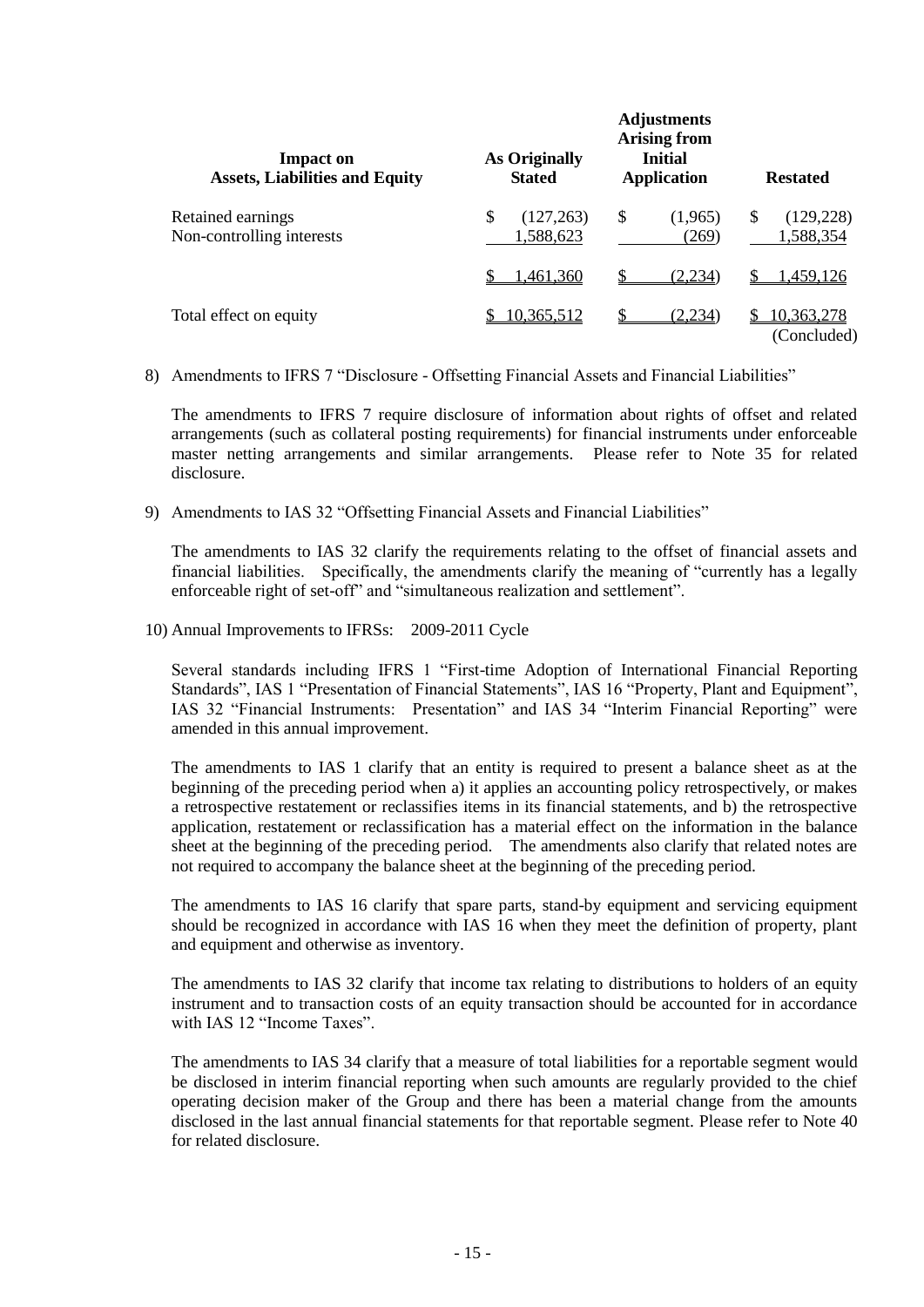b. New IFRSs in issue but not yet endorsed by FSC

The Group has not applied the following New IFRSs issued by the IASB but not yet endorsed by the FSC. As of the date the consolidated financial statements were authorized for issue, the FSC has not announced their effective dates.

| <b>New IFRSs</b>                                                                                                             | <b>Effective Date</b><br><b>Announced by IASB (Note 1)</b> |
|------------------------------------------------------------------------------------------------------------------------------|------------------------------------------------------------|
| Annual Improvements to IFRSs 2010-2012 Cycle                                                                                 | July 1, 2014 (Note 2)                                      |
| Annual Improvements to IFRSs 2011-2013 Cycle                                                                                 | July 1, 2014                                               |
| Annual Improvements to IFRSs 2012-2014 Cycle                                                                                 | January 1, 2016 (Note 4)                                   |
| IFRS 9 "Financial Instruments"                                                                                               | January 1, 2018                                            |
| Amendments to IFRS 9 and IFRS 7 "Mandatory Effective Date of<br>and Transition Disclosures"                                  | January 1, 2018                                            |
| Amendments to IFRS 10 and IAS 28 " Sale or Contribution of Assets<br>between an Investor and its Associate or Joint Venture" | January 1, 2016 (Note 3)                                   |
| Amendments to IFRS 10, IFRS 12 and IAS 28" Investment Entities:<br>Applying the Consolidation Exception"                     | January 1, 2016                                            |
| Amendment to IFRS 11 " Accounting for Acquisitions of Interests in<br>Joint Operations"                                      | January 1, 2016                                            |
| IFRS 15 "Revenue from Contracts with Customers"                                                                              | January 1, 2017                                            |
| Amendment to IAS 1 "Disclosure Initiative"                                                                                   | January 1, 2016                                            |
| Amendments to IAS 16 and IAS 38 "Clarification of Acceptable<br>Methods of Depreciation and Amortization"                    | January 1, 2016                                            |
| Amendments to IAS 16 and IAS 41 "Agriculture: Bearer Plants"                                                                 | January 1, 2016                                            |
| Amendment to IAS 19 "Defined Benefit Plans: Employee<br>Contributions"                                                       | July 1, 2014                                               |
| Amendment to IAS 36 "Impairment of Assets: Recoverable Amount<br>Disclosures for Non-financial Assets"                       | January 1, 2014                                            |
| Amendment to IAS 39 "Novation of Derivatives and Continuation of<br>Hedge Accounting"                                        | January 1, 2014                                            |
| IFRIC 21 "Levies"                                                                                                            | January 1, 2014                                            |

- Note 1: Unless stated otherwise, the above New IFRSs are effective for annual periods beginning on or after their respective effective dates.
- Note 2: The amendment to IFRS 2 applies to share-based payment transactions with grant date on or after July 1, 2014; the amendment to IFRS 3 applies to business combinations with acquisition date on or after July 1, 2014; the amendment to IFRS 13 is effective immediately; the remaining amendments are effective for annual periods beginning on or after July 1, 2014.
- Note 3: Prospectively applicable to transactions occurring in annual periods beginning on or after January 1, 2016.
- Note 4: The amendment to IFRS 5 is applied prospectively to changes in a method of disposal that occur in annual periods beginning on or after January 1, 2016; the remaining amendments are effective for annual periods beginning on or after January 1, 2016.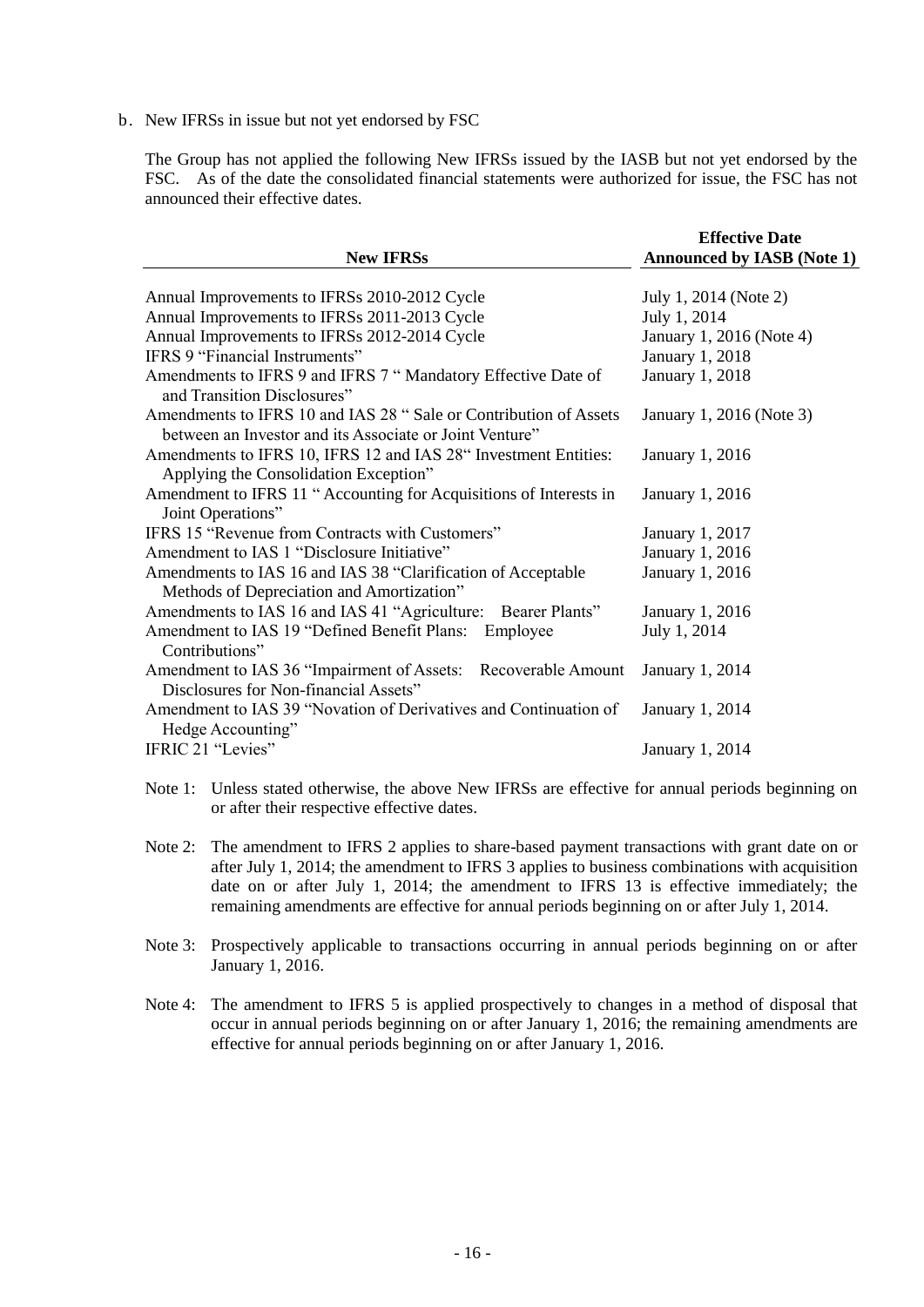The initial application of the above New IFRSs has not had any material impact on the Group's accounting policies, except for the following:

1) IFRS 9 "Financial Instruments"

## Recognition and measurement of financial assets

With regards to financial assets, all recognized financial assets that are within the scope of IAS 39 "Financial Instruments: Recognition and Measurement" are subsequently measured at amortized cost or fair value. Under IFRS 9, the requirement for the classification of financial assets is stated below.

For the Group's debt instruments that have contractual cash flows that are solely payments of principal and interest on the principal amount outstanding, their classification and measurement are as follows:

- a) For debt instruments, if they are held within a business model whose objective is to collect the contractual cash flows, the financial assets are measured at amortized cost and are assessed for impairment continuously with impairment loss recognized in profit or loss, if any. Interest revenue is recognized in profit or loss by using the effective interest method;
- b) For debt instruments, if they are held within a business model whose objective is achieved by both the collecting of contractual cash flows and the selling of financial assets, the financial assets are measured at fair value through other comprehensive income (FVTOCI) and are assessed for impairment. Interest revenue is recognized in profit or loss by using the effective interest method, and other gain or loss shall be recognized in other comprehensive income, except for impairment gains or losses and foreign exchange gains and losses. When the debt instruments are derecognized or reclassified, the cumulative gain or loss previously recognized in other comprehensive income is reclassified from equity to profit or loss.

Except for above, all other financial assets are measured at fair value through profit or loss. However, the Group may make an irrevocable election to present subsequent changes in the fair value of an equity investment (that is not held for trading) in other comprehensive income, with only dividend income generally recognized in profit or loss. No subsequent impairment assessment is required, and the cumulative gain or loss previously recognized in other comprehensive income cannot be reclassified from equity to profit or loss.

### The impairment of financial assets

IFRS 9 requires that impairment loss on financial assets is recognized by using the "Expected Credit Losses Model". The credit loss allowance is required for financial assets measured at amortized cost, financial assets mandatorily measured at FVTOCI, lease receivables, contract assets arising from IFRS 15 "Revenue from Contracts with Customers", certain written loan commitments and financial guarantee contracts. A loss allowance for the 12-month expected credit losses is required for a financial asset if its credit risk has not increased significantly since initial recognition. A loss allowance for full lifetime expected credit losses is required for a financial asset if its credit risk has increased significantly since initial recognition and is not low. However, a loss allowance for full lifetime expected credit losses is required for trade receivables that do not constitute a financing transaction.

For purchased or originated credit-impaired financial assets, the Group takes into account the expected credit losses on initial recognition in calculating the credit-adjusted effective interest rate. Subsequently, any changes in expected losses are recognized as a loss allowance with a corresponding gain or loss recognized in profit or loss.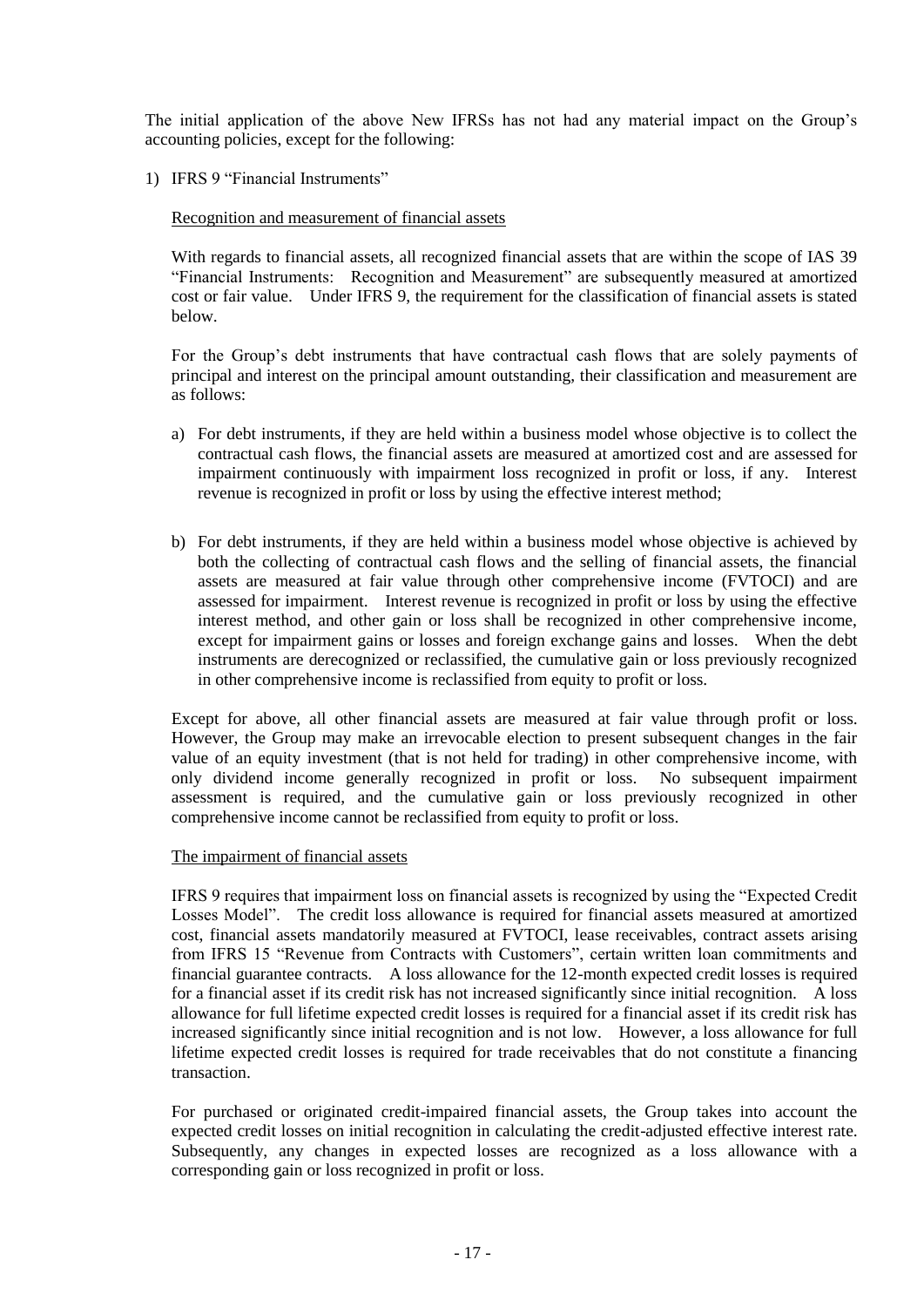### Hedge accounting

The main changes in hedge accounting amended the application requirements for hedge accounting to better reflect the entity's risk management activities. Compared with IAS 39, the main changes include: (1) enhancing types of transactions eligible for hedge accounting, specifically broadening the risk eligible for hedge accounting of non-financial items; (2) changing the way hedging derivative instruments are accounted for to reduce profit or loss volatility; and (3) replacing retrospective effectiveness assessment with the principle of economic relationship between the hedging instrument and the hedged item.

2) Amendment to IAS 36 "Recoverable Amount Disclosures for Non-Financial Assets"

In issuing IFRS 13 "Fair Value Measurement", the IASB made consequential amendment to the disclosure requirements in IAS 36 "Impairment of Assets", introducing a requirement to disclose in every reporting period the recoverable amount of an asset or each cash-generating unit. The amendment clarifies that such disclosure of recoverable amounts is required only when an impairment loss has been recognized or reversed during the period. Furthermore, the Group is required to disclose the discount rate used in measurements of the recoverable amount based on fair value less costs of disposal measured using a present value technique.

3) Annual Improvements to IFRSs: 2010-2012 Cycle

Several standards including IFRS 2 "Share-Based Payment", IFRS 3 "Business Combinations" and IFRS 8 "Operating Segments" were amended in this annual improvement.

The amended IFRS 2 changes the definitions of 'vesting condition' and 'market condition' and adds definitions for 'performance condition' and 'service condition'. The amendment clarifies that a performance target can be based on the operations (i.e. a non-market condition) of the Company or another entity in the same group or the market price of the equity instruments of the Company or another entity in the same group (i.e. a market condition); that a performance target can relate either to the performance of the Company as a whole or to some part of it (e.g. a division); and that the period for achieving a performance condition must not extend beyond the end of the related service period. In addition, a share market index target is not a performance condition because it not only reflects the performance of the Company, but also of other entities outside the Company.

IFRS 3 was amended to clarify that contingent consideration should be measured at fair value, irrespective of whether the contingent consideration is a financial instrument within the scope of IFRS 9 or IAS 39. Changes in fair value should be recognized in profit or loss.

The amended IFRS 8 requires an entity to disclose the judgments made by management in applying the aggregation criteria to operating segments, including a description of the operating segments aggregated and the economic indicators assessed in determining whether the operating segments have 'similar economic characteristics'. The amendment also clarifies that a reconciliation of the total of the reportable segments' assets to the entity's assets should only be provided if the segments' assets are regularly provided to the chief operating decision-maker.

IFRS 13 was amended to clarify that the issuance of IFRS 13 did not remove the ability to measure short-term receivables and payables with no stated interest rate at their invoice amounts without discounting, if the effect of not discounting is immaterial.

IAS 24 was amended to clarify that a management entity providing key management personnel services to the Company is a related party of the Company. Consequently, the Company is required to disclose as related party transactions the amounts incurred for the service paid or payable to the management entity for the provision of key management personnel services. However, disclosure of the components of such compensation is not required.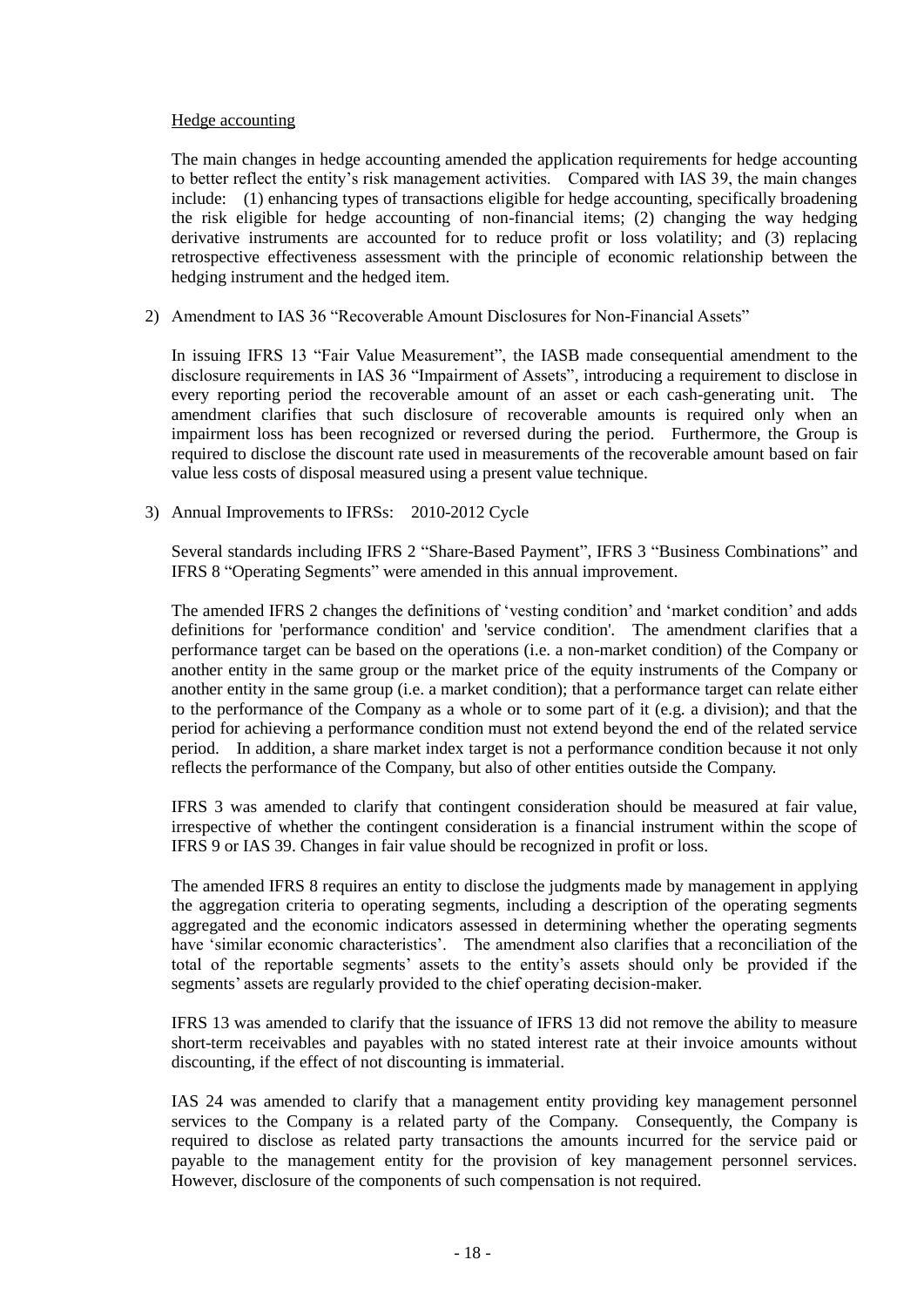4) Annual Improvements to IFRSs: 2011-2013 Cycle

Several standards including IFRS 3, IFRS 13 and IAS 40 "Investment Property" was amended in this annual improvement.

IFRS 3 was amended to clarify that IFRS 3 does not apply to the accounting for the formation of all types of joint arrangements in the financial statements of the joint arrangement itself.

The scope in IFRS 13 of the portfolio exception for measuring the fair value of a group of financial assets and financial liabilities on a net basis was amended to clarify that it includes all contracts that are within the scope of, and accounted for in accordance with, IAS 39 or IFRS 9, even if those contracts do not meet the definitions of financial assets or financial liabilities within IAS 32.

5) Amendments to IFRS 11 "Accounting for Acquisitions of Interests in Joint Operations"

The amendments require that the acquirer of an interest in a joint operation, in which the activity constitutes a business, as defined in IFRS 3, is required to apply all of the principles on business combinations accounting in IFRS 3 and other IFRSs with the exception of those principles that conflict with the guidance in IFRS 11. Accordingly, a joint operator that is an acquirer of such an interest has to:

- measure most identifiable assets and liabilities at fair value;
- expense acquisition-related costs (other than debt or equity issuance costs);
- recognize deferred taxes;
- recognizing any goodwill or bargain purchase gain;
- perform impairment tests for the cash generating units to which goodwill has been allocated;
- disclose information required relevant for business combinations.

The amendments also apply to the formation of a joint operation if, and only if, an existing business is contributed to the joint operation on its formation by one of the parties that participate in the joint operation.

The amendments do not apply on the acquisition of an interest in a joint operation when the parties sharing control are under common control before and after the acquisition.

6) Amendments to IAS 16 and IAS 38 "Clarification of Acceptable Methods of Depreciation and Amortization"

The entity should use appropriate depreciation and amortization method to reflect the pattern in which the future economic benefits of the property, plant and equipment and intangible asset are expected to be consumed by the entity.

The amended IAS 16 "Property, Plant and Equipment" requires that a depreciation method that is based on revenue that is generated by an activity that includes the use of an asset is not appropriate. The amended standard does not provide any exception from this requirement.

The amended IAS 38 "Intangible Assets" requires that there is a rebuttable presumption that an amortization method that is based on revenue that is generated by an activity that includes the use of an intangible asset is not appropriate. This presumption can be overcome only in the following limited circumstances:

a) In which the intangible asset is expressed as a measure of revenue (for example, the contract that specifies the entity's use of the intangible asset will expire upon achievement of a revenue threshold); or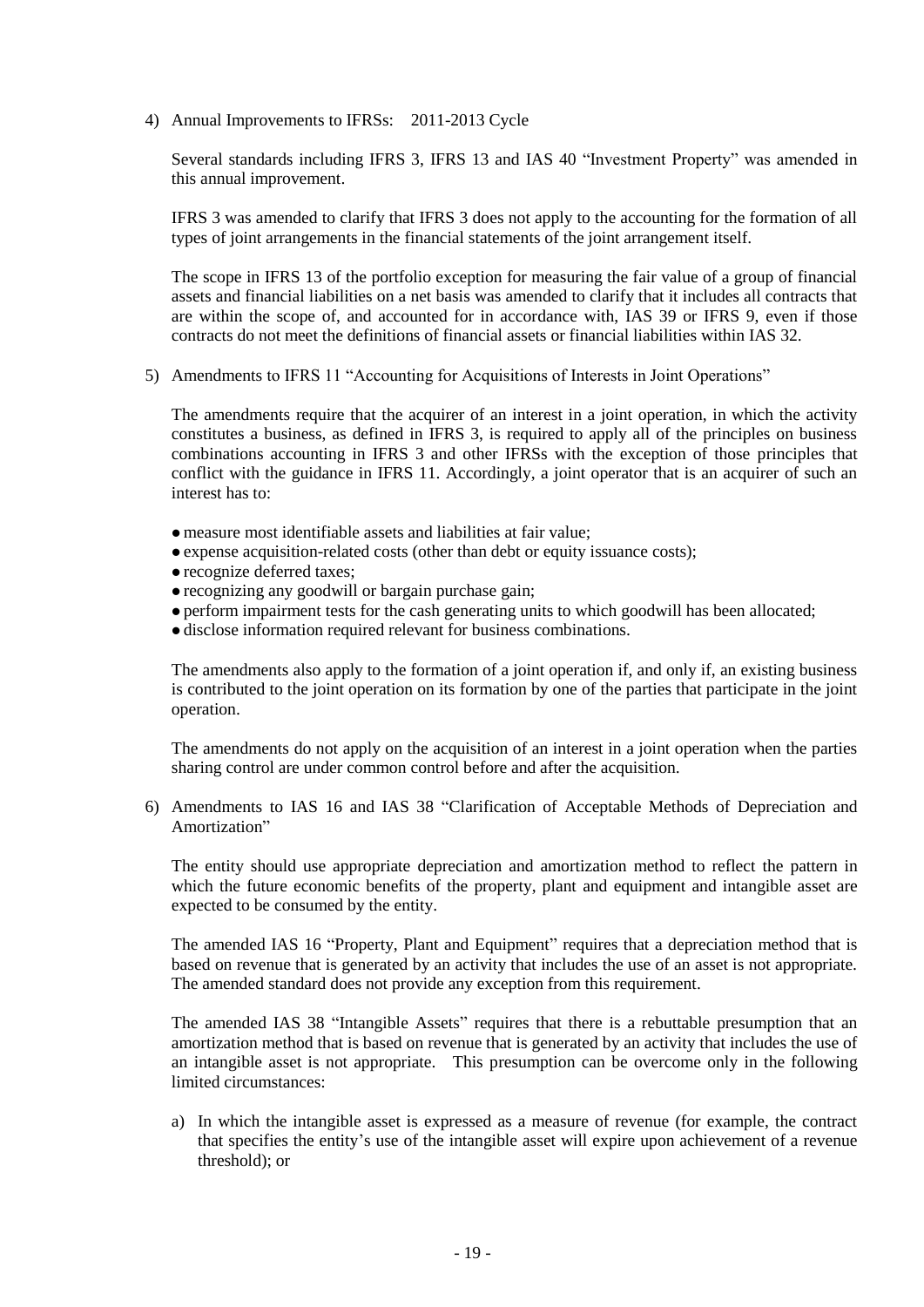b) When it can be demonstrated that revenue and the consumption of the economic benefits of the intangible asset are highly correlated.

An entity should apply the aforementioned amendments prospectively for annual periods beginning on or after the effective date.

7) IFRS 15 "Revenue from Contracts with Customers"

IFRS 15 establishes principles for recognizing revenue that apply to all contracts with customers, and will supersedes IAS 18 "Revenue", IAS 11 "Construction Contracts". When applying IFRS 15, an entity shall recognize revenue by applying the following steps:

- Identify the contract with the customer;
- Identify the performance obligations in the contract;
- Determine the transaction price;
- Allocate the transaction price to the performance obligations in the contracts; and
- Recognize revenue when the entity satisfies a performance obligation.

When IFRS 15 is effective, an entity may elect to apply this Standard either retrospectively to each prior reporting period presented or retrospectively with the cumulative effect of initially applying this Standard recognized at the date of initial application.

8) Amendments to IFRS 10 and IAS 28 "Sale or Contribution of Assets between an Investor and its Associate or Joint Venture"

The amendments stipulated that, when an entity sells or contributes assets that constitute a business (as defined in IFRS 3) to an associate or joint venture, the gain or loss resulting from the transaction is recognized in full. Also, when an entity loses control of a subsidiary that contains a business but retains significant influence or joint control, the gain or loss resulting from the transaction is recognized in full

Conversely, when an entity sells or contributes assets that do not constitute a business to an associate or joint venture, the gain or loss resulting from the transaction is recognized only to the extent of the unrelated investors' interest in the associate or joint venture, i.e. the entity's share of the gain or loss is eliminated. Also, when an entity loses control of a subsidiary that does not contain a business but retains significant influence or joint control in an associate or a joint venture, the gain or loss resulting from the transaction is recognized only to the extent of the unrelated investors' interest in the associate or joint venture, i.e. the entity's share of the gain or loss is eliminated.

9) Annual Improvements to IFRSs: 2012-2014 Cycle

Several standards including IFRS 5 "Non-current assets held for sale and discontinued operations"; IFRS 7, IAS 19 and IAS 34 were amended in this annual improvement.

IFRS 5 was amended to clarify that reclassification between non-current assets (or disposal group) "held for sale" and non-current assets "held for distribution to owners" does not constitute a change to a plan of sale or distribution. Therefore, previous accounting treatment is not reversed. The amendment also explains that assets that no longer meet the criteria for "held for distribution to owners" and do not meet the criteria for "held for sale" should be treated in the same way as assets that cease to be classified as held for sale.

The amendments to IFRS 7 provide additional guidance to clarify whether a servicing contract is continuing involvement in a transferred asset. In addition, the amendments clarify that the offsetting disclosures are not explicitly required for all interim periods; however, the disclosures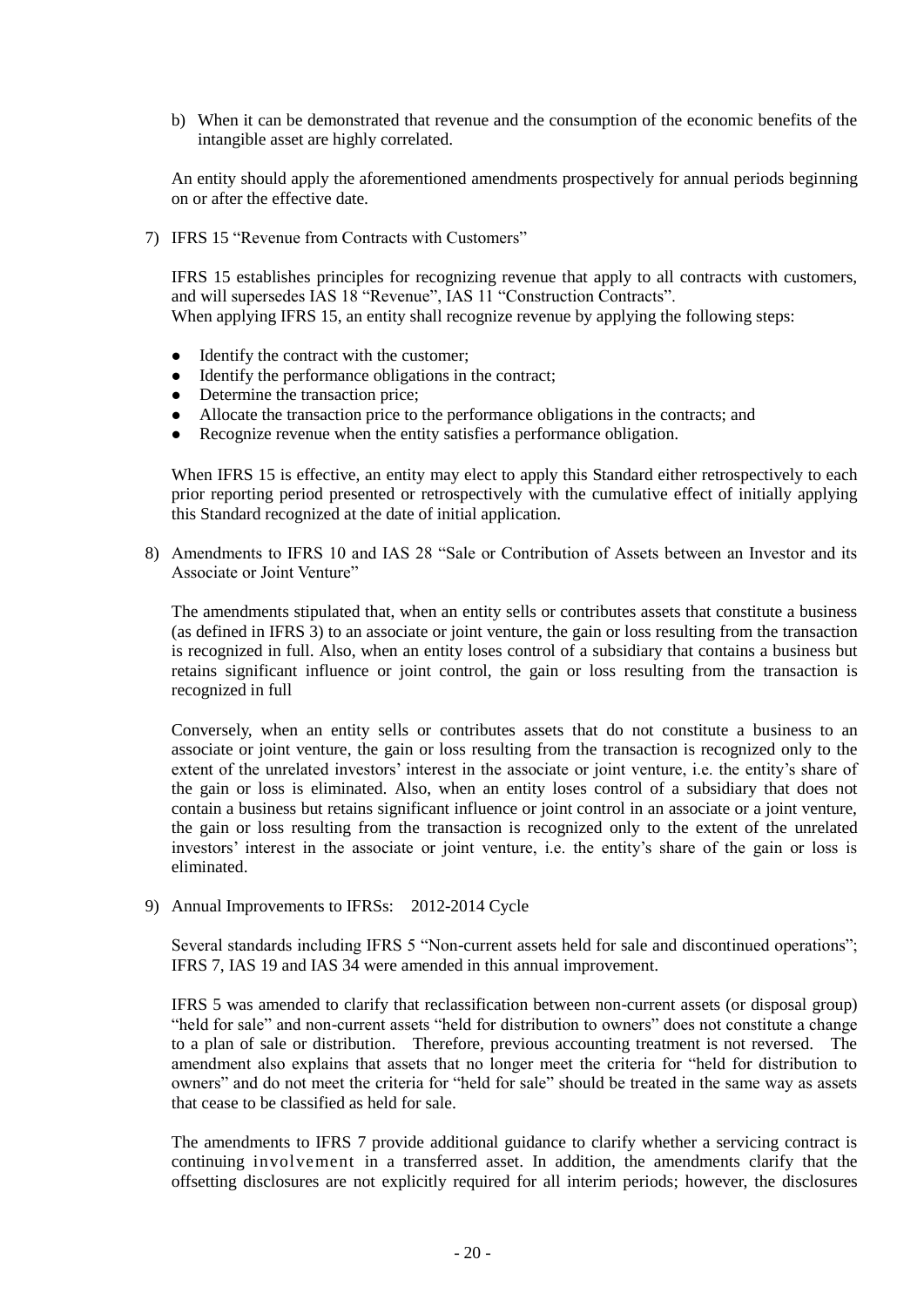may need to be included in condensed interim financial statements to comply with IAS 34 under specific conditions.

IAS 19 was amended to clarify that the depth of the market for high quality corporate bonds used to estimate discount rate for post-employment benefits should be assessed by the market of the corporate bonds denominated in the same currency as the benefits to be paid, i.e. assessed at currency level (instead of country or regional level).

10) Amendment to IAS 1 "Disclosure Initiative"

The amendment clarifies that the consolidated financial statements should be prepared for the purpose of disclosing material information. To improve the understandability of its consolidated financial statements, the Group should disaggregate the disclosure of material items into their different natures or functions, and disaggregate material information from immaterial information.

The amendment further clarifies that the Group should consider the understandability and comparability of its consolidated financial statements to determine a systematic order in presenting its footnotes.

Except for the above impact, as of the date the parent Group only financial statements were authorized for issue, the Group is continuingly assessing the possible impact that the application of other standards and interpretations will have on the Group's financial position and operating result, and will disclose the relevant impact when the assessment is complete.

## **4. SUMMARY OF SIGNIFICANT ACCOUNTING POLICIES**

a. Statement of compliance

The consolidated financial statements have been prepared in accordance with the Regulations Governing the Preparation of Financial Reports by Securities Issuers and IAS 34, "Interim Financial Reporting" as endorsed by the FSC. Disclosure information in the consolidated financial statements is less than those required in complete set of annual financial statements.

b. Basis of preparation

Please refer to Note 14 for details, shareholding percentage and transaction details of subsidiaries.

c. Other important accounting policies

The accounting policies described in the consolidated financial statements were consistent with those applied in the consolidated financial statements for the year ended December 31, 2014, except for the following:

1) Employee benefits

Defined benefit costs (including service cost, net interest and remeasurement) under the defined benefit retirement benefit plans are determined using the projected unit credit method. Service cost (including current service cost) and net interest on the net defined benefit liability (asset) are recognized as employee benefits expense in the period they occur. Remeasurement, comprising actuarial gains and losses, the effect of the changes to the asset ceiling and the return on plan assets (excluding interest), is recognized in other comprehensive income in the period in which they occur and is reflected immediately in accumulated deficit and will not be reclassified to profit or loss.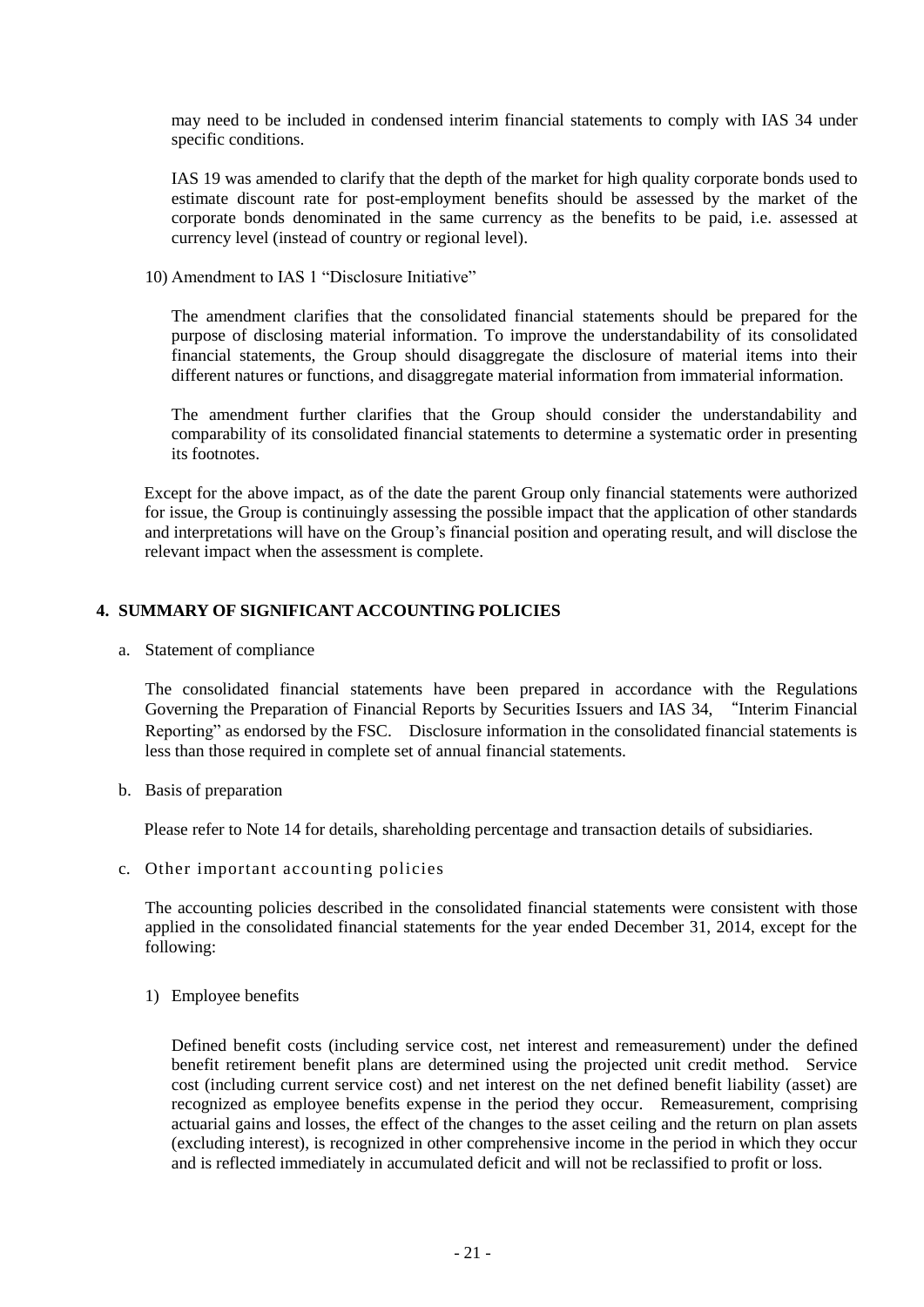Net defined benefit liability (asset) represents the actual deficit (surplus) in the Group's defined benefit plan. Any surplus resulting from this calculation is limited to the present value of any refunds from the plans or reductions in future contributions to the plans.

Pension cost for an interim period is calculated on a year-to-date basis by using the actuarially determined pension cost rate at the end of the prior financial year, adjusted for significant market fluctuations since that time and for significant plan amendments, settlements, or other significant one-off events.

2) Taxation

Income tax expense represents the sum of the tax currently payable and deferred tax. Interim period income taxes are assessed on an annual basis and calculated by applying to an interim period's pre-tax income the tax rate that would be applicable to expected total annual earnings.

The measurement of deferred tax liabilities and assets reflects the tax consequences that would follow from the manner in which the Group expects, at the end of the reporting period, to recover or settle the carrying amount of its assets and liabilities.

## **5. CRITICAL ACCOUNTING JUDGMENTS AND KEY SOURCES OF ESTIMATION AND UNCERTAINTY**

The same critical accounting judgments and key sources of estimates and uncertainty have been followed in these consolidated financial statements as were applied in the preparation of the Company's consolidated financial statements for the year ended December 31, 2014.

## **6. CASH AND CASH EQUIVALENTS**

|                                               | March 31,<br>2015 | December 31,<br>2014 | March 31,<br>2014 |  |
|-----------------------------------------------|-------------------|----------------------|-------------------|--|
| Cash on hand                                  | \$<br>4.953       | S<br>6.336           | 4,776<br>S        |  |
| Checking accounts and demand deposits         | 1,629,766         | 907,475              | 979,398           |  |
| Cash equivalents                              |                   |                      |                   |  |
| Cash equivalent deposits in banks             | 2,101,718         | 2,604,185            | 2,362,566         |  |
| Repurchase agreements collateralized by bonds | 58,205            | 58,706               | 55,716            |  |
|                                               | 3,794,642         | 3,576,732            | 3,402,456         |  |

The market rate intervals of cash in bank and bank overdrafts at the end of the reporting period were as follows:

|                                              | March 31,<br>2015    | December 31,<br>2014 | March 31,<br>2014     |
|----------------------------------------------|----------------------|----------------------|-----------------------|
| Bank balance                                 | $0.01\% \sim 3.72\%$ | $0.01\% \sim 4.0\%$  | $0.02\% \sim 3.455\%$ |
| Repurchase agreement collateralized by bonds | 1.0%                 | $1.0\% \sim 1.625\%$ | $1.0\% \sim 1.625\%$  |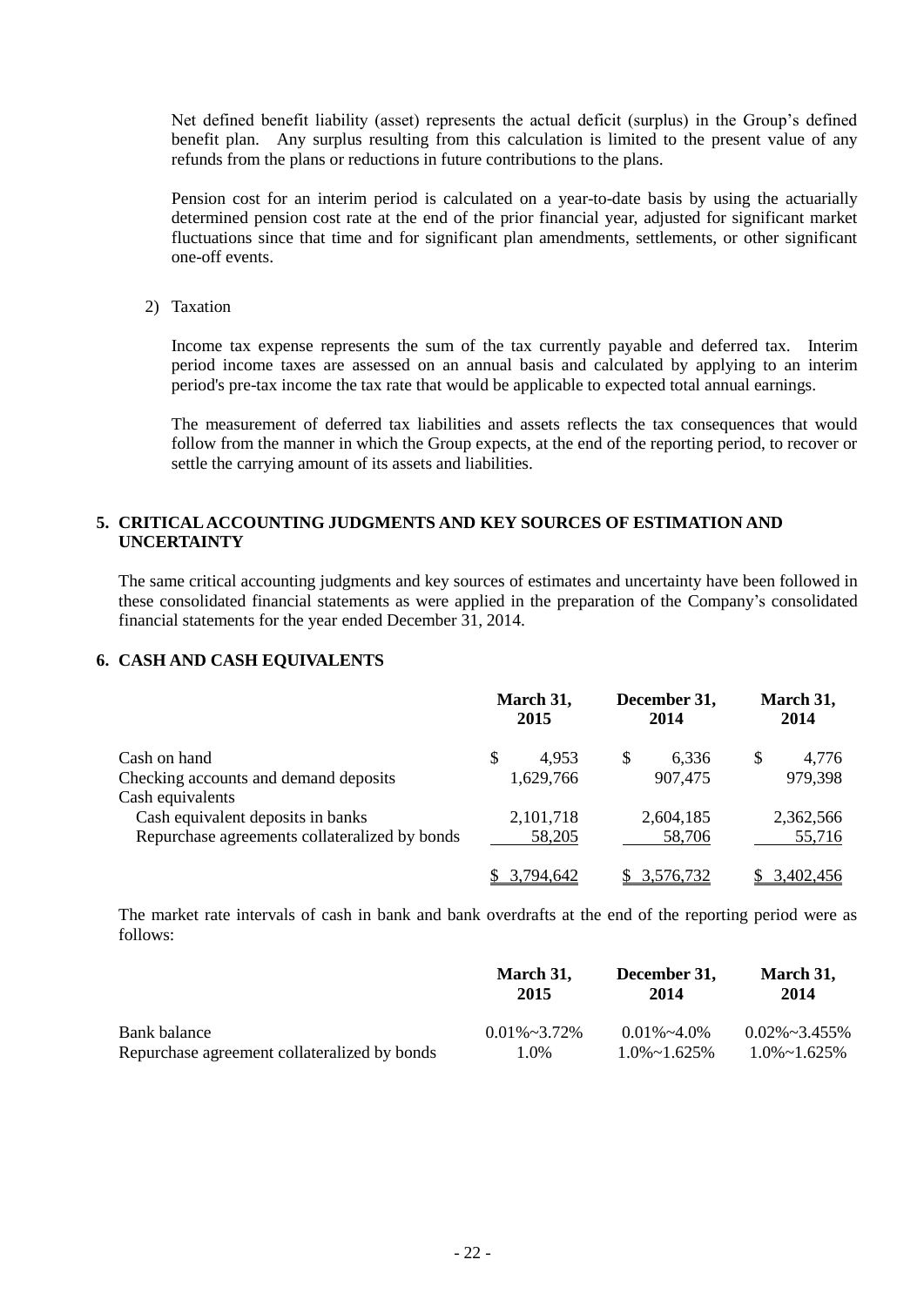## **7. FINANCIAL ASSETS AND LIABILITIES AT FAIR VALUE THROUGH PROFIT OR LOSS**

|                                                                             | March 31,<br>2015          | December 31,<br>2014     | March 31,<br>2014             |
|-----------------------------------------------------------------------------|----------------------------|--------------------------|-------------------------------|
| Financial assets held for trading                                           |                            |                          |                               |
| Nonderivative financial assets<br>Corporate bonds of domestic listed stocks | \$<br>14,911               | 14,830<br>\$             | \$<br>8,027                   |
| 8. AVAILABLE-FOR-SALE FINANCIAL ASSETS                                      |                            |                          |                               |
|                                                                             | March 31,<br>2015          | December 31,<br>2014     | March 31,<br>2014             |
| Domestic investments                                                        |                            |                          |                               |
| - Mutual funds<br>- Quoted shares                                           | \$<br>723,211<br>2,574,052 | \$<br>911,450<br>804,644 | 1,130,787<br>\$.<br>1,209,553 |
| Foreign investments                                                         |                            |                          |                               |
| - Quoted shares                                                             |                            |                          | 7,984                         |
| Available-for-sale financial assets                                         | 3,297,263                  | 1,716,094                | 2,348,324                     |
| Current<br>Noncurrent                                                       | \$<br>836,874<br>2,460,389 | \$<br>984,307<br>731,787 | 1,166,560<br>S.<br>1,181,764  |
|                                                                             | \$3,297,263                | \$1,716,094              | \$2,348,324                   |

For the year ended March 31, 2015, the Group recognized impairment losses of 125,203 thousand.

Please refer to Note 37 for the amount of pledges of collateral.

## **9. DEBT INVESTMENTS WITH NO ACTIVE MARKET - CURRENT**

|                   | March 31, | December 31, | March 31, |  |
|-------------------|-----------|--------------|-----------|--|
|                   | 2015      | 2014         | 2014      |  |
| Fixed income fund | 14.903    | 14.903       | 14.903    |  |

In March 2014, the Group bought a fixed-income German fund established for meeting certain building needs. The fund price is US\$500 thousand and the effective interest rate of fund is 8%.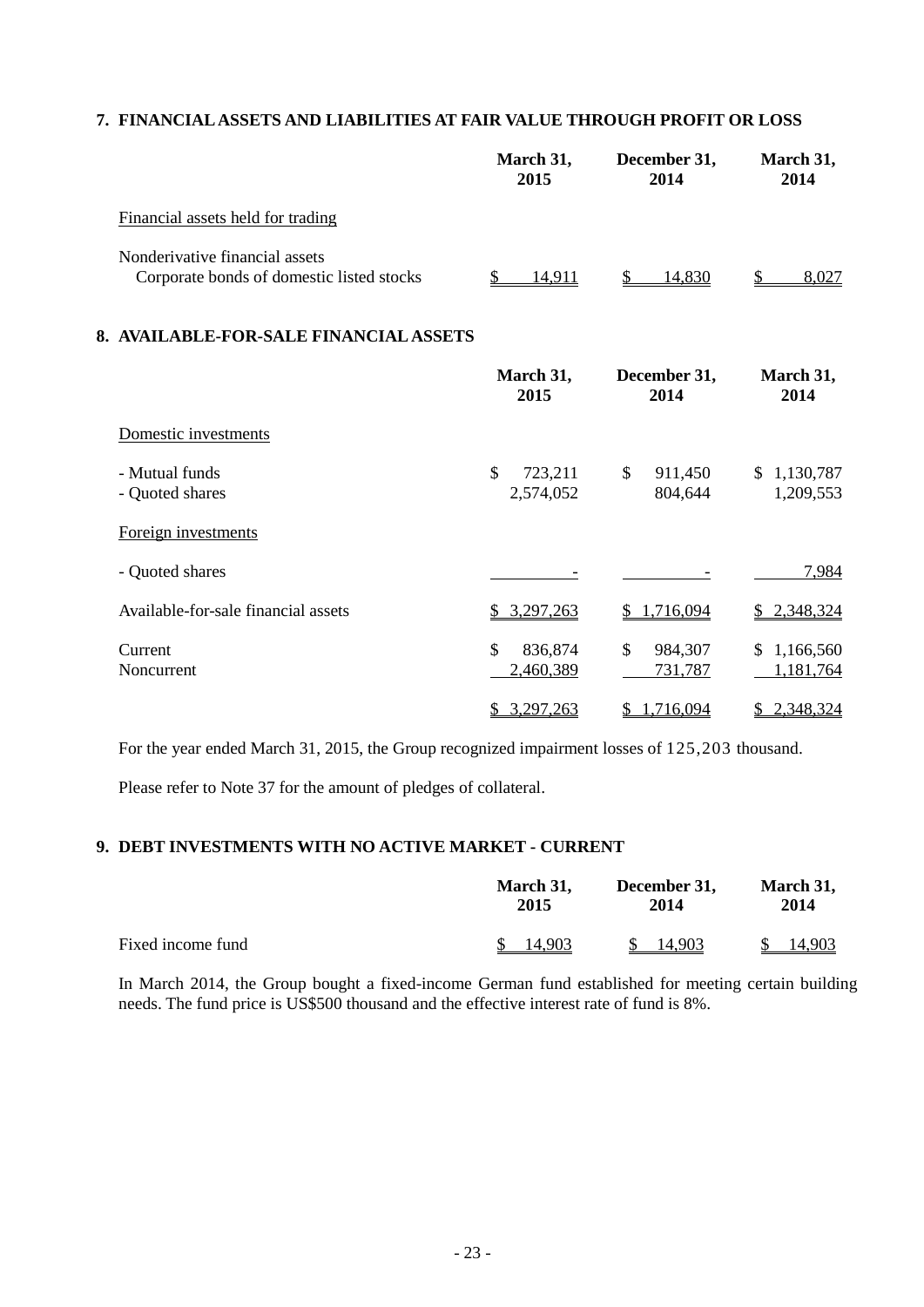### **10. FINANCIAL ASSETS MEASURED AT COST**

|                                  | March 31, | December 31, | March 31, |  |
|----------------------------------|-----------|--------------|-----------|--|
|                                  | 2015      | 2014         | 2014      |  |
| Domestic unlisted common shares  | 260,905   | 241,005      | 308.432   |  |
| Classified as available for sale | 260,905   | 241.005      | 308.432   |  |

Management believed that the above unlisted equity investments held by the Group, whose fair value cannot be reliably measured due to the range of reasonable fair value estimates was so significant; therefore they were measured at cost less impairment at the end of reporting period.

#### **11. NOTES AND ACCOUNTS RECEIVABLE, NET**

|                                 | March 31,<br>2015 | December 31,<br>2014 | March 31,<br>2014 |  |
|---------------------------------|-------------------|----------------------|-------------------|--|
| Notes receivable                | 71                | 121                  | 33                |  |
| Accounts receivable             | 1,479,532         | 1,716,326            | 1,333,215         |  |
| Receivable from related parties | 45,848            | 14,914               | 22,244            |  |
| Allowance for doubtful accounts | (1,565)           | (1, 565)             |                   |  |
|                                 | 1,523,815         | 1,729,675            | 1,355,459         |  |
|                                 | 1,523,886         | .729.796             | 1,355,492         |  |

#### Accounts receivable

The average credit period on sales of goods was 30 to 90 days without interest. In determining the recoverability of a trade receivable, the Group considered any change in the credit quality of the trade receivable since the date credit was initially granted to the end of the reporting period. Allowance for impairment loss were recognized against trade receivables based on estimated irrecoverable amounts determined by reference to past default experience of the counterparties and an analysis of their current financial position.

Of the trade receivables balance (see the aging analysis below) that are past due at the end of the reporting period, the Group had not recognized an allowance for impairment for notes and trade receivables amounting to \$90,842 thousand  $\cdot$  \$77,857 thousand and \$145,467 thousand as of March 31, 2015 $\cdot$ December 31, 2014 and March 31, 2014, respectively, because there had been no significant change in credit quality and the amounts were still considered recoverable. The Group did not hold any collateral or other credit enhancements over these balances nor did it have a legal right to make offsets against any amounts owed by the Group to the counter-party. As of May 14, 2015, the above trade receivables of March 31, 2015 that are past due but not impaired had receive 90,842 thousand.

The aging of the receivables that are past due but not impaired was as follows:

|              | March 31,<br>2015 | December 31,<br>2014 | March 31,<br>2014 |
|--------------|-------------------|----------------------|-------------------|
| $0-60$ days  | \$1,076,851       | \$1,317,144          | \$1,065,785       |
| $61-90$ days | 330,515           | 328,655              | 148,170           |
| 91-120 days  | 72,166            | 70,528               | 119,260           |
| Total        | <u>1,479,532</u>  | 1,716,326            | 1,333,215         |

The above was the aging analysis as of reporting period.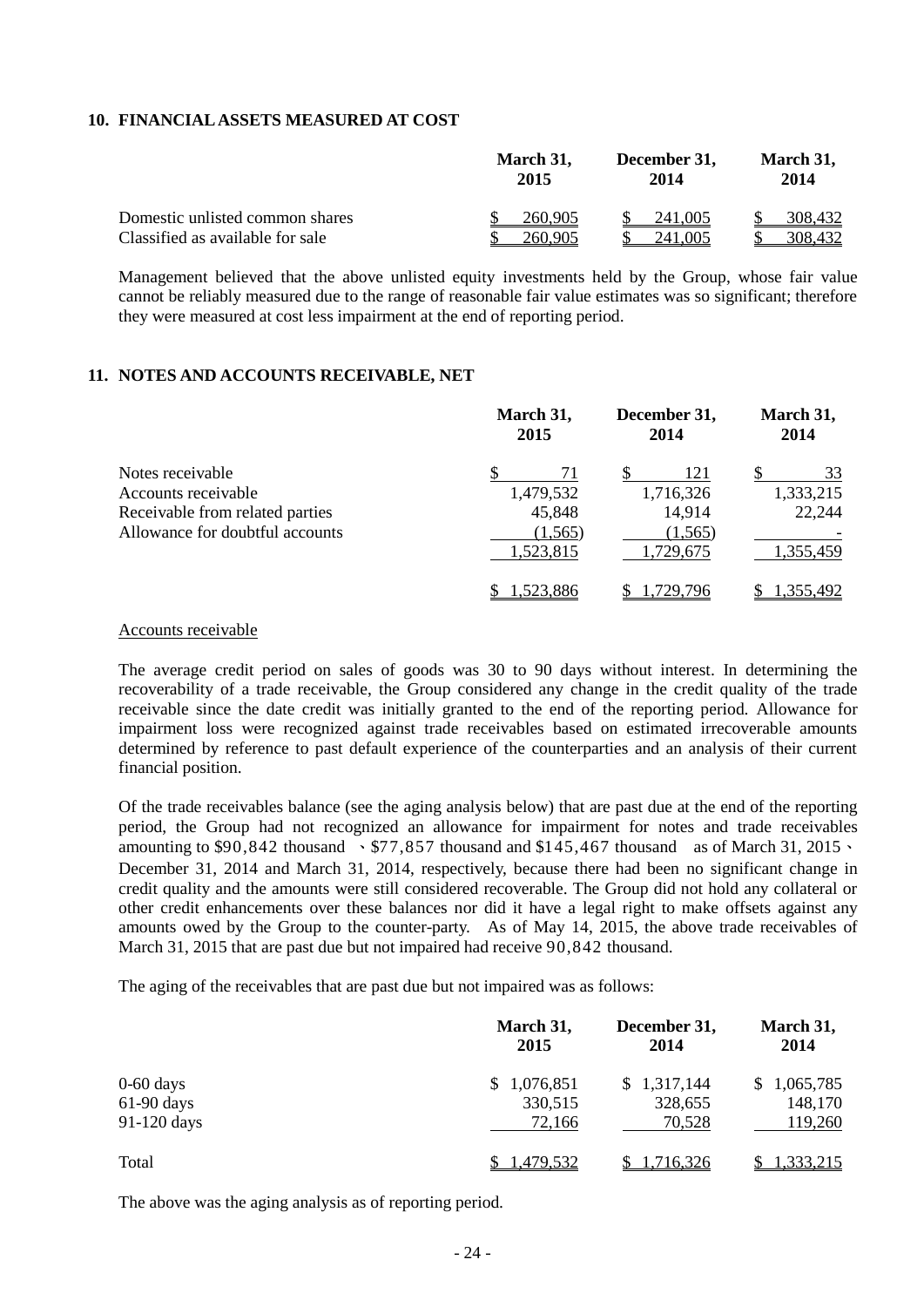The aging of the receivables that are past due but not impaired was as follows:

|                             | March 31,<br>2015  | December 31,<br>2014                     | March 31,<br>2014      |  |
|-----------------------------|--------------------|------------------------------------------|------------------------|--|
| $0-60$ days<br>$61-90$ days | \$<br>90,817<br>25 | 77,857<br>\$<br>$\overline{\phantom{a}}$ | 52,074<br>\$<br>93,393 |  |
| 91-120 days                 |                    | -                                        |                        |  |
|                             | 90,842             | 77,857                                   | 145,467                |  |

The above was the past due AR aging analysis.

Movements of the allowance for impairment loss recognized on notes receivable and trade receivables were as follows:

|                                                     | <b>Individually</b><br><b>Impaired</b> | <b>Collectively</b><br><b>Impaired</b> | <b>Total</b>                        |
|-----------------------------------------------------|----------------------------------------|----------------------------------------|-------------------------------------|
| Balance as of March 31,2015                         | 1,565                                  |                                        | 1,565                               |
| <b>12. INVENTORIES</b>                              |                                        |                                        |                                     |
|                                                     | March 31,<br>2015                      | December 31,<br>2014                   | March 31,<br>2014                   |
| Finished goods<br>Work in progress<br>Raw materials | \$<br>559,913<br>511,856<br>220,957    | \$.<br>662,976<br>499,212<br>185,554   | \$<br>513,067<br>522,372<br>205,592 |
|                                                     | ,292,726                               | 1,347,742                              | 1,241,031                           |

The costs of inventories recognized as cost of goods sold for the years ended March 31, 2015 and 2014 were \$1,094,236 thousand and \$840,454 thousand, respectively.

The costs of inventories recognized as costs of goods sold for the years ended March 31, 2105 and 2014 were as follows:

|                                                                         | <b>Jan. 1,</b><br>2015-March 31,<br>2015 | <b>Jan. 1,</b><br>2014-March 31,<br>2014 |
|-------------------------------------------------------------------------|------------------------------------------|------------------------------------------|
| (Gains) losses on inventory value recoveries<br>Income from scrap sales | 6,659<br>S.<br>(35)                      | (2,591)<br>S.<br>79`                     |
|                                                                         | 6.624                                    | (2.670)                                  |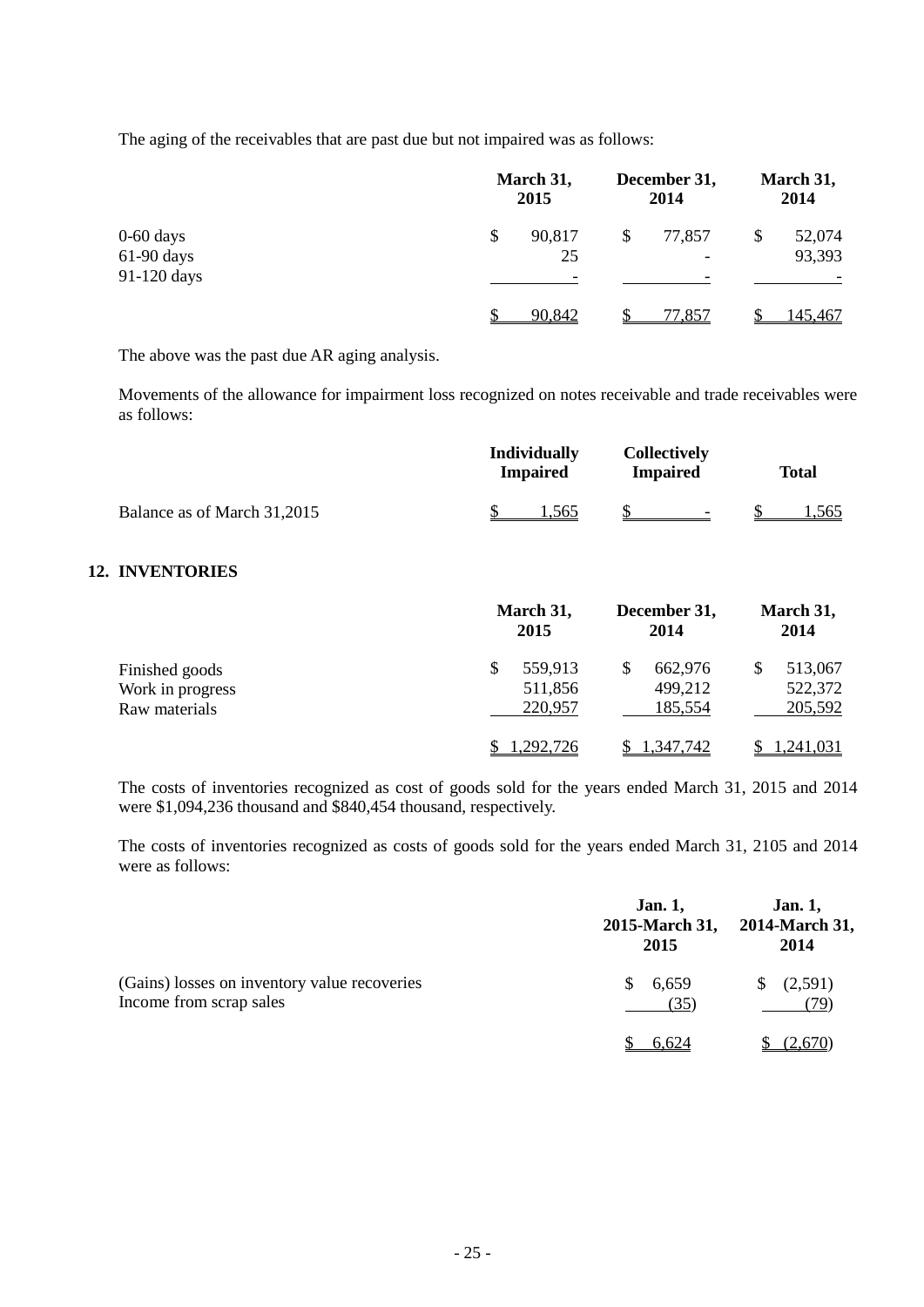## **13. NON-CURRENT ASSETS AND DISPOSAL GROUPS CLASSIFIED AS HELD FOR SALE**

a. Discontinued operations

On January 20, 2015, the Company's board of directors entered into an agreement to sell the STB (set-top box) product center to Availink, Inc. This sale was completed in March 2015.

Please refer to Note 32 for Gains (loss) on disposal calculation.

Loss from discontinued operations was as follows:

|                                                            | <b>Jan. 1,</b><br>2015     | <b>Jan. 1,</b><br>2015-March 31, 2014-March 31,<br>2014 |
|------------------------------------------------------------|----------------------------|---------------------------------------------------------|
| Net loss for the period<br>Gains on disposal (see Note 32) | (315,011)<br>\$<br>287,166 | (87,037)<br>\$                                          |
|                                                            | (27.845)                   | (87.037                                                 |

Segment revenue and cash flow results:

|                                                                                                                                                                                                                                                          | Jan. 1,<br>2015-March 31,<br>2015                                                                                  | Jan. 1,<br>2014-March 31,<br>2014                                                                 |
|----------------------------------------------------------------------------------------------------------------------------------------------------------------------------------------------------------------------------------------------------------|--------------------------------------------------------------------------------------------------------------------|---------------------------------------------------------------------------------------------------|
| Operating revenue<br>Operating costs<br>Gross profit (loss)<br>Selling and marketing expenses<br>General and administrative expenses<br>Research and development expenses<br>Loss from operations<br>Other loss<br>Loss before tax<br>Income tax expense | \$<br>96,100<br>(230, 623)<br>(134, 523)<br>(1,982)<br>(4,302)<br>(80,081)<br>(220, 888)<br>(94, 123)<br>(315,011) | 246,188<br>S.<br>(184, 796)<br>61,392<br>(4,758)<br>(12,670)<br>(131,001)<br>(87,037)<br>(87,037) |
| Net loss for the period                                                                                                                                                                                                                                  | \$ (315,011)                                                                                                       | (87,037)                                                                                          |
| Loss from discontinued operations attributable to:<br>Owners of the Company<br>Non-controlling interest                                                                                                                                                  | \$ (315,011)<br>\$ (315,011)                                                                                       | (87,037)<br>S<br>(87,037)                                                                         |
| Net cash used in operating activities<br>Net cash outflows                                                                                                                                                                                               | (48,216)<br>(48, 216)                                                                                              | $$$ (163,156)<br>(163, 156)                                                                       |

There was no tax expense/benefit related to the gain (loss) on discontinuance.

The carrying amounts of assets and liabilities of the STB product center at the date of disposal are disclosed in Note 32.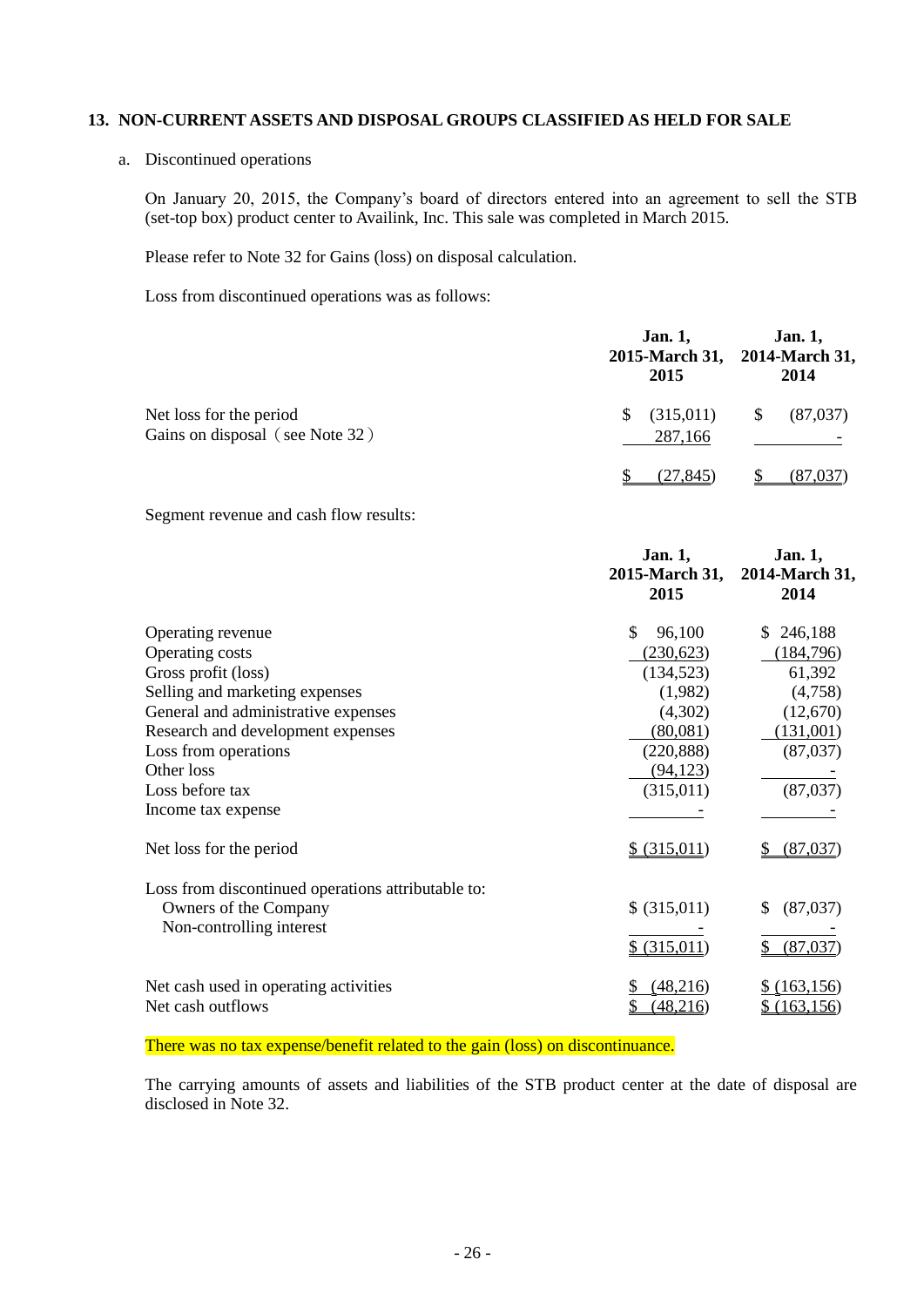## **14. SUBSIDIARIES**

## a. The subsidiaries included in the consolidated financial statements

The information of the subsidiaries at the end of reporting period was as follows:

|                         |                                             |                                                                                                   | <b>Percentage of Ownership</b> |                      |                   |                                                                                                                                                                                                                                   |
|-------------------------|---------------------------------------------|---------------------------------------------------------------------------------------------------|--------------------------------|----------------------|-------------------|-----------------------------------------------------------------------------------------------------------------------------------------------------------------------------------------------------------------------------------|
| <b>Name of Investor</b> | <b>Name of Investee</b>                     | <b>Main Businesses and Products</b>                                                               | March 31,<br>2015              | December 31,<br>2014 | March 31,<br>2014 | Note                                                                                                                                                                                                                              |
| Sunplus                 | Sunplus Management Consulting               | Management                                                                                        | 100.00                         | 100.00               | 100.00            |                                                                                                                                                                                                                                   |
|                         | Ventureplus                                 | Investment                                                                                        | 100.00                         | 100.00               | 100.00            |                                                                                                                                                                                                                                   |
|                         | Sunplus Technology (H.K.)                   | International trade                                                                               | 100.00                         | 100.00               | 100.00            |                                                                                                                                                                                                                                   |
|                         | Sunplus Venture                             | Investment                                                                                        | 100.00                         | 100.00               | 100.00            |                                                                                                                                                                                                                                   |
|                         | Lin Shih Investment                         | Investment                                                                                        | 100.00                         | 100.00               | 100.00            |                                                                                                                                                                                                                                   |
|                         | Sunplus mMobile.                            | Design of integrated circuits (ICs)                                                               | 100.00                         | 100.00               | 100.00            |                                                                                                                                                                                                                                   |
|                         | <b>Sunext Technology</b>                    | Design and sale of ICs                                                                            | 61.15                          | 61.15                | 61.15             |                                                                                                                                                                                                                                   |
|                         | <b>Sunplus Innovation Technology</b>        | Design of ICs                                                                                     | 62.54                          | 62.54                | 61.32             |                                                                                                                                                                                                                                   |
|                         | Generalplus Technology<br>("Generalplus")   | Design of ICs                                                                                     | 34.30                          | 34.30                | 34.30             | Sunplus and its subsidiaries<br>had 52.04% equity in<br>Generalplus.                                                                                                                                                              |
|                         | iCatch                                      | Design of ICs                                                                                     | 37.70                          | 37.70                | 37.70             | Sunplus and its subsidiaries<br>had 45.33% equity in iCatch<br>Technology, Inc. and the<br>Group had controlling<br>interest over iCatch<br>Technology, Inc.; thus, the<br>investee was included in the<br>consolidated financial |
|                         | Wei-Young Investment Inc.                   | Investment                                                                                        | 100.00                         | 100.00               | 100.00            | statements.                                                                                                                                                                                                                       |
|                         | <b>Russell Holdings Limited</b>             | Investment                                                                                        | 100.00                         | 100.00               | 100.00            |                                                                                                                                                                                                                                   |
|                         | Magic Sky Limited                           | Investment                                                                                        | 100.00                         | 100.00               | 100.00            |                                                                                                                                                                                                                                   |
|                         | Sunplus mMedia Inc.                         | Design of ICs                                                                                     | 82.94                          | 82.94                | 82.94             |                                                                                                                                                                                                                                   |
| Ventureplus             | Ventureplus Mauritius                       | Investment                                                                                        | 100.00                         | 100.00               | 100.00            |                                                                                                                                                                                                                                   |
| Ventureplus Mauritius   | Ventureplus Cayman                          | Investment                                                                                        | 100.00                         | 100.00               | 100.00            |                                                                                                                                                                                                                                   |
| Ventrueplus Cayman      | Ytrip Technology                            | Web research and development                                                                      | 72.50                          | 72.50                | 72.50             |                                                                                                                                                                                                                                   |
|                         | Sunplus App Technology                      | Manufacturing and sale of                                                                         | 93.33                          | 93.33                | 80.00             |                                                                                                                                                                                                                                   |
|                         |                                             | computer software; system<br>integration services and<br>information management and<br>education. |                                |                      |                   |                                                                                                                                                                                                                                   |
|                         | Sunplus Prof-tek Technology<br>(Shenzhen)   | Development and sale of<br>computer software and system<br>integration services                   | 100.00                         | 100.00               | 100.00            |                                                                                                                                                                                                                                   |
|                         | Sunplus Technology Technology<br>(Shanghai) | Manufacturing and sale of<br>consumer and rental                                                  | 100.00                         | 100.00               | 98.84             |                                                                                                                                                                                                                                   |
|                         | SunMedia Technology                         | Manufacturing and sale of<br>computer software and system<br>integration services                 | 100.00                         | 100.00               | 100.00            |                                                                                                                                                                                                                                   |
|                         | Sunplus Technology(Beijing)                 | Manufacturing and sale of<br>computer software and system<br>integration services                 | 100.00                         | 100.00               |                   | The investee was established in<br>January 2014                                                                                                                                                                                   |
| Ytrip Technology        | 1culture Communication                      | Development and sale                                                                              | 100.00                         | 100.00               | 100.00            | The investee was established in<br>February 2013                                                                                                                                                                                  |
| Sunplus Venture         | Han Young Technology                        | Design of ICs                                                                                     | 70.00                          | 70.00                | 70.00             |                                                                                                                                                                                                                                   |
|                         | Sunext Technology Co., Ltd.<br>("Sunext")   | Design and sale of ICs                                                                            | 6.98                           | 6.98                 | 6.98              | Sunplus and its subsidiaries<br>had 74.15% equity in<br>Sunext.                                                                                                                                                                   |
|                         | Generalplus Technology Inc.                 | Design of ICs                                                                                     | 3.95                           | 3.95                 | 3.95              | Sunplus and its subsidiaries<br>had 52.04% equity in                                                                                                                                                                              |
|                         | Sunplus mMedia                              | Design of ICs                                                                                     | 12.73                          | 12.73                | 12.73             | Generalplus.<br>Sunplus and its subsidiaries<br>had 100% equity in Sunplus                                                                                                                                                        |
|                         | Sunplus Innovation                          | Design of ICs                                                                                     | 5.77                           | 5.77                 | 5.63              | mMedia.<br>Sunplus and its subsidiaries<br>had 70.45% equity in                                                                                                                                                                   |
|                         | iCatch Technology, Inc.                     | Design of ICs                                                                                     | 5.88                           | 5.88                 | 5.88              | Sunplus Innovation<br>Sunplus and its subsidiaries<br>had 45.33% equity in iCatch                                                                                                                                                 |
| Lin Shih                | Generalplus Technology                      | Design of ICs                                                                                     | 13.69                          | 13.69                | 13.69             | Technology, Inc.<br>Sunplus and its subsidiaries<br>had 52.04% equity in                                                                                                                                                          |
|                         | <b>Sunext Technology</b>                    | Design and sale of ICs                                                                            | 5.29                           | 5.29                 | 5.29              | Generalplus.<br>Sunplus and the subsidiaries<br>had 74.15% equity in                                                                                                                                                              |
|                         | Sunplus mMedia                              | Design of ICs                                                                                     | 4.33                           | 4.33                 | 3.86              | Sunext.<br>Sunplus and its subsidiaries<br>had 100% equity in Sunplus                                                                                                                                                             |
|                         | Sunplus Innovation                          | Design of ICs                                                                                     | 2.14                           | 2.14                 | 2.10              | mMedia.<br>Sunplus and its subsidiaries<br>had 70.45% equity in                                                                                                                                                                   |
|                         | iCatch Technology,                          | Design of ICs                                                                                     | 1.75                           | 1.75                 | 1.75              | Sunplus Innovation<br>Sunplus and its subsidiaries<br>had 45.33% equity in iCatch<br>Technology, Inc. and the<br>Group had controlling<br>interest over iCatch                                                                    |
|                         |                                             |                                                                                                   |                                |                      |                   | Technology, Inc.; thus, the<br>investee was included in the<br>consolidated financial<br>statements.                                                                                                                              |

(Continued)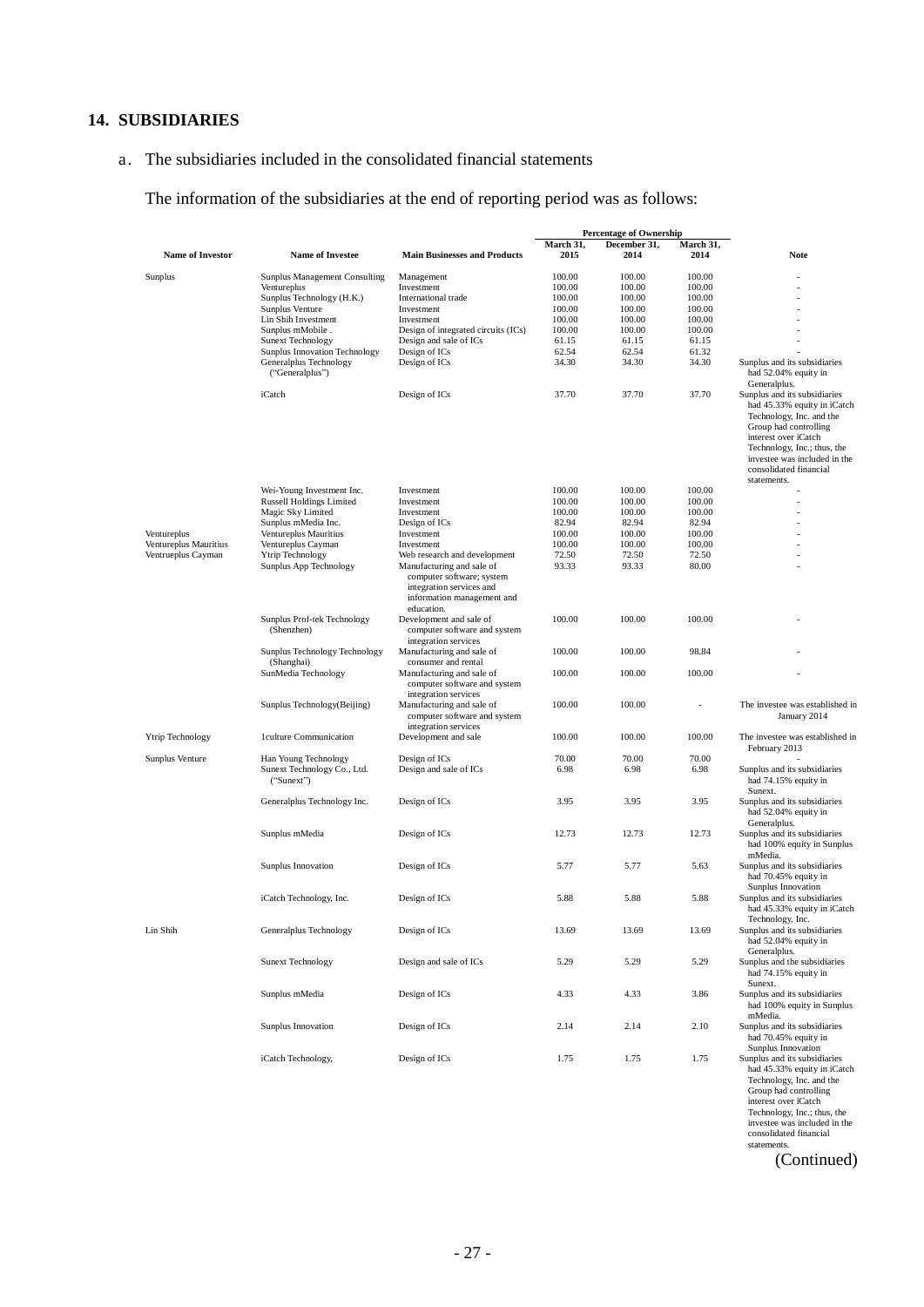|                         |                          |                                     | <b>Percentage of Ownership</b> |              |           |                                                                     |
|-------------------------|--------------------------|-------------------------------------|--------------------------------|--------------|-----------|---------------------------------------------------------------------|
|                         |                          |                                     | March 31.                      | December 31. | March 31. |                                                                     |
| <b>Name of Investor</b> | <b>Name of Investee</b>  | <b>Main Businesses and Products</b> | 2015                           | 2014         | 2014      | <b>Note</b>                                                         |
| Sunplus mMobile         | Sunplus mMobile SAS      | Design of ICs                       | 100.00                         | 100.00       | 100.00    | $\overline{\phantom{a}}$                                            |
| Generalplus             | Generalplus Samoa        | Investment                          | 100.00                         | 100.00       | 100.00    | $\overline{\phantom{a}}$                                            |
| Generalplus Samoa       | Generalplus Mauritius    | Investment                          | 100.00                         | 100.00       | 100.00    | $\overline{\phantom{a}}$                                            |
| Generalplus Mauritius   | Generalplus Shenzhen     | After-sales service                 | 100.00                         | 100.00       | 100.00    | $\overline{\phantom{a}}$                                            |
|                         | Generalplus HK           | <b>Sales</b>                        | 100.00                         | 100.00       | 100.00    |                                                                     |
| Wei-Young               | Generalplus              | Design of Ics                       | 0.10                           | 0.10         | 0.10      | Sunplus and its subsidiaries<br>had 52.04% equity in<br>Generalplus |
|                         | Sunext Technology        | Design and sale of Ics              | 0.03                           | 0.03         | 0.03      | Sunplus and its subsidiaries<br>had 74.15% equity in Sunext         |
| Russell                 | <b>Sunext Technology</b> | Design and sale of Ics              | 0.70                           | 0.70         | 0.70      | Sunplus and its subsidiaries<br>had 74.15% equity in Sunext         |
| Sunplus mMedia Inc.     | Jumplux Technology       | Design and sale of Ics              | 80.00                          | 80.00        | ٠         | The investee was established in<br>October 2014                     |
|                         |                          |                                     |                                |              |           | (Concluded)                                                         |

The financial statements as of and for the three months ended March 31, 2015 of the above subsidiaries, except those of Generalplus and Surplus mMobile, had not been reviewed. The financial statements as of and for the three months ended March 31, 2014 of the above subsidiaries, except those of Generalplus, had not been reviewed.

b. Subsidiary excluded from the consolidated financial statements

|                             |                   | The voting Ratio of Non control Equity |                   |  |  |  |
|-----------------------------|-------------------|----------------------------------------|-------------------|--|--|--|
|                             | March 31,<br>2015 | December 31,<br>2014                   | March 31,<br>2014 |  |  |  |
| Company name                |                   |                                        |                   |  |  |  |
| Generalplus Technology Inc. | 47.96%            | 47.96%                                 | 47.96%            |  |  |  |

Please refer to attachment 4 for registered countries and company information

|                              |                                                                    | <b>Profits Attributed to</b><br><b>Non-controlling Interests</b> |                   | <b>Non-controlling Interests</b> |                   |
|------------------------------|--------------------------------------------------------------------|------------------------------------------------------------------|-------------------|----------------------------------|-------------------|
| Company name                 | <b>Three</b><br><b>Months</b><br><b>Ended</b><br>March 31,<br>2015 |                                                                  | March 31,<br>2015 | December 31,<br>2014             | March 31,<br>2014 |
| General plus Technology Inc. | 21.911                                                             | 11.278                                                           | \$1,023,082       | \$1,003,480                      | \$986,776         |

The summarized financial information below represents amounts before intragroup eliminations.

|                            | March 31,<br>2015 | December 31,<br>2014 | March 31,<br>2014        |
|----------------------------|-------------------|----------------------|--------------------------|
| Current assets             | 1,818,583         | 1,776,298<br>S.      | \$1,796,025              |
| Non-current assets         | 821,890           | 825,416              | 740,381                  |
| <b>Current liabilities</b> | 441,692           | 432,051              | 405,449                  |
| Non-current liabilities    | 94,339            | 106,091              | 102,212                  |
| Equity                     | 2,104,442         | 2,063,572            | 2,028,745<br>(Continued) |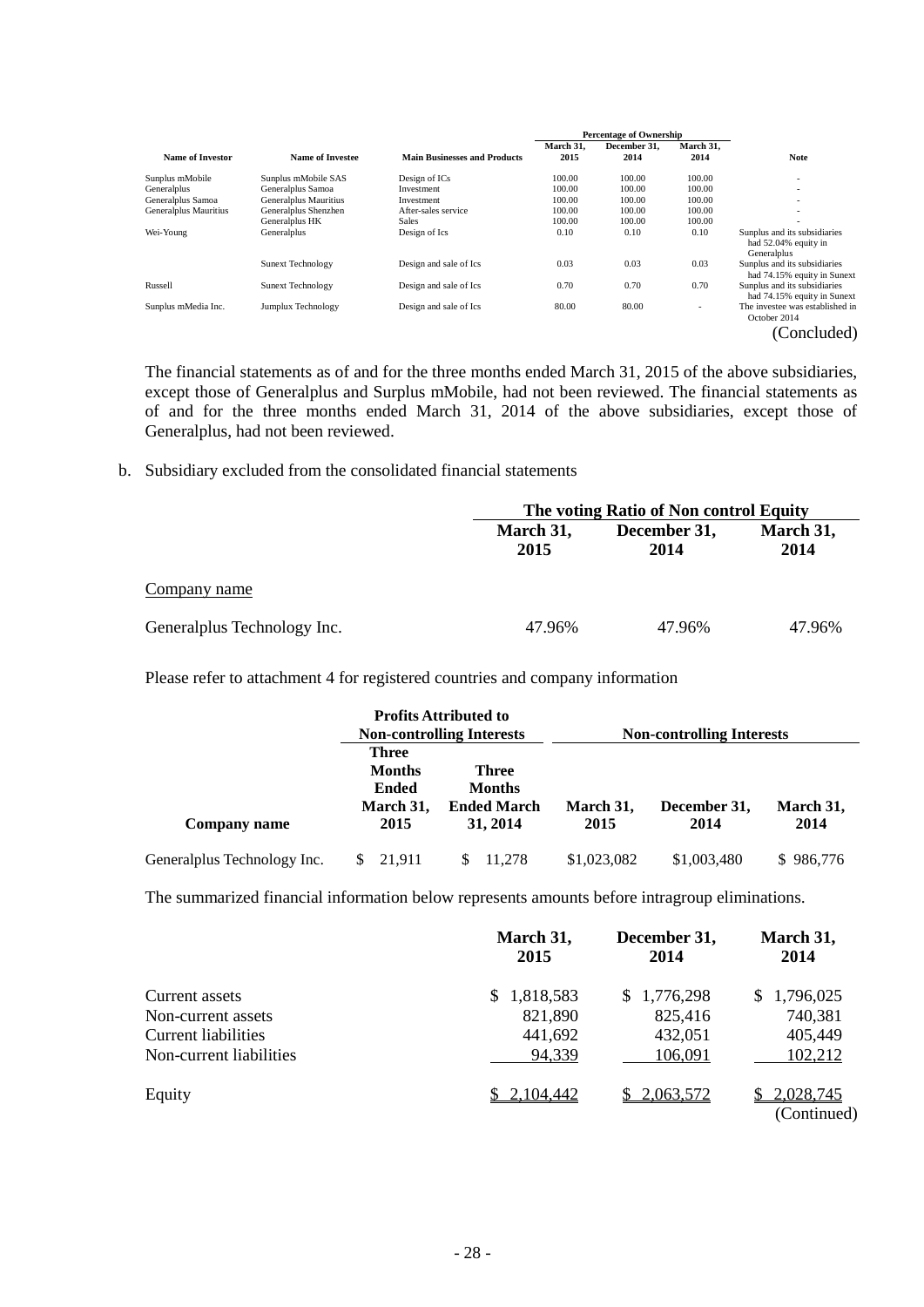|                           | March 31,<br>2015 | December 31,<br>2014 | March 31,<br>2014 |
|---------------------------|-------------------|----------------------|-------------------|
| Equity attributable to:   |                   |                      |                   |
| Owners of the Company     | 1,081,360<br>S.   | 1,060,092<br>S.      | \$1,041,969       |
| Non-controlling interests | 1,023,082         | 1,003,480            | 986,776           |
|                           | 2,104,442         | 2,063,572            | \$2,028,745       |
|                           |                   |                      | (Concluded)       |

|                                                                                                                                                                                                                                     | <b>For the Three Months Ended</b><br>March 31  |                                                 |  |  |
|-------------------------------------------------------------------------------------------------------------------------------------------------------------------------------------------------------------------------------------|------------------------------------------------|-------------------------------------------------|--|--|
|                                                                                                                                                                                                                                     | 2015                                           | 2014                                            |  |  |
| Operating revenue                                                                                                                                                                                                                   | 562,318<br>\$                                  | 473,046<br>\$                                   |  |  |
| Net income                                                                                                                                                                                                                          | $\mathcal{S}$<br>45,684                        | \$<br>23,514                                    |  |  |
| Other comprehensive income                                                                                                                                                                                                          | (4,814)                                        | (1,586)                                         |  |  |
| Total other comprehensive income                                                                                                                                                                                                    | 40,870<br>\$                                   | 21,928                                          |  |  |
| Equity attributable to:<br>Owners of the Company<br>Non-controlling interests                                                                                                                                                       | \$<br>23,773<br>21,911                         | 12,236<br>\$<br>11,278                          |  |  |
|                                                                                                                                                                                                                                     | 45,684<br>\$                                   | 23,514<br>\$                                    |  |  |
| Total other comprehensive attributable to:<br>Owners of the Company<br>Non-controlling interests                                                                                                                                    | $\mathcal{S}$<br>21,268<br>19,602<br>40,870    | 11,411<br>\$<br>10,517<br>21,928                |  |  |
| Cash flows<br>Cash flows from operating activities<br>Cash flows used in investing<br>activities<br>Cash flows used in financing activities<br>Effect of exchange rate changes on the balance of cash held in<br>foreign currencies | \$<br>60,828<br>(55,200)<br>(14, 122)<br>(571) | \$<br>15,463<br>(11, 433)<br>(10, 299)<br>(504) |  |  |
| Net cash outflow                                                                                                                                                                                                                    | (9,065)                                        | (6,773)                                         |  |  |
| Dividend paid to non-controlling interests<br>Generalplus Technology Inc.                                                                                                                                                           | \$                                             | \$                                              |  |  |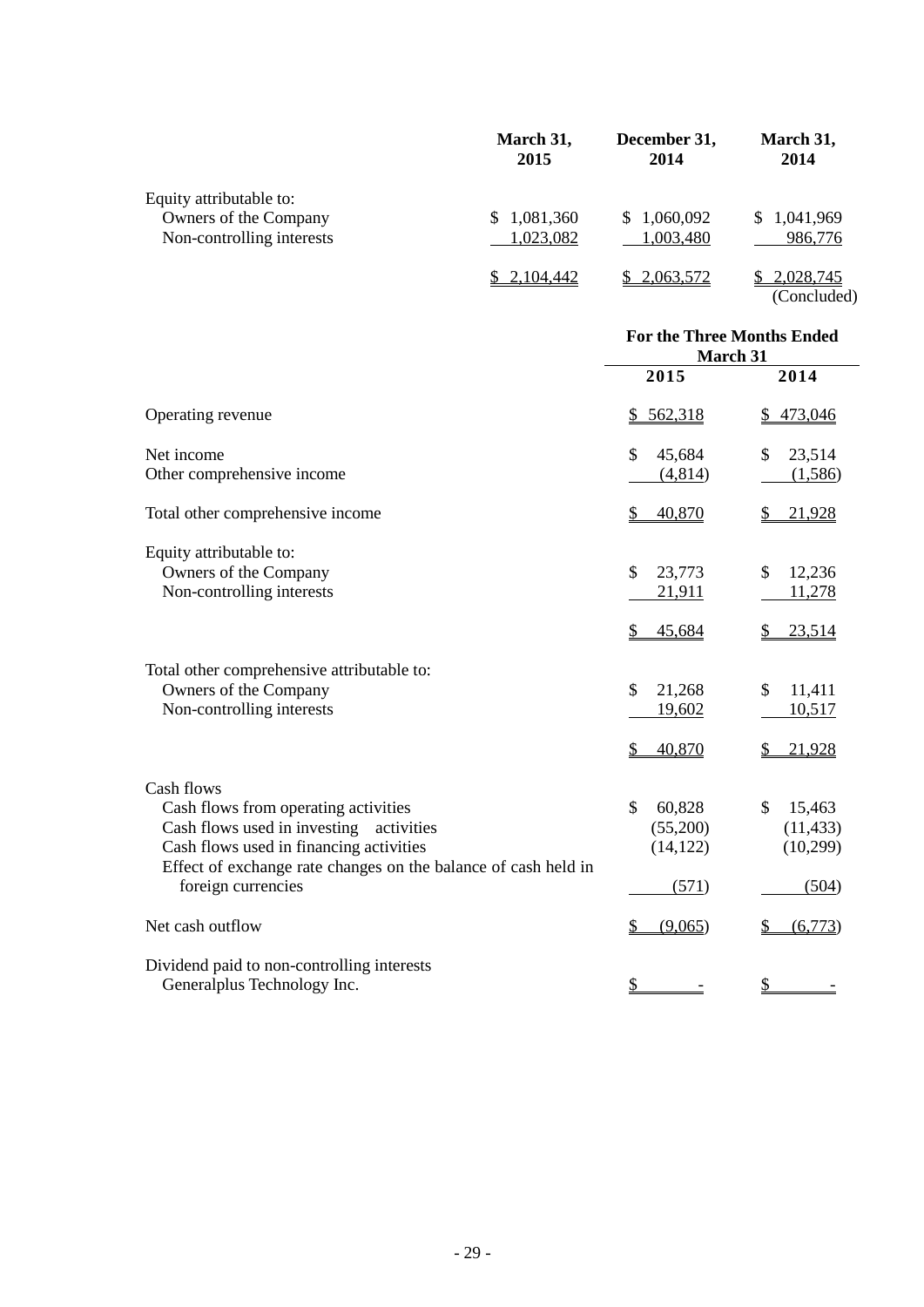## **15. INVESTMENTS ACCOUNTED FOR USING THE EQUITY METHOD**

|                                                                         | March 31,<br>2015       | December 31,<br>2014      | March 31,<br>2014      |
|-------------------------------------------------------------------------|-------------------------|---------------------------|------------------------|
| Investments in associates<br>Investments in jointly controlled entities | \$<br>351,608<br>61,488 | 1,345,479<br>S.<br>63,760 | \$1,078,874<br>124,493 |
|                                                                         | \$<br>413,096           | 1,409,239                 | 1,203,367              |
| Investments in associates<br>a.                                         |                         |                           |                        |
|                                                                         | March 31,<br>2015       | December 31,<br>2014      | March 31,<br>2014      |
| Listed companies<br>Global View Co., Ltd<br>Oise Technology, Co., Ltd   | \$<br>351,608           | \$<br>350,536<br>994,943  | \$<br>1,078,874        |
|                                                                         | 351,608                 | .345,479                  | 1,078,874              |

Please refer to the attachment 4 for associates business type, main operating location and the registered countries information.

As the end of the reporting period, the proportion of ownership and voting rights in associates held by the Group were as follows:

| <b>Company name</b>         | March 31,<br>2015        | December 31,<br>2014 | March 31,<br>2014 |
|-----------------------------|--------------------------|----------------------|-------------------|
| Listed companies            |                          |                      |                   |
| Global View Co., Ltd.       | 13%                      | 13%                  |                   |
| Orise Technology, Co., Ltd. | $\overline{\phantom{0}}$ | 34%                  | 34%               |

In their meeting on September 30, 2014, the shareholders of Orise Technology ("Orise") approved the merger of Orise and FocalTech-Systems ("FocalTech") Technology, with FocalTech as the survivor entity, and the merger and share transfer took effect on January 2, 2015. Orise issued new common shares, and Focal Tech swapped 1 common share for 4.8 common shares of Orise. After the merger, the Group had a gain of \$906,358 thousand, but the Group's equity interest in Orise decreased from 34% to 12%, resulting in the Group's losing significant influence on Orise. Thus, the Group reclassified its investment in Orise to available-for-sale financial asset.

In their meeting on June 17, 2014, the board of directors of Global View Co., Ltd. ("Global") elected the Company's director as a board member. The Company thus considered that it acquired significant influence in Global and reclassified its holding of Global shares from available-for-sale financial assets to an investment in an associate.

The fair values of publicly traded investments accounted for using the equity method were based on the closing prices of those investments at the balance sheet date, as follows:

| Company name                                         | March 31, | December 31,        | March 31, |  |
|------------------------------------------------------|-----------|---------------------|-----------|--|
|                                                      | 2015      | 2014                | 2014      |  |
| Global View Co., Ltd.<br>Orise Technology, Co., Ltd. | 365.388   | 259.639<br>.858,790 | 2.624.457 |  |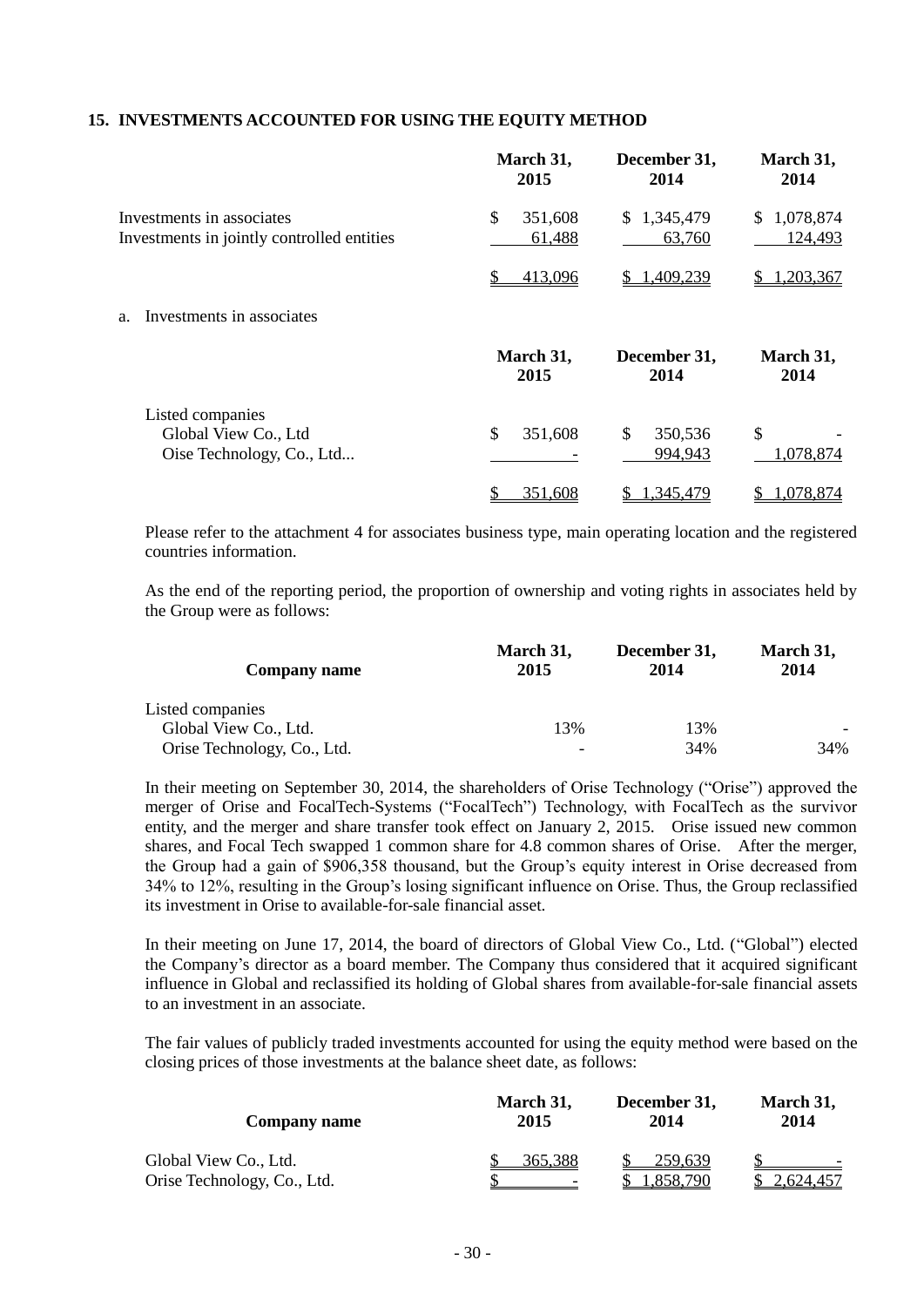The company using the equity method on related subsidiary above mentioned.

Please refer to Note 37 for the amount of pledge of borrowing fund.

b. Investments in jointly controlled entities

The Company signed an investment agreement with Silicon Integrated Systems Corp. on December 19, 2012. Both sides agreed to increase capital in Sunplus Core Inc. (renamed S2-Tek Inc. since March 11, 2013), which researches, develops, designs, and sells TV integrated circuits (ICs). The investment agreement was registered on January 21, 2013.

The Company had 99.98% equity in Sunplus Core Inc. before the investment agreement, but when the Company later subscribed for Sunplus Core Inc.'s additional new shares at a percentage different from its existing ownership percentage, the Company's equity decreased to 51.25%. When Sunplus Core Inc. changed its name to S2-Tek Inc. on January 21, 2013, a new investment agreement was made, which stated that the Company no longer had control over S2-Tek Inc. The Company continued to recognize this investment by the equity method.

| <b>Company name</b>                                     | March 31, | December 31, | March 31, |  |
|---------------------------------------------------------|-----------|--------------|-----------|--|
|                                                         | 2015      | 2014         | 2014      |  |
| Jointly controlled entities<br>S <sub>2</sub> -Tek Inc. | 61.488    | 63.760       | 124.493   |  |

Please refer to the attachment 4 for associates business type, main operating location and the registered countries information.

Investments in above jointly controlled entities are accounted for using equity method.

The financial statements of above except for Focaltech Inc. as of three months ended March 31, 2015 are not reviewed.

## **16. PROPERTY, PLANT AND EQUIPMENT**

|                                                                                      | Three Months Ended March 31, 2014 |                                        |                                   |                                |                                    |                                    |                           |                    |                                    |                                  |
|--------------------------------------------------------------------------------------|-----------------------------------|----------------------------------------|-----------------------------------|--------------------------------|------------------------------------|------------------------------------|---------------------------|--------------------|------------------------------------|----------------------------------|
|                                                                                      | <b>Buildings</b>                  | <b>Auxiliary</b><br>equipment          | <b>Machinery</b> and<br>equipment | <b>Testing</b><br>equipment    | <b>Transportation</b><br>equipment | <b>Furniture</b> and<br>fixtures   | Leasehold<br>improvements | Other<br>equipment | <b>Construction</b> in<br>progress | <b>Total</b>                     |
| Cost                                                                                 |                                   |                                        |                                   |                                |                                    |                                    |                           |                    |                                    |                                  |
| Balance, beginning of<br>period<br>Additions<br>Disposals<br>Effect of exchange rate | \$1,269,627                       | $\mathbf{\hat{S}}$<br>151,411<br>1,367 | \$<br>30,672<br>1.793<br>(28)     | 399,339<br>s<br>10,662<br>(64) | 10,942<br>s                        | 224,542<br>Ś.<br>4,315<br>(1, 393) | \$<br>6,402<br>456        | S<br>19,154<br>27  | 872,834<br>18,203<br>٠             | \$2,984,923<br>36,823<br>(1,485) |
| changes<br>Balance, end of period                                                    | (656)<br>1,268,971                | (60)<br>152,718                        | (2, 117)<br>30,320                | 566<br>410,503                 | (39)<br>10,903                     | (496)<br>226,968                   | (7)<br>6,851              | 786<br>19,967      | (3, 153)<br>887,884                | (5, 176)<br>3,015,085            |
| Accumulated depreciation                                                             |                                   |                                        |                                   |                                |                                    |                                    |                           |                    |                                    |                                  |
| Balance, beginning of<br>period<br><b>Additions</b><br>Disposals                     | 273,056<br>7,665                  | 60,565<br>5,420                        | 26,613<br>4,044<br>(28)           | 258,438<br>39,809<br>(55)      | 7,995<br>420                       | 176,581<br>6.271<br>(1, 393)       | 4,284<br>1,200            | 11,252<br>280      | ٠<br>٠                             | 818,784<br>65,109<br>(1, 476)    |
| Effect of exchange rate<br>changes<br>Balance, end of period                         | (805)<br>279,916                  | (1, 382)<br>64,603                     | (3,371)<br>27,258                 | 3,952<br>302,144               | (326)<br>8,089                     | 601<br>182,060                     | (946)<br>4,538            | 375<br>11,907      |                                    | (1,902)<br>880,515               |
| Accumulated Impairment                                                               |                                   |                                        |                                   |                                |                                    |                                    |                           |                    |                                    |                                  |
| Balance, beginning of<br>period<br><b>Additions</b><br>Balance, end of period        |                                   |                                        |                                   | 11.498<br>11,498               |                                    |                                    |                           |                    |                                    | 11,498<br>11,498                 |
| Net, beginning of period                                                             | 996,571                           | 90,846                                 | 4.059                             | 129,403                        | 2,947                              | 47,961                             | 2,118                     | 7,902              | 872,834                            | \$2,154,641                      |
| Net, end of period                                                                   | 989,055                           | 88.115                                 | 3.062                             | 96.861                         | 2,814                              | 44,908                             | 2.313                     | 8.060              | 887,884                            | \$2,123,072                      |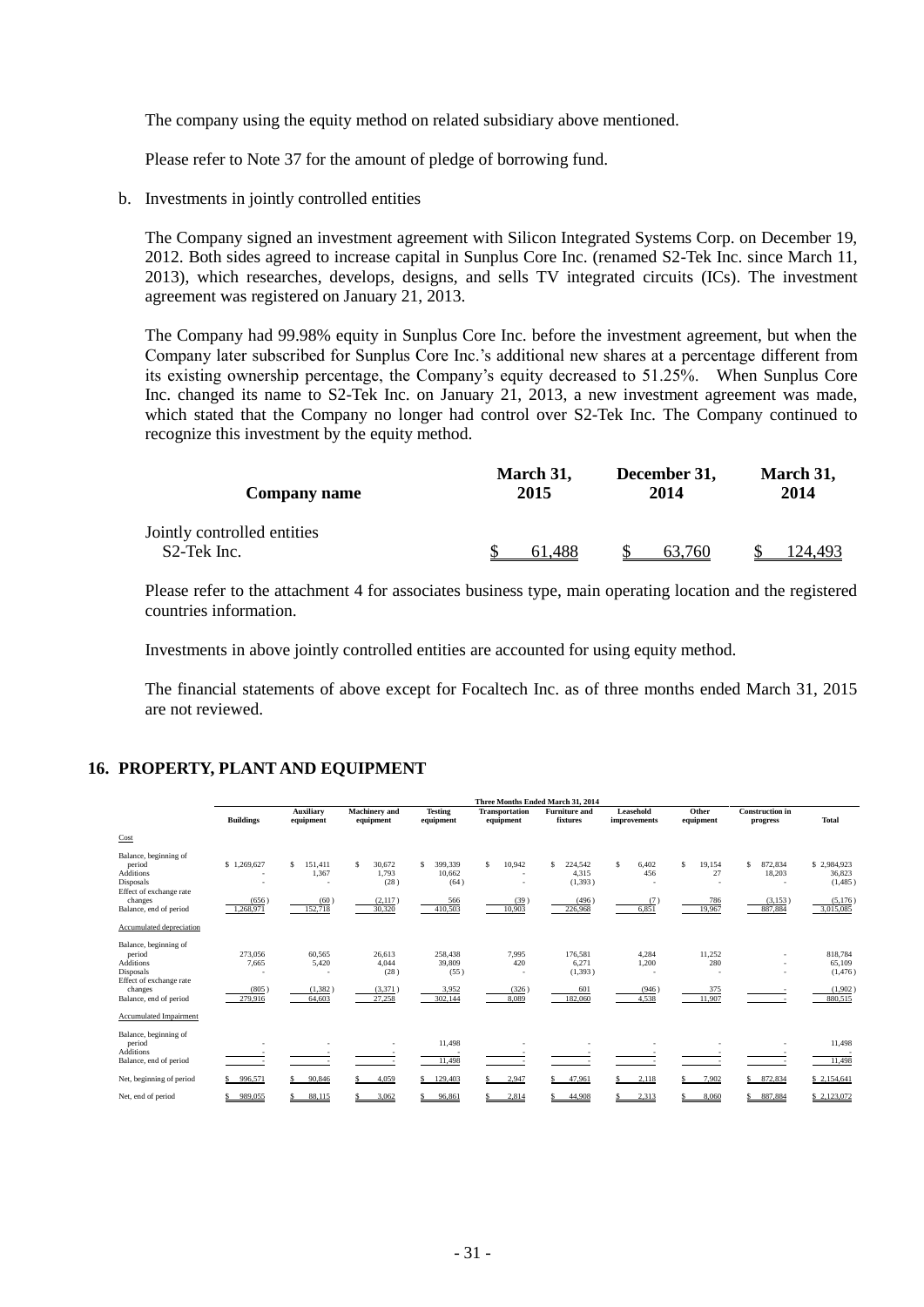|                            | Three Months Ended March 31, 2015 |                               |                                   |                             |                                    |                                  |                           |                    |                                    |              |
|----------------------------|-----------------------------------|-------------------------------|-----------------------------------|-----------------------------|------------------------------------|----------------------------------|---------------------------|--------------------|------------------------------------|--------------|
|                            | <b>Buildings</b>                  | <b>Auxiliary</b><br>equipment | <b>Machinery</b> and<br>equipment | <b>Testing</b><br>equipment | <b>Transportation</b><br>equipment | <b>Furniture and</b><br>fixtures | Leasehold<br>improvements | Other<br>equipment | <b>Construction</b> in<br>progress | <b>Total</b> |
| Cost                       |                                   |                               |                                   |                             |                                    |                                  |                           |                    |                                    |              |
| Balance, beginning of      |                                   |                               |                                   |                             |                                    |                                  |                           |                    |                                    |              |
| period                     | \$2,516,262                       | 205,872<br>S                  | 20,988<br>\$.                     | 492.573<br>S.               | s<br>11,306                        | 267.052<br>\$.                   | \$<br>5,623               | S<br>23.743        | 957.782<br>\$.                     | \$4,501,201  |
| <b>Additions</b>           |                                   | 339                           | 13                                | 25,754                      | $\overline{\phantom{a}}$           | 2,044                            | 1,584                     | 2,220              | 22,648                             | 54,602       |
| Disposals                  | $\overline{\phantom{a}}$          |                               |                                   | (51, 120)                   | $\overline{\phantom{a}}$           | (144)                            |                           |                    |                                    | (51, 264)    |
| Effect of exchange rate    |                                   |                               |                                   |                             |                                    |                                  |                           |                    |                                    |              |
| changes                    | (12, 136)                         | 893                           | 8,656                             | (1, 129)                    | 151                                | (8, 235)                         | (461)                     | (2, 351)           | (9,047)                            | (23, 677)    |
| Balance, end of period     | 2.504.126                         | 207.104                       | 29,657                            | 466,078                     | 11,457                             | 260,699                          | 6.746                     | 23,612             | 971.383                            | 4,480,862    |
| Accumulated depreciation   |                                   |                               |                                   |                             |                                    |                                  |                           |                    |                                    |              |
| Balance, beginning of      |                                   |                               |                                   |                             |                                    |                                  |                           |                    |                                    |              |
| period                     | 303,556                           | 73.331                        | 18.932                            | 374,204                     | 9,077                              | 202.317                          | 3,479                     | 14.135             |                                    | 999,031      |
| <b>Additions</b>           | 19,472                            | 6,560                         | 6,949                             | 30,035                      | 553                                | 6,985                            | 586                       | 348                |                                    | 71,488       |
| Disposals                  |                                   |                               | ٠                                 | (47,970)                    |                                    | (135)                            |                           |                    |                                    | (48, 105)    |
| Effect of exchange rate    |                                   |                               |                                   |                             |                                    |                                  |                           |                    |                                    |              |
| changes                    | (5,518)                           | (194)                         | 807                               | 5,592                       | (450)                              | (7,971)                          | 813                       | 138                |                                    | (6,783)      |
| Balance, end of period     | 317,510                           | 79,697                        | 26,688                            | 361,861                     | 9.180                              | 201,196                          | 4,878                     | 14,621             |                                    | 1,015,631    |
| Accumulated Impairment     |                                   |                               |                                   |                             |                                    |                                  |                           |                    |                                    |              |
| Balance, beginning and end |                                   |                               |                                   |                             |                                    |                                  |                           |                    |                                    |              |
| of period                  |                                   |                               |                                   | 11,498                      |                                    |                                  |                           |                    |                                    | 11,498       |
| Net, beginning of period   | \$2,212,706                       | 132,541                       | 2,056                             | 106,871                     | 2,229                              | 64,735                           | 2,144                     | 9.608              | 957,782                            | \$ 3,490,672 |
| Net, end of period         | \$2.186.616                       | 127.407                       | 2.969                             | 92.719                      | 2.277                              | 59.503                           | 1.868                     | 8.991              | 971.383<br>\$.                     | \$ 3.453.733 |

The above items of property, plant and equipment were depreciated on a straight-line basis at the following useful lives per annum:

**Xintec**

| 11-56 years  |
|--------------|
| 5-20 years   |
| $1-10$ years |
| $1-10$ years |
| $4-10$ years |
| 2-5 years    |
| $2-11$ years |
| $3-10$ years |
|              |

Refer to Note 37 for the carrying amount of property, plant and equipment that had been pledged by the Group to secure borrowings granted to the Group.

## **17. INVESTMENT PROPERTIES**

|                                                                                                                        | <b>For the Three Months Ended</b><br><b>March 31</b>    |                                            |  |  |
|------------------------------------------------------------------------------------------------------------------------|---------------------------------------------------------|--------------------------------------------|--|--|
|                                                                                                                        | 2015                                                    | 2014                                       |  |  |
| Cost                                                                                                                   |                                                         |                                            |  |  |
| Balance at January 1<br>Effect of foreign currency exchange differences                                                | \$<br>458,669<br>(4,323)                                | \$<br>456,827<br>(1,885)                   |  |  |
| Balance at March 31                                                                                                    | 454,346                                                 | 454,942                                    |  |  |
| <b>Accumulated depreciation</b>                                                                                        |                                                         |                                            |  |  |
| Balance at January 1<br>Depreciation expense<br>Effect of foreign currency exchange differences<br>Balance at March 31 | $\mathcal{S}$<br>176,006<br>5,353<br>(1,664)<br>179,695 | \$<br>163,758<br>4,634<br>(703)<br>167,689 |  |  |
|                                                                                                                        | 274,651<br>\$                                           | 287,253                                    |  |  |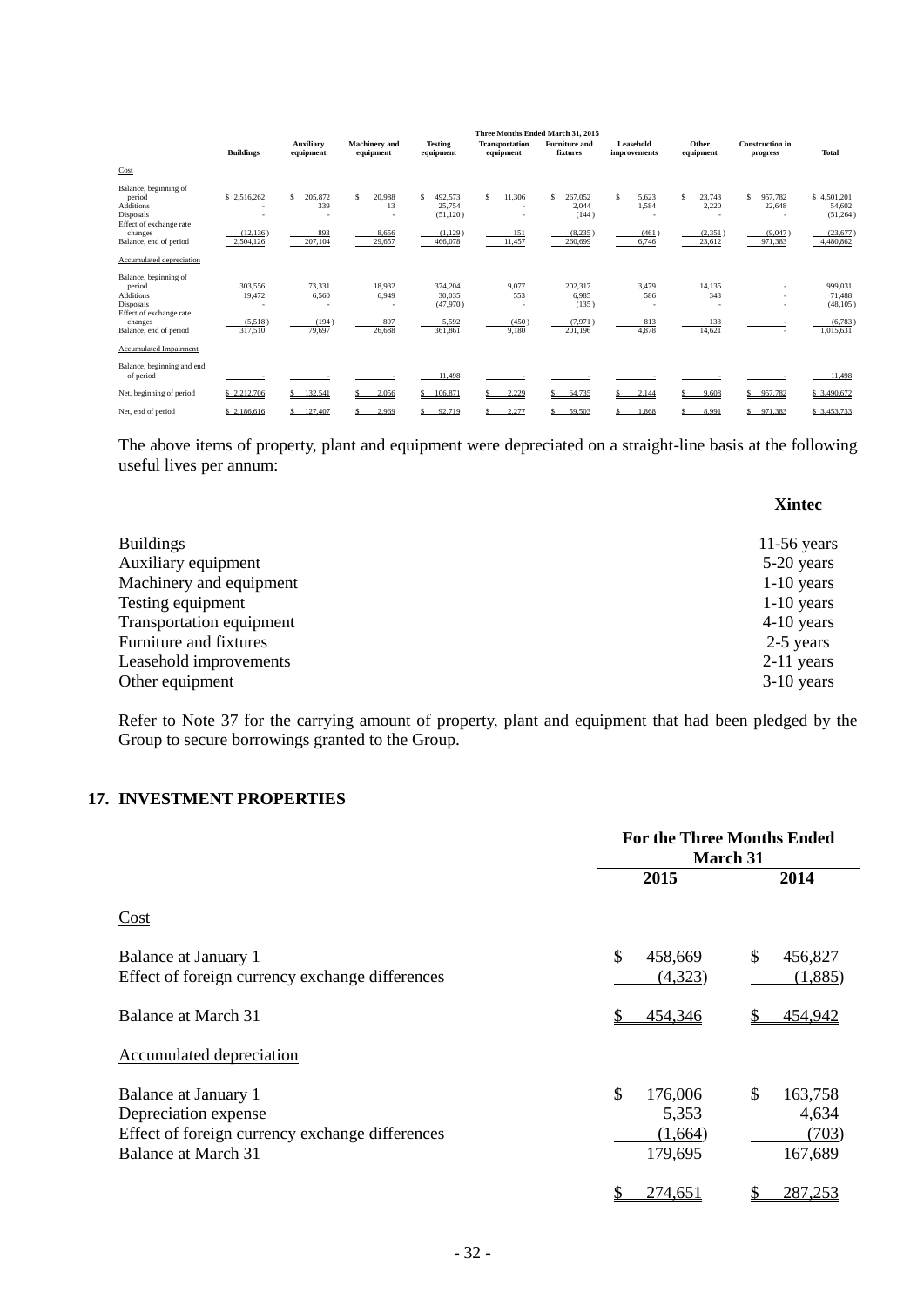The investment properties held by the Group were depreciated over their useful lives of 20 years, using the straight-line method.

The fair value of the investment properties had been determined on the basis of a valuation carried out at the reporting date by the Suzhou Feng-Zheng PingGu Firm. The valuation was determined by the replacement cost method, the important assumption and valuation was as follow.

|               | March 31,<br>2015 | December 31,<br>2014 | March 31,<br>2014 |
|---------------|-------------------|----------------------|-------------------|
| Fair value    | \$406,078         | \$406,078            | \$ 378,894        |
| Discount rate | 85.33%            | 85.33%               | 87.33%            |

For the investment properties valued by independent valuators but, the Group determined that the fair values reported as of December 31, 2014 and January 1, 2014 were still valid as of March 31, 2015 and 2014.

The rental income generated for the three months ended March 31, 2015 and 2014 was \$37,541 thousand and \$35,363 thousand, respectively.

## **18. INTANGIBLE ASSETS**

|                                                                            | For the Three Months Ended March 31,2014 |                                 |               |                                          |                                         |                                    |  |  |
|----------------------------------------------------------------------------|------------------------------------------|---------------------------------|---------------|------------------------------------------|-----------------------------------------|------------------------------------|--|--|
|                                                                            | <b>Technology</b><br><b>License Fees</b> | <b>Software</b>                 | Goodwill      | <b>Patents</b>                           | <b>Technological</b><br><b>Know-how</b> | <b>Total</b>                       |  |  |
|                                                                            |                                          |                                 |               |                                          |                                         |                                    |  |  |
| Cost                                                                       |                                          |                                 |               |                                          |                                         |                                    |  |  |
| Balance at January 1<br><b>Additions</b><br>Effect of foreign currency     | \$1,069,626<br>63,696                    | \$<br>365,709<br>3,793          | \$<br>30,596  | 113,932<br>\$<br>297                     | \$<br>2,460                             | \$1,582,323<br>67,786              |  |  |
| exchange differences<br>Balance at March 31                                | 1.133.322                                | (93)<br>369,409                 | 30,596        | 114,229                                  | 2,460                                   | (93)<br>1,650,016                  |  |  |
| Accumulated amortization                                                   |                                          |                                 |               |                                          |                                         |                                    |  |  |
| Balance at January 1<br>Amortization expense<br>Effect of foreign currency | 878,004<br>32,084                        | 307,880<br>10,628               |               | 58,881<br>1,683                          | 2,460                                   | 1,247,225<br>44,395                |  |  |
| exchange differences<br>Balance at March 31                                | 910,088                                  | (39)<br>318,469                 |               | 60,564                                   | 2,460                                   | (39)<br>1,291,581                  |  |  |
| Net, beginning of period                                                   | 191,622                                  | 57,829                          | \$<br>30,596  | \$<br>55,051                             |                                         | 355,098                            |  |  |
| Net, end of period                                                         | 223,234                                  | 50,940                          | \$<br>30,596  | 53,665                                   |                                         | 358,435                            |  |  |
|                                                                            |                                          |                                 |               | For the Three Months Ended March 31,2015 |                                         |                                    |  |  |
|                                                                            | <b>Technology</b><br><b>License Fees</b> | <b>Software</b>                 | Goodwill      | <b>Patents</b>                           | <b>Technological</b><br>Know-how        | <b>Total</b>                       |  |  |
| Cost                                                                       |                                          |                                 |               |                                          |                                         |                                    |  |  |
| Balance at January 1<br><b>Additions</b><br>Decrease                       | 700.653<br>S.<br>62,194<br>(66, 118)     | \$<br>346,096<br>7,837<br>(813) | \$<br>114,229 | \$<br>30,596                             | \$<br>2,460                             | \$1,194,034<br>70,031<br>(66, 931) |  |  |
| Effect of foreign currency<br>exchange differences<br>Balance at March 31  | 696,729                                  | (251)<br>352,869                | 114,229       | 30,596                                   | 2,460                                   | (251)<br>1,196,883<br>(Continued)  |  |  |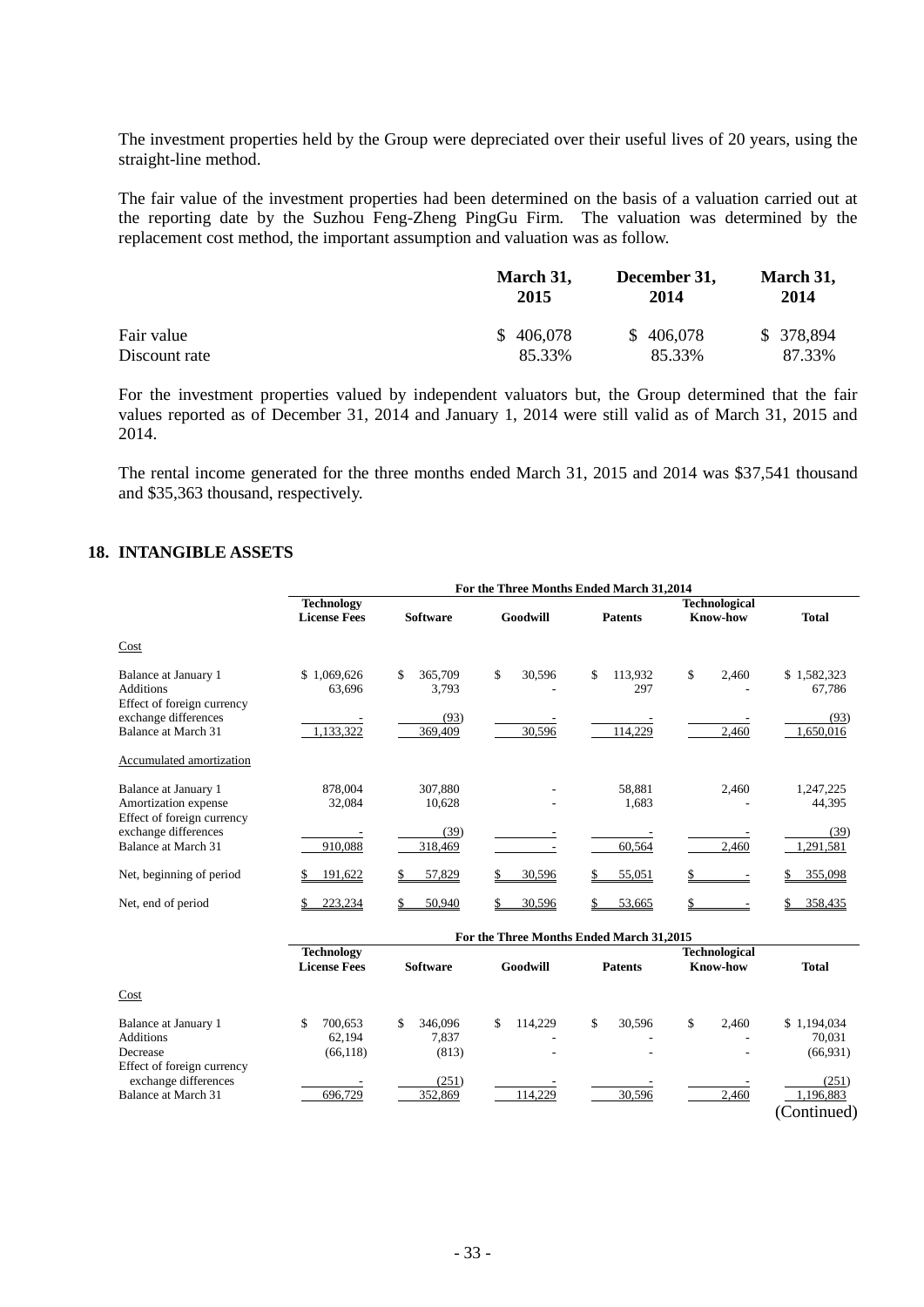|                                                                                        |                                          |                                 |                       | For the Three Months Ended March 31,2015 |                                         |                                      |
|----------------------------------------------------------------------------------------|------------------------------------------|---------------------------------|-----------------------|------------------------------------------|-----------------------------------------|--------------------------------------|
|                                                                                        | <b>Technology</b><br><b>License Fees</b> | <b>Software</b>                 | Goodwill              | <b>Patents</b>                           | <b>Technological</b><br><b>Know-how</b> | <b>Total</b>                         |
| Accumulated amortization                                                               |                                          |                                 |                       |                                          |                                         |                                      |
| Balance at January 1<br>Amortization expense<br>Decrease<br>Effect of foreign currency | 524,354<br>S.<br>10,043<br>(46, 639)     | \$<br>306.403<br>9,084<br>(288) | \$<br>65,616<br>1,685 | \$                                       | \$<br>2,460                             | \$<br>898,833<br>20,812<br>(46, 927) |
| exchange differences<br><b>Balance at March 31</b>                                     | 487,759                                  | (148)<br>315,051                | 67,301                |                                          | 2,460                                   | (147)<br>872,571                     |
| Accumulated amortization                                                               |                                          |                                 |                       |                                          |                                         |                                      |
| Balance at January 1<br>increase<br>Balance at March 31                                | 17,013<br>94,123<br>111,136              |                                 |                       |                                          |                                         | 17,013<br>94,123<br>111,136          |
| Net, beginning of the period<br>Net, end of the period                                 | 159,286<br>97,834                        | 39,693<br>37,818                | 48,613<br>46,928      | 30,596<br>30,596                         |                                         | 278,188<br>213,176<br>(Concluded)    |

Intangible assets consisted of fees paid to Oak Technology ("Oak") for the Group to use Oak's technology on light storage solutions to develop SOC DVD/VCD (system on a chip digital compact disk/video compact disk) players and the fee paid to Royal Philips Electronics ("Philips") for the Group to use Philips's optical disc drive (ODD) semiconductor technology.

The Company recognized impairment loss on above intangible assets \$94,123 thousand.

The above items of other intangible assets were depreciated on a straight-line basis over the useful lives of the assets, estimated as follows:

|                         | <b>Xintec</b> |
|-------------------------|---------------|
| Technology license fees | $1-15$ years  |
| Software                | $1-10$ years  |
| Patents                 | $5-18$ years  |
| Technological know-how  | 5 years       |

### **19. OTHER ASSETS**

|                                                                                                                                                                          | March 31,<br>2015                                     | December 31,<br>2014                                                   | March 31,<br>2014                                                  |  |
|--------------------------------------------------------------------------------------------------------------------------------------------------------------------------|-------------------------------------------------------|------------------------------------------------------------------------|--------------------------------------------------------------------|--|
| Finance lease payables (Note 37)<br>Pledged time deposits<br>Other financial asset<br>Refundable deposits<br>Prepaid long-term investments<br>Prepaid equipment<br>Other | \$<br>130,010<br>93,077<br>80,704<br>4,751<br>147,238 | \$<br>132,032<br>93,116<br>81,472<br>7,148<br>63,300<br>110<br>153,457 | \$<br>193,019<br>91,217<br>7,245<br>45,705<br>1,100,161<br>172,093 |  |
|                                                                                                                                                                          | 455,780                                               | \$<br>530,635                                                          | 1,609,440                                                          |  |
| Current<br>Noncurrent                                                                                                                                                    | \$<br>218,257<br>237,523                              | \$<br>224,598<br>306,037                                               | \$<br>244,411<br>1,365,029                                         |  |
|                                                                                                                                                                          | 455,780<br>\$                                         | 530,635<br>\$                                                          | 1,609,440<br>\$                                                    |  |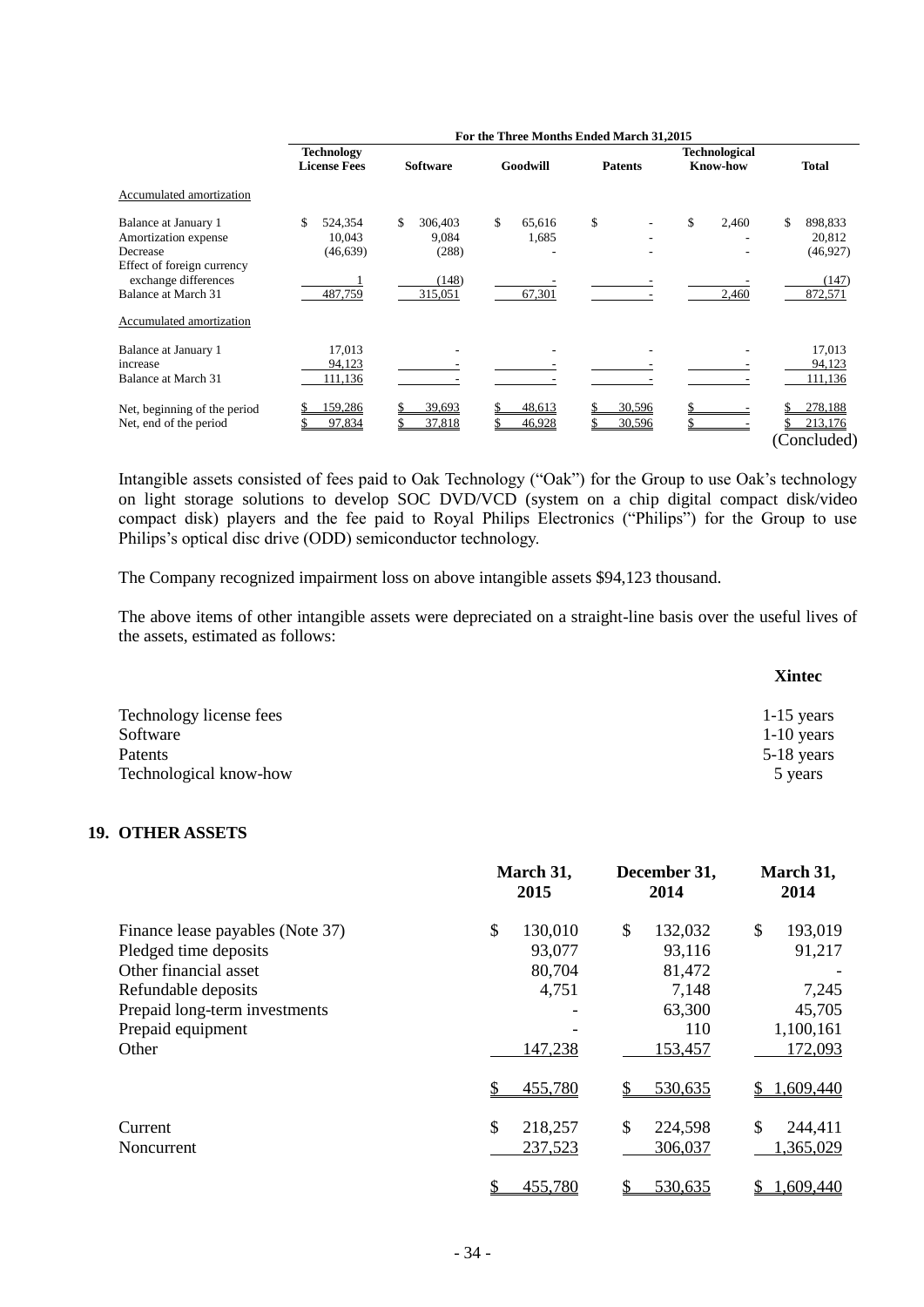The amounts of the Group's finance lease payables for land grant in China as of March 31, 2014, December 31 and 2014, March 31, 2014 were \$130,010 thousand, \$132,032 thousand and \$193,019 thousand.

The amounts of the Group's finance lease payables for land grants in China as of March 31, 2015 were \$63,046 thousand.

Prepaid equipment pertained to the acquisition by Generalplus Shenzhen and Sunplus Prof-tek (Shenzhen) Co., Ltd. of an office in Shenzhen, China. The office was officially opened for operation in December 2014 and was reclassified under property, plant and equipment.

## **20. LOANS**

#### Short-term borrowings

|                      | March 31,<br>2015 | December 31,<br>2014 | March 31,<br>2014 |  |
|----------------------|-------------------|----------------------|-------------------|--|
| Unsecured borrowings |                   |                      |                   |  |
| - bank loans         | 557.144           | 304,085              | <u>164,513</u>    |  |

The weighted average effective interest rate on the bank loans as of March 31, 2015, December 31, 2014 and March 31, 2014 were 1.44%-2.5429%, 1.843%-2.2% and 2.06%-2.5429%.

#### Long-term borrowings

The borrowings of the Group were as follows:

|                           | <b>Maturity</b><br><b>Significant Covenant</b><br><b>Date</b> |                                              |               |               | March 31,<br>2015 |  |  | December 31,<br>2014 | March 31,<br>2014 |  |
|---------------------------|---------------------------------------------------------------|----------------------------------------------|---------------|---------------|-------------------|--|--|----------------------|-------------------|--|
| Floating rate borrowings  |                                                               |                                              |               |               |                   |  |  |                      |                   |  |
| Secured bank borrowing    | 2017.3.16                                                     | Repayable semiannually from<br>March 2012    | 311,110<br>\$ | 388,888<br>\$ | \$<br>466,666     |  |  |                      |                   |  |
| Un-secured bank borrowing | 2019.2.28                                                     | Repayable quarterly from<br>February 2014    | 300,000       | 300,000       | 200,000           |  |  |                      |                   |  |
| Un-secured bank borrowing | 2017.6.27                                                     | Repayable semiannually from<br>June 2014     | 300,000       | 300,000       |                   |  |  |                      |                   |  |
| Un-secured bank borrowing | 2015.4.14                                                     | Repayable on April 2015                      | 154,907       | 155,790       | 151,160           |  |  |                      |                   |  |
| Un-secured bank borrowing | 2015.12.18                                                    | Repayable on December 2015                   | 154,906       | 155,790       |                   |  |  |                      |                   |  |
| Un-secured bank borrowing | 2017.1.10                                                     | Repayable on January 2016                    | 185,888       | 199,410       | 169,299           |  |  |                      |                   |  |
| Un-secured bank borrowing | 2015.3.30                                                     | Repayable quarterly from<br>March 2012       |               | 62,500        | 250,000           |  |  |                      |                   |  |
| Un-secured bank borrowing | 2014.6.15                                                     | Repayable on June 2014                       |               |               | 151,160           |  |  |                      |                   |  |
| Un-secured bank borrowing | 2015.3.28                                                     | Repayable quarterly from<br>March 2012       |               |               | 125,000           |  |  |                      |                   |  |
| Secured bank borrowing    | 2015.2.28                                                     | Repayable semiannually from<br>February 2012 |               |               | 90,000            |  |  |                      |                   |  |
| Un-secured bank borrowing | 2015.2.28                                                     | Repayable semiannually from<br>February 2012 |               |               | 90,000            |  |  |                      |                   |  |
|                           |                                                               |                                              | \$1,406,811   | \$1,562,378   | \$1,693,285       |  |  |                      |                   |  |
| Current                   |                                                               |                                              | \$<br>660,369 | 905,296<br>\$ | 861,716<br>\$     |  |  |                      |                   |  |
| Noncurrent                |                                                               |                                              | 746,442       | 657,082       | 831,569           |  |  |                      |                   |  |
|                           |                                                               |                                              | \$1,406,811   | \$1,562,378   | \$1,693,285       |  |  |                      |                   |  |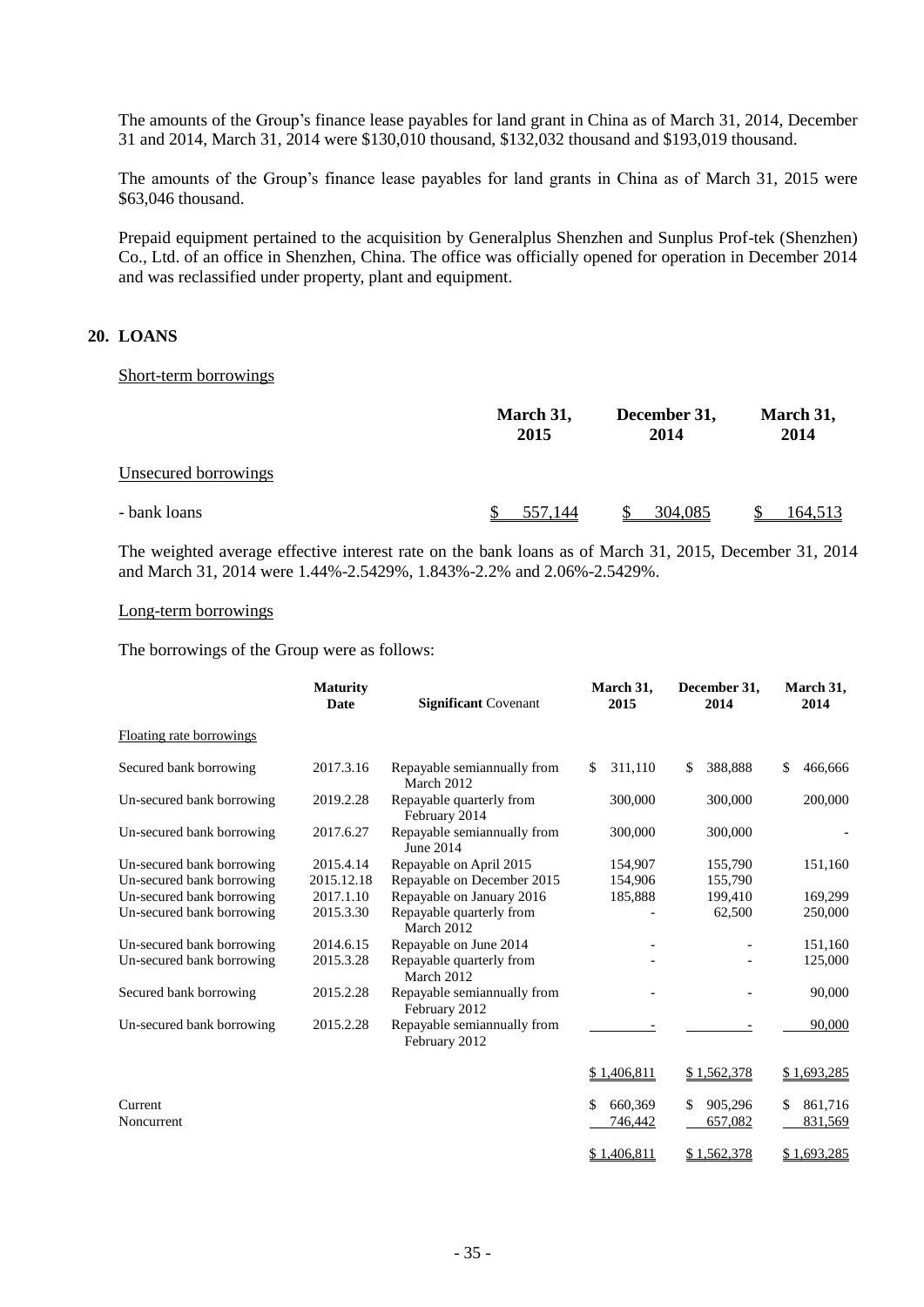Under the loan contracts, the Group provided buildings and shares of Giantplus Technology Co., Ltd. and Orise Technology Co., Ltd. as collaterals for the above loans (Note 37).

The effective rate borrowings as of March 31, 2015, December 31, 2014 and March 31, 2014 were 1.865%-2.558%, 1.865%-2.752% and 1.64%-2.558%.

The loan contracts require the Group to maintain certain financial ratios, such as debt ratio and current ratio as well as a restriction on net tangible assets. However, the Group's not being able to meet would not be deemed to be a violation of the contracts.

## **21. TRADE PAYABLES**

|                     | March 31,<br>2015 |    | December 31,<br>2014 |    | March 31,<br>2014 |  |
|---------------------|-------------------|----|----------------------|----|-------------------|--|
| Notes payable       |                   |    |                      |    |                   |  |
| Payable - operating | \$<br>100         | \$ | 100                  | \$ |                   |  |
| Accounts payable    |                   |    |                      |    |                   |  |
| Payable - operating | 881,472           |    | 724,469              |    | 1,015,873         |  |
|                     | \$<br>881,572     |    | 728,569              |    | 1,015,873         |  |

The average credit period on purchases of certain goods was 30-60 days. The Group has financial risk management policies in place to ensure that all payables are paid within the pre-agreed credit terms.

#### **22. PROVISIONS**

|                              | March 31, | December 31, | March 31, |
|------------------------------|-----------|--------------|-----------|
|                              | 2015      | 2014         | 2014      |
| Customer returns and rebates | \$17.788  | \$ 21,849    | \$25,299  |

The provision of customer returns and rebates was based on historical experience, management's judgments and other known reasons estimated product returns and rebates may occur in the year. The provision was recognized as a reduction of operating income in the periods of the related goods sold.

## **23. OTHER LIABILITIES**

|                                                                    |   | March 31,<br>2015 |    | December 31,<br>2014 |   | March 31,<br>2014    |  |
|--------------------------------------------------------------------|---|-------------------|----|----------------------|---|----------------------|--|
| Other payables                                                     |   |                   |    |                      |   |                      |  |
| Salaries and bonus<br>Employee bonuses and compensation payable to | S | 398,686           | \$ | 424.590              | S | 182,253              |  |
| directors and supervisions                                         |   | 84,088            |    | 83,013               |   | 74,495               |  |
| Payable for purchase of equipment                                  |   | 58,552            |    | 56,231               |   | 5,056<br>(Continued) |  |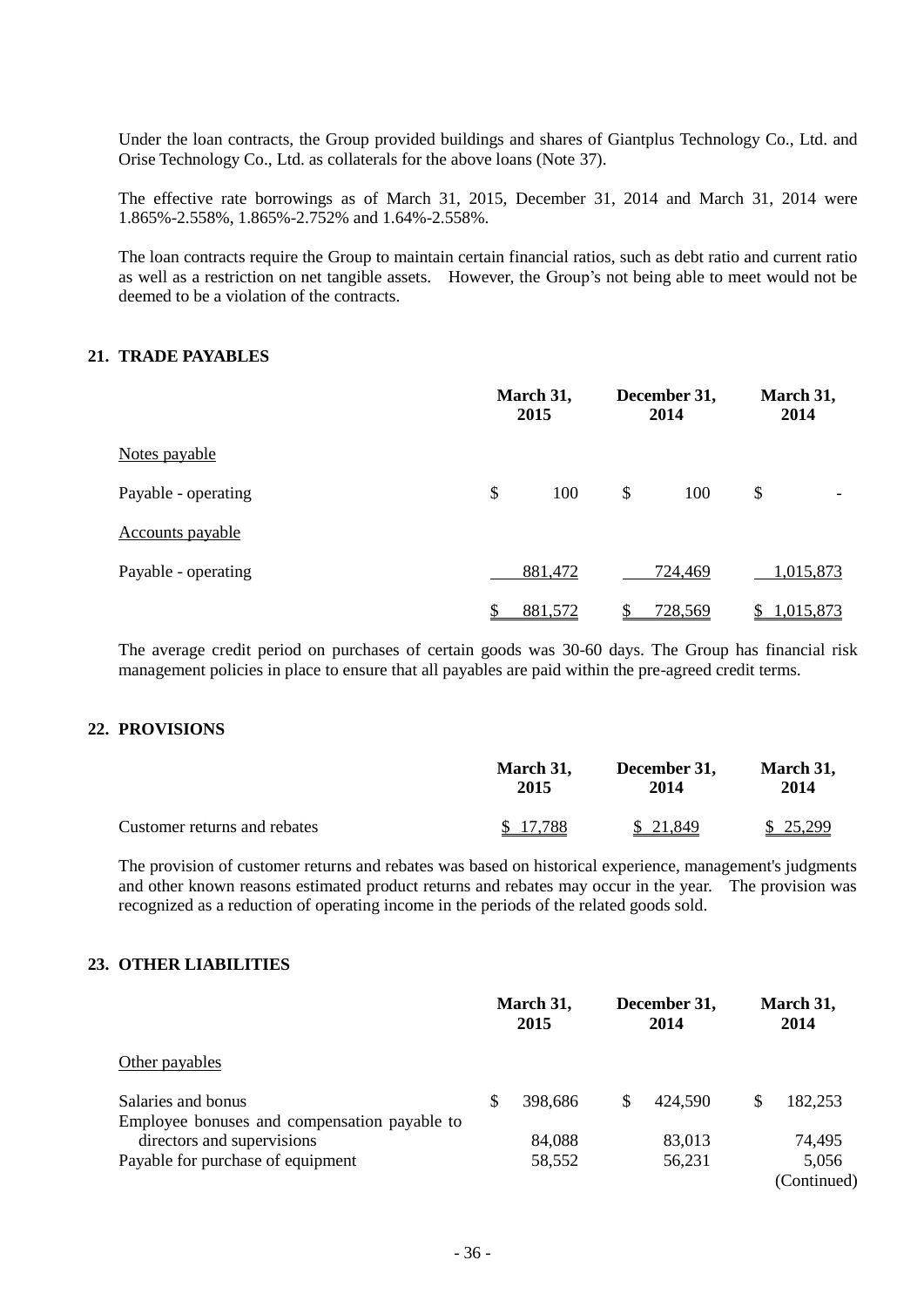|                                                                                                                                      | March 31,<br>2015                                              | December 31,<br>2014                                           | March 31,<br>2014                          |  |
|--------------------------------------------------------------------------------------------------------------------------------------|----------------------------------------------------------------|----------------------------------------------------------------|--------------------------------------------|--|
| Unearned revenue<br>Labor/health insurance<br>Payable for commission<br>Payable for royalties<br>Professional service fees<br>Others | \$<br>45,655<br>25,604<br>19,464<br>13,856<br>5,778<br>145,643 | \$<br>42,117<br>28,604<br>10,384<br>38,349<br>5,628<br>156,398 | \$<br>29,817<br>15,440<br>7,534<br>203,631 |  |
|                                                                                                                                      | 797,326<br>$\frac{1}{2}$                                       | 839,314<br>\$                                                  | 518,226                                    |  |
| Deferred revenue                                                                                                                     |                                                                |                                                                |                                            |  |
| Arising from governments grants (Note 29)<br>Others                                                                                  | $\mathbb{S}$<br>78,538<br>3,838                                | \$<br>79,749<br>4,937                                          | $\mathcal{S}$<br>78,080<br>5,389           |  |
|                                                                                                                                      | \$<br>82,376                                                   | \$<br>84,686                                                   | 83,469                                     |  |
| Current<br>- Other current liability<br>- Deferred revenue                                                                           | \$<br>795,007<br>2,758                                         | \$<br>836,995<br>3,375                                         | \$<br>516,927<br>3,307                     |  |
|                                                                                                                                      | \$<br>797,765                                                  | 840,370                                                        | 520,234                                    |  |
| Noncurrent                                                                                                                           |                                                                |                                                                |                                            |  |
| - Other liability<br>- Deferred revenue                                                                                              | \$<br>2,319<br>79,618                                          | \$<br>2,319<br>81,311                                          | \$<br>1,299<br>80,162                      |  |
|                                                                                                                                      | \$<br>81,937                                                   | 83,630<br>\$                                                   | 81,461<br>(Concluded)                      |  |

#### **24. RETIREMENT BENEFIT PLANS**

## Defined contribution plans

Sunplus, Generalplus, Sunext, Sunplus Innovation, Sunplus mMedia, Sunplus mMedia and iCatch of the Group adopted a pension plan under the Labor Pension Act (LPA), which is a state-managed defined contribution plan. Under the LPA, the Group makes monthly contributions to employees' individual pension accounts at 6% of monthly salaries and wages.

#### Defined benefit plans

Before the promulgation of the LPA, Sunplus, Generalplus, Sunext, Sunplus Innovation, Sunplus mMedia, Sunplus mMedia and iCatch of the Group had a defined benefit pension plan under the Labor Standards Law. Under this plan, employees should receive either a series of pension payments with a defined annuity or a lump sum that is payable immediately on retirement and is equivalent to 2 base units for each of the first 15 years of service and 1 base unit for each year of service thereafter. The total retirement benefit is subject to a maximum of 45 units. The pension benefits are calculated on the basis of the length of service and average monthly salaries of the six month before retirement. In addition, the Group makes monthly contributions, equal to 2% of salaries, to a pension fund, which is administered by a fund monitoring committee. Pension contributions are deposited in the Bank of Taiwan in the committee's name and are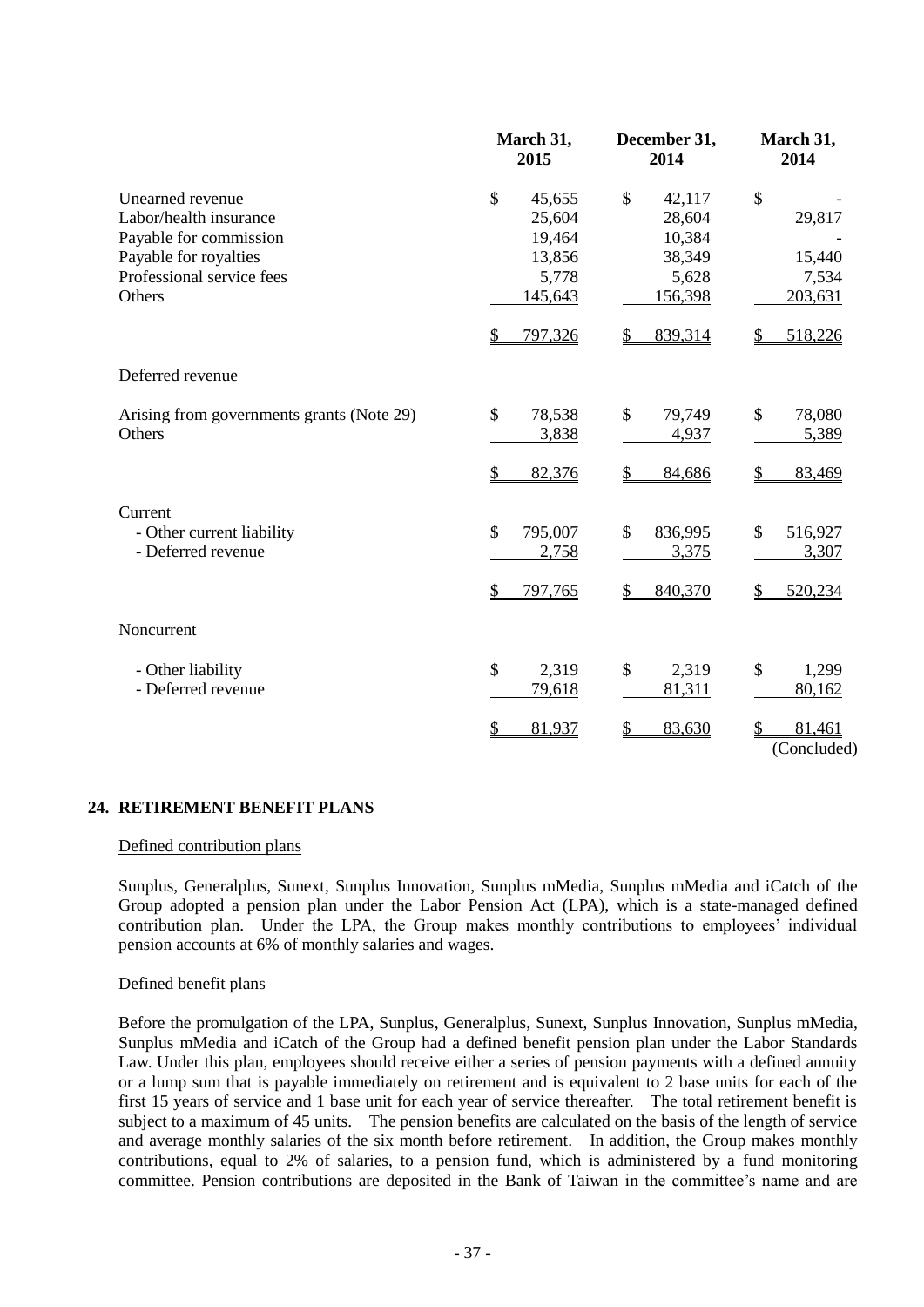managed by the Bureau of Labor Funds, Ministry of Labor ("the Bureau"); the Company has no right to influence the investment policy and strategy.

|                                                                                 | December 31,<br>2014   |
|---------------------------------------------------------------------------------|------------------------|
| Present value of funded defined benefit obligation<br>Fair value of plan assets | \$279,700<br>(176,652) |
| Net liability arising from defined benefit obligation                           | \$103,048              |

Amounts recognized in profit or loss in respect of these defined benefit plans are as follows:

|                                                | <b>Present Value of</b><br><b>Funded Defined</b><br><b>Benefit</b><br>Obligation | <b>Fair Value of</b><br><b>Plan Assets</b> | <b>Net Liability</b><br><b>Arising from</b><br><b>Defined Benefit</b><br>Obligation |
|------------------------------------------------|----------------------------------------------------------------------------------|--------------------------------------------|-------------------------------------------------------------------------------------|
| January 1, 2015                                | 280,781<br>S.                                                                    | 166,865<br>S.                              | 113,916<br>\$                                                                       |
| Service cost                                   |                                                                                  |                                            |                                                                                     |
| Current service cost                           | 1,794                                                                            |                                            | 1,794                                                                               |
| Interest cost                                  | 5,215                                                                            | 2,990                                      | 2,225                                                                               |
| Recognized gain and loss                       | 7,009                                                                            | 2,990                                      | 4,019                                                                               |
| Remeasurement                                  |                                                                                  |                                            |                                                                                     |
| Expected return on plan assets                 |                                                                                  | 909                                        | (909)                                                                               |
| Experience adjustment on actuarial gain (loss) | (8,090)                                                                          | 88                                         | (8,178)                                                                             |
| Recognized in other comprehensive profit or    |                                                                                  |                                            |                                                                                     |
| loss.                                          | (8,090)                                                                          | 997                                        | (9,087)                                                                             |
| Contributions from employer                    |                                                                                  | 5,800                                      | (5,800)                                                                             |
| March 1, 2015                                  | 279,700                                                                          | 176,652                                    | 103,048                                                                             |

Amounts recognized in profit or loss in respect of these defined benefit plans are as follows:

|                                     | <b>Three Months Ended March 31</b> |           |  |      |
|-------------------------------------|------------------------------------|-----------|--|------|
|                                     |                                    | 2015      |  | 2014 |
| Cost of revenue                     |                                    | 117       |  | 152  |
| Marketing expenses                  |                                    | 104       |  | 92   |
| General and administrative expenses |                                    | 191       |  | 127  |
| Research and development expenses   |                                    | (11, 183) |  | 755  |
|                                     |                                    |           |  |      |

The defined benefit obligation was calculated by eligible actuary. The important assumptions in remeasurementdate were as follow:

### **March 31, 2014**

| Discounted rate                                  | 1.90%-2.13% |
|--------------------------------------------------|-------------|
| Expected salary increase rate                    | 3.50%-6.25% |
| Average due period of defined benefit obligation | 15-22 years |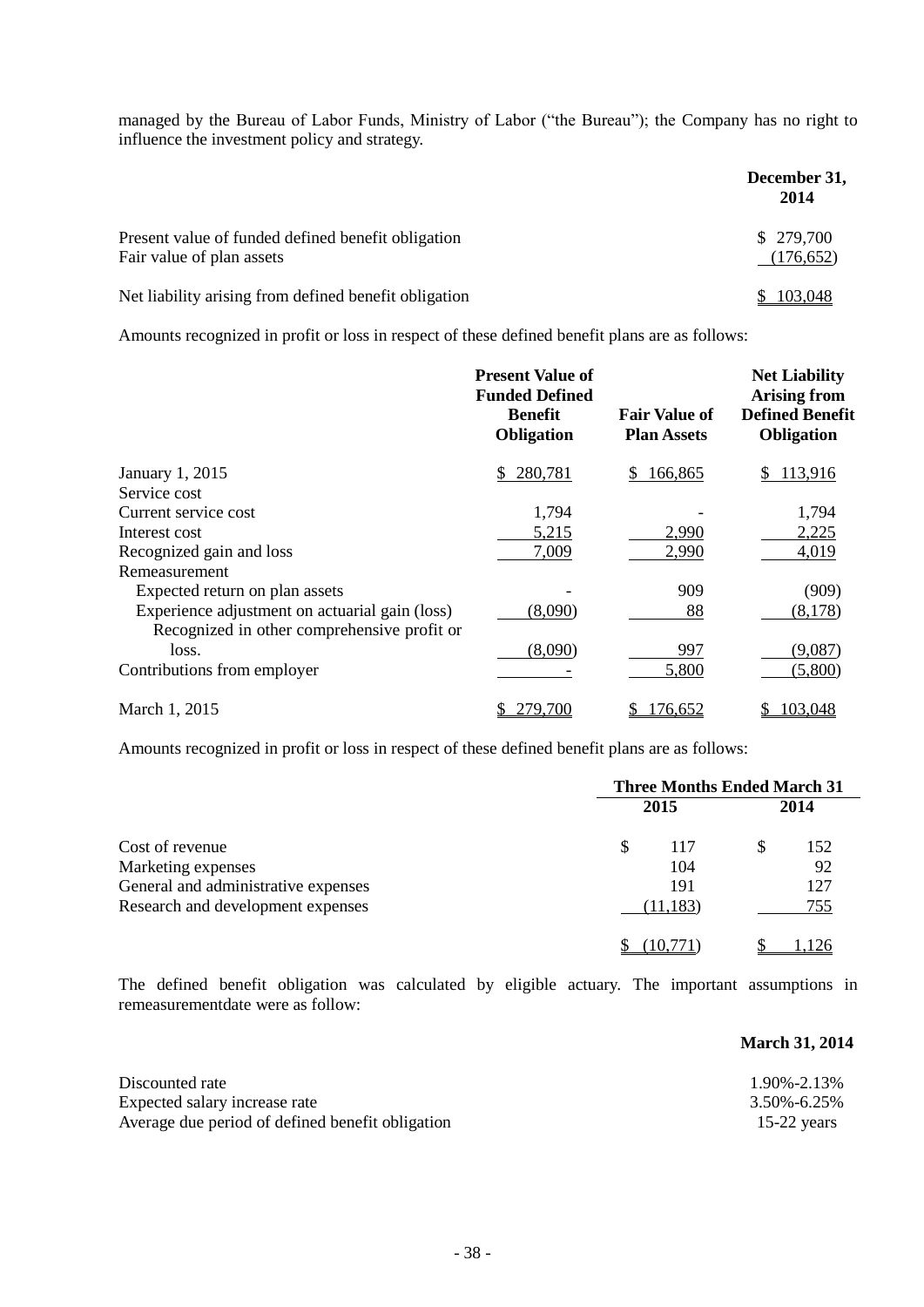The above expense recognized in profit or loss was due to the Company's sale of the STB (set-top box) product center in March 2015, resulting in the layoff of this center's employees. The Company recognized e a disposal gain of \$11,649 thousand and recognized \$1,606 thousand as defined benefit obligation remeasurement under other comprehensive income.

## **25. EQUITY**

### Share capital

Common shares:

|                                             | March 31,    | December 31, | March 31,    |
|---------------------------------------------|--------------|--------------|--------------|
|                                             | 2015         | 2014         | 2014         |
| Numbers of shares authorized (in thousands) | 1,200,000    | 1,200,000    | 1,200,000    |
| Shares authorized                           | \$12,000,000 | \$12,000,000 | \$12,000,000 |

Fully paid common ordinary shares, which have a par value of \$10, carry one vote per share and carry a right to dividends.

80,000 thousand shares of the Group's shares authorized were reserved for the issuance of convertible bonds and employee share options.

|                                                                                                                         | March 31,<br>2015                   | December 31,<br>2014           | March 31,<br>2014                  |
|-------------------------------------------------------------------------------------------------------------------------|-------------------------------------|--------------------------------|------------------------------------|
| Number of shares issued and fully paid (in<br>thousands)                                                                | 591,995                             | 591,995                        | 591,995                            |
| Shares issued                                                                                                           | \$ 5,919,949                        | \$ 5,919,949                   | 5,919,949                          |
| Capital surplus                                                                                                         |                                     |                                |                                    |
|                                                                                                                         | March 31,<br>2015                   | December 31,<br>2014           | March 31,<br>2014                  |
| May be used to offset a deficit, distributed as<br>cash dividends, or transferred to share<br>capital $(a)$             |                                     |                                |                                    |
| Arising from issuance of common shares<br>Arising from treasury share transactions<br>Arising from consolidation excess | 703,376<br>\$.<br>34,382<br>157,423 | \$703,376<br>34,382<br>157,423 | 703,376<br>\$<br>34,382<br>157,423 |
| Depending on the source, may be used to offset<br>a deficit only or may not be used for any<br>purpose                  |                                     |                                |                                    |
| Other $(b)$                                                                                                             | (735)                               | 40,870                         | 17,347                             |
|                                                                                                                         | \$894,446                           | \$936,051                      | 912,528<br>S.                      |

a. When the Company has no deficit, such capital surplus may be distributed as cash dividends, or may be transferred to share capital once a year and within a certain percentage of the Company's capital surplus.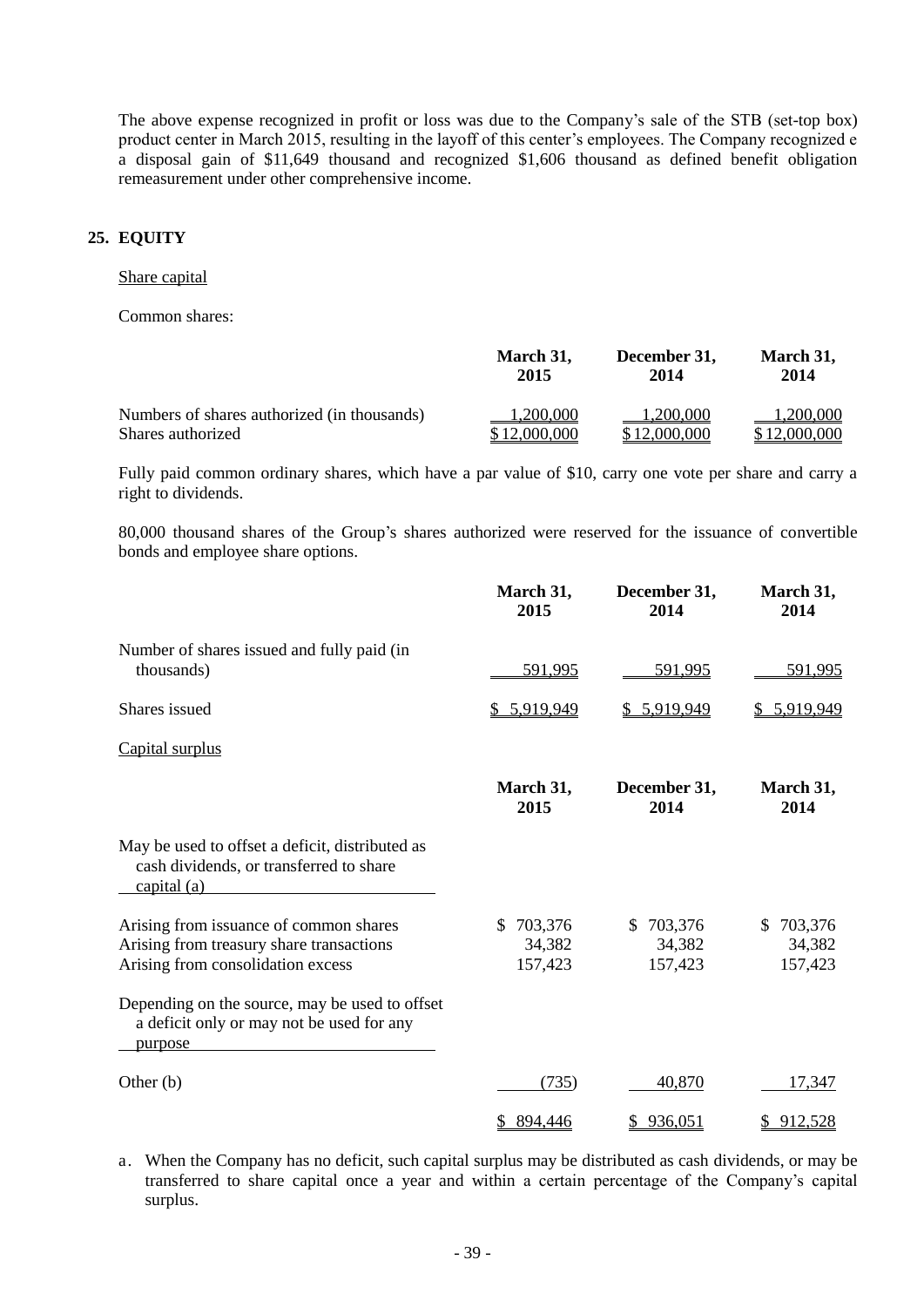b. The capital surplus from the share of changes in equities of subsidiaries, associates and joint ventures, including the subsidiaries' expired share options but excluding the actual disposal or acquisition of an equity-method investment, may be used to offset a deficit; all other capital surplus from equity-method investments should not be used for any purpose.

#### Retained earnings and dividend policy

Sunplus' Articles of Incorporation provide that the following should be appropriated from annual net income less any accumulated deficit: (a) 10% as legal reserve; and (b) special reserve equivalent to the debit balance of any accounts shown in the shareholders' equity section of the balance sheet, other than deficit. The distribution of any remaining earnings will be as follows:

- a. up to 6% of paid-in capital as dividends; and
- b. 1.5% as remuneration to directors and supervisors and at least 1% as bonus to employees. The employees may include, with the approval of Sunplus' board of directors, those of Sunplus' subsidiaries.
- c. Under an approved shareholders' resolution, the current year's net income less all the foregoing appropriations and distributions plus the inappropriate prior years' earnings may be distributed as additional dividends.
- d. Sunplus' policy is that cash dividends should be at least 10% of total dividends distributed. However, cash dividends will not be distributed if these dividends are less than NT\$0.5 per share.

Sunplus should estimate the bonus to employees and remuneration to directors and supervisors based on related laws and past experience. Based on the Sunplus' Articles of Incorporation, the bonus and remuneration should be appropriated only when there is remaining income after the appropriation of dividends. Thus, when the Company had deficits in 2014, it did not accrue any bonus and remuneration expenses. However, from the 2014 earnings, there were estimates of \$1,471 thousand as bonus to employees and \$2,206 thousand as remuneration to directors. Material differences between earlier estimates of bonuses and remuneration and the amounts subsequently proposed by the Board of Directors are adjusted for in the year of the proposal. If the actual amounts approved by the shareholders differ from the board of directors' proposed amounts, the differences are recorded in the year of shareholders' resolution as a change in accounting estimate.

The Company appropriates or reverses a special reserve in accordance with Rule No. 1010012865 and Rule No. 1010047490 issued by the FSC and the directive entitled "Questions and Answers on Special Reserves Appropriated Following the Adoption of IFRSs". Distributions can be made out of any subsequent reversal of the debit to other equity items.

Appropriation of earnings to legal reserve shall be made until the legal reserve equals the Company's paid-in capital. Legal reserve may be used to offset deficit. If the Company has no deficit and the legal reserve has exceeded 25% of the Company's paid-in capital, the excess may be transferred to capital or distributed in cash.

Except for non-ROC resident shareholders, all shareholders receiving the dividends are allowed a tax credit equal to their proportionate share of the income tax paid by the Company.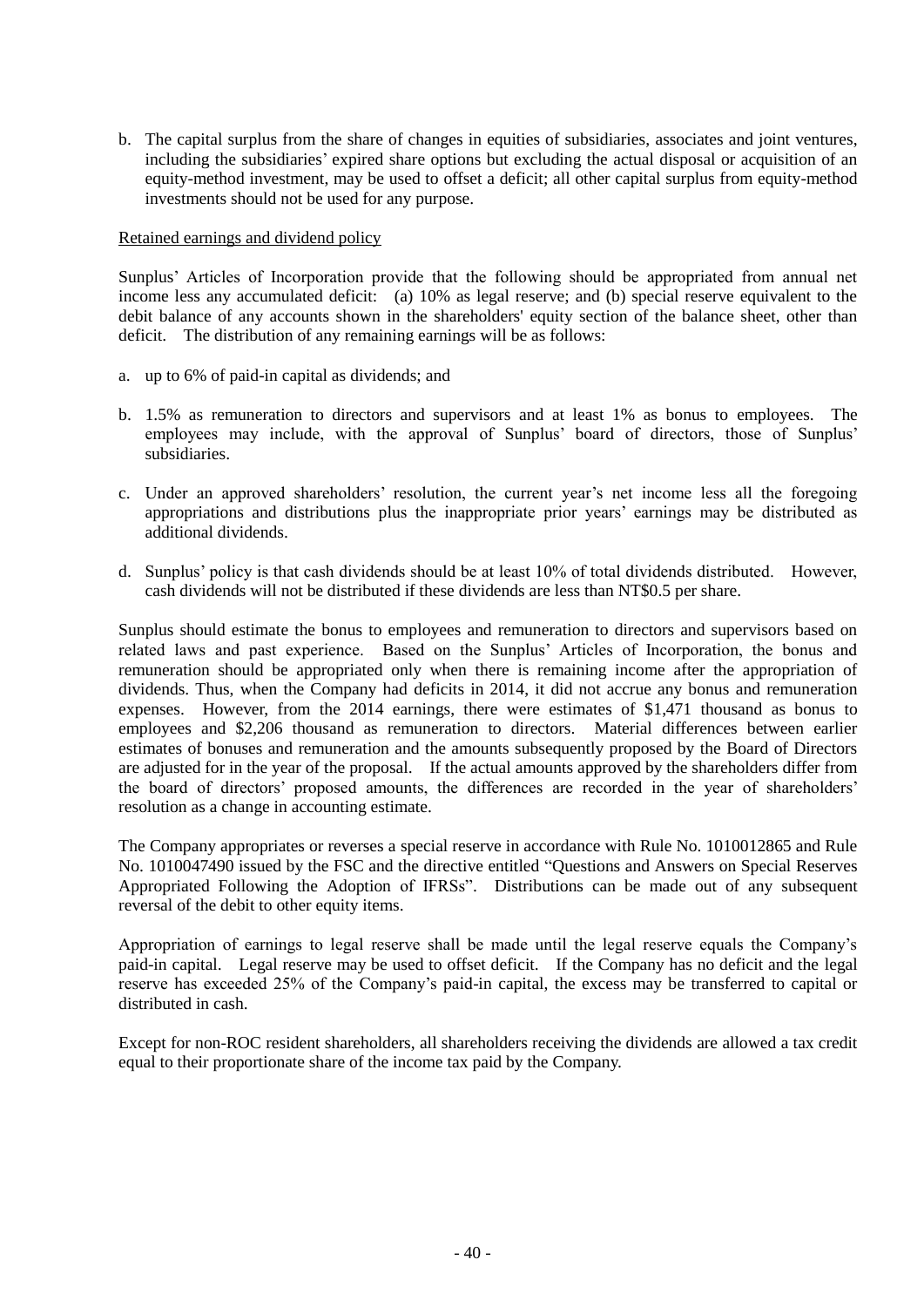The appropriations from the 2014 earnings and 2013 loss were approved at the shareholders' meetings on April 22, 2015 and June 11, 2014, respectively. The appropriations, including dividends, were as follows:

|                                     |                              | 2015 |                                             |                              |         | 2014                                 |  |
|-------------------------------------|------------------------------|------|---------------------------------------------|------------------------------|---------|--------------------------------------|--|
|                                     | Appropriation<br>of Earnings |      | <b>Dividends Per</b><br><b>Share (NT\$)</b> | Appropriation<br>of Earnings |         | <b>Dividends Per</b><br>Share (NT\$) |  |
| Legal reserve                       | \$                           | \$   |                                             | \$                           | 119,147 | \$                                   |  |
| Unappropriated earnings offset loss | 12,086                       |      |                                             |                              |         |                                      |  |
| <b>Appropriated legal Reserves</b>  | 41,060                       |      |                                             |                              |         |                                      |  |
| Special reserve                     | (4,806)                      |      |                                             |                              | (8,116) |                                      |  |
| Cash dividend                       | 355,197                      |      | 0.6                                         |                              |         |                                      |  |
|                                     |                              | 2015 |                                             |                              |         | 2014                                 |  |
|                                     | <b>Cash Bonus</b>            |      | <b>Stock Bonus</b>                          | <b>Cash Bonus</b>            |         | <b>Stock Bonus</b>                   |  |
| bonus to employees                  | \$<br>191                    | \$   |                                             | \$                           | -       | \$                                   |  |
| bonus to Board of Directors         | 287                          |      |                                             |                              |         |                                      |  |

The appropriations of earnings, the bonus to employees, and the remuneration to directors and supervisors for 2014 are subject to the resolution of the shareholders' meeting to be held on June 12, 2015.

The shareholder's meeting agrees to distribute bonus to employees and Board of Directors. And the bonus to employees and board of director recognized on financial report were as follow:

|                                                          | 2015 |                                     |  |                                       |
|----------------------------------------------------------|------|-------------------------------------|--|---------------------------------------|
|                                                          |      | <b>Bonus</b> to<br><b>Employees</b> |  | <b>Bonus to Board</b><br>of Directors |
| Suggested amount to be attributed in shareholder meeting |      | 191                                 |  | 287                                   |
| Amounts recognized on financial report                   |      | 110                                 |  | 165                                   |

Information on the bonus to employees, directors and supervisors proposed by Sunplus's board of directors is available on the Market Observation Post System website of the Taiwan Stock Exchange.

#### Other equity items

Foreign currency translation reserve:

|                                                                                            | <b>For Three Months Ended March 31</b> |                     |    |                    |
|--------------------------------------------------------------------------------------------|----------------------------------------|---------------------|----|--------------------|
|                                                                                            |                                        | 2015                |    | 2014               |
| Balance at January 1<br>Exchange differences arising on translating the foreign operations | <b>S</b>                               | 128,258<br>(25.474) | -S | 27,108<br>(15,571) |
| Balance at March 31                                                                        |                                        | 102,784             |    |                    |

Exchange differences relating to the translation of the results and net assets of the Group's foreign operations from their functional currencies to the Group's presentation currency (i.e. New Taiwan dollars) were recognized directly in other comprehensive income and accumulated in the foreign currency translation reserve.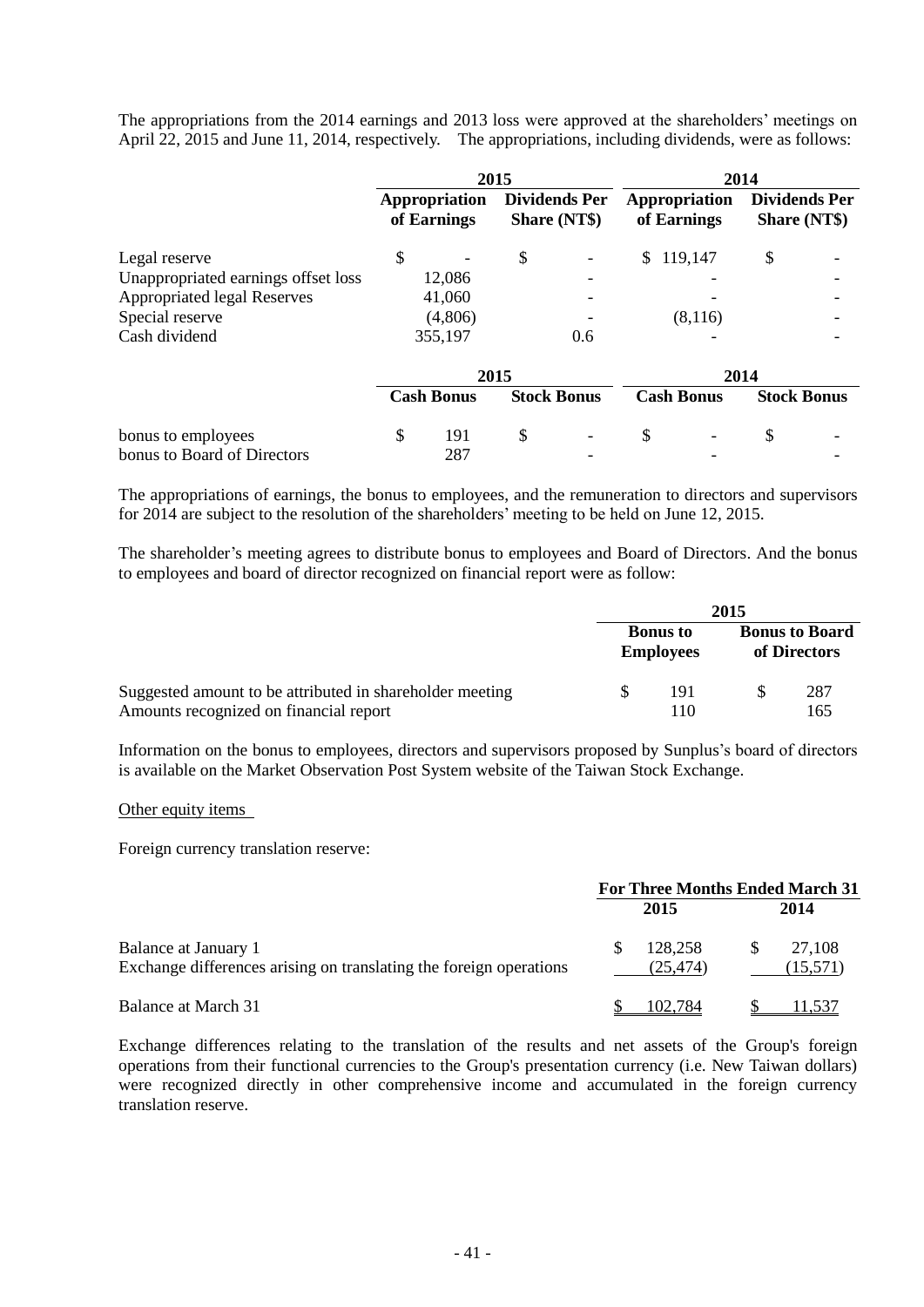Unrealized gain/loss from available-for-sale financial assets:

|                                                                                                        | <b>For Three Months Ended March 31</b> |               |  |
|--------------------------------------------------------------------------------------------------------|----------------------------------------|---------------|--|
|                                                                                                        | 2015                                   | 2014          |  |
| Balance at January 1                                                                                   | \$181,674                              | 172,562<br>S. |  |
| Changes in fair value of available-for-sale financial assets                                           | (112, 927)                             | 298,379       |  |
| Cumulative gain/loss reclassified to profit or loss upon disposal of                                   |                                        |               |  |
| available-for-sale financial assets                                                                    | (3,534)                                | (51, 929)     |  |
| Reclassification adjustments to profit or loss on impairment of<br>available-for-sale financial assets | 125,203                                |               |  |
| The proportionate share of other<br>comprehensive income/losses reclassified to profit or loss upon    |                                        |               |  |
| partial disposal of associates                                                                         | (41)                                   |               |  |
| Unrealized of gain and using equity method to recognize associates<br>as available for sale            | 925                                    | h             |  |
| Balance at March 31                                                                                    | 91.300                                 |               |  |

The investments revaluation reserve represents the cumulative gains and losses arising on the revaluation of available-for-sale financial assets that have been recognized in other comprehensive income, net of amounts reclassified to profit or loss when those assets have been disposed of or are determined to be impaired.

## Noncontrolling interests

|                                                                    | <b>For Three Months Ended March 31</b> |             |  |  |
|--------------------------------------------------------------------|----------------------------------------|-------------|--|--|
|                                                                    | 2015                                   | 2014        |  |  |
| Balance at January 1                                               | \$1,598,388                            | \$1,588,354 |  |  |
| Attributable to noncontrolling interests:                          |                                        |             |  |  |
| Share of profit for the year                                       | 20,101                                 | (8,070)     |  |  |
| Exchange difference arising on translation of foreign entities     | (2,218)                                | (803)       |  |  |
| Unrealized gains and losses on available-for-sale financial assets | (702)                                  | 280         |  |  |
| Purchase of noncontrolling interests                               |                                        | (5,938)     |  |  |
| <b>Others</b>                                                      | 833                                    | (426)       |  |  |
| Balance at March 31                                                | 1,616,402                              | 1.573.39/   |  |  |

## Treasury shares

| <b>Purpose of Buy-Back</b>                      | <b>Shares</b><br><b>Transferred to</b><br><b>Employees</b> (In<br><b>Thousands of</b><br>Shares) | <b>Shares Held by</b><br><b>Its Subsidiaries</b><br>(In Thousands)<br>of Shares) | <b>Total</b> (In<br><b>Thousands of</b><br>Shares) |
|-------------------------------------------------|--------------------------------------------------------------------------------------------------|----------------------------------------------------------------------------------|----------------------------------------------------|
| Number of shares at January 1, 2014<br>Decrease | 4,915<br>(4, 915)                                                                                | 3,560                                                                            | 8,475<br>(4,915)                                   |
| Number of shares at March 31, 2014              |                                                                                                  | 3,560                                                                            | 3,560                                              |
| Number of shares at January 1, 2015<br>Decrease |                                                                                                  | 3,560                                                                            | 3,560                                              |
| Number of shares at March 31, 2015              |                                                                                                  | 3,560                                                                            | 3,560                                              |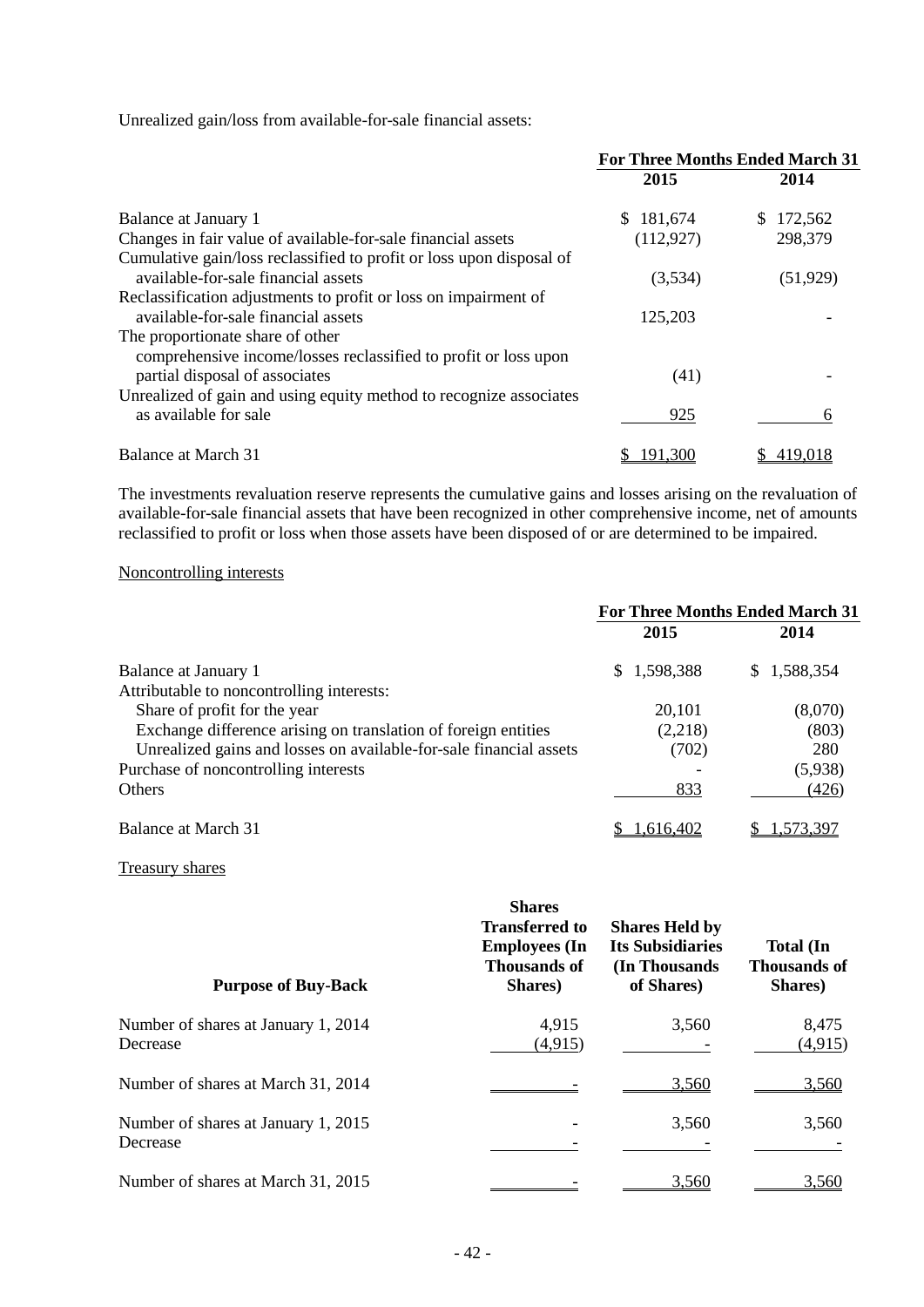The Group's shares held by its subsidiaries at the end of the reporting periods were as follows:

| <b>Purpose of Buy-Back</b>   | <b>Shares</b><br><b>Transferred to</b><br><b>Employees</b> (In<br><b>Thousands of</b><br>Shares) | <b>Shares Held by</b><br><b>Its Subsidiaries</b><br>(In Thousands)<br>of Shares) | <b>Total</b> (In<br><b>Thousands of</b><br>Shares) |
|------------------------------|--------------------------------------------------------------------------------------------------|----------------------------------------------------------------------------------|----------------------------------------------------|
| March 31, 2015               |                                                                                                  |                                                                                  |                                                    |
| Lin Shin Investment Co., Ltd | 3,560                                                                                            | 63,401                                                                           | 48,238                                             |
| December 31, 2014            |                                                                                                  |                                                                                  |                                                    |
| Lin Shin Investment Co., Ltd | 3,560                                                                                            | S.<br>63,401                                                                     | 45,568                                             |
| March 31, 2014               |                                                                                                  |                                                                                  |                                                    |
| Lin Shin Investment Co., Ltd | 3,560                                                                                            | 63,401                                                                           | 45,924                                             |

Under the Securities and Exchange Act, Sunplus shall neither pledge treasury shares nor exercise shareholders' rights on these shares, such as rights to dividends and to vote. Sunplus's board of directors resolves to write off all of the buyback treasury shares, 4,915 thousand shares. The subsidiaries holding treasury shares, however, retain shareholders' rights, except the rights to participate in any share issuance for cash and to vote.

#### Global depositary receipts

In March 2001, Sunplus issued 20,000 thousand units of global depositary receipts (GDRs), representing 40,000 thousand common shares that consisted of newly issued and originally outstanding shares. The GDRs are listed on the London Stock Exchange (code: SUPD) with an issuance price of US\$9.57 per unit. As of March 31, 2014, the outstanding 176 thousand units of GDRs represented 352 thousand common shares.

## **26. REVENUE**

|                             | <b>For Three Months Ended March 31</b> |             |
|-----------------------------|----------------------------------------|-------------|
|                             | 2015                                   | 2014        |
| Revenue from IC             | \$1,780,065                            | \$1,393,549 |
| Rental income from property | 37,541                                 | 35,363      |
| Other                       | 46,197                                 | 31,442      |
|                             | .863.803                               | .460.354    |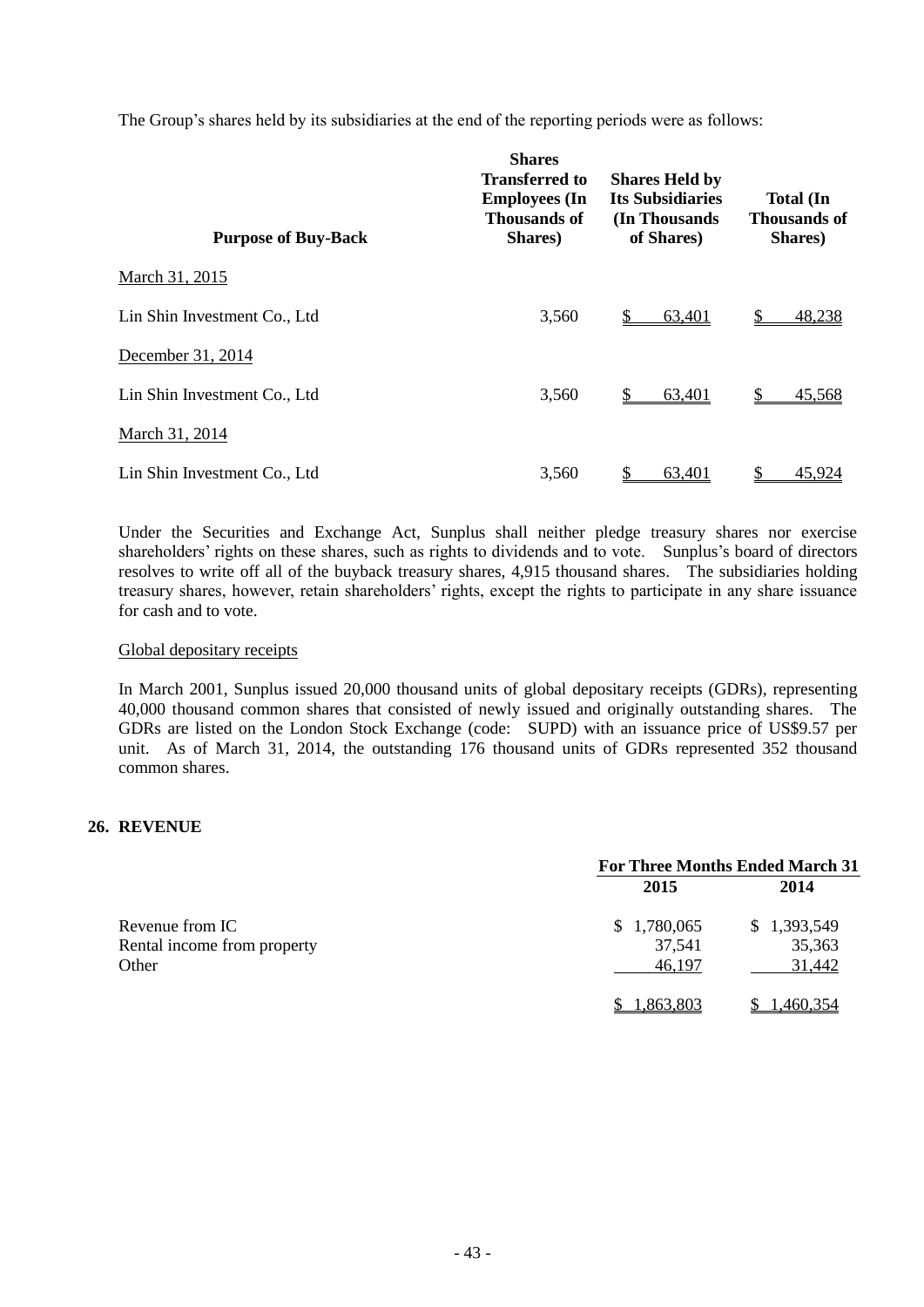## **27. NET PROFIT**

Net profit (loss) had been arrived at after charging (crediting):

## Other income

|                                  | <b>For the Three Months Ended</b><br>March 31 |             |
|----------------------------------|-----------------------------------------------|-------------|
|                                  | 2015                                          | 2014        |
| Interest income<br>Bank deposits | 8,291<br>S                                    | 8,934<br>\$ |
| Others                           | 7,062                                         | 7,450       |
|                                  | 15.353                                        | 16 384      |

## Other gains and losses

|                                                             | <b>For the Three Months Ended</b><br><b>March 31</b> |              |
|-------------------------------------------------------------|------------------------------------------------------|--------------|
|                                                             | 2015                                                 | 2014         |
| Gain on disposal of investment                              | 909,994<br>S.                                        | 52,341<br>\$ |
| Net foreign exchange gains                                  | (19,889)                                             | 4,083        |
| Impairment loss on available-for-sale financial assets      |                                                      |              |
| Net gain arising on financial assets designated as at FVTPL | 67                                                   | 33           |
| Loss on reversal of impairment loss on financial assets     | (188, 249)                                           |              |
| Other                                                       | 5,126                                                | 2,470        |
|                                                             | 707,049                                              | 58.927       |

## Finance costs

|                        | <b>March 31</b> | <b>For the Three Months Ended</b> |
|------------------------|-----------------|-----------------------------------|
|                        | 2015            | 2014                              |
| Interest on bank loans | 7.892           | 7.500                             |

Information about capitalized interest was as below:

|                                             |    | <b>For the Three Months Ended</b><br>March 31 |              |
|---------------------------------------------|----|-----------------------------------------------|--------------|
|                                             |    | 2015                                          | 2014         |
| Capitalized interest<br>Capitalization rate | S. | 3,702<br>2.39%                                | 300<br>2.81% |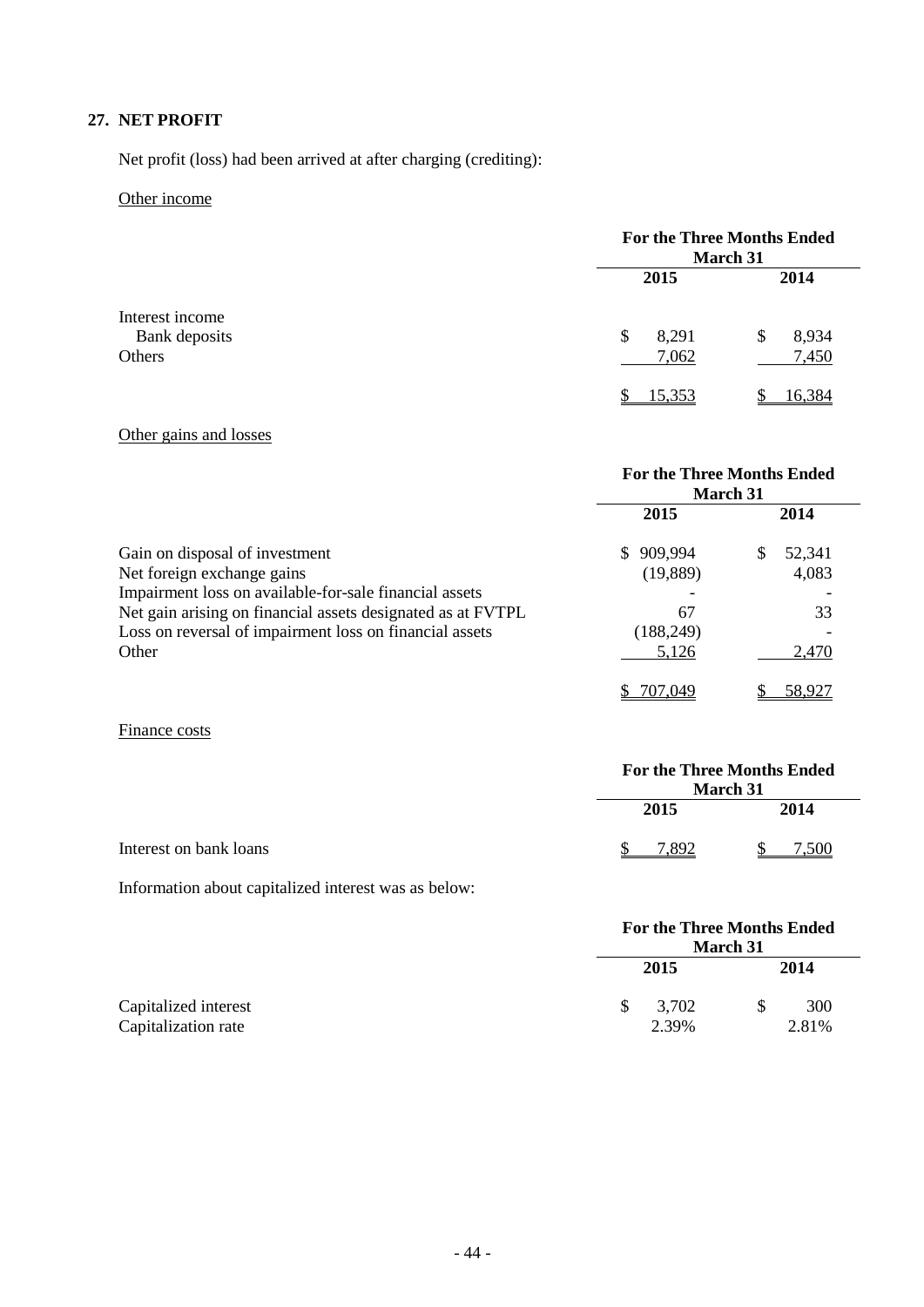## Depreciation and amortization

|                                         | <b>For the Three Months Ended</b><br>March 31 |              |
|-----------------------------------------|-----------------------------------------------|--------------|
|                                         | 2015                                          | 2014         |
| Property, plant and equipment           | \$<br>71,488                                  | \$<br>65,109 |
| Investment property                     | 5,353                                         | 4,634        |
| Intangible assets                       | 20,812                                        | 44,395       |
|                                         | 97,653                                        | 114,138      |
| An analysis of deprecation by function  |                                               |              |
| Operating costs                         | \$<br>2,518                                   | \$<br>3,134  |
| Operating expenses                      | 74,323                                        | 66,609       |
|                                         | 76,841                                        | 69,743       |
| An analysis of amortization by function |                                               |              |
| Operating costs                         | \$<br>260                                     | \$<br>188    |
| Selling and marketing expenses          | 57                                            | 27           |
| General and administrative expenses     | 2,622                                         | 2,665        |
| Research and development expenses       | 17,873                                        | 41,515       |
|                                         | 20,812                                        | 44,395       |

## Operating expenses directly related to investment properties

|                                                                                                                                                       | <b>For the Three Months Ended</b><br><b>March 31</b> |            |
|-------------------------------------------------------------------------------------------------------------------------------------------------------|------------------------------------------------------|------------|
|                                                                                                                                                       | 2015                                                 | 2014       |
| Direct operating expenses from investment property that generated<br>rental income<br>Direct operating expenses from investment property that did not | 5.756<br>S                                           | 5,433<br>S |
| generate rental income                                                                                                                                | 22,070                                               | 31,011     |
|                                                                                                                                                       | 27.826                                               | 36.444     |

| Employee benefit expense                            |                                                      |              |
|-----------------------------------------------------|------------------------------------------------------|--------------|
|                                                     | <b>For the Three Months Ended</b><br><b>March 31</b> |              |
|                                                     | 2015                                                 | 2014         |
| Post-employment benefit                             |                                                      |              |
| Defined contribution plans (Note 24)                | \$<br>14,113                                         | \$<br>15,099 |
| Defined benefit plans                               | (10,771)                                             | 1,126        |
| Other employee benefit                              | 731,944                                              | 503,780      |
| Total employee benefit expense                      | 735,286<br>SS.                                       | \$520,005    |
| An analysis of employee benefit expense by function |                                                      |              |
| Operating costs                                     | \$<br>40,469                                         | \$<br>38,940 |
| Operating expenses                                  | 694,817                                              | 481,065      |
|                                                     | 735,286                                              | 520,005      |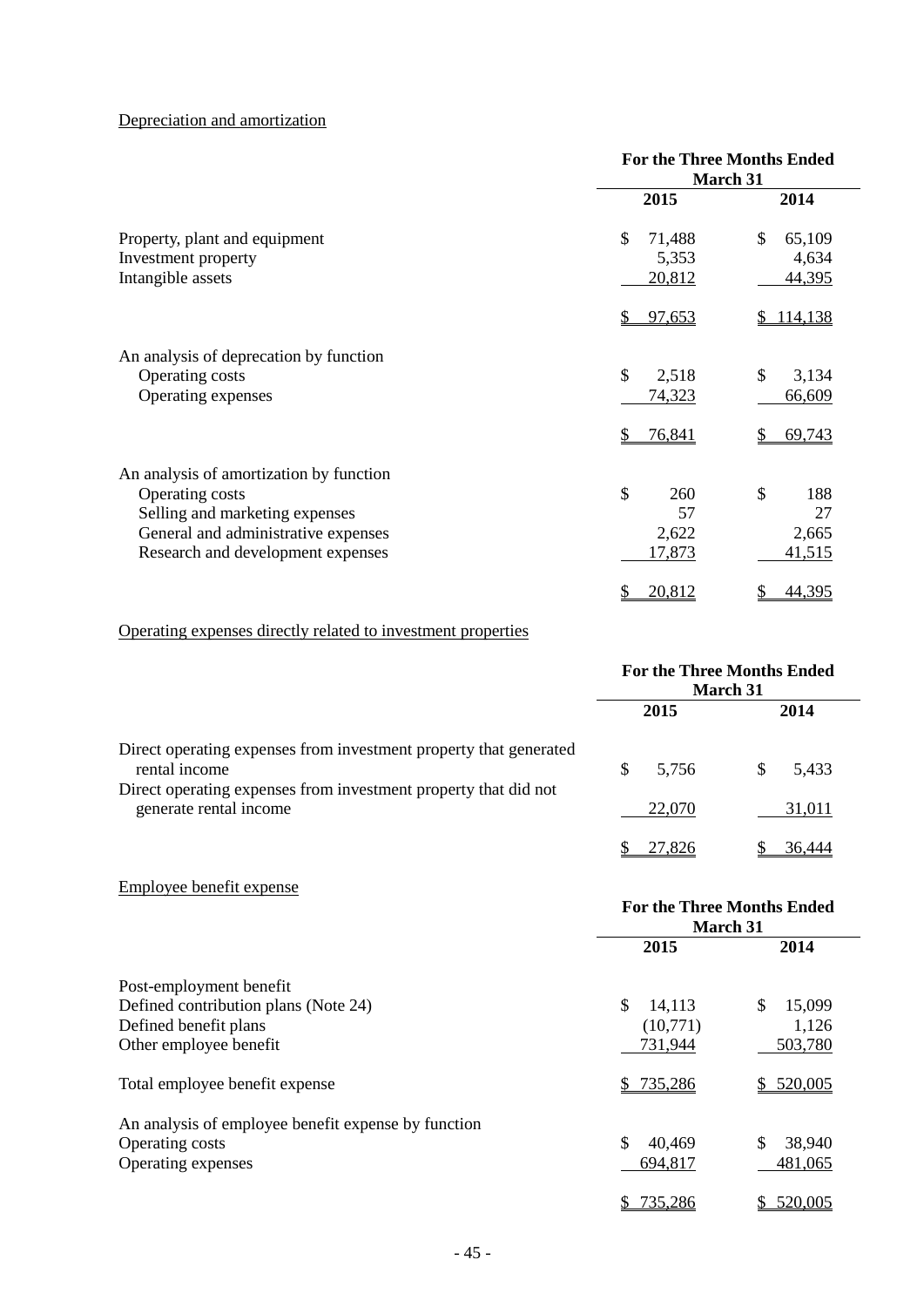Gain or loss on foreign currency exchange

|                                                   | <b>For the Three Months Ended</b><br><b>March 31</b> |                          |
|---------------------------------------------------|------------------------------------------------------|--------------------------|
|                                                   | 2015                                                 | 2014                     |
| Forgien exchange gains<br>Forgien exchange bosses | 10,776<br>\$<br>(30, 665)                            | 34,946<br>S<br>(30, 863) |
|                                                   | (19,889)                                             | 4,083                    |

## **28. INCOME TAXES**

b.

a. Income tax of continuing operation

The major components of tax expense (income) were as follows:

|                                                 |                   | <b>Years Ended March 31</b> |                   |
|-------------------------------------------------|-------------------|-----------------------------|-------------------|
|                                                 |                   | 2015                        | 2014              |
| Current tax                                     |                   |                             |                   |
| Current period                                  |                   | $\mathbb{S}$<br>17,860      | \$<br>(1,936)     |
| <b>Others</b>                                   |                   | 919                         | 1,801             |
|                                                 |                   | 18,779                      | (135)             |
| Deferred tax                                    |                   |                             |                   |
| Current period                                  |                   | (10, 324)                   | 5,545             |
| Income tax expense recognized in profit or loss |                   | 8,455                       | 5,410             |
|                                                 |                   |                             |                   |
|                                                 |                   |                             |                   |
|                                                 | March 31,<br>2015 | December 31,<br>2014        | March 31,<br>2014 |
| Imputation credits accounts                     | 372,426<br>S.     | \$ 372,426                  | \$310,327         |
|                                                 |                   | <b>Years Ended March 31</b> |                   |
|                                                 |                   | 2014 (expected)             | 2013              |
|                                                 |                   |                             |                   |
| creditable ratio for distribution of earnings   |                   | 20.48%                      |                   |

c. The income from the following projects is exempt from income tax. The related tax-exemption periods are as follows:

| <b>Project</b>       | <b>Tax Exemption Period</b>          |             |  |  |
|----------------------|--------------------------------------|-------------|--|--|
| Sunplus              |                                      |             |  |  |
| Thirteenth expansion | January 1, 2010 to December 31, 2017 |             |  |  |
| Fourteenth expansion | January 1, 2015 to December 31, 2019 |             |  |  |
| Fifteenth expansion  | January 1, 2015 to December 31, 2019 |             |  |  |
|                      |                                      | (Continued) |  |  |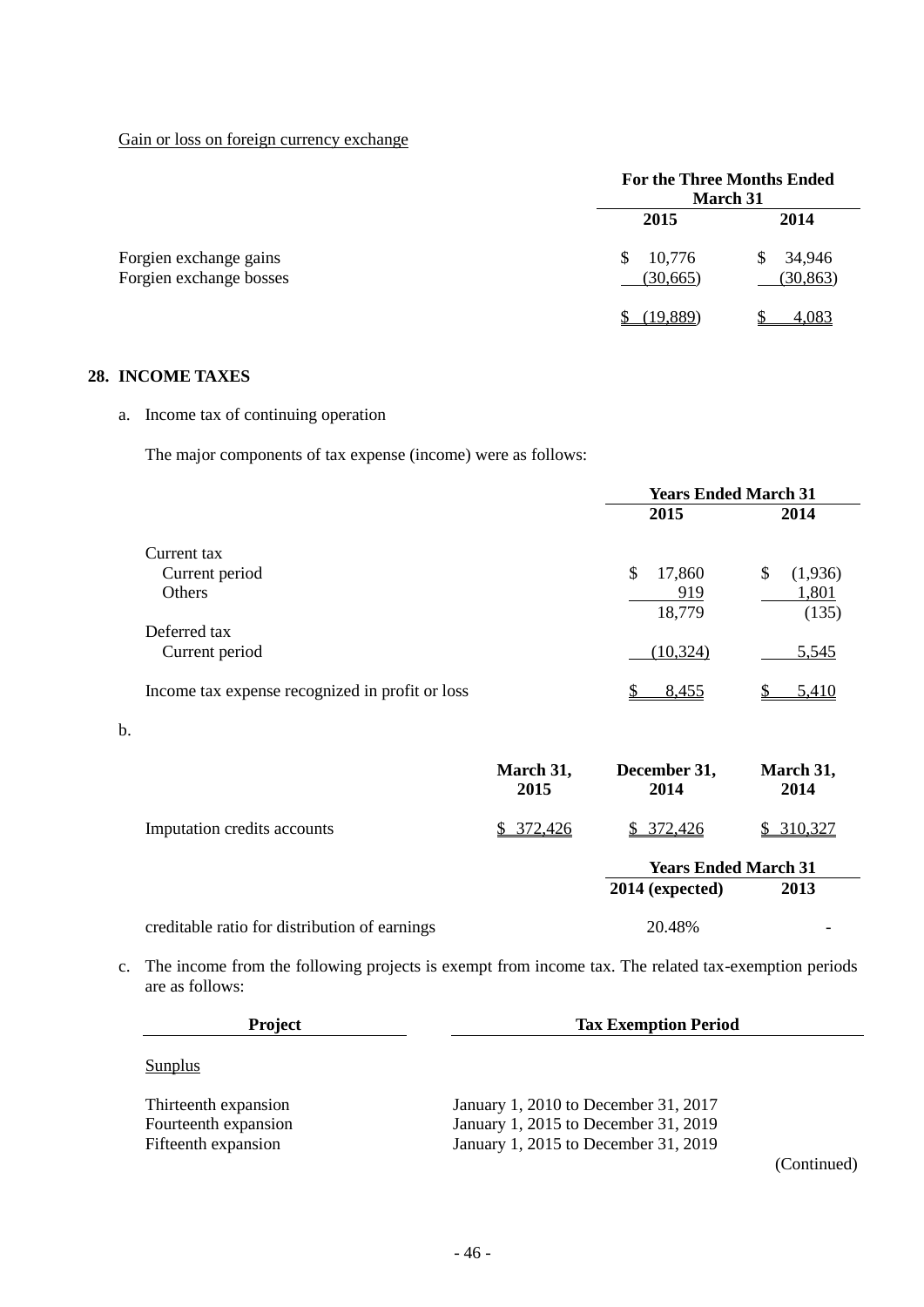| <b>Project</b>     | <b>Tax Exemption Period</b>          |             |  |  |
|--------------------|--------------------------------------|-------------|--|--|
| Generalplus        |                                      |             |  |  |
| Fifth expansion    | January 1, 2013 to December 31, 2017 |             |  |  |
| Sunplus Innovation |                                      |             |  |  |
| Second expansion   | January 1, 2013 to December 31, 2017 | (Concluded) |  |  |

#### Income tax assessments

The income tax returns of Sunplus, Sunplus mMobile and through 2012; the income tax returns of Generaplus, Sunplus Innovation, Sunplus management Consulting, iCatch, Sunext and Wei-Yough through 2012. The income tax returns of Sunplus mMedia, Lin Shih and Sunplus Venture through 2013. Nevertheless, for conservatism purposes, Sunplus and its subsidiaries provided for the income tax assessed by the tax authorities.

#### **29. EARNINGS PER SHARE**

|                                                        | <b>For the Three Months Ended</b><br><b>March 31</b> |                      |  |
|--------------------------------------------------------|------------------------------------------------------|----------------------|--|
|                                                        | 2015                                                 | 2014                 |  |
| Basic loss per share<br>From continuing operations     | \$<br>1.00<br>(0.05)                                 | \$<br>0.16<br>(0.15) |  |
| <b>Total basic EPS</b>                                 | 0.95                                                 | 0.01                 |  |
| Diluted loss per share<br>From discontinued operations | \$<br>1.00<br>(0.05)                                 | \$<br>0.16<br>(0.15) |  |
| <b>Total diluted EPS</b>                               | 0.95                                                 | 0.01                 |  |

The earnings and weighted average number of common shares outstanding in the computation of earnings per share were as follows:

#### Net Profit for the Period

|                                                                                                                                                                                                                                            | <b>For the Three Months Ended</b><br><b>March 31</b> |                                 |  |
|--------------------------------------------------------------------------------------------------------------------------------------------------------------------------------------------------------------------------------------------|------------------------------------------------------|---------------------------------|--|
|                                                                                                                                                                                                                                            | 2015                                                 | 2014                            |  |
| Profit for the period attributable to owners of the Group<br>Earnings used in the computation of basic EPS<br>Less: Profit for the period from discontinued operations used in<br>the computation of basic EPS from discontinued operation | 558,049<br>S.<br>558,049<br>(27, 845)                | 8.460<br>S<br>8,460<br>(87,037) |  |
| Earnings used in the computation of diluted earnings per share                                                                                                                                                                             | 585.894                                              | 95.497                          |  |

**Unit: NT\$ Per Share**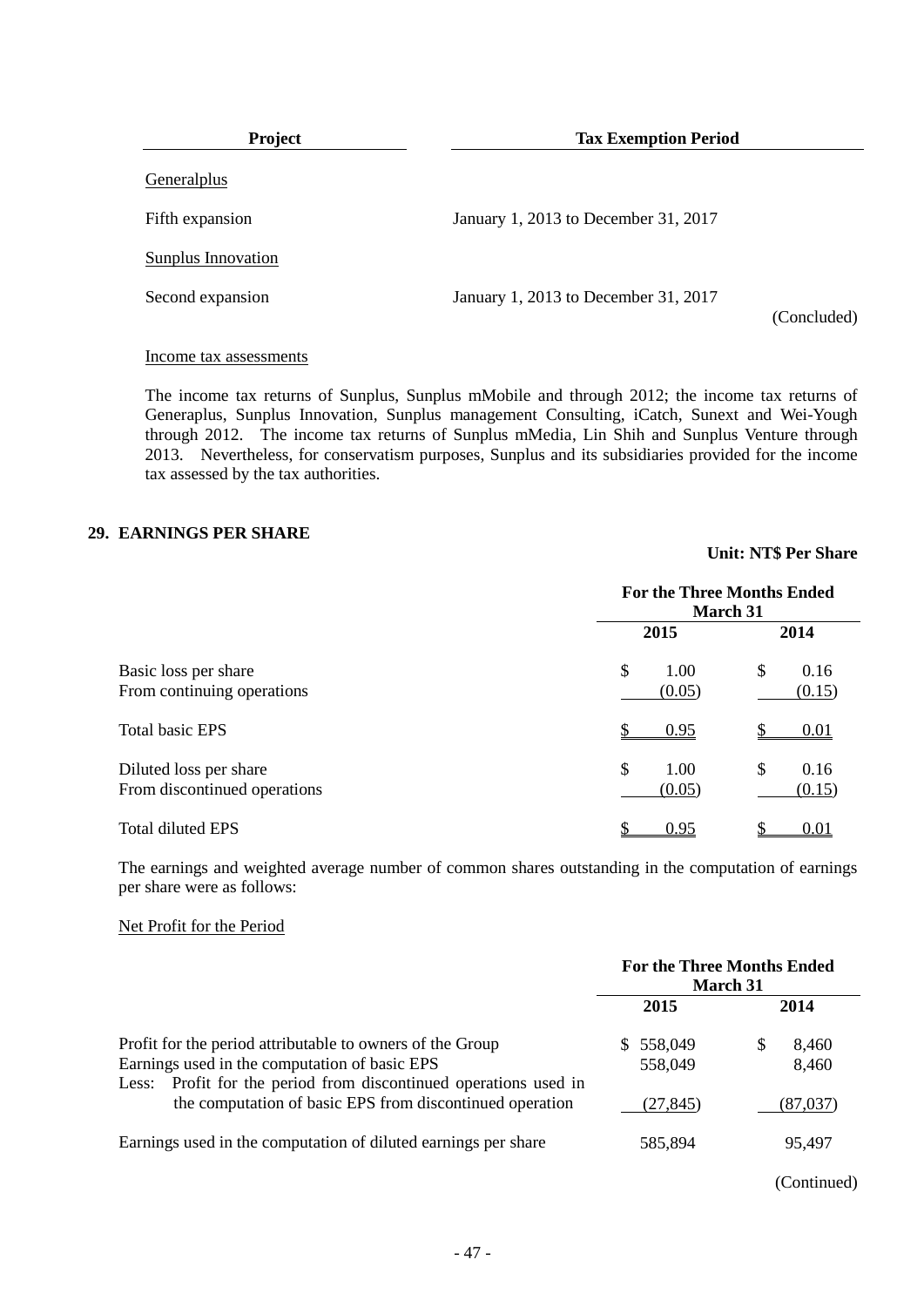|                                                                                                                                        | <b>For the Three Months Ended</b><br><b>March 31</b> |                       |
|----------------------------------------------------------------------------------------------------------------------------------------|------------------------------------------------------|-----------------------|
|                                                                                                                                        | 2015                                                 | 2014                  |
| Effect of potentially dilutive ordinary shares<br>Bonus to employee<br>Earnings used in the computation of diluted EPS from continuing | S                                                    | S                     |
| operation                                                                                                                              |                                                      |                       |
|                                                                                                                                        | 585,894                                              | 95,497<br>(Concluded) |

Weighted average number of ordinary shares outstanding (in thousand shares):

|                                                                                                          | <b>For the Three Months Ended</b><br><b>March 31</b> |         |  |
|----------------------------------------------------------------------------------------------------------|------------------------------------------------------|---------|--|
|                                                                                                          | 2015                                                 | 2014    |  |
| Profit for the period attributable to owners of the Group<br>Effect of dilutive potential common shares: | 588.435                                              | 588.435 |  |
| Employee share option                                                                                    | 31                                                   |         |  |
| Earnings used in the computation of diluted earnings per share                                           | 588,466                                              | 588.435 |  |

## **30. SHARE-BASED PAYMENT ARRANGEMENTS**

## Restricted stock plan

In their meeting on June 28, 2012, the shareholders of Sunplus Innovation Technology Inc. (SITI) approved a plan on a restricted employee stock ownership plan (ESOP), through which employees would receive 2,400 thousand shares amounting to \$24,000 thousand, with no up-front cost and at a par value of \$10.00; the Financial Supervisory Commission approved this plan on June 28, 2012.

On August 7, 2013, under the board of directors' approval, SITI executed the restricted ESOP, through which employees received 1,000 thousand shares at a par value of \$10.00 with no up-front cost

Under the restricted ESOP, employees who are still employed by SITI and pass the annual performance appraisal are eligible for a certain percentage of shareholding, as stated below.

- a. 50% shareholding ratio after the second anniversary from the grant date;
- b. 50% of the shareholding ratio after the third anniversary from the grant date.

The restrictions under the ESOP are as follows:

- a. During the duration of the restricted ESOP, the employee may not vend, discount, transfer, grant, enact, or any other methods.
- b. During the duration of the restricted ESOP, employees will still receive stock and/or cash dividends, and also have rights to join the capital increase by cash plan (if any).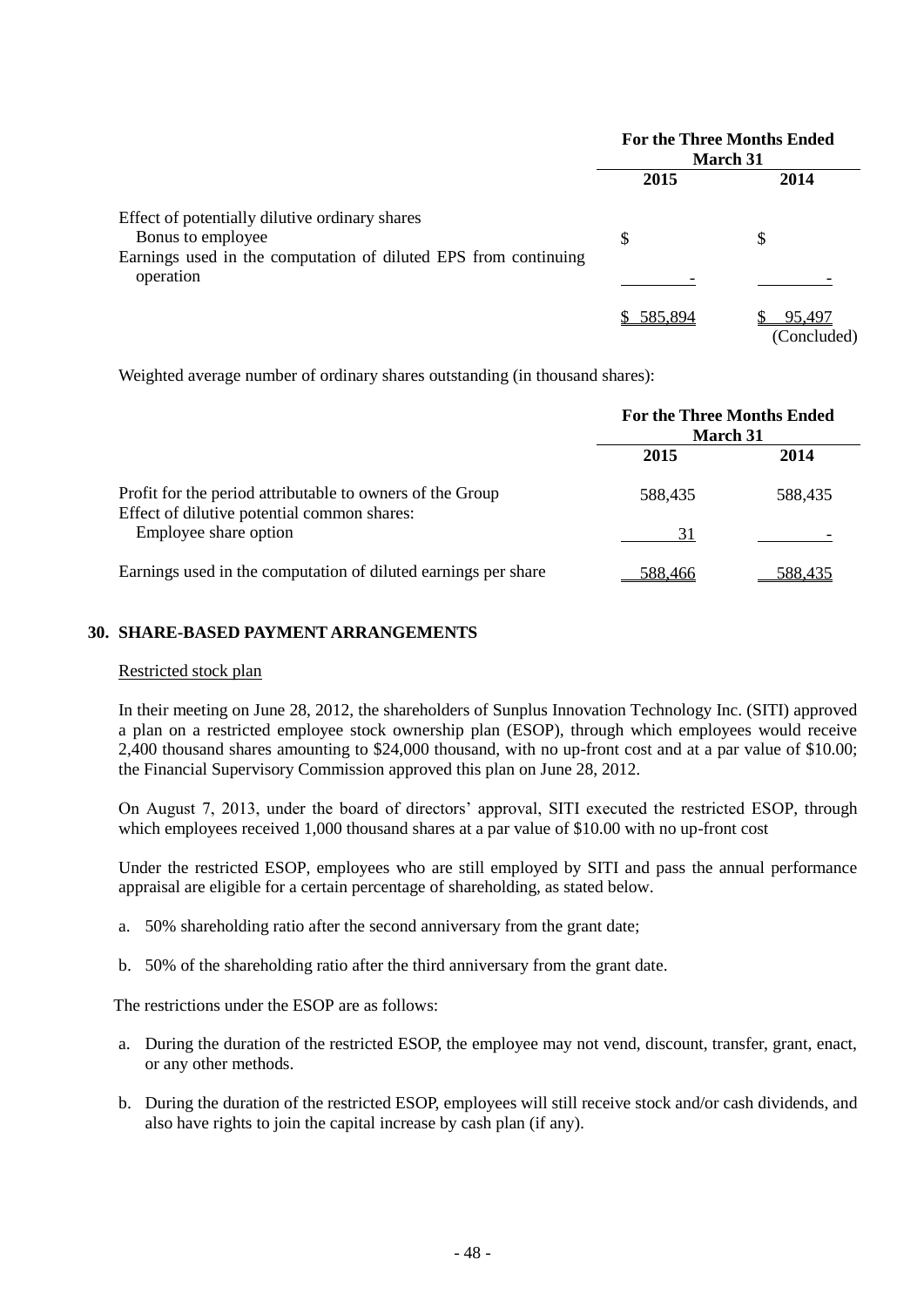c. Shares must be handed over to the trustees after the publication of the ESOP , and the company may not request a return of the ESOP before the realization of the vestin condition. If employees fail to meet the vesting condition, SITI has the right to take back and cancel the limited employee stock ownership, but the Company will still grant employees stock and cash dividends generated during the vesting period.

#### iCatch Technology Inc.

iCatch Technology Inc. had authorized 5,929 thousand units employee stock options as at September, 2013, each unit could acquire for 1,000 shares. Stock options were given to employees those who satisfied specific conditions. The options are valid for six years and exercisable at certain percentages after the second anniversary of the grant date. Exercise price was \$10 per share. If there is any changes of common stocks after granted date, option exercise price will be adjusted.

Information about the iCatch's outstanding options for the year ended March 31, 2014 was as follows:

|                                                   |                                               | Year ended March 31,<br>2015 |                                                     |  |
|---------------------------------------------------|-----------------------------------------------|------------------------------|-----------------------------------------------------|--|
|                                                   | Number of<br><b>Options</b><br>(In Thousands) |                              | Weighted average<br><b>Exercise Price</b><br>(NT\$) |  |
| <b>Share-Based Payment</b>                        |                                               |                              |                                                     |  |
| Balance, beginning of period<br>Options exercised | 7,500                                         | \$                           | 10                                                  |  |
| Balance, end of period                            | <u>5,929</u>                                  | \$                           | 10                                                  |  |

As of March 31, 2014, information about iCatch's outstanding and exercisable options was as follows:

2013 First time executed:

|                                                       | <b>Outstanding Options</b>                  |                                                           |                                              | <b>Options Exercisable</b>                        |                                              |  |
|-------------------------------------------------------|---------------------------------------------|-----------------------------------------------------------|----------------------------------------------|---------------------------------------------------|----------------------------------------------|--|
| Range of<br><b>Exercise</b><br><b>Price</b><br>(NT\$) | <b>Number</b><br>Outstanding<br>(Thousands) | <b>Remaining</b><br><b>Contractual</b><br>Life (In Years) | <b>Exercise Price</b><br>(NT\$/Per<br>Share) | <b>Number</b><br><b>Exercisable</b><br>(Thousand) | <b>Exercise Price</b><br>(NT\$/Per<br>Share) |  |
| \$10                                                  | 5,929                                       | 4.42                                                      | \$10                                         |                                                   | $\overline{\phantom{a}}$                     |  |

2013 second time executed:

|                                    |                                             | <b>Outstanding Options</b>                                | <b>Options Exercisable</b>                   |                                                    |                                              |
|------------------------------------|---------------------------------------------|-----------------------------------------------------------|----------------------------------------------|----------------------------------------------------|----------------------------------------------|
| <b>Exercise</b><br>Price<br>(NT\$) | <b>Number</b><br>Outstanding<br>(Thousands) | <b>Remaining</b><br><b>Contractual</b><br>Life (In Years) | <b>Exercise Price</b><br>(NT\$/Per<br>Share) | <b>Number</b><br><b>Exercisable</b><br>(Thousands) | <b>Exercise Price</b><br>(NT\$/Per<br>Share) |
| \$10                               | 1,571                                       | 5.33                                                      | \$10                                         |                                                    | \$.<br>$\overline{\phantom{a}}$              |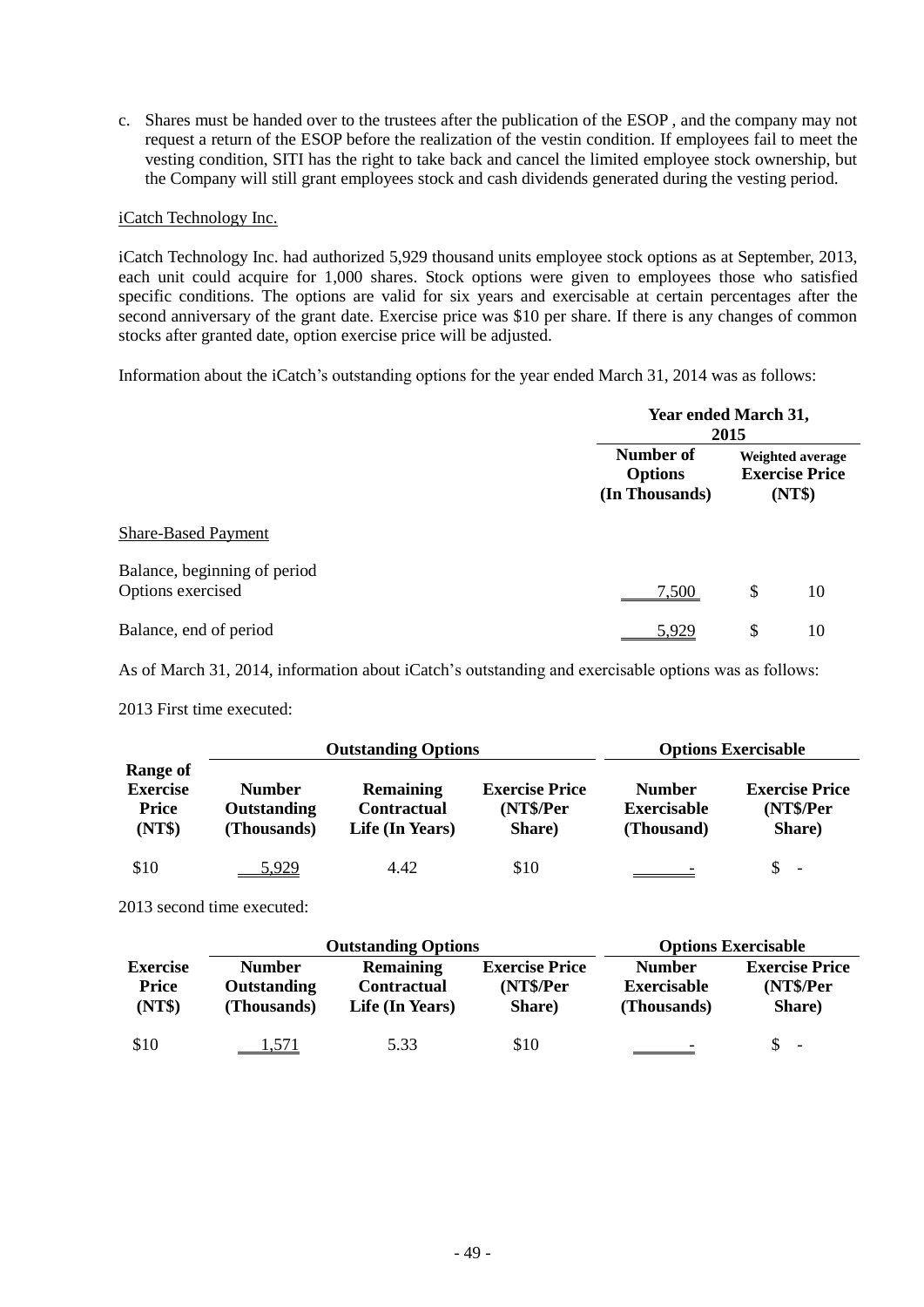Options granted were priced using the Black-Scholes pricing model and the inputs to the model were as follows:

|                               | <b>First Time</b> |        | <b>Second Time</b> |               |
|-------------------------------|-------------------|--------|--------------------|---------------|
| Grant-date share price (NT\$) |                   | 3.25   |                    | 2.22          |
| Exercise price (NT\$)         |                   | 10     |                    | 10            |
| Expected volatility           |                   | 31.89% |                    | 45.42%        |
| Expected life (years)         | $4.375$ years     |        |                    | $4.375$ years |
| Expected dividend yield       |                   |        |                    |               |
| Risk-free interest rate       |                   | 1.67%  |                    | 1.59%         |

#### **31. GOVERNMENT GRANTS**

In August 2013, Sun Media Technology Co., Ltd. received a government grant amounting to RMB16,390 thousand (\$79,213 thousand) for the purchase of land on which to build a plant. This amount, which was recognized as deferred revenue, will be recognized in profit or loss over the useful life of the land.

The total revenue recognized as profit for the years ended March 31, 2014 was 453 thousand.

The Company signed the contract of [The development program of the sensor IC of Electrocardiogram with low power consumption and Noise, the SDK system of Electrocardiogram, and the project of Hardware development] with Institute for Information Industry, III for short, on June, 2014. The program started from November 7, 2013 to May 6, 2015.

#### **32. DISPOSAL OF SUBSIDIARIES**

As stated in Note 13(2), the Group lost its control over Sunplus Core Technology Co., Ltd. and disposed of another subsidiary. Related information is as follows:

|                                                                                                                                                               | <b>STB Product</b><br><b>Center</b> |
|---------------------------------------------------------------------------------------------------------------------------------------------------------------|-------------------------------------|
| a. Consideration received from the disposal                                                                                                                   | \$ 330,000                          |
| b. Analysis of assets and liabilities on the date control was lost<br>Current assets<br>Prepaid royalty<br>Noncurrent assets<br>Property, plant and equipment | \$<br>20,000<br>2,830               |
| Intangible asset                                                                                                                                              | 20,004                              |
| Net assets disposed of                                                                                                                                        | 42.8                                |

Gain on disposal of subsidiary \$287,166 thousand included loss on discontinuing segment (Note 13).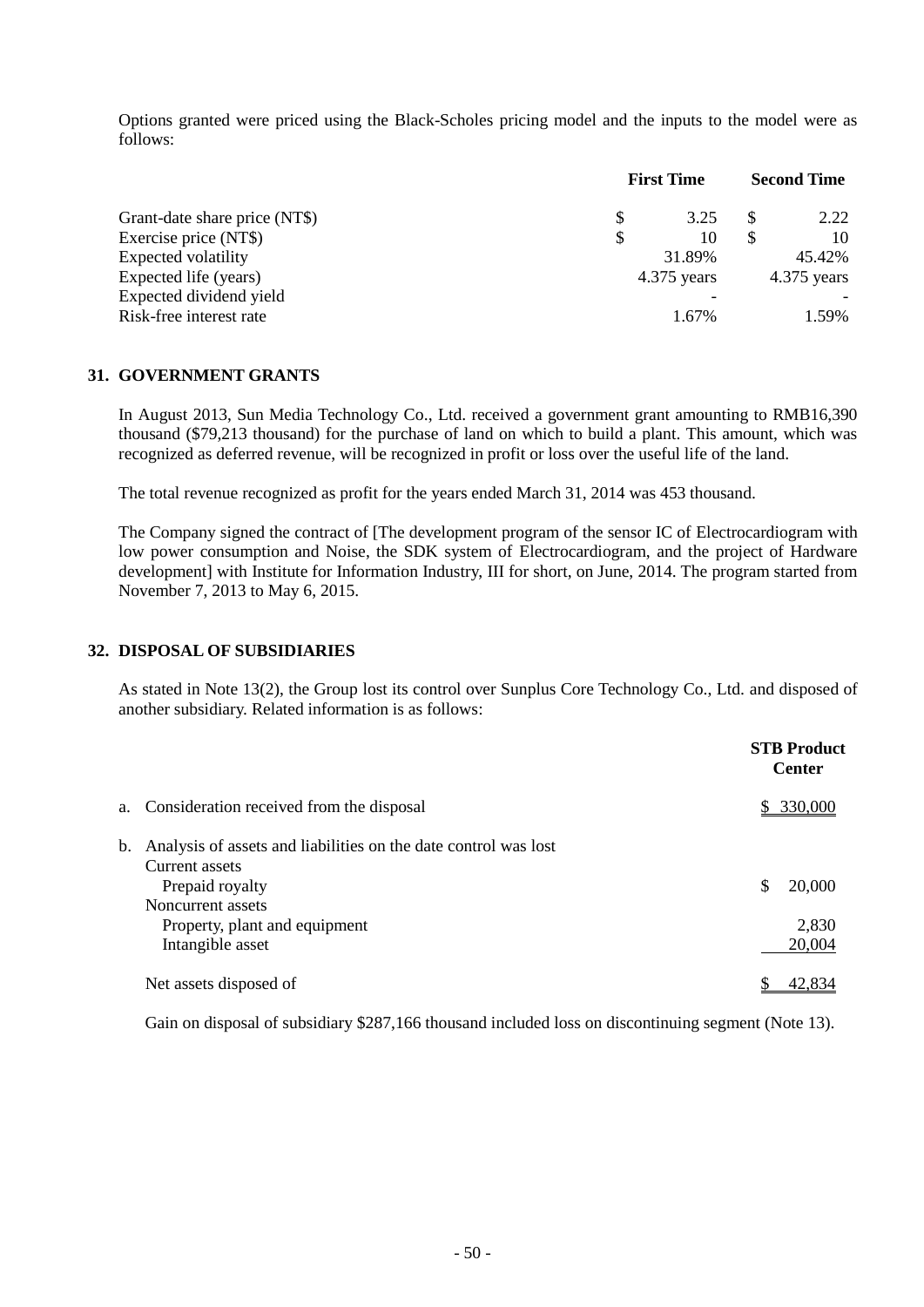### **33. OPERATING LEASE ARRANGEMENTS**

#### The Group as lessee

Operating leases relate to leases of land with lease terms between 2 and 8 years. All operating lease contracts over 5 years contain clauses for 5-yearly market rental reviews. The Group does not have a bargain purchase option to acquire the leased land at the expiry of the lease periods.

#### **Sunplus**

Sunplus leases lands from Science-Based Industrial Park Administration (SBIPA) under renewable agreements expiring in July 2015, December 2020 and December 2021. The SBIPA has the right to adjust the annual lease amount of \$8,034 thousand. Sunplus had pledged \$6,100 thousand time deposits (classified as other non-current assets) as collateral for the land lease agreements.

Future annual minimum rentals under the leases are as follows:

|                        | March 31,<br>2015 | December 31,<br>2014 | March 31,<br>2014 |
|------------------------|-------------------|----------------------|-------------------|
| Up to 1 year           | 5,844             | 6,665                | 8,034             |
| Over 1 year to 5 years | 18,992            | 18,992               | 20,089            |
| Over 5 years           | 6,315             | 7,501                | 11,063            |
|                        | \$ 31.151         | \$33,158             | 39,186            |

#### Sunplus Innovation

Sunplus Innovation leases office from Science-Based Industrial Park Administration (SBIPA) under renewable agreements expiring in December 2016 and December 2018. The SBIPA has the right to adjust the annual lease amount of \$9,961 thousand.

The future lease payables are as follows:

|                                        | March 31,<br>2015 | December 31,<br>2014   | March 31,<br>2014 |
|----------------------------------------|-------------------|------------------------|-------------------|
| Up to 1 year<br>Over 1 year to 5 years | 9,961<br>18,390   | 9,961<br>\$.<br>20,879 | 9,961<br>28,351   |
|                                        | \$28,351          | \$30,840               | \$38,312          |
| Refundable deposits                    | <u>1,660</u>      | <u>1.660</u>           | 1,660             |

#### Generalplus

Generalplus leases land from Science-Based Industrial Park Administration under renewable agreements expiring in December 2020. The SBIPA has the right to adjust the annual lease amount of \$1,474 thousand. Generalplus deposited \$3,000 thousand (classified as other non-current assets) as collateral for the land lease agreements.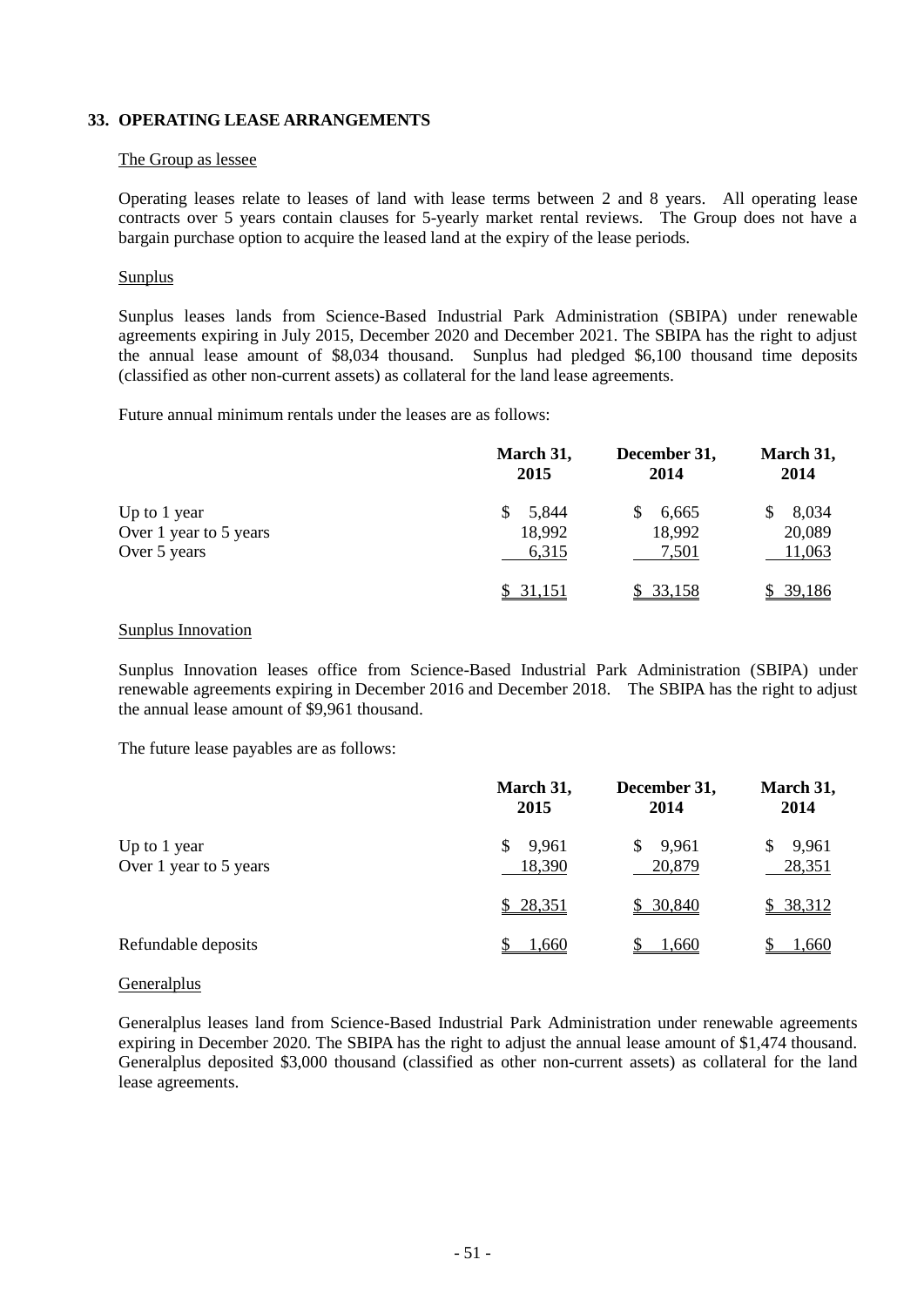Future annual minimum rentals under the leases are as follows:

|                        | March 31, | December 31, | March 31, |  |
|------------------------|-----------|--------------|-----------|--|
|                        | 2015      | 2014         | 2014      |  |
| Up to 1 year           | 1,474     | 1,474        | 1,474     |  |
| Over 1 year to 5 years | 5,896     | 5,896        | 5,896     |  |
| Over 5 years           | 1,106     | 1,474        | 2,580     |  |
|                        | 8.476     | 8.844        | 9,950     |  |

#### i Catch Technology, Inc. ("i Catch")

i Catch leases office from Sliming Inc. and Siha Inc. under renewable agreements expiring in February 2016; the lease payments were \$1,688 thousand and \$1,274, respectively.

The future lease payments are as follows:

|                                        | March 31,<br>2015 | December 31,<br>2014 | March 31,<br>2014     |  |
|----------------------------------------|-------------------|----------------------|-----------------------|--|
| Up to 1 year<br>Over 1 year to 5 years | 2,715<br>S.       | 2,962<br>\$.<br>493  | 2,962<br>\$.<br>2,715 |  |
|                                        | 2,715             | \$3,455              | 5,677                 |  |
| Refundable deposits                    | 521               | 521                  | <u>521</u>            |  |

#### The Group as lessor

Operating leases relate to the investment property owned by the Group with lease terms between 1to 5years. All operating lease contracts contain market review clauses in the event that the lessee exercises its option to renew. The lessee does not have a bargain purchase option to acquire the property at the expiry of the lease period.

As of March 31, 2015, December 31, 2014, March 31, 2014 deposits received under operating leases amounted to \$24,475 thousand, \$25,981 thousand and \$22,597 thousand, respectively.

The future minimum lease payments of non-cancellable operating lease were as follows:

|                                   | March 31,<br>2015        | December 31,<br>2014    | March 31,<br>2014    |
|-----------------------------------|--------------------------|-------------------------|----------------------|
| Up to 1 year<br>Over 1 to 5 years | 100,317<br>\$.<br>58,948 | 108,118<br>S.<br>71,230 | \$118,002<br>116,950 |
|                                   | 159,265                  | 179,348                 | \$234,952            |

## **34. CAPITAL MANAGEMENT**

The Group manages its capital to ensure that entities in the Group will be able to continue as going concerns while maximizing the return to stakeholders through the optimization of the debt and equity balance.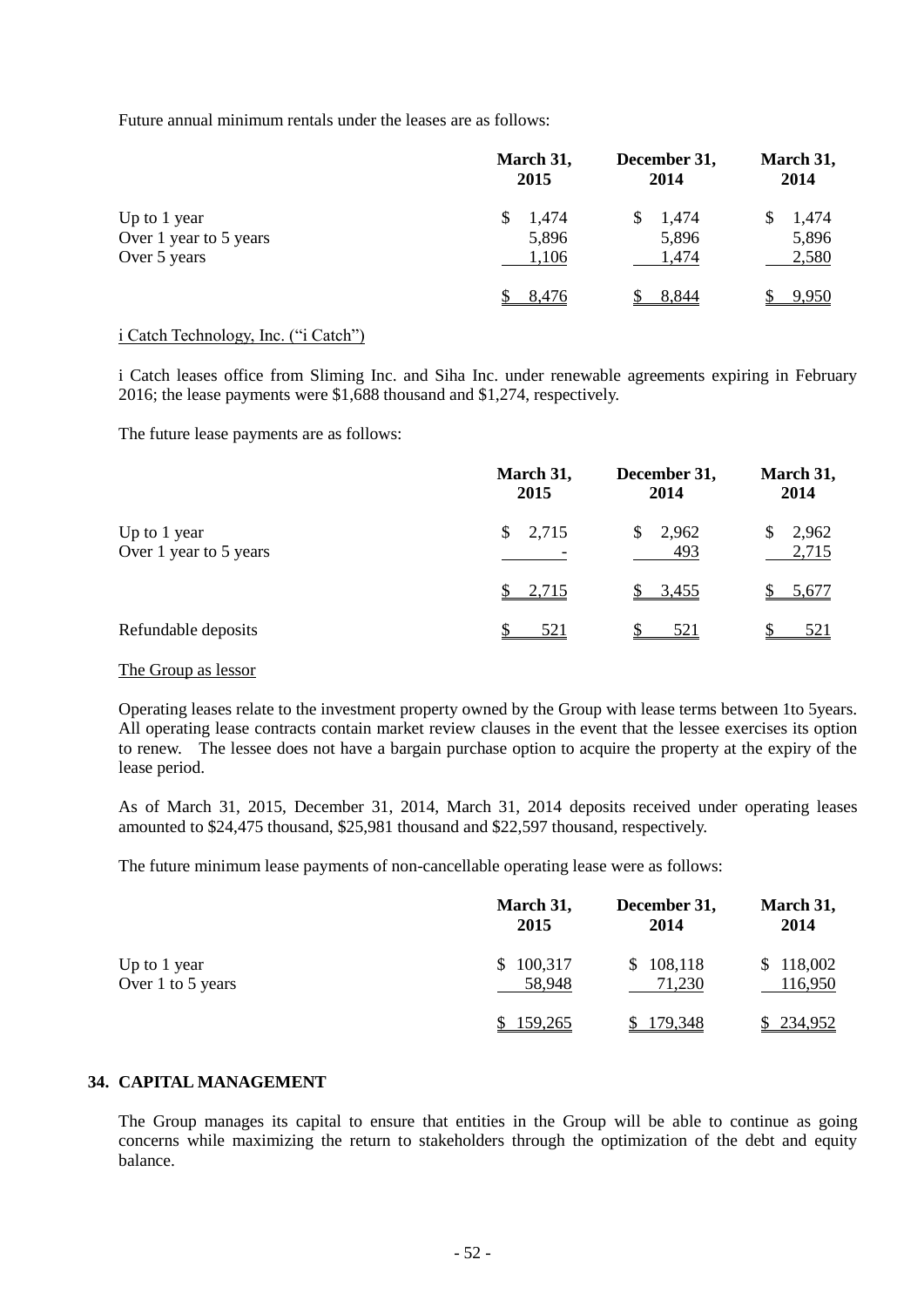The capital structure of the Group consists of [net debt (borrowings offset by cash and cash equivalents) and equity of the Group (comprising issued capital, reserves, retained earnings and other equity) attributable to owners of the Group.

The Group is not subject to any externally imposed capital requirements.

#### **35. FINANCIAL INSTRUMENTS**

- a. Fair value of financial instruments
	- 1) Fair value of financial instruments not carried at fair value

Except as detailed in the following table, the management considers that the carrying amounts of financial assets and financial liabilities recognized in the condensed consolidated financial statements approximate their fair values.

|                |                                                                    |              |                                  | March 31, 2015        |                          | December 31, 2014 |                                  |    |                      |
|----------------|--------------------------------------------------------------------|--------------|----------------------------------|-----------------------|--------------------------|-------------------|----------------------------------|----|----------------------|
|                |                                                                    |              | <b>Carrying</b><br><b>Amount</b> | <b>Fair Value</b>     |                          |                   | <b>Carrying</b><br><b>Amount</b> |    | <b>Fair Value</b>    |
|                | Financial assets                                                   |              |                                  |                       |                          |                   |                                  |    |                      |
|                | Financial assets carried at<br>cost<br>Debt investment with no     | $\mathbb{S}$ | 260,905                          | $\mathcal{S}$         | $\overline{\phantom{a}}$ | $\mathbb{S}$      | 241,005                          | \$ |                      |
|                | active market                                                      |              | 14,903                           |                       |                          |                   | 14,903                           |    |                      |
|                |                                                                    |              |                                  | <b>March 31, 2014</b> |                          |                   |                                  |    |                      |
|                |                                                                    |              | <b>Carrying</b><br><b>Amount</b> | <b>Fair Value</b>     |                          |                   |                                  |    |                      |
|                | Financial assets                                                   |              |                                  |                       |                          |                   |                                  |    |                      |
|                | Financial assets carried at<br>cost<br>Financial assets carried at | \$           | 308,432                          | \$                    |                          |                   |                                  |    |                      |
|                | cost                                                               |              | 14,903                           |                       |                          |                   |                                  |    |                      |
| $\mathbf{b}$ . | Fair value level                                                   |              |                                  |                       |                          |                   |                                  |    |                      |
|                | March 31, 2015                                                     |              |                                  |                       |                          |                   |                                  |    |                      |
|                |                                                                    |              | Level 1                          | Level 2               |                          |                   | Level 3                          |    | <b>Total</b>         |
|                | Financial assets at FVTPL<br>Securities listed in ROC              | \$           | 14,911                           | \$                    |                          | $\mathbb{S}$      |                                  | \$ | 14,911               |
|                | Available-for-sale financial<br>assets                             |              |                                  |                       |                          |                   |                                  |    |                      |
|                | Mutual funds<br>Securities listed in ROC                           | \$           | 723,211<br>2,574,052             | \$                    |                          | \$                |                                  | \$ | 836,872<br>2,460,391 |
|                | Securities listed in foreign                                       |              |                                  |                       |                          |                   |                                  |    |                      |
|                |                                                                    |              | \$3,297,263                      | $\frac{1}{2}$         | $\overline{\phantom{a}}$ | \$                | $\overline{\phantom{a}}$         |    | \$3,297,263          |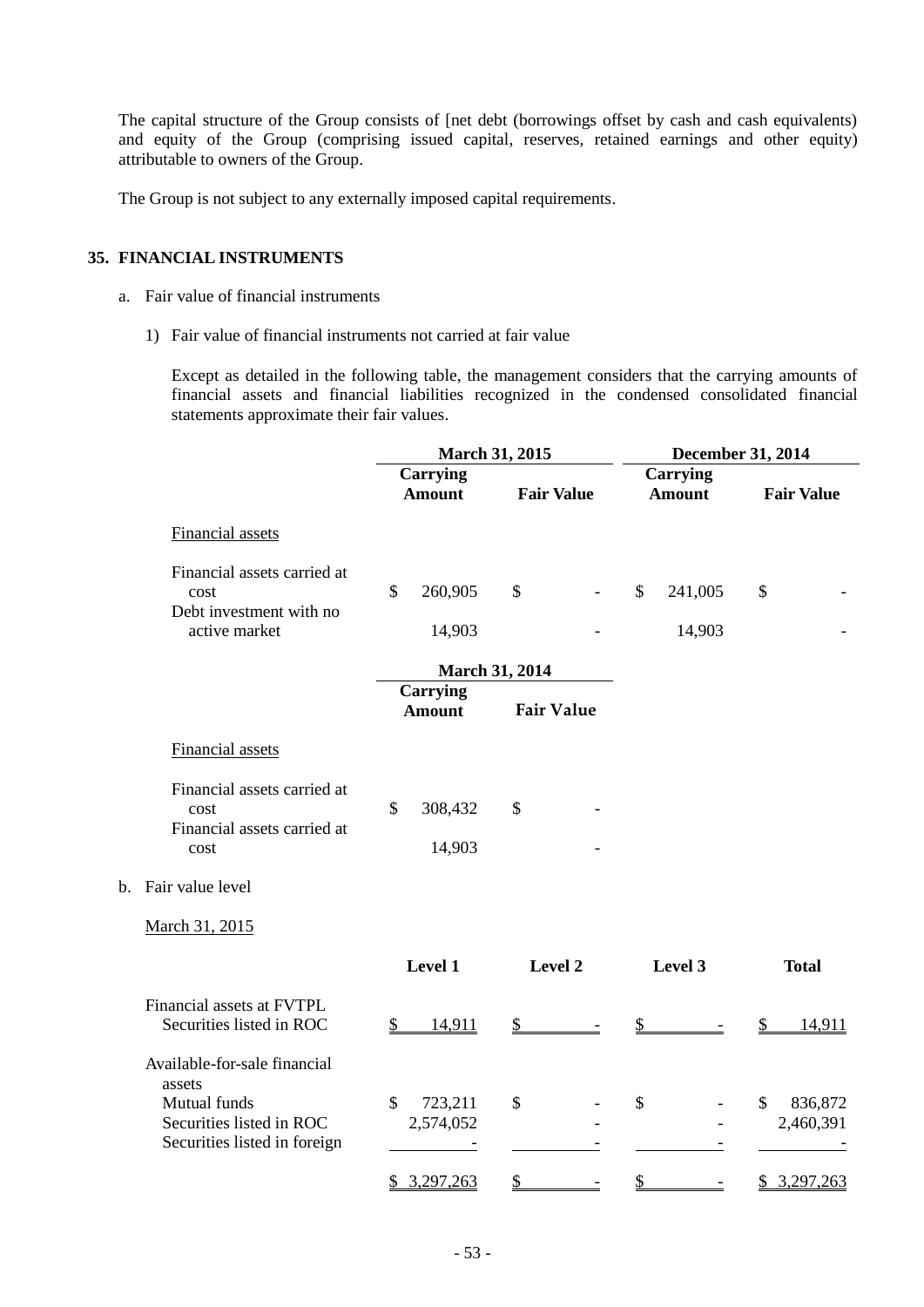## December 31, 2014

|                                                       | Level 1                |               | Level 3       | <b>Total</b>              |  |
|-------------------------------------------------------|------------------------|---------------|---------------|---------------------------|--|
| Financial assets at FVTPL<br>Securities listed in ROC | 14,830<br>\$           | \$            |               | 14,830                    |  |
| Available-for-sale financial<br>assets                |                        |               |               |                           |  |
| Mutual funds                                          | \$<br>911,450          | $\mathcal{S}$ | $\mathcal{S}$ | \$<br>911,450             |  |
| Securities listed in ROC                              | 804,644                |               |               | 804,644                   |  |
| Securities listed in foreign                          |                        |               |               |                           |  |
|                                                       | 1,716,094<br>S         | \$            |               | 1,716,094                 |  |
| March 31, 2014                                        |                        |               |               |                           |  |
|                                                       | Level 1                | Level 2       | Level 3       | <b>Total</b>              |  |
| Financial assets at FVTPL                             |                        |               |               |                           |  |
| Securities listed in ROC                              | $\mathcal{L}$<br>8,027 | \$            |               | 8,027                     |  |
| Available-for-sale financial<br>assets                |                        |               |               |                           |  |
| Mutual funds                                          | 1,130,787<br>\$        | $\mathcal{S}$ | \$            | 1,130,787<br>$\mathbb{S}$ |  |
| Securities listed in ROC                              | 1,209,553              |               |               | 1,209,553                 |  |
| Securities listed in foreign                          | 7,984                  |               |               | 7,984                     |  |
|                                                       | 2,348,324<br>\$        | \$            | \$            | 2,348,324<br>\$           |  |

There were no transfers between Level 1 and 2 in the current and prior periods.

2) Valuation techniques and assumptions for the purpose of measuring fair value.

The fair value of financial instruments which has standard clause and will been transacted in active market is according to market value including public convertible bond, equity investment and Mutual funds.

c. Categories of financial instruments

|                                           | March 31,<br>2015 | December 31,<br>2014 | March 31,<br>2014      |
|-------------------------------------------|-------------------|----------------------|------------------------|
| Financial assets                          |                   |                      |                        |
| Fair value through profit or loss (FVTPL) |                   |                      |                        |
| Held for trading                          | \$<br>14.911      | \$.<br>14,830        | <sup>\$</sup><br>8,027 |
| Loans and receivables (i)                 | 5,887,120         | 5,554,870            | 4,941,969              |
| Available-for-sale financial assets(ii)   | 3,558,168         | 1,957,099            | 2,656,756              |
| <b>Financial liabilities</b>              |                   |                      |                        |
| measured at amortized cost(iii)           | 3,053,617         | 2,816,779            | 3,084,650              |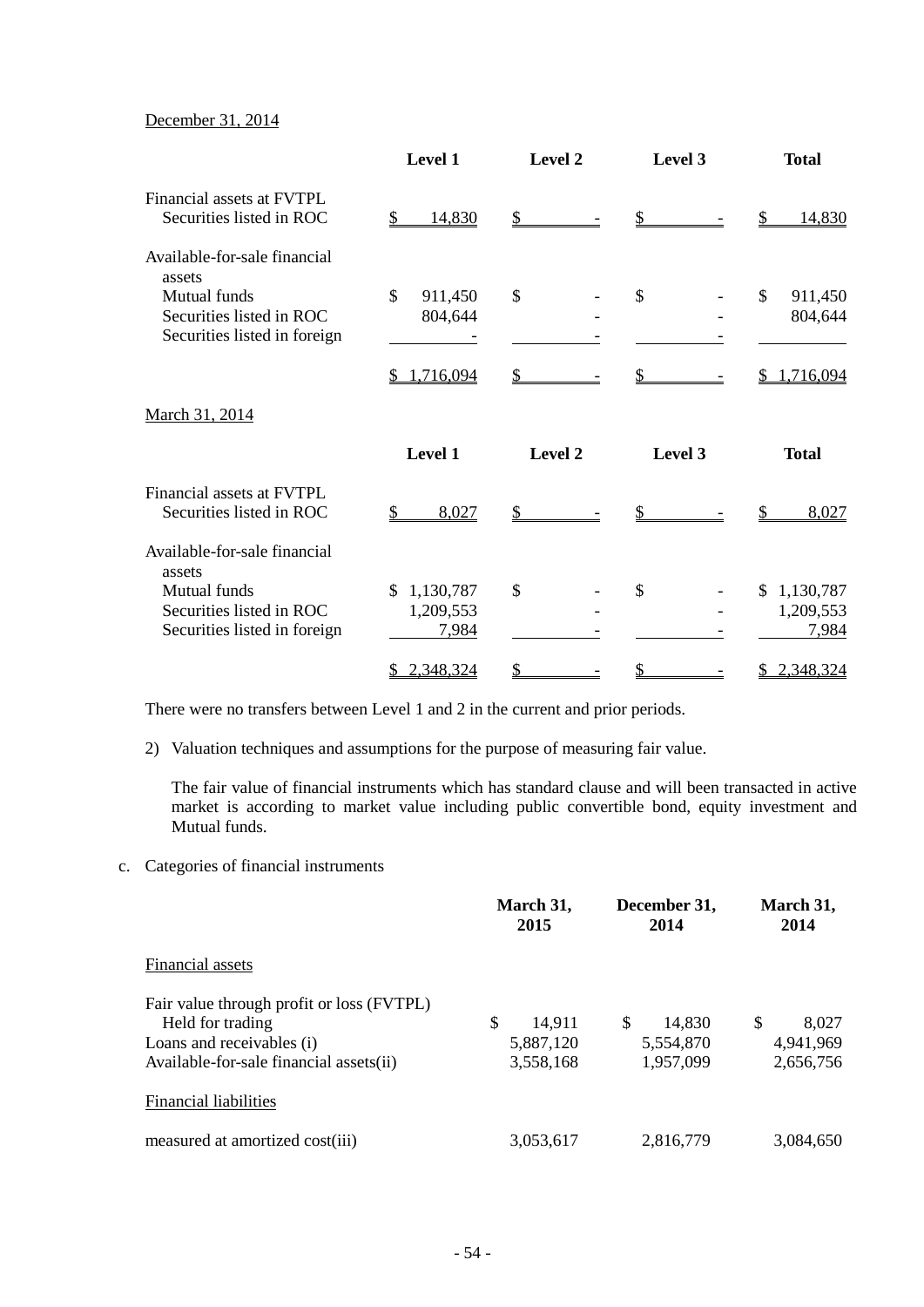- (i) The balances included loans and receivables measured at amortized cost, which comprise cash and cash equivalents, debt investments with no active market, trade and other receivables, and refundable deposits. Those reclassified to held-for-sale disposal groups are also included.
- (ii) The balances included available-for-sale financial assets carried at cost.
- (iii)The balances included financial liabilities measured at amortized cost, which comprise short-term and long-term loans, trade and other payables, and long-term liabilities -current portion.
- d. Financial risk management objectives and policies

The Group's major financial instruments included equity and debt investments, trade receivable, trade payables, bonds payable, borrowings and convertible notes. The Group's Corporate Treasury function provides services to the business, coordinates access to domestic and international financial markets, monitors and manages the financial risks relating to the operations of the Group through internal risk reports which analyze exposures by degree and magnitude of risks. These risks include market risk (including currency risk, interest rate risk and other price risk), credit risk and liquidity risk.

The Corporate Treasury function reported quarterly to the Group's risk management committee.

1) Market risk

The Group's activities exposed it primarily to the financial risks of changes in foreign currency exchange rates (see (a) below) and interest rates (see (b) below). The Group entered into a variety of derivative financial instruments to manage its exposure to foreign currency risk and interest rate risk, including:

a) Foreign currency risk

A part of the Group's cash flows is in foreign currency, and the use by management of derivative financial instruments is for hedging adverse changes in exchange rates, not for profit.

For exchange risk management, each foreign-currency item of net assets and liabilities is reviewed regularly. In addition, before obtaining foreign loans, the Group considers the cost of the hedging instrument and the hedging period.

The carrying amounts of the Group's foreign currency denominated monetary assets and monetary liabilities (including those eliminated on consolidation) at the end of the reporting period were as follows. (Note 38)

#### Sensitivity analysis

The Group was mainly exposed to the USD and RMB.

The following table details the Group's sensitivity to a 1 dollar increase and decrease in New Taiwan dollars (the functional currency) against the relevant foreign currencies. 1 dollar is the sensitivity rate used when reporting foreign currency risk internally to key management personnel and represents management's assessment of the reasonably possible change in foreign exchange rates. The sensitivity analysis included only outstanding foreign currency denominated monetary items and foreign currency forward contracts designated as cash flow hedges, and adjusts their translation at the end of the reporting period. A positive number below indicates an increase in post-tax profit and other equity associated with New Taiwan dollars strengthen 1 dollar against the relevant currency.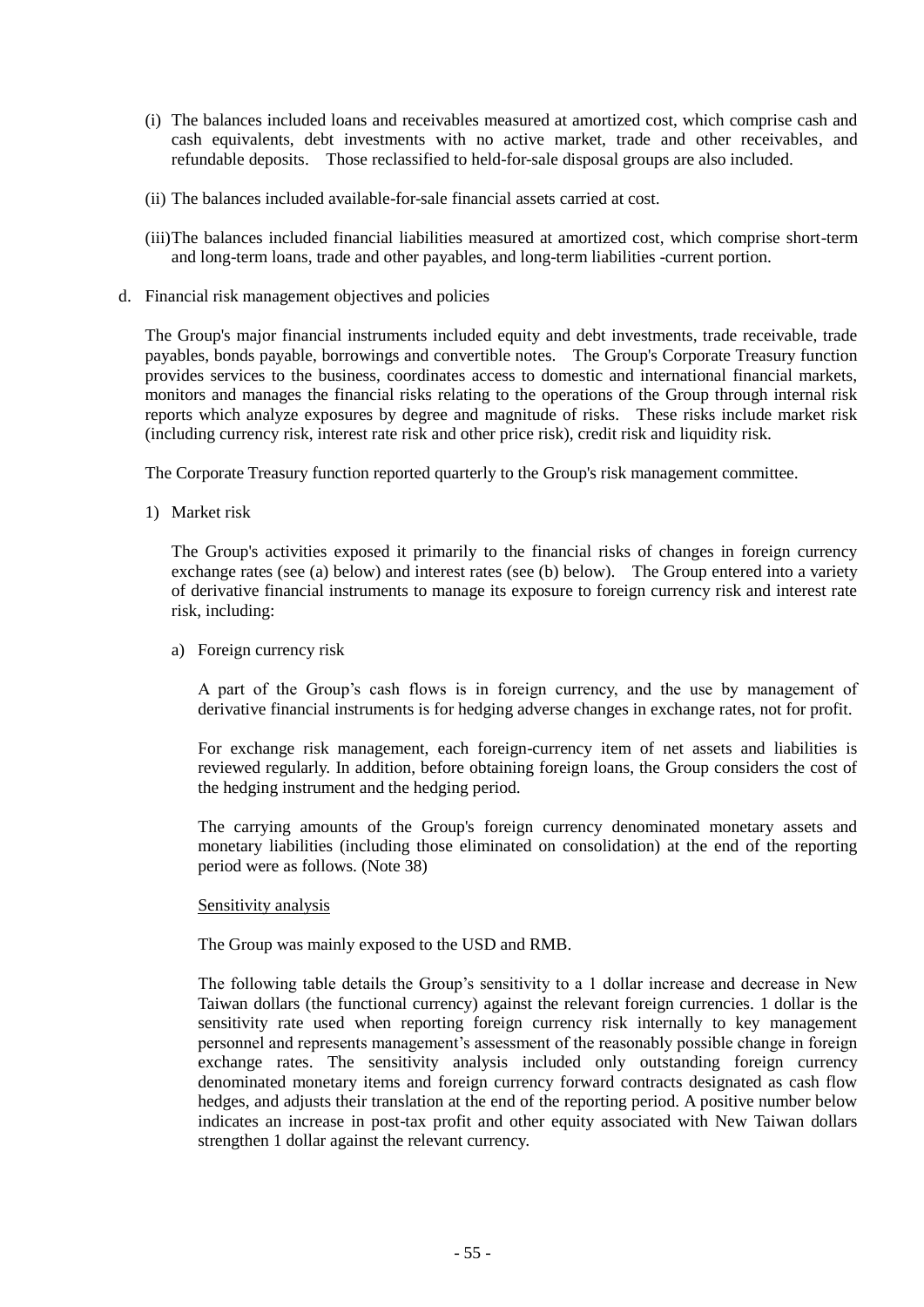|                | <b>USD</b> impact                 |                   |      |           |  |  |  |
|----------------|-----------------------------------|-------------------|------|-----------|--|--|--|
|                | <b>For the Three Months Ended</b> |                   |      |           |  |  |  |
|                | <b>March 31</b>                   |                   |      |           |  |  |  |
|                |                                   | 2015              | 2014 |           |  |  |  |
| Profit or loss | \$                                | (33,685)          | \$   | 6,779     |  |  |  |
|                |                                   | <b>RMB</b> impact |      |           |  |  |  |
|                | <b>For the Three Months Ended</b> |                   |      |           |  |  |  |
|                |                                   | <b>March 31</b>   |      |           |  |  |  |
|                |                                   | 2015              |      | 2014      |  |  |  |
| Profit or loss | \$                                | (89,988)          | \$   | (115,369) |  |  |  |

b) Interest rate risk

The Group was exposed to interest rate risk because entities in the Group borrowed funds at both fixed and floating interest rates. The risk is managed by the Group by maintaining an appropriate mix of fixed and floating rate borrowings, and using interest rate swap contracts and forward interest rate contracts. Hedging activities are evaluated regularly to align with interest rate views and defined risk appetite, ensuring the most cost-effective hedging strategies are applied.

The carrying amount of the Group's financial assets and financial liabilities with exposure to interest rates at the end of the reporting period were as follows.

|                               | March 31,<br>2015 | December 31,<br>2014 | March 31,<br>2014 |
|-------------------------------|-------------------|----------------------|-------------------|
| Fair value interest rate risk |                   |                      |                   |
| Financial assets              | \$2,046,000       | \$2,756,009          | \$2,281,798       |
| <b>Financial liabilities</b>  | 355,766           | 148,295              | 315,673           |
| Cash flow interest rate risk  |                   |                      |                   |
| Financial assets              | 1,836,512         | 899,131              | 1,206,488         |
| Financial liabilities         | 1,608,189         | 1,718,168            | 1,542,125         |

#### Sensitivity analysis

The sensitivity analyses below were determined based on the Group's exposure to interest rates for both derivatives and non-derivative instruments at the end of the reporting period. For floating rate liabilities, the analysis was prepared assuming the amount of the liability outstanding at the end of the reporting period was outstanding for the whole year. Basis points of 0.125% increase or decrease was used when reporting interest rate risk internally to key management personnel and represents management's assessment of the reasonably possible change in interest rates.

If interest rates had been 0.125% basis points higher/lower and all other variables were held constant, the Group's post-tax profit for the three months ended March 31, 2015 and 2014 would decrease/increase by \$285 thousand and \$420 thousand.

c) Other price risk

The Group was exposed to equity price risk through its investments in listed equity securities. Equity investments are held for strategic rather than trading purposes. The Group does not actively trade these investments.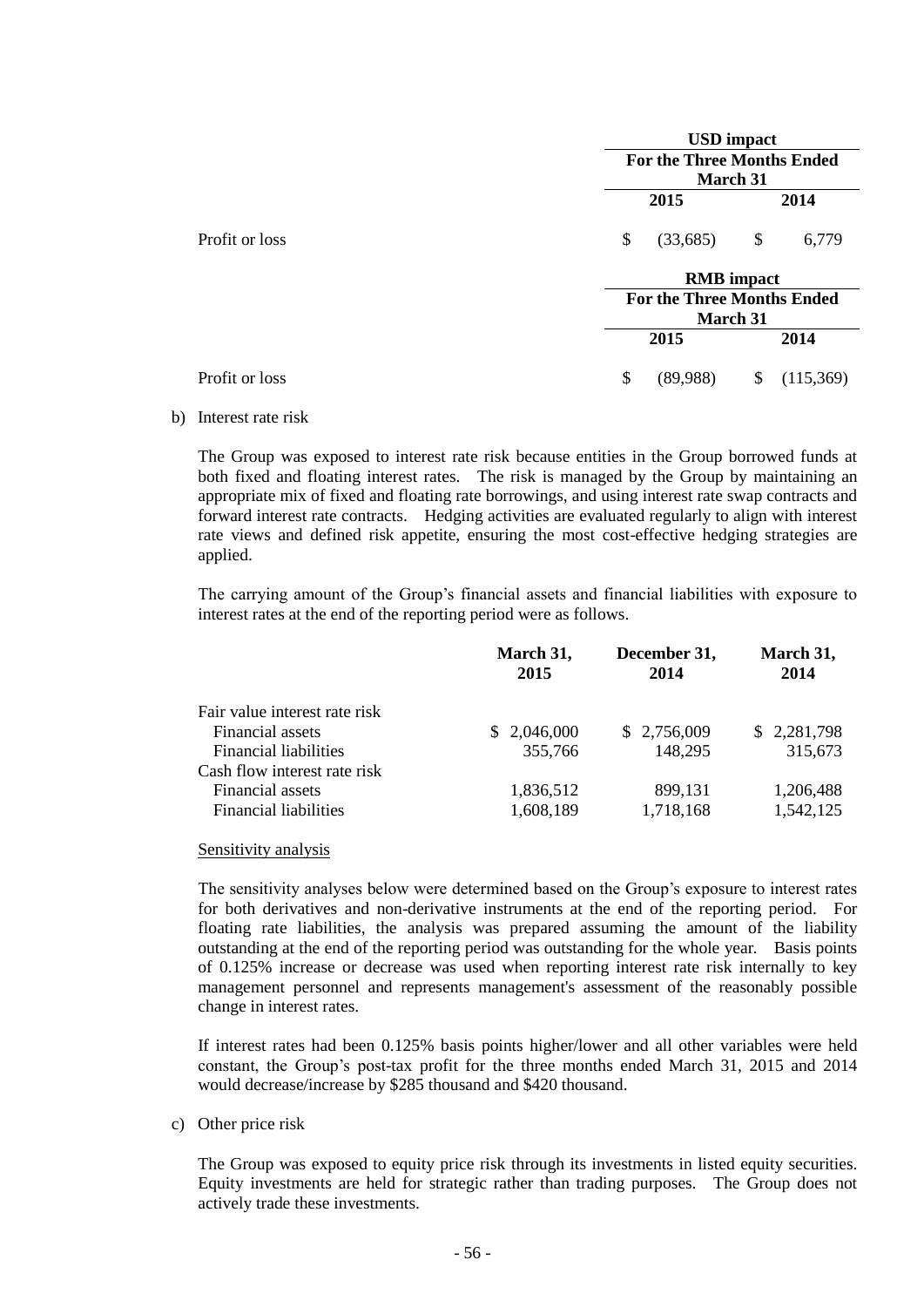The sensitivity analyses below were determined based on the exposure to equity price risks at the end of the reporting period.

If equity prices had been 1% higher/lower, post-tax profit for the three months ended March 31, 2015 and 2014 would have increased/decreased by \$32,973 thousand and \$23,483 thousand.

#### 2) Credit risk

Credit risk refers to the risk that counterparty will default on its contractual obligations resulting in financial loss to the Group. As at the end of the reporting period, the Group's maximum exposure to credit risk which will cause a financial loss to the Group due to failure to discharge an obligation by the counterparties and financial guarantees provided by the Group is arising from the carrying amount of the respective recognized financial assets as stated in the condensed balance sheets. In order to minimize credit risk, the management of the Group has delegated a team responsible for determination of credit limits, credit approvals and other monitoring procedures to ensure that follow-up action is taken to recover overdue debts. In addition, the Group reviews the recoverable amount of each individual trade debt at the end of the reporting period to ensure that adequate impairment losses are made for irrecoverable amounts. In this regard, the directors of the Group consider that the Group's credit risk was significantly reduced.

The credit risk on liquid funds and derivatives was limited because the counterparties are banks with high credit ratings assigned by international credit-rating agencies.

Trade receivables consisted of a large number of customers, spread across diverse industries and geographical areas. Ongoing credit evaluation is performed on the financial condition of trade receivables and, where appropriate, credit guarantee insurance cover is purchased.

The Group's concentration of credit risk of 46%, 56% and 53% in total trade receivables as of March 31, 2015, December 31, 2014 and March 31, 2014, respectively, was related to the five largest customers within the property construction business segment.

3) Liquidity risk

The Group manages liquidity risk by monitoring and maintaining a level of cash and cash equivalents deemed adequate to finance the Group's operations and mitigate the effects of fluctuations in cash flows. In addition, management monitors the utilization of bank borrowings and ensures compliance with loan covenants.

The Group relies on bank borrowings as a significant source of liquidity. As of March 31, 2014, December 31, 2014 and March 31, 2014, the Group had available unutilized overdraft and financing facilities refer to the following instruction.

a) Liquidity and interest risk rate tables

The following table details the Group's remaining contractual maturity for its non-derivative financial liabilities with agreed repayment periods. The tables had been drawn up based on the undiscounted cash flows of financial liabilities from the earliest date on which the Group can be required to pay. The tables included both interest and principal cash flows.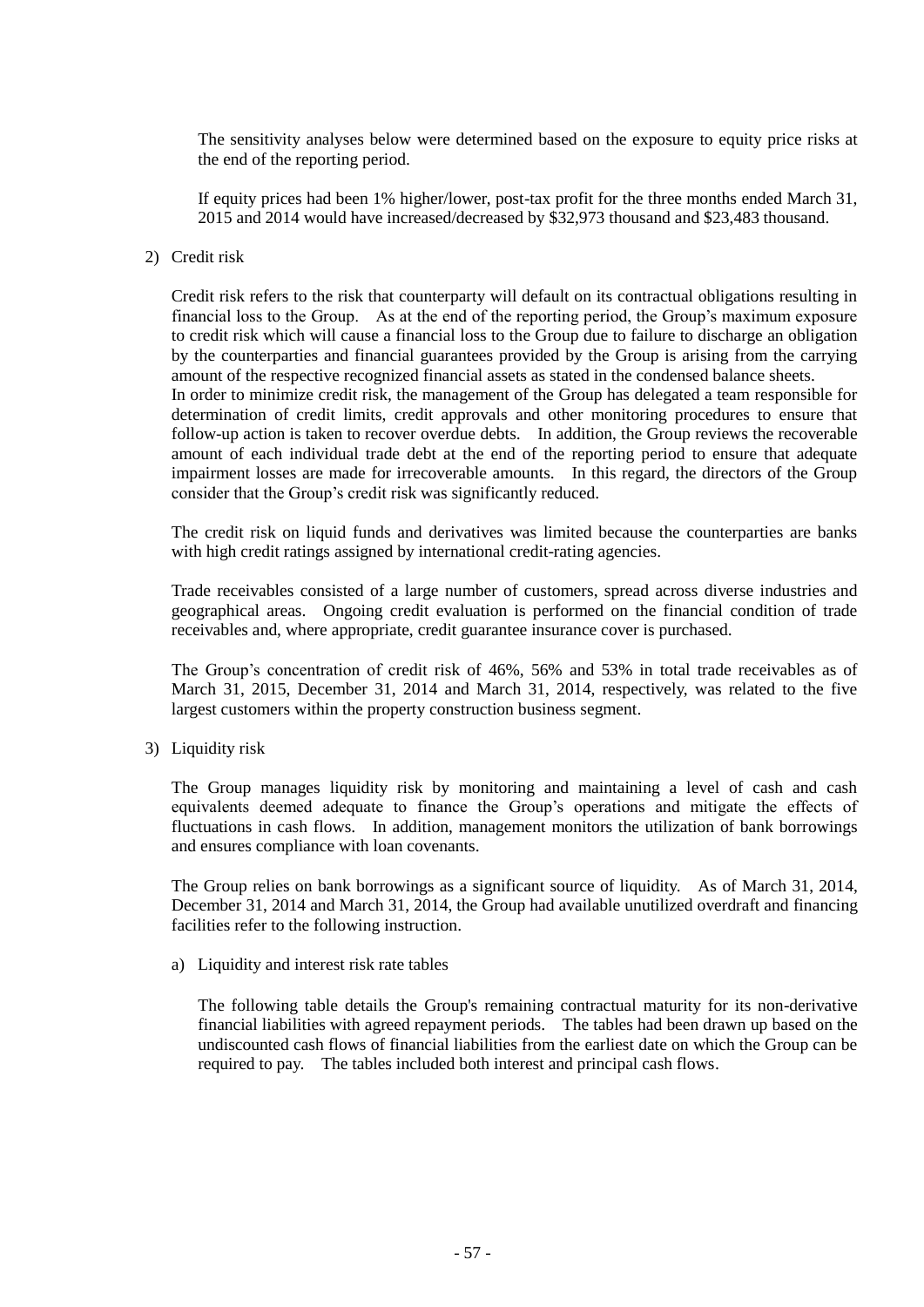## March 31, 2015

|                                                | Weighted<br>Average<br><b>Effective</b><br><b>Interest Rate</b><br>$\frac{9}{6}$ | <b>On Demand</b><br>or Less than<br>1 Month | 1-3 Months   | 3 Months to<br>1 Year | 1-5 Years    | 5+ Years |  |
|------------------------------------------------|----------------------------------------------------------------------------------|---------------------------------------------|--------------|-----------------------|--------------|----------|--|
| Non-derivative Financial<br>liabilities        |                                                                                  |                                             |              |                       |              |          |  |
| Non-interest bearing<br>Variable interest rate |                                                                                  | 303,710<br>\$                               | 732,877<br>S | \$<br>32.261          | \$<br>33.347 | \$<br>۰  |  |
| liabilities                                    | 1.44-2.558                                                                       | 546                                         | 78.750       | 271.806               | 1,056,254    | ٠        |  |
| Fixed interest rate<br>liabilities             | 0.8-2.5429                                                                       | 88                                          | 293          | 356.645               | 201,378      | 143,816  |  |
|                                                |                                                                                  | 304,344                                     | 811,920      | 660,712               | \$1,290,979  | 143,816  |  |

## December 31, 2014

|                                                | Weighted<br>Average<br><b>Effective</b><br><b>Interest Rate</b><br>(%) | <b>On Demand</b><br>or Less than<br>1 Month | 1-3 Months    | 3 Months to<br>1 Year |              | 1-5 Years | $5+$ Years |
|------------------------------------------------|------------------------------------------------------------------------|---------------------------------------------|---------------|-----------------------|--------------|-----------|------------|
| Non-derivative Financial<br>liabilities        |                                                                        |                                             |               |                       |              |           |            |
| Non-interest bearing<br>Variable interest rate |                                                                        | \$<br>171.950                               | \$<br>657.975 | \$<br>48.899          | $\mathbb{S}$ | 36,636    | \$         |
| liabilities                                    | 1.843-1.97                                                             | 783                                         | 140.278       | 350,556               |              | 560,554   |            |
| Fixed interest rate<br>liabilities             | $0.8 - 2.752$                                                          | 10                                          | 265           | 135,341               |              | 666,780   | 149,588    |
|                                                |                                                                        | 172.743                                     | 798,518       | 534,796               | S.           | .263.970  | 149,588    |

## March 31, 2014

|                                                | Weighted<br>Average<br><b>Effective</b><br><b>Interest Rate</b><br>(%) | <b>On Demand</b><br>or Less than<br>1 Month<br>1-3 Months |               | 3 Months to<br>1 Year | 1-5 Years       | 5+ Years |  |
|------------------------------------------------|------------------------------------------------------------------------|-----------------------------------------------------------|---------------|-----------------------|-----------------|----------|--|
| Non-derivative Financial<br>liabilities        |                                                                        |                                                           |               |                       |                 |          |  |
| Non-interest bearing<br>Variable interest rate |                                                                        | 257,069<br>\$                                             | 809,207<br>\$ | \$<br>82.964          | \$<br>37.708    | \$       |  |
| liabilities                                    | $1.94 - 2.07$                                                          | 930                                                       | 201.528       | 389,028               | 632,638         |          |  |
| Fixed interest rate<br>liabilities             | $0.80 - 2.56$                                                          |                                                           | 151,160       | 15,139                | 469,833         | 137,044  |  |
|                                                |                                                                        | 257.999                                                   | \$1,161,895   | 487,131               | .140.179<br>\$1 | 137.044  |  |

# b) Financing facilities

|                                   | March 31,<br>2015 | December 31,<br>2014 | March 31,<br>2014 |
|-----------------------------------|-------------------|----------------------|-------------------|
| Unsecured bank overdraft facility |                   |                      |                   |
| Amount used                       | \$2,215,840       | \$2,129,373          | \$2,202,800       |
| Amount unused                     | 2,346,908         | 2,738,967            | 1,336,272         |
|                                   |                   | 4.868.340            |                   |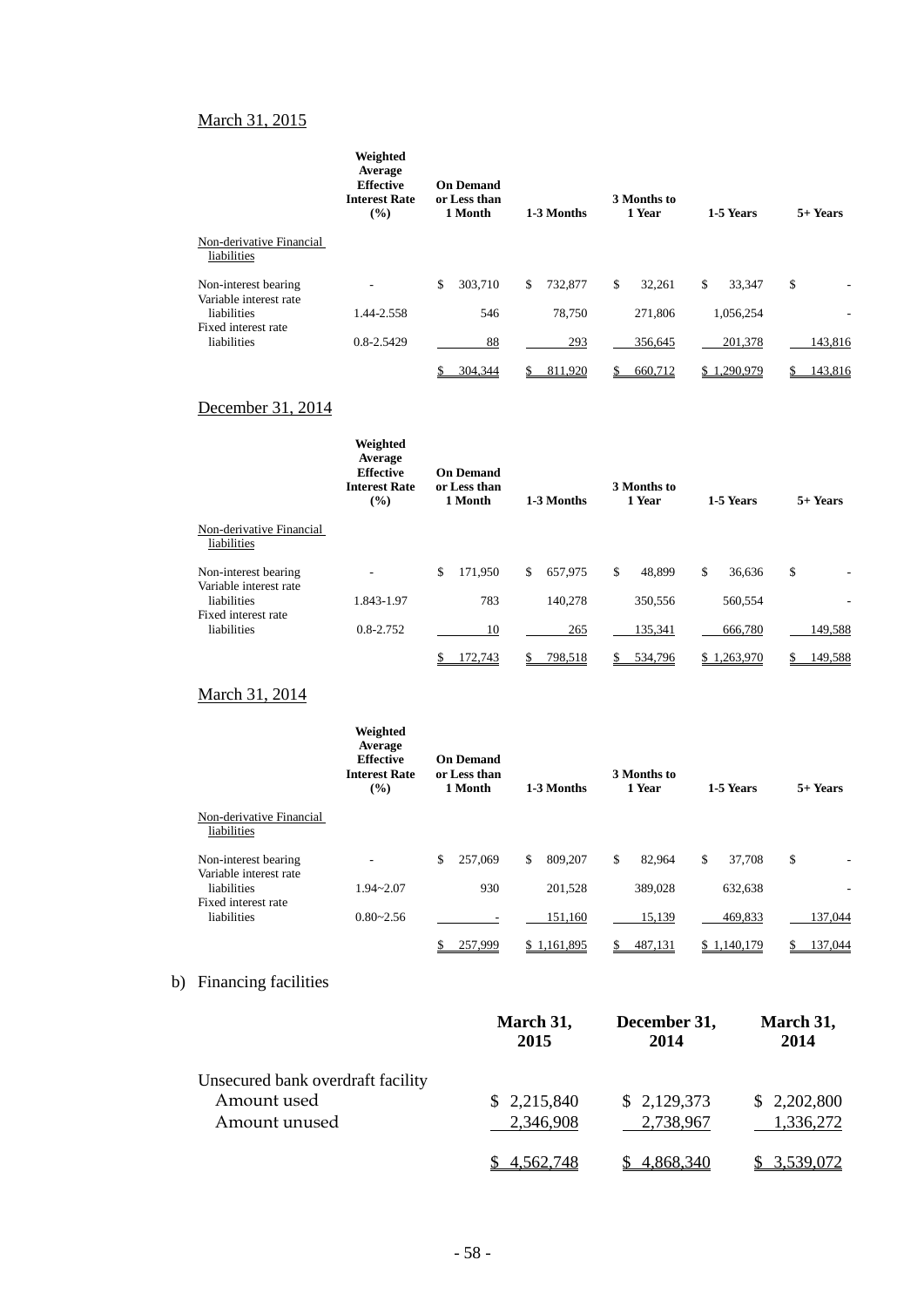#### **36. TRANSACTIONS WITH RELATED PARTIES**

Balances and transactions between the Group and its subsidiaries, which were related parties of the Group, had been eliminated on consolidation and are not disclosed in this note. Details of transactions between the Group and other related parties were disclosed below.

a. Operating revenue

|                      |                                                              | <b>For the Three Months Ended</b><br><b>March 31</b> |                      |  |  |
|----------------------|--------------------------------------------------------------|------------------------------------------------------|----------------------|--|--|
| <b>Account Items</b> | <b>Related Parties Types</b><br>Associates<br>Joint ventures | 2015                                                 | 2014                 |  |  |
| Sales of goods       |                                                              | \$.<br>47.124                                        | 16,212<br>S<br>9,751 |  |  |
|                      |                                                              | 47.124                                               | 25,963               |  |  |

Sales price to related parties is based on cost and market price. The sales terms to related parties were similar to those with external customers.

b. Receivables from related parties (excluding loans to related parties)

| <b>Account Items</b>   | <b>Related Parties Types</b> | March 31,<br>2015 | December 31,<br>2014    | March 31,<br>2014      |
|------------------------|------------------------------|-------------------|-------------------------|------------------------|
| Accounts<br>receivable | Joint ventures<br>Associates | \$45,848          | \$.<br>6,142<br>8,772   | 8,443<br>\$.<br>13,801 |
|                        |                              | \$45,848          | \$14,914                | \$22,244               |
| Other receivable       | Joint ventures<br>Associates | 1,299<br>\$       | 1,556<br>S.<br>35,354   | \$<br>1,632<br>94      |
|                        |                              | .299              | 36,910<br>$\frac{1}{2}$ | ,726                   |

There were no guarantees on outstanding receivables from related parties. For the three months ended March 31, 2015 and 2014, the allowances for doubtful accounts were zero.

c. Payable to related parties (excluding loans from related parties)

| <b>Account Items</b> | <b>Related Parties Types</b> | March 31,<br>2015 | December 31.<br>2014 | March 31,<br>2014 |  |
|----------------------|------------------------------|-------------------|----------------------|-------------------|--|
| Trade payments       | Joint ventures               | $\sim$            | \$25,330             | \$14,035          |  |

There were no guarantees on outstanding receivables from related parties.

d. Property, plant and equipment disposal

|                              | <b>Proceeds of the Disposal of</b> |      |                                    |      |
|------------------------------|------------------------------------|------|------------------------------------|------|
| <b>Assets</b>                |                                    |      | <b>Gain on Disposal of Assets</b>  |      |
| <b>Related Parties Types</b> | <b>Three Months Ended March 31</b> |      | <b>Three Months Ended March 31</b> |      |
|                              | 2015                               | 2014 | 2015                               | 2014 |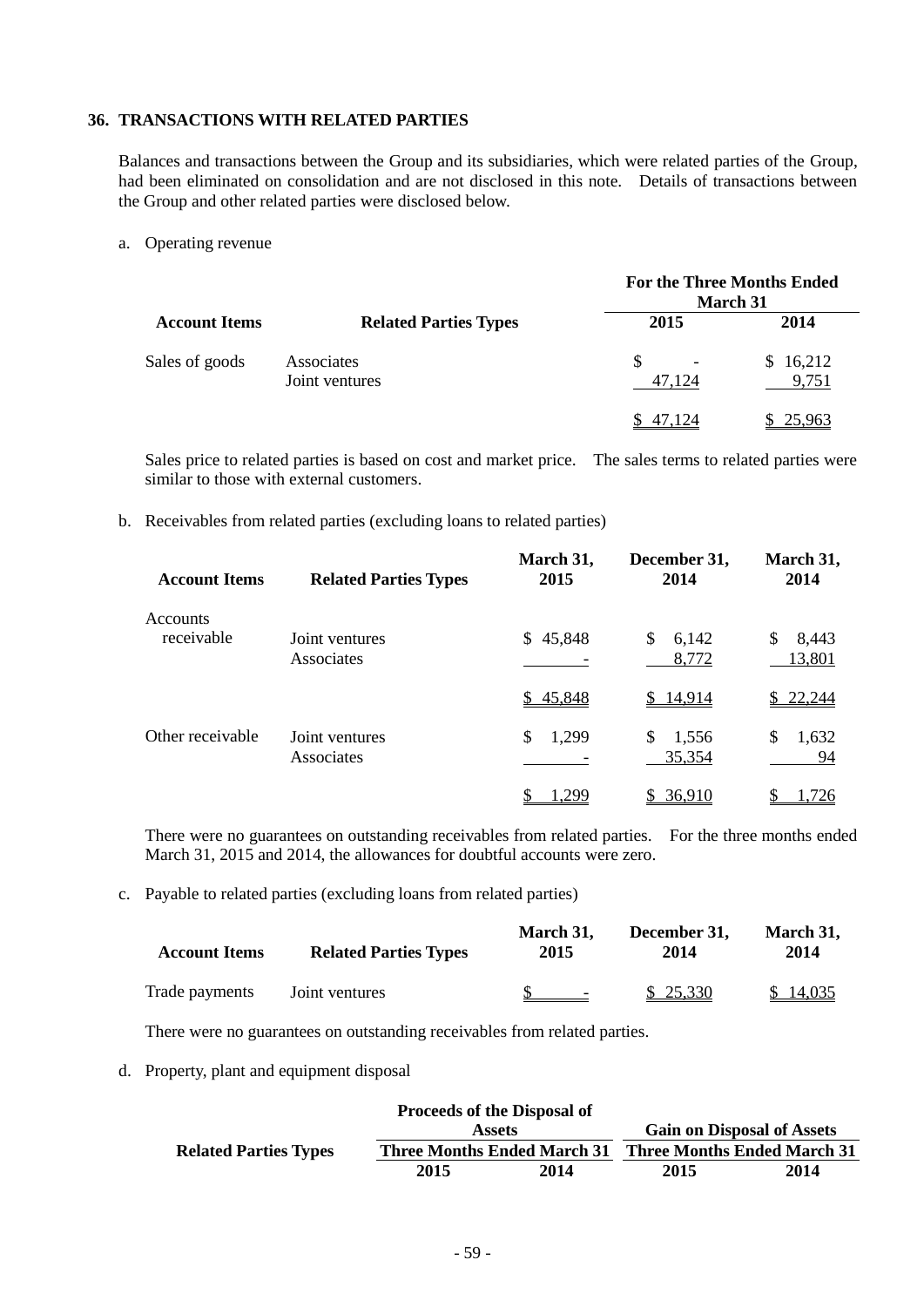Joint ventures  $\frac{\$}{\$}$   $\frac{\$}{\$}$   $\frac{\$}{\$}$   $\frac{\$}{\$}$   $\frac{\$}{\$}$   $\frac{\$}{\$}$ 

e. Other transactions with related parties

| <b>Account Items</b>       | <b>Related Parties Types</b> | March 31,<br>2015 | December 31,<br>2014               | March 31,<br>2014  |
|----------------------------|------------------------------|-------------------|------------------------------------|--------------------|
| Deferred income            | Associates                   |                   | 1.099                              | 1.548              |
|                            |                              |                   | <b>Three Months Ended March 31</b> |                    |
| <b>Account Items</b>       | <b>Related Parties Types</b> | 2015              | 2014                               |                    |
| Operating<br>expenses      | Joint ventures               |                   | 195                                | \$14,035           |
| Nonoperating<br>Income and | Joint ventures<br>Associates |                   | \$<br>4,164                        | \$<br>4,654<br>217 |
| Expense                    |                              |                   | 4,164                              | 4,871              |

The following transactions between the Group and the related parties were based on normal terms.

f. Compensation of directors, supervisors and management personnel:

|                                                 | <b>Three Months Ended March 31</b> |                 |
|-------------------------------------------------|------------------------------------|-----------------|
|                                                 | 2015                               | 2014            |
| Salaries and Incentives<br>Special compensation | \$15,375<br>902                    | \$16,321<br>824 |
|                                                 | 16.277                             | 17.145          |

Compensation of directors and other supervisors decided by individual performance and market trend from Remuneration Committee.

## **37. PLEDGED OR MORTGAGED ASSETS**

Certain assets pledged or mortgaged as collaterals for long-term bank loans, commercial paper payable, accounts payable and import duties were as follows:

|                                                 |    | March 31,<br>2015 |   | December 31,<br>2014 | March 31,<br>2014 |           |
|-------------------------------------------------|----|-------------------|---|----------------------|-------------------|-----------|
| Buildings, net                                  | \$ | 688,101           | S | 693,056              | S                 | 707,921   |
| Orise stock                                     |    | 432,000           |   | 248,207              |                   | 493,390   |
| Pledged time deposits (classified other assets, |    |                   |   |                      |                   |           |
| including current and noncurrent)               |    | 93,077            |   | 93,116               |                   | 91,217    |
| Subsidiary's holding of Sunplus' stock          |    | 45,859            |   | 43,321               |                   | 43,659    |
|                                                 |    | 1,259,037         |   | 1,077,700            |                   | 1,336,187 |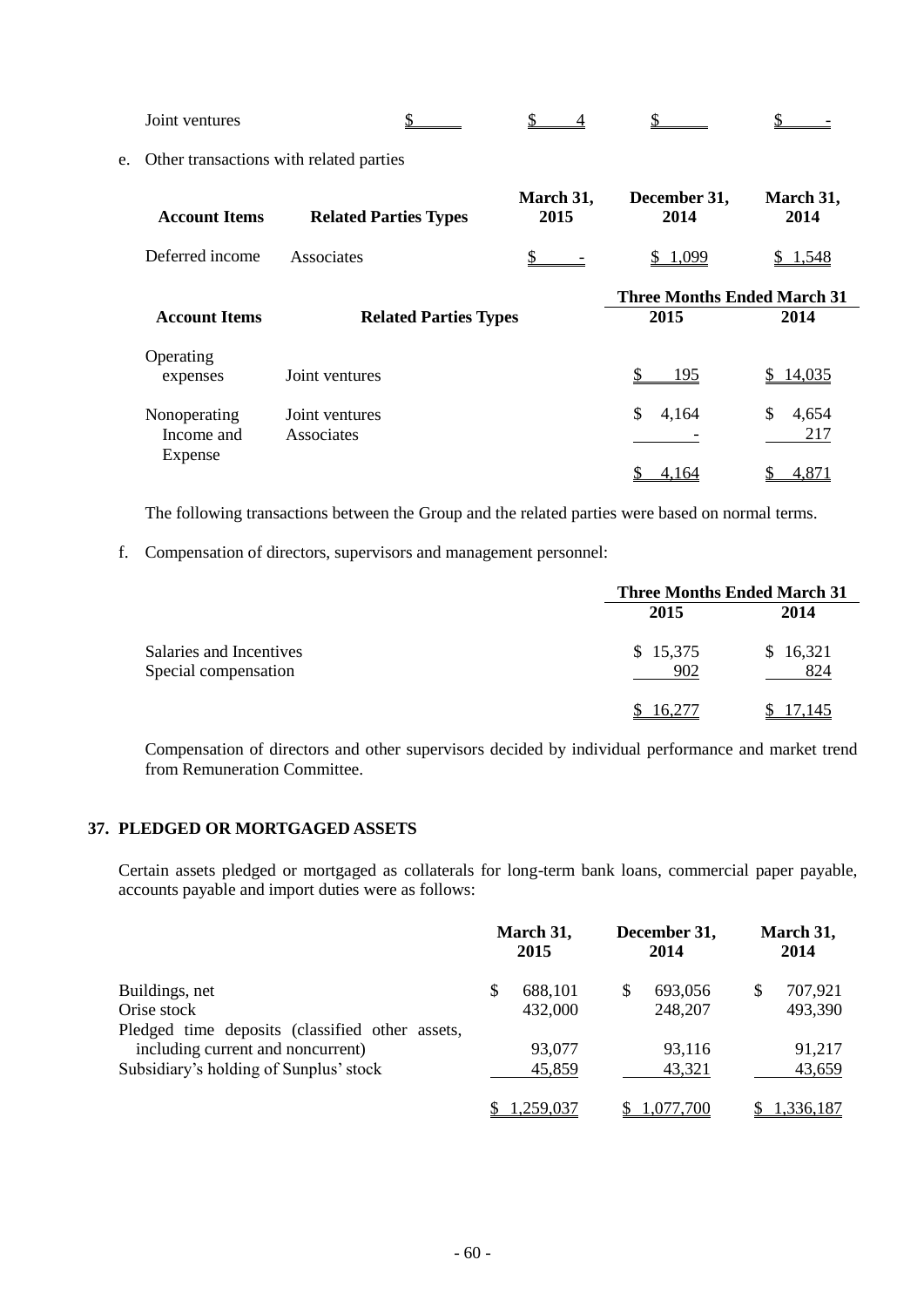## **38. EXCHANGE RATE OF FINANCIAL ASSETS AND LIABILITIES DENOMINATED IN FOREIGN CURRENCIES**

The following information was aggregated by the foreign currencies other than functional currencies of the group entities and the exchange rates between foreign currencies and respective functional currencies were disclosed. The significant assets and liabilities denominated in foreign currencies were as follows:

#### March 31,2015

|                                 | Foreign<br><b>Currencies</b> | <b>Exchange</b><br>Rate | <b>Carrying</b><br><b>Amount</b> |  |
|---------------------------------|------------------------------|-------------------------|----------------------------------|--|
| <b>Financial assets</b>         |                              |                         |                                  |  |
| Monetary items                  |                              |                         |                                  |  |
| <b>CNY</b>                      | $\mathbb{S}$<br>91,292       | 5.044                   | \$<br>460,477                    |  |
| <b>USD</b>                      | 86,051                       | 31.300                  | 2,693,396                        |  |
| <b>JPY</b>                      | 459                          | 0.260                   | 119                              |  |
| <b>HKD</b>                      | 127                          | 4.036                   | 513                              |  |
| <b>GBP</b>                      | 3                            | 46.240                  | 139                              |  |
| <b>EUR</b>                      | $\overline{2}$               | 33.650                  | 67                               |  |
| Nonmonetary items               |                              |                         |                                  |  |
| <b>USD</b>                      | 1,629                        | 31.300                  | 50,988                           |  |
| <b>EUR</b>                      | 510                          | 33.650                  | 17,162                           |  |
| <b>Financial liabilities</b>    |                              |                         |                                  |  |
| Monetary items                  |                              |                         |                                  |  |
| <b>USD</b>                      | \$<br>52,366                 | \$<br>31.300            | 1,639,056<br>\$                  |  |
| <b>CNY</b>                      | 1,304                        | 5.044                   | 6,577                            |  |
| December 31, 2014               |                              |                         |                                  |  |
|                                 | Foreign                      | <b>Exchange</b>         | <b>Carrying</b>                  |  |
|                                 | <b>Currencies</b>            | Rate                    | <b>Amount</b>                    |  |
| Financial assets                |                              |                         |                                  |  |
| Monetary items                  |                              |                         |                                  |  |
| <b>CNY</b>                      | \$<br>91,004                 | 5.092                   | \$<br>463,392                    |  |
| <b>USD</b>                      | 62,218                       | 31.650                  | 1,969,200                        |  |
| <b>JPY</b>                      | 750                          | 0.265                   | 199                              |  |
| <b>HKD</b>                      | 129                          | 4.080                   | 526                              |  |
| <b>GBP</b>                      | 31                           | 49.270                  | 1,527                            |  |
| <b>EUR</b>                      | 3                            | 38.470                  | 115                              |  |
| Nonmonetary items<br><b>USD</b> |                              |                         |                                  |  |
|                                 | 1,629<br>510                 | 31.650<br>38.470        | 51,558                           |  |
| <b>EUR</b>                      |                              |                         | 19,620                           |  |
| <b>Financial liabilities</b>    |                              |                         |                                  |  |
| Monetary items                  |                              |                         |                                  |  |
| <b>USD</b>                      | 46,818                       | 31.650                  | 1,481,790                        |  |
| <b>CNY</b>                      | 70                           | 5.092                   | 356                              |  |
| <b>HKD</b>                      | 3                            | 4.080                   | 12                               |  |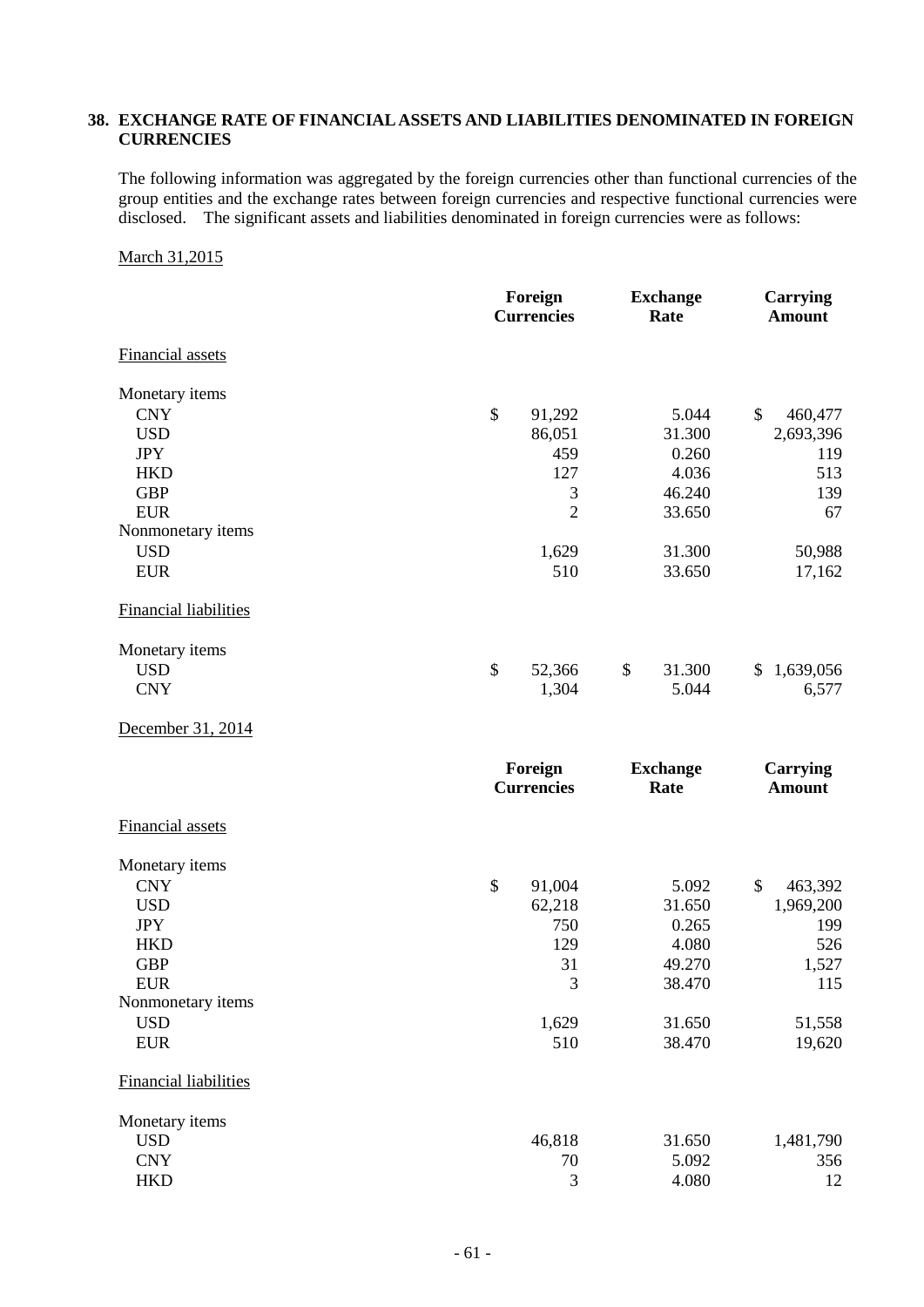#### March 31, 2014

|                              | Foreign<br><b>Currencies</b> | <b>Exchange</b><br>Rate | Carrying<br><b>Amount</b> |  |
|------------------------------|------------------------------|-------------------------|---------------------------|--|
| <b>Financial assets</b>      |                              |                         |                           |  |
| Monetary items               |                              |                         |                           |  |
| <b>CNY</b>                   | \$<br>115,384                | 4.900                   | \$<br>565,382             |  |
| <b>USD</b>                   | 48,388                       | 30.470                  | 1,474,382                 |  |
| <b>JPY</b>                   | 804                          | 0.296                   | 238                       |  |
| <b>HKD</b>                   | 180                          | 3.927                   | 707                       |  |
| <b>GBP</b>                   | 3                            | 50.710                  | 152                       |  |
| <b>EUR</b>                   | $\mathbf{1}$                 | 41.930                  | 42                        |  |
| Nonmonetary items            |                              |                         |                           |  |
| <b>USD</b>                   | 258                          | 30.470                  | 7,861                     |  |
| <b>EUR</b>                   | 510                          | 41.930                  | 21,384                    |  |
| <b>Financial liabilities</b> |                              |                         |                           |  |
| Monetary items               |                              |                         |                           |  |
| <b>USD</b>                   | \$<br>55,167                 | 30.470                  | 1,680,938<br>\$           |  |
| <b>CNY</b>                   | 15                           | 4.900                   | 74                        |  |
| <b>HKD</b>                   | 1                            | 3.927                   | $\overline{4}$            |  |

The foreign currency exchange gain and loss(realized and unrealized) for the three months ended on 2015 and 2014 were loss \$19,889 thousand and earnings \$4,083 thousands. Due to the diversity of the functional currency the group using, it is unable to disclose foreign currency with significant influence respectively.

## **39. ADDITIONAL DISCLOSURES**

- a. Following are the additional disclosures required for the Group and its investees by the Securities and Futures Bureau:
	- 1) Endorsement/guarantee provided: Table 1 (attached)
	- 2) Marketable securities held: Table 2 (attached)
	- 3) Intercompany relationships and significant intercompany transactions: Table 3 (attached)
	- 4) Information on investee: Table 4 (attached)
- b. Information on investments in mainland China
	- 1) Information on any investee company in mainland China, showing the name, principal business activities, paid-in capital, method of investment, inward and outward remittance of funds, ownership percentage, net income of investees, investment income or loss, carrying amount of the investment at the end of the period, repatriations of investment income, and limit on the amount of investment in the mainland China area. (Table 5)
	- 2) Any of the following significant transactions with investee companies in mainland China, either directly or indirectly through a third party, and their prices, payment terms, and unrealized gains or losses: (Table 6)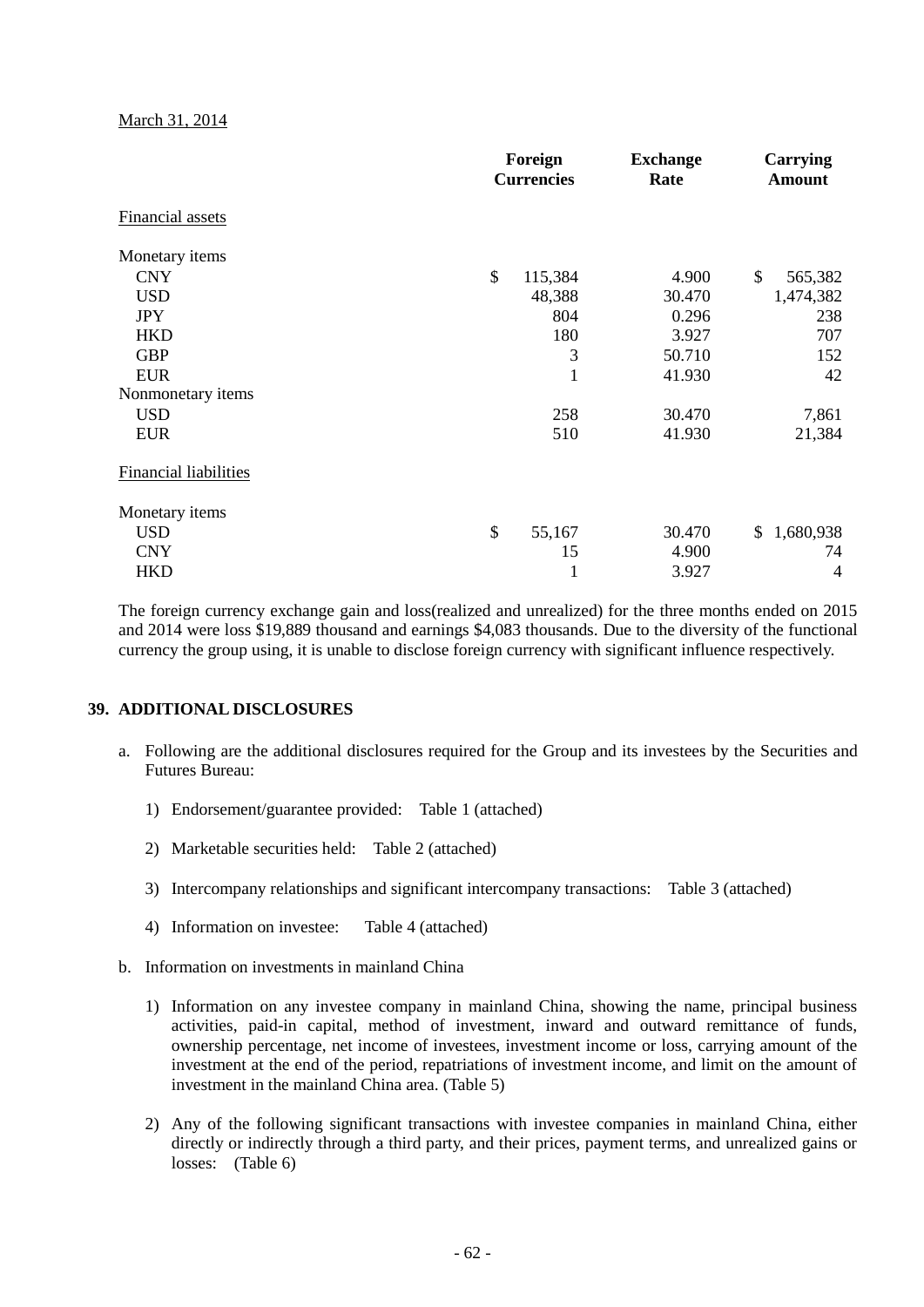- a) The amount and percentage of purchases and the balance and percentage of the related payables at the end of the period.
- b) The amount and percentage of sales and the balance and percentage of the related receivables at the end of the period.
- c) The amount of property transactions and the amount of the resultant gains or losses.
- d) The balance of negotiable instrument endorsements or guarantees or pledges of collateral at the end of the period and the purposes.
- e) The highest balance, the end of period balance, the interest rate range, and total current period interest with respect to financing of funds.
- f) Other transactions that have a material effect on the profit or loss for the period or on the financial position, such as the rendering or receiving of services.

#### **40. SEGMENT INFORMATION**

Information reported to the chief operating decision maker for the purpose of resource allocation and assessment of segment performance focuses on types of goods provided. Since all products have similar economic characteristics and product selling is centralized, the Group reports information as referring to one segment. Thus, the information of the operating segment is the same as that presented in the accompanying financial statements. That is, the revenue by subsegment and operating results for the three months ended March 31, 2015 and 2014 are shown in the accompanying consolidated income statements, and the assets by segment as of March 31, 2015 and 2014 are shown in the accompanying consolidated balance sheets.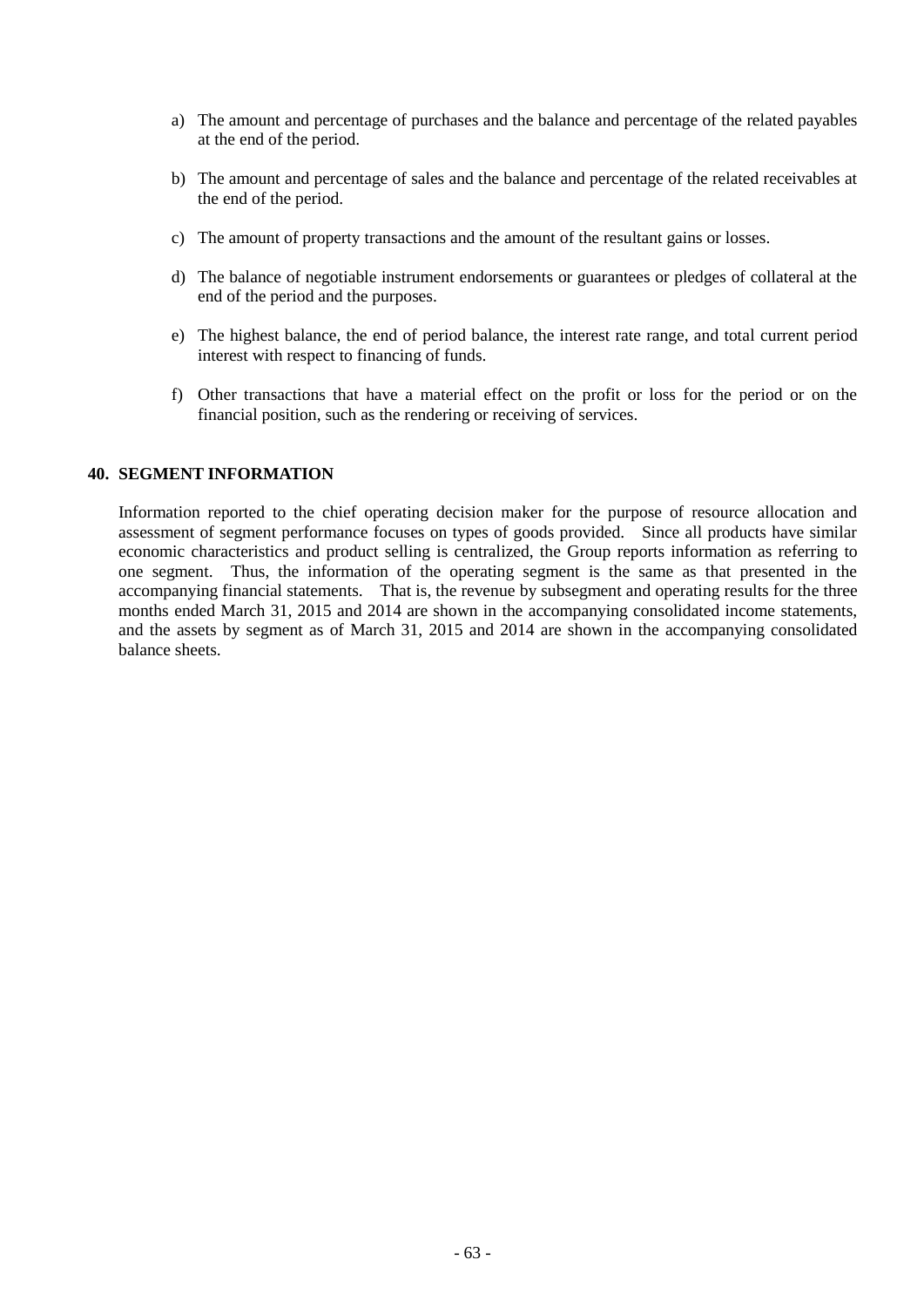## **TABLE 1**

# **SUNPLUS TECHNOLOGY COMPANY LIMITED AND SUBSIDIARIES**

## **ENDORSEMENT/GUARANTEE PROVIDED THREE MONTHS ENDED MARCH 31, 2015 (In Thousands of New Taiwan Dollars, Unless Stated Otherwise)**

|         |                                  | <b>Endorsee/Guarantee</b>                         |                                  |                                                                                                                         |                                 |                           |                                             |                                                                                    | <b>Percentage of</b>                                                                         |                                                                                                                                       |     |                                                                    |                                                                                                            |
|---------|----------------------------------|---------------------------------------------------|----------------------------------|-------------------------------------------------------------------------------------------------------------------------|---------------------------------|---------------------------|---------------------------------------------|------------------------------------------------------------------------------------|----------------------------------------------------------------------------------------------|---------------------------------------------------------------------------------------------------------------------------------------|-----|--------------------------------------------------------------------|------------------------------------------------------------------------------------------------------------|
| No.     | Endorser/<br><b>Guarantor</b>    | <b>Name</b>                                       | Nature of<br><b>Relationship</b> | Limits on<br>Endorsement/<br><b>Guarantee Given Balance for the Ending Balance</b><br>on Behalf of<br><b>Each Party</b> | <b>Maximum</b><br><b>Period</b> |                           | <b>Actual</b><br><b>Borrowing</b><br>Amount | <b>Value of</b><br><b>Collateral</b><br><b>Property,</b><br>Plant, or<br>Equipment | <b>Accumulated</b><br><b>Amount of</b><br>the Latest<br><b>Financial</b><br><b>Statement</b> | <b>Maximum</b><br>Collateral to   Collateral/Gua   Provided by<br><b>Net Equity of rantee Amounts the Company</b><br><b>Allowable</b> |     | <b>Guarantee</b><br><b>Provided by</b><br>the<br><b>Subsidiary</b> | <b>Guarantee</b><br>Provided<br>to a<br><b>Subsidiary</b><br><b>Located in</b><br><b>Mainland</b><br>China |
|         | Company Limited<br>(the Company) | Sunplus Technology Sun Media Technology Co., Ltd. | 3 (Note 3)                       | 982,652<br>(Note 4)                                                                                                     | \$<br>809,890                   | 809,890<br>$\mathbb{S}^-$ | $\mathsf{\$}$<br>800,790                    |                                                                                    | 8.24%                                                                                        | \$1,965,304<br>(Note 5)                                                                                                               | Yes | N <sub>o</sub>                                                     | Yes                                                                                                        |
| (Note1) |                                  | Ventureplus Cayman Inc.                           | 3 (Note 3)                       | 982,652<br>(Note 4)                                                                                                     | 156,300                         | 156,300                   | 78,175                                      |                                                                                    | 1.59%                                                                                        | 1,965,304<br>(Note 5)                                                                                                                 | Yes | N <sub>o</sub>                                                     | N <sub>o</sub>                                                                                             |
|         |                                  | Ytrip Technology Co., Ltd.                        | 3 (Note 3)                       | 982,652<br>(Note 4)                                                                                                     | 60,440                          | 60,440                    | 60,440                                      |                                                                                    | 0.62%                                                                                        | 1,965,304<br>(Note 5)                                                                                                                 | Yes | N <sub>o</sub>                                                     | Yes                                                                                                        |
|         |                                  | Sunext Technology Co., Ltd.                       | 2 (Note 2)                       | 982,652<br>(Note 4)                                                                                                     | 40,000                          | 40,000                    | 40,000                                      |                                                                                    | 0.41%                                                                                        | 1,965,304<br>(Note 5)                                                                                                                 | Yes | N <sub>o</sub>                                                     | N <sub>o</sub>                                                                                             |

Note 1: Issuer.

Note 2: Directly holds more than 50% of the common shares of a subsidiary.

Note 3: Common shares held by the Sunplus and its subsidiaries jointly own more than 50% of the investee company.

Note 4: For each transaction entity, the amount should not exceed 10% of the endorsement/guarantee provider's net equity as shown in the provider's latest financial statements.

Note 5: The amount should not exceed 20% of the endorsement/guarantee provider's net equity based on the latest financial statements.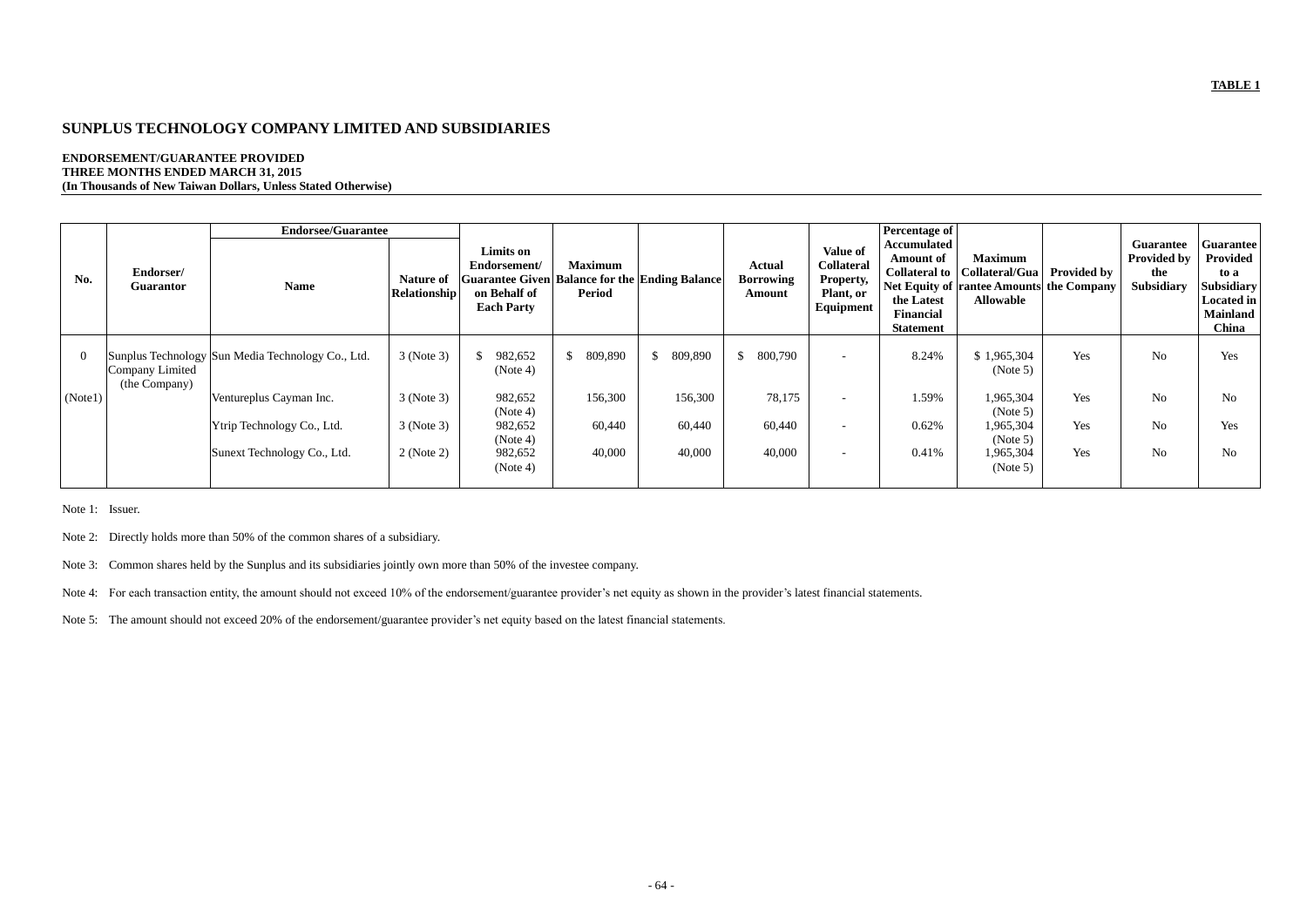## **TABLE 2**

# **SUNPLUS TECHNOLOGY COMPANY LIMITED AND SUBSIDIARIES**

## **MARKETABLE SECURITIES HELD**

## **MARCH 31, 2015**

**(In Thousands of New Taiwan Dollars, Unless Stated Otherwise)**

|                               |                                             |                                                 |                                     | <b>March 31, 2015</b>                 |                          |                                           |                                                  |               |
|-------------------------------|---------------------------------------------|-------------------------------------------------|-------------------------------------|---------------------------------------|--------------------------|-------------------------------------------|--------------------------------------------------|---------------|
| <b>Holding Company Name</b>   | <b>Type and Name of Marketable Security</b> | <b>Relationship with the Holding</b><br>Company | <b>Financial Statement Account</b>  | <b>Shares or Units</b><br>(Thousands) | <b>Carrying Value</b>    | <b>Percentage of</b><br>Ownership $(\% )$ | <b>Market Value or</b><br><b>Net Asset Value</b> | <b>Note</b>   |
|                               |                                             |                                                 |                                     |                                       |                          |                                           |                                                  |               |
| Sunplus Technology Company    | <b>Stock</b>                                |                                                 |                                     |                                       |                          |                                           |                                                  |               |
| Limited (the "Company")       | <b>Tatung Company</b>                       |                                                 | Available-for-sale financial assets | 46,094                                | $\mathcal{S}$<br>388,576 | 2                                         | $\mathbb{S}$<br>388,576                          | Note 2        |
|                               | RITEK Corp.                                 |                                                 | Available-for-sale financial assets | 5,000                                 | 16,499                   | $\blacksquare$                            | 16,499                                           | Note 2        |
|                               | United Microelectronics Corp.               |                                                 | Available-for-sale financial assets | 1,968                                 | 30,498                   | $\overline{\phantom{a}}$                  | 30,498                                           | Note 2        |
|                               | FolcalTech Inc.                             |                                                 | Available-for-sale financial assets | 47,290                                | 1,702,439                | 11                                        | 1,702,439                                        | Notes 2 and 4 |
|                               | Fund                                        |                                                 |                                     |                                       |                          |                                           |                                                  |               |
|                               | Mega Diamond Money Market                   |                                                 | Available-for-sale financial assets | 13,197                                | 162,646                  |                                           | 162,646                                          | Note 3        |
|                               | Nomura Global High Dividend Act             |                                                 | Available-for-sale financial assets | 577                                   | 9,790                    |                                           | 9,790                                            | Note 3        |
|                               | <b>Cathay China Emerging Industries</b>     |                                                 | Available-for-sale financial assets | 576                                   | 10,098                   |                                           | 10,098                                           | Note 3        |
|                               | <b>FSITC Money Market</b>                   |                                                 | Available-for-sale financial assets | 290                                   | 50,890                   |                                           | 50,890                                           | Note 3        |
|                               | <b>UPAMC James Bond Money Market</b>        |                                                 | Available-for-sale financial assets | 1,851                                 | 30,442                   | $\blacksquare$                            | 30,442                                           | Note 3        |
|                               | Taishin Ta-Chong Money Market               |                                                 | Available-for-sale financial assets | 2,178                                 | 30,434                   |                                           | 30,434                                           | Note 3        |
|                               | <b>BGF Global Allocation Fund</b>           |                                                 | Available-for-sale financial assets | 3                                     | 5,417                    | $\blacksquare$                            | 5,417                                            | Note 3        |
|                               | Franklin Global Fduntl Start Fund           |                                                 | Available-for-sale financial assets | 13                                    | 5,233                    |                                           | 5,233                                            | Note 3        |
|                               | <b>KGI Economic Moat Fund</b>               |                                                 | Available-for-sale financial assets | 500                                   | 5,660                    |                                           | 5,660                                            | Note 3        |
|                               | Network Capital Global Fund                 |                                                 | Financial assets carried at cost    | 500                                   | 5,000                    | $\overline{7}$                            | 5,000                                            | Note 1        |
|                               | Technology Partners Venture Capital Corp.   |                                                 | Financial assets carried at cost    | 356                                   | 3,556                    | 11                                        | 3,556                                            | Note 1        |
| Lin Shih Investment Co., Ltd. | Ability Enterprise Co., Ltd.                |                                                 | Available-for-sale financial assets | 5,274                                 | 92,822                   |                                           | 92,822                                           | Note 2        |
|                               | Radiant Innovation Inc.                     |                                                 | Available-for-sale financial assets | 3,043                                 | 69,226                   | 7                                         | 69,226                                           | Note 2        |
|                               | Sunplus Technology Co., Ltd.                | Parent Company                                  | Available-for-sale financial assets | 3,560                                 | 48,238                   |                                           | 48,238                                           | Notes 2 and 4 |
|                               | RITEK Technology Co., Ltd.                  |                                                 | Available-for-sale financial assets | 833                                   | 2,750                    |                                           | 2,750                                            | Note 2        |
|                               | Aiptek International Inc.                   |                                                 | Available-for-sale financial assets | 60                                    | 284                      |                                           | 284                                              | Note 2        |
|                               | Catcher Technology Co., Ltd.                |                                                 | Available-for-sale financial assets | 65                                    | 21,320                   |                                           | 21,320                                           | Note 2        |
|                               | Shin Kong Financial Holding Co., Ltd.       |                                                 | Available-for-sale financial assets | 1,000                                 | 8,890                    | $\blacksquare$                            | 8,890                                            | Note 2        |
|                               | Asolid Technology Co., Ltd.                 |                                                 | Available-for-sale financial assets | 100                                   | 8,689                    | $\overline{a}$                            | 8,689                                            | Note 2        |
|                               | China Airlines Ltd.                         |                                                 | Available-for-sale financial assets | 1,000                                 | 16,050                   | $\overline{\phantom{a}}$                  | 16,050                                           | Note 2        |
|                               | Yang Ming Marine Transport Co., Ltd.        |                                                 | Available-for-sale financial assets | 500                                   | 9,000                    |                                           | 9,000                                            | Note 2        |
|                               | <b>INNOLUX CORPORATION</b>                  |                                                 | Available-for-sale financial assets | 500                                   | 7,825                    | $\overline{\phantom{a}}$                  | 7,825                                            | Note 2        |
|                               | TRANSASIA AIRWAYS CORPORATION               |                                                 | Available-for-sale financial assets | 500                                   | 5,775                    |                                           | 5,775                                            | Note 2        |
|                               | Hon Hai Precision Ind. Co., Ltd.            |                                                 | Available-for-sale financial assets | 6                                     | 549                      |                                           | 549                                              | Note 2        |
|                               | Yuanta Great China TMT TWD Act              |                                                 | Available-for-sale financial assets | 3,000                                 | 32,970                   |                                           | 32,970                                           | Note 3        |
|                               | <b>Union Money Market Fund</b>              |                                                 | Available-for-sale financial assets | 154                                   | 2,000                    |                                           | 2,000                                            | Note 3        |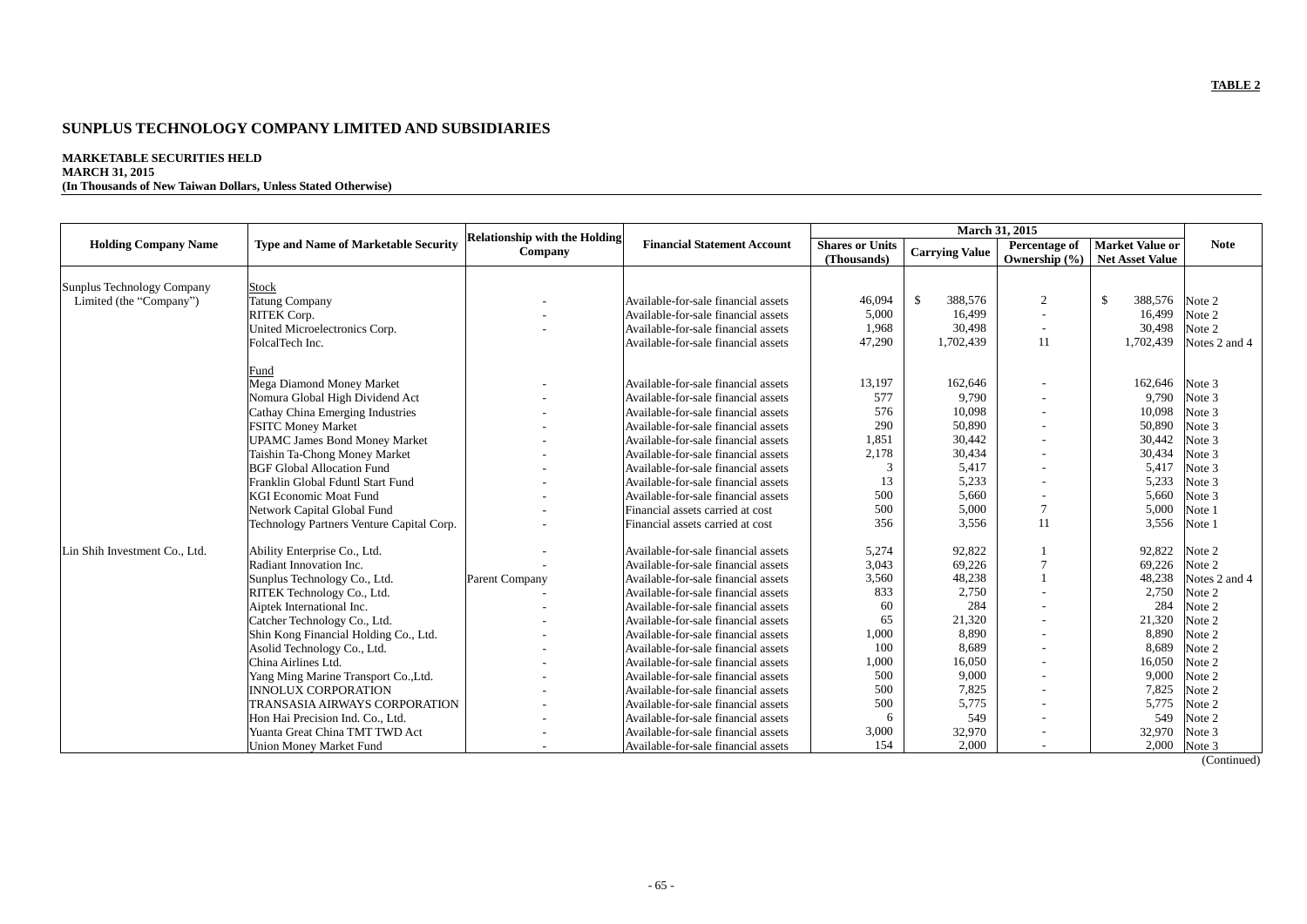|                                   |                                             | <b>Relationship with the Holding</b> |                                                                    |       |                       |                          |                                                           |               |
|-----------------------------------|---------------------------------------------|--------------------------------------|--------------------------------------------------------------------|-------|-----------------------|--------------------------|-----------------------------------------------------------|---------------|
| <b>Holding Company Name</b>       | <b>Type and Name of Marketable Security</b> | Company                              | <b>Financial Statement Account</b><br><b>Shares or Units</b>       |       | <b>Carrying Value</b> | Ownership $(\% )$        | Percentage of   Market Value or<br><b>Net Asset Value</b> | <b>Note</b>   |
| Lin Shih Investment Co., Ltd.     | UPAMC JAMES BOND MONEY                      |                                      | Available-for-sale financial assets                                | 431   | 7,088                 |                          | 7,088                                                     | Note 3        |
|                                   | KGI Economic Moat., Ltd.                    |                                      | Available-for-sale financial assets                                | 100   | 1,132                 |                          | 1,132                                                     | Note 3        |
|                                   | Yuanta De Bae Money Market Fund             |                                      | Available-for-sale financial assets                                | 169   | 2,004                 |                          | 2,004                                                     | Note 3        |
|                                   | <b>CTBC Hwa-win Money Market Fund</b>       |                                      | Available-for-sale financial assets                                | 924   | 10,021                |                          | 10,021                                                    | Note 3        |
|                                   | Nomura Taiwan Money Market Fund             |                                      | Available-for-sale financial assets                                | 624   | 10,021                | $\overline{\phantom{a}}$ | 10,021                                                    | Note 3        |
|                                   | Miracle Technology Co., Ltd.                |                                      | Financial assets carried at cost                                   | 1,036 | 11,152                | 10                       | 11,152                                                    | Note 1        |
|                                   | Genius Vision Digital Co., Ltd.             |                                      | Financial assets carried at cost                                   | 600   | 3,676                 | 5                        | 3,676                                                     | Note 1        |
|                                   | Lingri Technology Co., Ltd.                 |                                      | Financial assets carried at cost                                   | 304   | 3,040                 | 19                       | 3,040                                                     | Note 1        |
|                                   | Chain Sea Information Integration Co., Ltd. |                                      | Financial assets carried at cost                                   | 56    | \$<br>1,121           |                          | $\mathcal{S}$<br>1,121                                    | Note 1        |
|                                   | Minton Optic Industry Co., Ltd.             |                                      | Financial assets carried at cost                                   | 4,272 |                       |                          |                                                           | Note 1        |
|                                   | Ortery Technologies, Inc.                   |                                      | Financial assets carried at cost                                   | 103   |                       |                          |                                                           | Note 1        |
|                                   | Sanjet Technology Corp.                     |                                      | Financial assets carried at cost                                   | 8     |                       |                          |                                                           | Note 1        |
|                                   | <b>Ubright Optright Corporation-CB</b>      |                                      | Financial assets at fair value through                             | 20    | 1,966                 |                          | 1,966                                                     | Note 2        |
|                                   |                                             |                                      | profit or loss - current                                           |       |                       |                          |                                                           |               |
|                                   | LUHAI INDUSTRIAL CORP.-CB                   |                                      | Financial assets at fair value through                             | 30    | 3,015                 |                          | 3,015                                                     | Note 2        |
|                                   |                                             |                                      | profit or loss - current                                           |       |                       |                          |                                                           |               |
|                                   | Shin Kong Financial Holding Co., Ltd-CB     |                                      | Financial assets at fair value through                             | 50    | 5,070                 |                          | 5,070                                                     | Note 2        |
|                                   |                                             |                                      | profit or loss - current                                           |       |                       |                          |                                                           |               |
|                                   | Zero One Technology Co., Ltd.-CB            |                                      | Financial assets at fair value through<br>profit or loss - current | 50    | 4,860                 |                          | 4,860                                                     | Note 2        |
| <b>Russell Holdings Limited</b>   | <b>Stock</b>                                |                                      |                                                                    |       |                       |                          |                                                           |               |
|                                   | Innobrige Venture Fund ILP                  |                                      | Financial assets carried at cost                                   |       | 41,482                |                          | 41,482                                                    | Notes 1 and 6 |
|                                   |                                             |                                      |                                                                    |       | 1,325<br>(US\$        |                          | (US\$<br>1,325                                            |               |
|                                   | Asia Tech Taiwan Venture L.P.               |                                      | Financial assets carried at cost                                   |       | 1,598                 | 5                        | 1,598                                                     | Notes 1 and 6 |
|                                   |                                             |                                      |                                                                    |       | 51)<br>(US\$          |                          | 51)<br>(US\$                                              |               |
|                                   | Innobrige International Inc.                |                                      | Financial assets carried at cost                                   | 4,000 | 1,646                 | 15                       | 1,646                                                     | Notes 1 and 6 |
|                                   |                                             |                                      |                                                                    |       | (US\$<br>53)          |                          | 53)<br>(US\$                                              |               |
|                                   | Ortega Info System, Inc.                    |                                      | Financial assets carried at cost                                   | 2,557 |                       |                          |                                                           | Note 1        |
|                                   | Ether Precision Inc.                        |                                      | Financial assets carried at cost                                   | 1,250 | $ \,$                 |                          |                                                           | Note 1        |
|                                   | OZ Optics Limited.                          |                                      | Financial assets carried at cost                                   | 1,000 |                       | 8                        |                                                           | Note 1        |
|                                   | Asia B2B on Line Inc.                       |                                      | Financial assets carried at cost                                   | 1,000 |                       |                          |                                                           | Note 1        |
|                                   | Synerchip Inc.                              |                                      | Financial assets carried at cost                                   | 6,452 |                       | 12                       |                                                           | Note 1        |
|                                   | Aruba Networks, Inc.                        |                                      | Available-for-sale financial assets                                | 10    |                       |                          |                                                           | Note 1        |
| Sunplus Venture Capital Co., Ltd. | <b>Stock</b>                                |                                      |                                                                    |       |                       |                          |                                                           |               |
|                                   | Ability Enterprise Co., Ltd.                |                                      | Available-for-sale financial assets                                | 3,784 | 66,598                |                          | 66,598                                                    | Note 2        |
|                                   | King Yuan Electronics Co., Ltd.             |                                      | Available-for-sale financial assets                                | 2,441 | 69,439                |                          | 69,439                                                    | Note 2        |
|                                   | Eurocharm Holding Co.                       |                                      | Available-for-sale financial assets                                | 601   | 42,183                |                          | 42,183                                                    | Note 2        |
|                                   | Aiptek International Inc.                   |                                      | Available-for-sale financial assets                                | 351   | 1,671                 |                          | 1,671                                                     | Note 2        |
|                                   | Aruba Networks, Inc.                        |                                      | Available-for-sale financial assets                                |       |                       |                          |                                                           | Note 1        |
|                                   | FolcalTech Inc.                             |                                      | Available-for-sale financial assets                                | 865   | 31,147                |                          | 31,147                                                    | Note 2        |
|                                   | KING YUAN ELECTRONICS CO., LTD.             |                                      | Available-for-sale financial assets                                | 1,250 | 35,563                |                          | 35,563                                                    | Note 2        |
|                                   | <b>Cathay China Emerging Industries</b>     |                                      | Available-for-sale financial assets                                | 576   | 10,096                |                          | 10,096                                                    | Note 3        |
|                                   | Bond                                        |                                      | Non-active market bond investment                                  |       | 14,903                |                          | 14,903                                                    | Note 5        |
|                                   | Feature Integration Technology Inc.         |                                      | Financial assets carried at cost                                   | 1,630 | 18,660                |                          | 18,660                                                    | Note 1        |
|                                   | <b>Genius Vision Digital</b>                |                                      | Financial assets carried at cost                                   | 750   | 15,000                | 6                        | 15,000                                                    | Note 1        |
|                                   | Miracle Technology Co., Ltd.                |                                      | Financial assets carried at cost                                   | 1,042 | 11,220                | 10                       | 11,220                                                    | Note 1        |
|                                   |                                             |                                      |                                                                    |       |                       |                          |                                                           |               |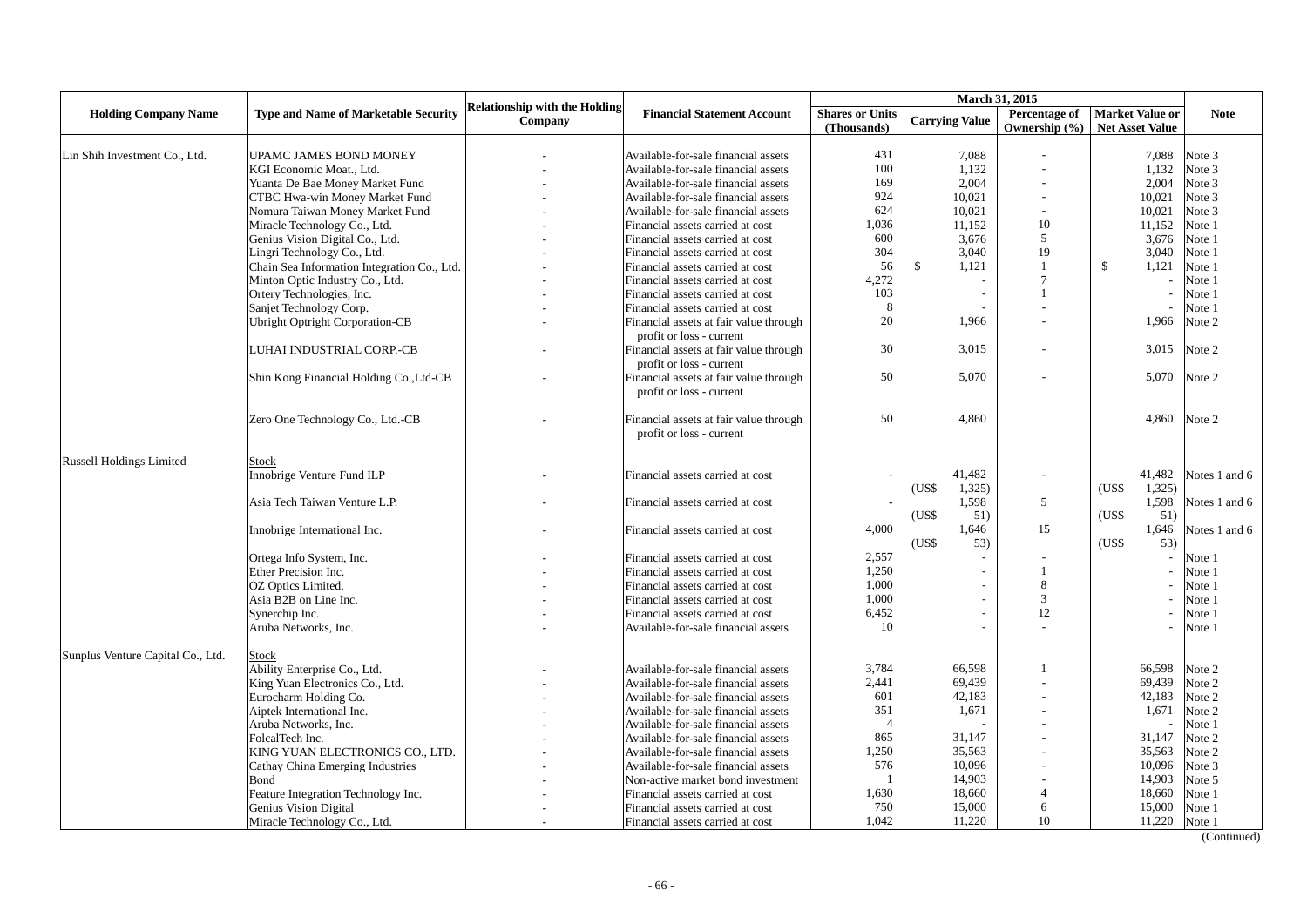|                                    |                                                                        | <b>Relationship with the Holding</b>          |                                                                            |                                       |                          |                          |                                                           |                  |
|------------------------------------|------------------------------------------------------------------------|-----------------------------------------------|----------------------------------------------------------------------------|---------------------------------------|--------------------------|--------------------------|-----------------------------------------------------------|------------------|
| <b>Holding Company Name</b>        | <b>Type and Name of Marketable Security</b>                            | <b>Financial Statement Account</b><br>Company |                                                                            | <b>Shares or Units</b><br>(Thousands) | <b>Carrying Value</b>    | Ownership $(\% )$        | Percentage of   Market Value or<br><b>Net Asset Value</b> | <b>Note</b>      |
|                                    |                                                                        |                                               |                                                                            | 1,521                                 | 13,691                   | 18                       | 13,691                                                    |                  |
| Sunplus Venture Capital Co., Ltd.  | <b>Cyberon Corporation</b>                                             |                                               | Financial assets carried at cost                                           | 4,500                                 | 45,000                   | 18                       | 45,000                                                    | Note 1<br>Note 1 |
|                                    | Touch Screen Glass Technology Co., Ltd.                                |                                               | Financial assets carried at cost                                           | 650                                   | 20,400                   | $\boldsymbol{\Delta}$    | 20,400                                                    |                  |
|                                    | Taiwan Environmental Scientific Co., Ltd.                              |                                               | Financial assets carried at cost                                           | 49                                    |                          |                          |                                                           | Note 1           |
|                                    | Sanjet Technology Corp.<br>Minton Optic Industry Co., Ltd.             |                                               | Financial assets carried at cost<br>Financial assets carried at cost       | 5,000                                 |                          | 8                        |                                                           | Note 1<br>Note 1 |
|                                    | Simple Act Inc.                                                        |                                               | Financial assets carried at cost                                           | 1,900                                 |                          | 10                       |                                                           | Note 1           |
|                                    | eWave System, Inc.                                                     |                                               | Financial assets carried at cost                                           | 1,833                                 |                          | 22                       |                                                           | Note 1           |
|                                    |                                                                        |                                               | Financial assets carried at cost                                           | 68                                    |                          |                          |                                                           | Note 1           |
|                                    | Ortery Technologies, Inc.                                              |                                               |                                                                            | 51                                    |                          |                          |                                                           | Note 1           |
|                                    | <b>Information Technology Total Services</b><br>Book4u Company Limited |                                               | Financial assets carried at cost<br>Financial assets carried at cost       |                                       |                          |                          |                                                           | Note 1           |
|                                    | VenGlobal International Fund                                           |                                               | Financial assets carried at cost                                           |                                       |                          | $\overline{3}$           |                                                           |                  |
|                                    |                                                                        |                                               |                                                                            |                                       |                          |                          |                                                           | Note 1           |
| Ltd.                               | Sunplus Technology (Shanghai) Co., GF Money Market Fund class B shares |                                               | Available-for-sale financial assets                                        | 20,850                                | 106,211<br>(RMB\$21,057) |                          | 106,211<br>(RMB\$21,057)                                  | Notes 3 and 6    |
|                                    | CHONGQING CHONG YOU<br><b>INFORMATION TECHNOLOGY CO.,</b><br>LTD.      |                                               | Financial assets carried at cost                                           |                                       |                          | $\overline{3}$           | $\sim$                                                    | Note 1           |
| Wei-Young Investment Inc.          | <b>Elitergroup Computer Systems</b>                                    |                                               | Available-for-sale financial assets                                        | 238                                   | 7,772                    |                          | 7,772                                                     | Note 2           |
| Generalplus Technology Inc.        | Yuanta Wan Tai Money Market                                            |                                               | Available-for-sale financial assets                                        | 4,026                                 | 60,024                   |                          | 60,024                                                    | Note 3           |
|                                    | Franklin Templeton Sinoam Money Market                                 |                                               | Available-for-sale financial assets                                        | 2,955                                 | 30,010                   | $\overline{\phantom{a}}$ | 30,010                                                    | Note 3           |
|                                    |                                                                        |                                               |                                                                            |                                       |                          |                          |                                                           |                  |
| <b>Sunext Technology</b>           | Yuanta Wan Tai Money Fund                                              |                                               | Available-for-sale financial assets                                        | 2,301                                 | 34,254                   |                          | 34,254                                                    | Note 3           |
| iCatch Technology Inc.             | Franklin Templeton Sinoam Money Market                                 |                                               | Available-for-sale financial assets                                        | 5,037                                 | 50,705                   |                          | 50,705                                                    | Note 3           |
| Sunplus Innovation Technology Inc. | <b>Stock</b>                                                           |                                               |                                                                            |                                       |                          |                          |                                                           |                  |
|                                    | Advanced NuMicro System, Inc.                                          |                                               | Financial assets carried at cost                                           | 2,000                                 | 4,121                    | 9                        | 4,121                                                     | Note 1           |
|                                    | <b>Advanced Silicon SA</b>                                             |                                               | Financial assets carried at cost                                           | 1,000                                 | 15,391                   | 10                       | 15,391                                                    | Note 1           |
|                                    | Point Grab Ltd.                                                        |                                               | Financial assets carried at cost                                           | 182                                   | 45,150                   | $\Delta$                 | 45,150                                                    | Note 1           |
|                                    | Fund<br>Yuanta RMB Money Market<br><b>Fubon China Money Market</b>     |                                               | Available-for-sale financial assets<br>Available-for-sale financial assets | 2,881<br>2,383                        | 30,849<br>25,217         |                          | 30,849<br>25,217                                          | Note 3<br>Note 3 |

Note 4: As of March 31, 2015, the above marketable securities, except the holdings of Lin Shih Investment Co., Ltd. of the shares of Sunplus Technology Company Limited with a market value \$45,859 thousand and the holdings Technology Company of the shares of FolcalTech Inc. with a market value \$432,000 thousand had not been pledged or mortgaged.

Note 1: The market value was based on carrying value as of March 31, 2015.

Note 2: The Market value was based on the closing price as of March 31, 2015.

Note 3: The market value was based on the net asset value of fund as of March 31, 2015.

Note 5: The market value was based on Amortised cost as of March 31, 2015.

Note 6: The exchange rate was based on the exchange rate as of March 31, 2015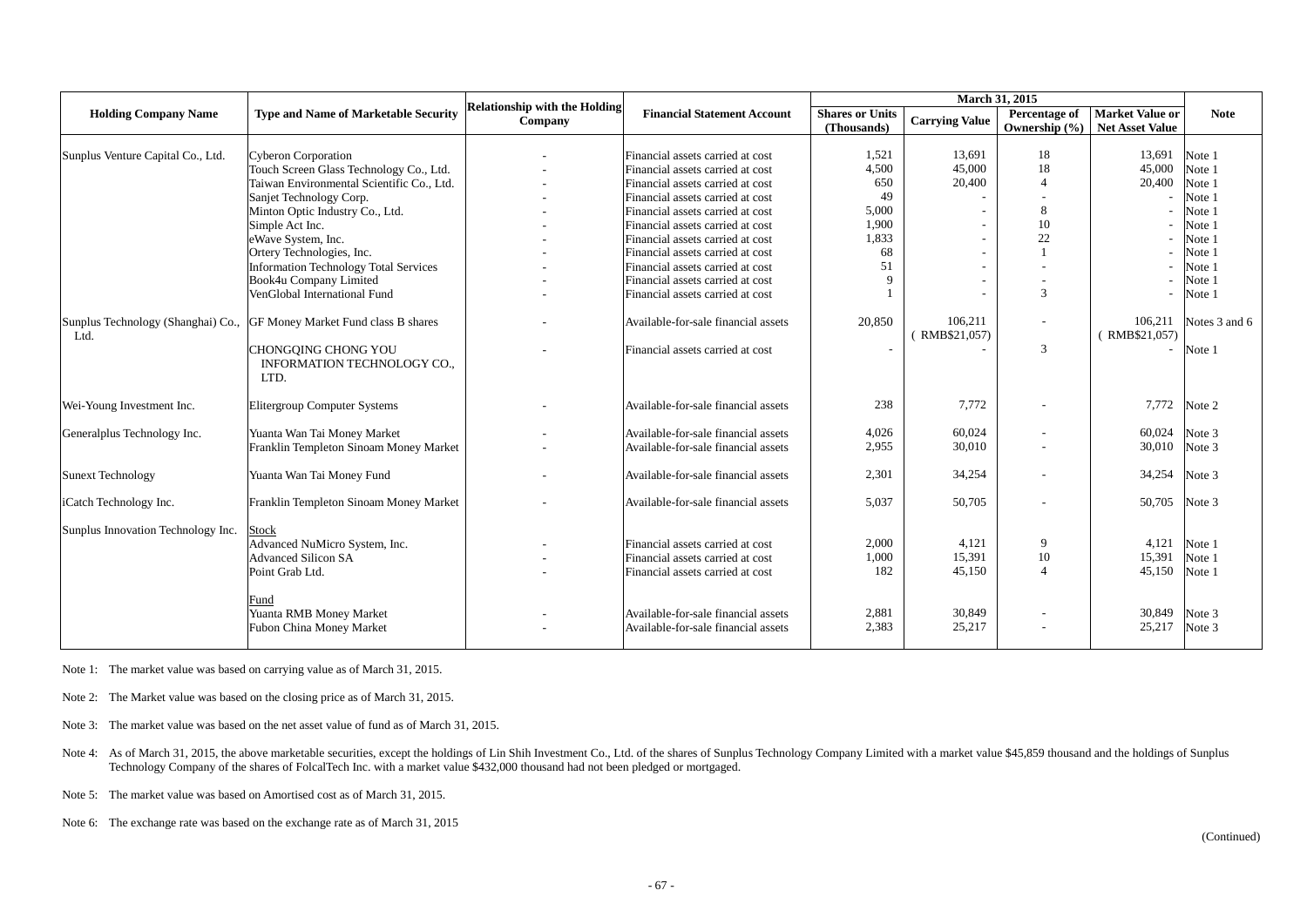## **TABLE 3**

# **SUNPLUS TECHNOLOGY COMPANY LIMITED AND SUBSIDIARIES**

## **INTERCOMPANY RELATIONSHIPS AND SIGNIFICANT INTERCOMPANY TRANSACTIONS THREE MONTH ENDED MARCH, 2015 (In Thousands of New Taiwan Dollars, Unless Stated Otherwise)**

## 1. Three Months ended March 31, 2015

|                                    |                                       | Flow of                         |                                          | <b>Intercompany Transactions</b> |               |                                                                                         |
|------------------------------------|---------------------------------------|---------------------------------|------------------------------------------|----------------------------------|---------------|-----------------------------------------------------------------------------------------|
| <b>Company Name</b>                | Counterparty                          | <b>Transactions</b><br>(Note 5) | <b>Financial Statements Account Item</b> | Amount                           | <b>Terms</b>  | <b>Percentage of Consolidated</b><br><b>Total Gross Sales or Total</b><br><b>Assets</b> |
|                                    |                                       |                                 |                                          |                                  |               |                                                                                         |
| Sunplus Technology Co., Ltd.       | Generalplus Technology Corp.          |                                 | <b>Sales</b>                             | 1,203<br><sup>\$</sup>           | Note 1        | 0.06%                                                                                   |
| ("parent company")                 |                                       |                                 | Nonoperating income and gains            |                                  | Note 2        |                                                                                         |
|                                    |                                       |                                 | Notes and accounts receivable            | 848                              | Note 1        | 0.01%                                                                                   |
|                                    | Sunext Technology Co., Ltd.           |                                 | <b>Sales</b>                             | 180                              | Note 1        | 0.01%                                                                                   |
|                                    |                                       |                                 | Nonoperating income and gains            | 2,447                            | Note 2 and 4  | 0.13%                                                                                   |
|                                    |                                       |                                 | Notes and accounts receivable            | 120                              | Note 1        |                                                                                         |
|                                    |                                       |                                 | Other receivables                        | 817                              | Note 3        | 0.01%                                                                                   |
|                                    | Sunplus Innovation Technology Inc.    |                                 | <b>Sales</b>                             | 131                              | Note 1        | 0.01%                                                                                   |
|                                    |                                       |                                 | Nonoperating income and gains            | 1,036                            | Note 2        | 0.06%                                                                                   |
|                                    |                                       |                                 | Notes and accounts receivable            | 74                               | Note 1        |                                                                                         |
|                                    |                                       |                                 | Other receivables                        | 1,071                            | Note 3        | 0.01%                                                                                   |
|                                    | iCatch Technology, Inc.               |                                 | <b>Sales</b>                             | 1,777                            | Note 1        | 0.10%                                                                                   |
|                                    |                                       |                                 | Nonoperating income and gains            | 3,234                            | Notes 2 and 4 | 0.17%                                                                                   |
|                                    |                                       |                                 | Notes and accounts receivable            | 1,372                            | Note 1        | 0.01%                                                                                   |
|                                    |                                       |                                 | Other receivables                        | 1,074                            | Note 3        | 0.01%                                                                                   |
|                                    | Sunplus Technology (H.K.) Co., Ltd.   |                                 | Marketing expense                        | 317                              | Note 2        | 0.02%                                                                                   |
|                                    |                                       |                                 | Other accrued expense                    | 190                              | Note 3        | $\overline{\phantom{a}}$                                                                |
|                                    | Jumplux Technology Co., Ltd.          |                                 | Other receivables                        | 241                              | Note 3        |                                                                                         |
|                                    |                                       |                                 | Non operating income and gain            | 729                              | Note 2        | 0.04%                                                                                   |
|                                    | Sunplus mMedia Inc.                   |                                 | Accrued expense                          | 47                               | Note 3        |                                                                                         |
|                                    |                                       |                                 | Notes and accounts receivable            | 105                              | Note 1        |                                                                                         |
|                                    |                                       |                                 | Other receivables                        | 394                              | Note 3        |                                                                                         |
|                                    |                                       |                                 | <b>Sales</b>                             | 100                              | Note 1        | 0.01%                                                                                   |
|                                    |                                       |                                 | Non operating income and gain            | 394                              | Note 2        | 0.02%                                                                                   |
| Sunext Technology Co., Ltd.        | Sunplus Technology (Beijing)          | $\overline{2}$                  | Research and development                 | 629                              | Note 2        | 0.03%                                                                                   |
| Sunplus Innovation Technology Inc. | Sun Media Technology Co., Ltd.        | $\overline{2}$                  | Marketing expenses                       | 703                              | Note 2        | 0.04%                                                                                   |
|                                    |                                       |                                 | Accrued expense                          | 694                              | Note 3        |                                                                                         |
|                                    | Sunplus Prof-tek (Shenzhen) Co., Ltd. | 2                               | Marketing expenses                       | 5,836                            | Note 2        | 0.31%                                                                                   |
|                                    |                                       |                                 | Accrued expense                          | 5,770                            | Note 3        | 0.04%                                                                                   |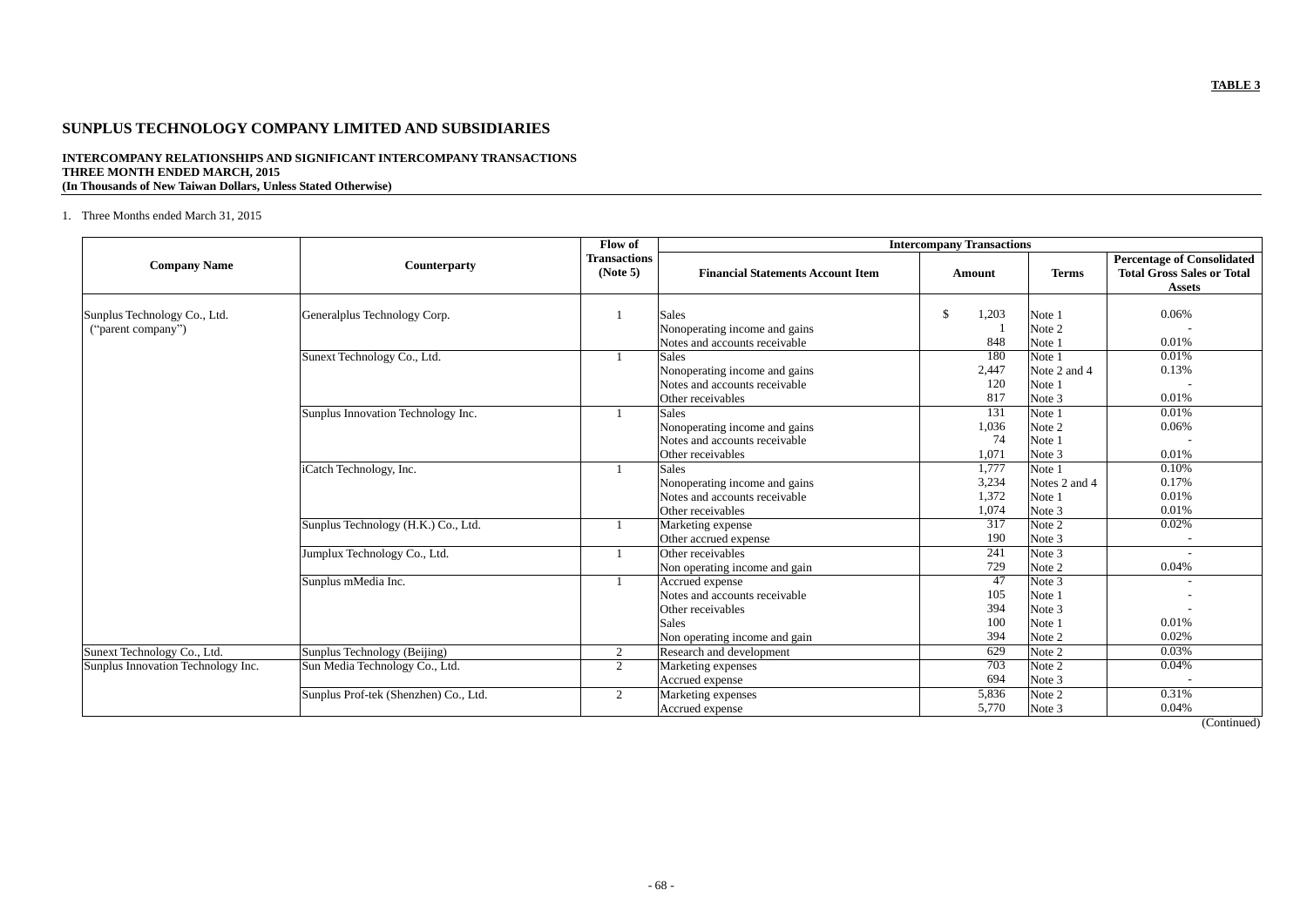|                                             |                                         |                                 | <b>Intercompany Transactions</b>            |                  |                  |                                                                                         |  |  |  |  |
|---------------------------------------------|-----------------------------------------|---------------------------------|---------------------------------------------|------------------|------------------|-----------------------------------------------------------------------------------------|--|--|--|--|
| <b>Counter-Party</b><br><b>Company Name</b> |                                         | <b>Transactions</b><br>(Note 5) | <b>Financial Statements Account Item</b>    | Amount           | <b>Terms</b>     | <b>Percentage of Consolidated</b><br><b>Total Gross Sales or Total</b><br><b>Assets</b> |  |  |  |  |
| Generalplus Technology Corp.                | Sunplus Innovation Technology Inc.      |                                 | Intangible assets<br>Marketing expenses     | 1,170<br>878     | Note 2<br>Note 2 | 0.01%<br>0.05%                                                                          |  |  |  |  |
|                                             | Generapllus Technology (H.K.) Corp.     |                                 | Marketing expense<br>Accrued expense        | 2,002<br>1,986   | Note 2<br>Note 3 | 0.11%<br>0.01%                                                                          |  |  |  |  |
|                                             | Generalplus Technology (Shenzhen) corp. |                                 | Research and development<br>Accrued expense | 22,647<br>22,856 | Note 2<br>Note 3 | 1.22%<br>0.15%                                                                          |  |  |  |  |
| iCatch Technology, Inc.                     | Sunplus Prof-tek (Shenzhen) Co., Ltd.   |                                 | Marketing expenses<br>Accrued expenses      | 5,657<br>5,657   | Note 2<br>Note 3 | 0.30%<br>0.04%                                                                          |  |  |  |  |
|                                             | SunMedia Technology Co., Ltd.           |                                 | Marketing expenses<br>Accrued expenses      | 7,066<br>7,066   | Note 2<br>Note 3 | 0.38%<br>0.05%                                                                          |  |  |  |  |
|                                             |                                         |                                 |                                             |                  |                  |                                                                                         |  |  |  |  |

Note 1: The transactions were based on normal commercial prices and terms.

Note 2: The prices were based on negotiations and but the payment period and related terms were not comparable to market terms.

Note 3: The transaction payment terms were at normal commercial terms.

Note 4: Lease transaction terms were based on negotiations and were thus not comparable to market terms. The transactions between the Company and counter-party were at normal terms.

Note 5: 1 - From parent company to subsidiary.

2 - Between subsidiaries.

(Concluded)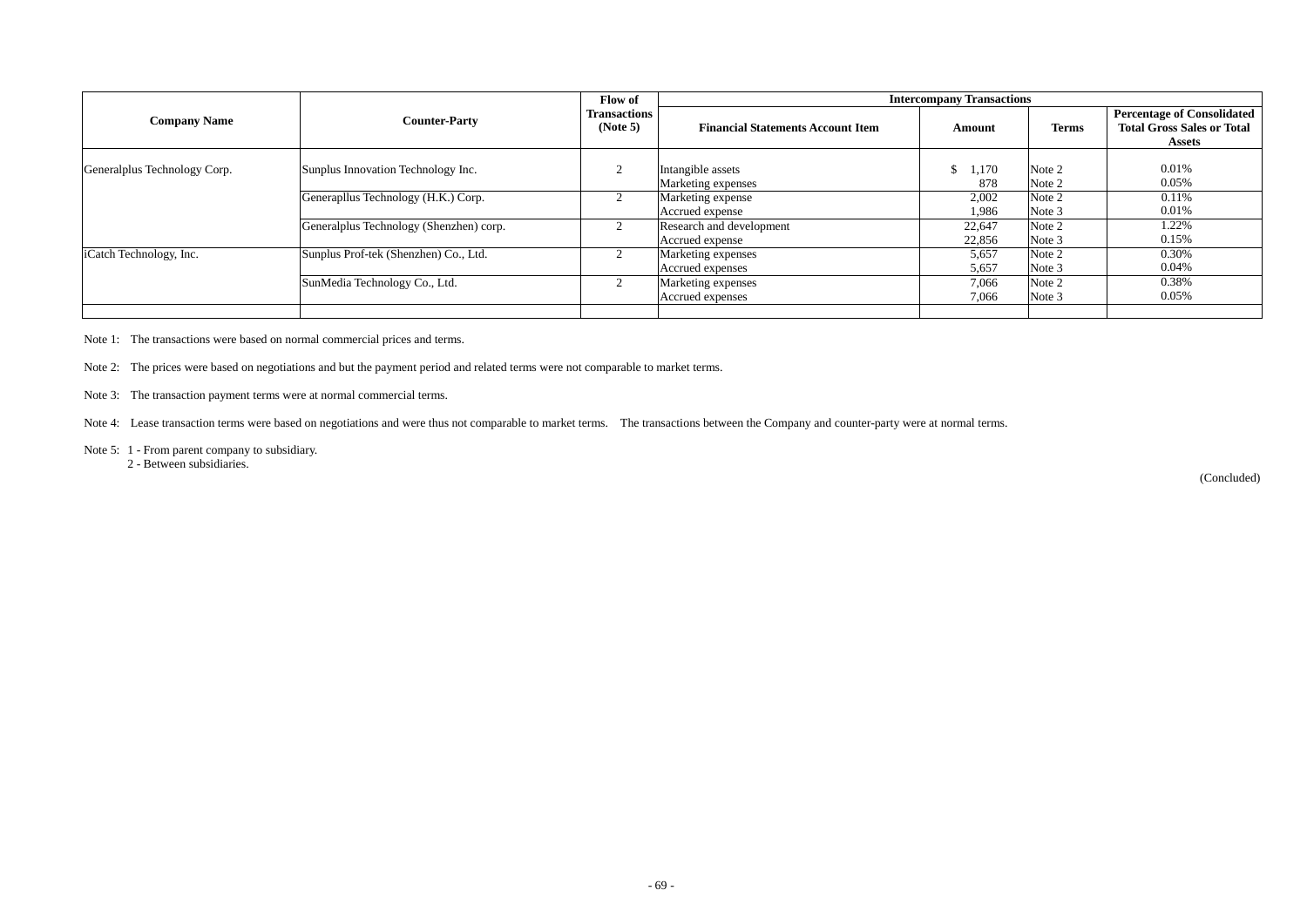## **TABLE 4**

## **SUNPLUS TECHNOLOGY COMPANY LIMITED AND SUBSIDIARIES**

#### **NAMES, LOCATIONS, AND RELATED INFORMATION OF INVESTEES ON WHICH THE COMPANY EXERCISES SIGNIFICANT INFLUENCES MARCH 31, 2015**

**(In Thousands of New Taiwan Dollars, Unless Stated Otherwise)**

|                                    |                                     |                                      |                                     |                                  | <b>Investment Amount</b> |                 | Balance as of March 31, 2015 |                       | <b>Net Income</b> |                                                 |
|------------------------------------|-------------------------------------|--------------------------------------|-------------------------------------|----------------------------------|--------------------------|-----------------|------------------------------|-----------------------|-------------------|-------------------------------------------------|
| <b>Investor</b>                    | <b>Investee</b>                     | Location                             | <b>Main Businesses and Products</b> | March 31,                        | December 31,             | <b>Shares</b>   | Percentage of                | Carrying              | (Loss) of the     | <b>Investment</b><br><b>Note</b><br>Gain (Loss) |
|                                    |                                     |                                      |                                     | 2015                             | 2015                     | (Thousands)     | Ownership                    | <b>Value</b>          | <b>Investee</b>   |                                                 |
| Sunplus Technology Company Limited |                                     | Belize                               |                                     | \$2,516,914                      | \$2,516,914              |                 | 100                          | \$1,858,178           | (49,602)<br>\$.   | $(49,602)$ Subsidiary<br><sup>\$</sup>          |
|                                    | Ventureplus Group Inc.              |                                      | Investment                          | (US\$ 74,305)                    | US\$74,305               |                 |                              |                       |                   | (Note 2)                                        |
|                                    |                                     |                                      |                                     | RMB\$37,900)                     | RMB\$37,900)             |                 |                              |                       |                   |                                                 |
|                                    | FolcalTech Inc.                     | Hsinchu. Taiwan                      | Design of ICs                       |                                  | 536,298                  |                 |                              |                       |                   | Investee                                        |
|                                    | <b>GLOBAL VIEW CO., LTD.</b>        | Hsinchu, Taiwan                      | Design and sale of ICs              | 315,658                          | 315,658                  | 8,229           | 13                           | 351.608               | 15.178            | 1.983<br>Investee                               |
|                                    | Lin Shih Investment Co., Ltd.       | Hsinchu, Taiwan                      | Investment                          | 699,988                          | 699,988                  | 70,000          | 100                          | 722,025               | 5,737             | 5,737<br>Subsidiary                             |
|                                    | Generalplus Technology Inc.         | Hsinchu, Taiwan                      | Design of ICs                       | 281,001                          | 281,001                  | 37,324          | 34                           | 711,023               | 45,684            | 15,670 Subsidiary                               |
|                                    |                                     |                                      |                                     |                                  |                          |                 |                              |                       |                   |                                                 |
|                                    | Sunplus Venture Capital Co., Ltd.   | Hsinchu, Taiwan                      | Investment                          | 999,982                          | 999,982                  | 100,000         | 100                          | 691,140               | 15,555            | 15.555<br>Subsidiary                            |
|                                    | Sunplus Innovation Technology Inc.  | Hsinchu, Taiwan                      | Design of ICs                       | 414,663                          | 414,663                  | 31,450          | 63                           | 509,234               | (9, 831)          | $(6,148)$ Subsidiary                            |
|                                    | <b>Russell Holdings Limited</b>     | Cayman Islands, British West Indies. | Investment                          | 461,988                          | 461,988                  | 14,760          | 100                          | 276,746               | (62, 630)         | $(62, 630)$ Subsidiary                          |
|                                    |                                     |                                      |                                     | (US\$ 14,760)   (US\$            | 14,760)                  |                 |                              |                       |                   | (Note 2)                                        |
|                                    | iCatch Technology, Inc.             | Hsinchu, Taiwan                      | Design of ICs                       | 207,345                          | 207,345                  | 20,735          | 38                           | 200.360               | 11,458            | 4.319 Subsidiary                                |
|                                    | Sunext Technology Co., Ltd.         | Hsinchu, Taiwan                      | Design and sale of ICs              | 924,730                          | 924,730                  | 38,836          | 61                           | 111,258               | 4,274             | 2,613 Subsidiary                                |
|                                    | Sunplus mMedia Inc.                 | Hsinchu, Taiwan                      | Design of ICs                       | 307,565                          | 307,565                  | 12,441          | 83                           | 35,971                | (10,021)          | $(8,311)$ Subsidiary                            |
|                                    | Sunplus Management Consulting Inc.  | Hsinchu, Taiwan                      | Management                          | 5,000                            | 5,000                    | 500             | 100                          | 4,082                 | (10)              | $(10)$ Subsidiary                               |
|                                    | Sunplus Technology (H.K.) Co., Ltd. | Kowloon Bay, Hong Kong               | International trade                 | 44.699                           | 44.699                   |                 | 100                          | 4,205                 | (90)              | (90) Subsidiary                                 |
|                                    |                                     |                                      |                                     | (HK\$ 11,075) (HK\$)             | 11,075                   |                 |                              |                       |                   | (Note 2)                                        |
|                                    | Magic Sky Limited                   | Samoa                                | Investment                          | 202,198                          | 199,068                  |                 | 100                          | 1,830                 | (1,577)           | $(1,577)$ Subsidiary                            |
|                                    |                                     |                                      |                                     | $6,460$ (US\$)<br>(US\$          | 6,360)                   |                 |                              |                       |                   | (Notes 1)                                       |
|                                    |                                     |                                      |                                     | 362,285                          |                          |                 |                              |                       |                   | and $2)$                                        |
|                                    | S2-TEK INC.<br>Sunplus mMobile Inc. | Hsinchu, Taiwan<br>Hsinchu, Taiwan   | Design of ICs                       | 2,596,792                        | 362,285<br>2,596,792     | 908             | 2<br>100                     | 2,725                 | (4, 433)<br>(222) | $(101)$ Investee<br>$(222)$ Subsidiary          |
|                                    | Wei-Young Investment Inc.           | Hsinchu, Taiwan                      | Design of ICs<br>Investment         | 30,157                           | 30,157                   | 16,240<br>1,400 | 100                          | 22,265<br>16.235      | 54                | 54 Subsidiary                                   |
|                                    |                                     |                                      |                                     |                                  |                          |                 |                              |                       |                   |                                                 |
| in Shih Investment Co., Ltd.       | Generalplus Technology Inc.         | Hsinchu, Taiwan                      | Design of ICs                       | 86,256                           | 86,256                   | 14,892          | 14                           | 285,316               | 45,684            | 6,252 Subsidiary                                |
|                                    | Sunext Technology Co., Ltd.         | Hsinchu, Taiwan                      | Design and sale of ICs              | 369,316                          | 369,316                  | 3,360           | 5                            | 9,665                 | 4,274             | 226<br>Subsidiary                               |
|                                    | Sunplus Innovation Technology Inc.  | Hsinchu, Taiwan                      | Design of ICs                       | 15,701                           | 15,701                   | 1,075           | 2                            | 15,225                | (9, 831)          | $(210)$ Subsidiary                              |
|                                    | iCatch Technology, Inc.             | Hsinchu, Taiwan                      | Design of ICs                       | 9,645                            | 9,645                    | 965             | $\overline{2}$               | 9,456                 | 11,458            | Subsidiary<br>201                               |
|                                    | Sunplus mMedia Inc.                 | Hsinchu, Taiwan                      | Design of ICs                       | 19,408                           | 19,408                   | 650             | $\overline{4}$               | 6,139                 | (10,021)          | (434) Subsidiary                                |
|                                    | S <sub>2</sub> -TEK INC.            | Hsinchu, Taiwan                      | Design of ICs                       | 132,788                          | 132,788                  | 9,591           | 24                           | 28,872                | (4, 433)          | $(1,063)$ Investee                              |
| Sunplus Venture Capital Co., Ltd.  | Generalplus Technology Inc.         | Hsinchu. Taiwan                      | Design of ICs                       | 56,050                           | 56,050                   | 4,301           | $\overline{A}$               | 95,445                | 45,684            | 1,806 Subsidiary                                |
|                                    | FolcalTech Inc.                     | Hsinchu, Taiwan                      | Design of ICs                       |                                  | 10,800                   |                 |                              |                       |                   | Investee                                        |
|                                    | Sunplus Innovation Technology Inc.  | Hsinchu, Taiwan                      | Design of ICs                       | 57,388                           | 57,388                   | 2,904           | 6                            | 48,117                | (9,831)           | $(568)$ Subsidiary                              |
|                                    | iCatch Technology, Inc.             | Hsinchu, Taiwan                      | Design of ICs                       | 32,319                           | 32,319                   | 3,232           | 6                            | 31,695                | 11,458            | 673 Subsidiary                                  |
|                                    | Sunext Technology Co., Ltd.         | Hsinchu, Taiwan                      | Design and sale of ICs              | 385,709                          | 385,709                  | 4,431           | $\overline{7}$               | 12,687                | 4,274             | 298 Subsidiary                                  |
|                                    | Sunplus mMedia Inc.                 | Hsinchu, Taiwan                      | Design of ICs                       | 44,878                           | 44,878                   | 1,909           | 13                           | 2,777                 | (10,021)          | $(1,275)$ Subsidiary                            |
|                                    | Han Young Technology Co., Ltd.      | Taipei, Taiwan                       | Design of ICs                       | 4,200                            | 4,200                    | 420             | 70                           | 1,780                 |                   | Subsidiary                                      |
|                                    | S2-TEK INC.                         | Hsinchu, Taiwan                      | Design of ICs                       | 133,846                          | 133,846                  | 10,001          | 25                           | 29,891                | (4, 433)          | $(1,108)$ Investee                              |
|                                    |                                     |                                      |                                     |                                  |                          |                 |                              |                       |                   |                                                 |
| <b>Russell Holdings Limited</b>    | Sunext Technology Co., Ltd.         | Hsinchu, Taiwan                      | Design and sale of ICs              | 66,324<br>$2,119$ (US\$)<br>US\$ | 66,324                   | 442             |                              | 1,266<br>(US\$<br>40) | 4,274             | 30<br>Subsidiary                                |
|                                    |                                     |                                      |                                     |                                  | 2,119)                   |                 |                              |                       |                   | (US\$-<br>(Note 2)                              |
|                                    |                                     |                                      |                                     |                                  |                          |                 |                              |                       |                   |                                                 |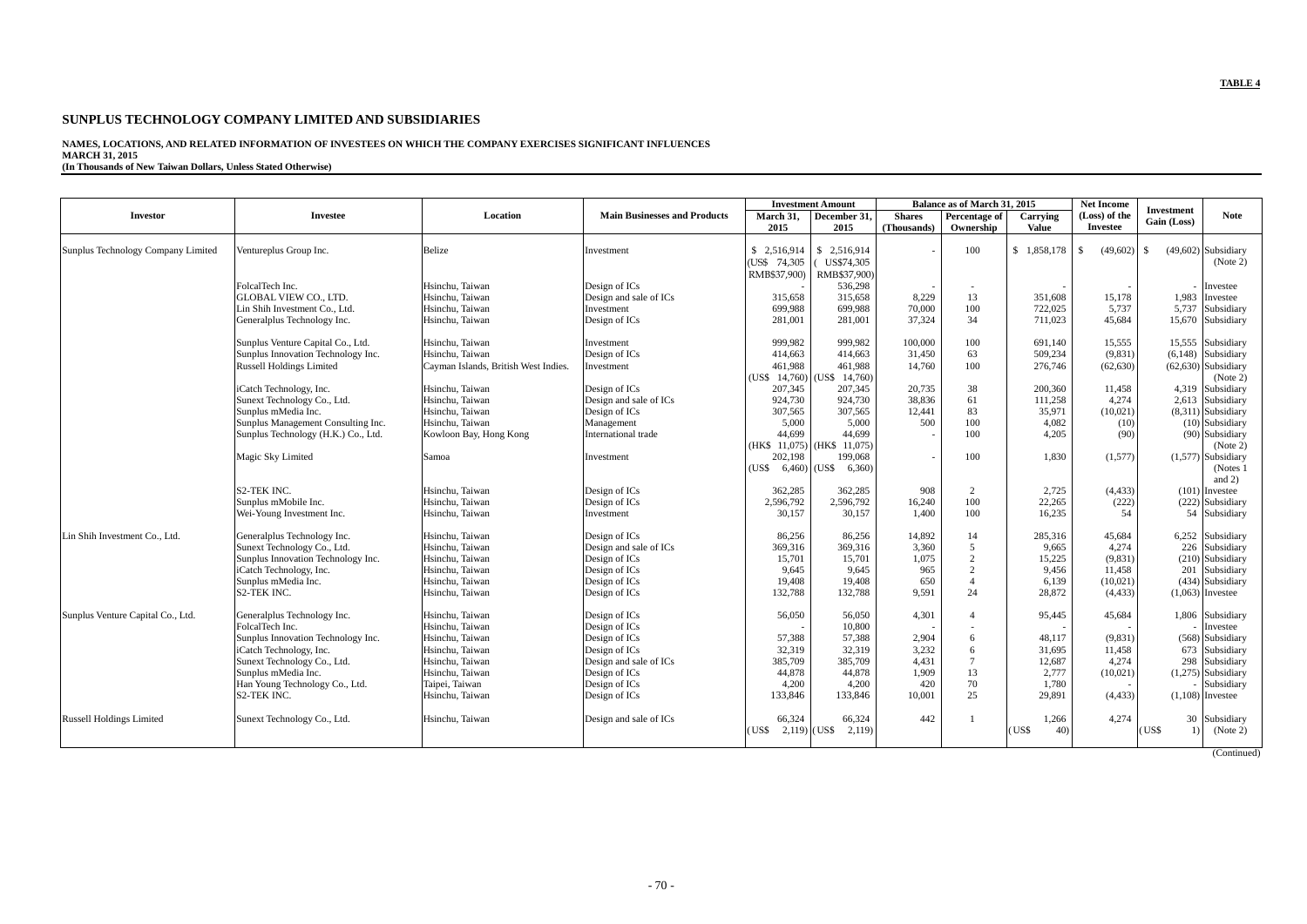|                                        |                                                            |                                     |                                         |                                       | <b>Investment Amount</b>                                             |                              |                            | Balance as of March 31, 2015<br><b>Net Income</b> |                                  | <b>Investment</b>                                            |
|----------------------------------------|------------------------------------------------------------|-------------------------------------|-----------------------------------------|---------------------------------------|----------------------------------------------------------------------|------------------------------|----------------------------|---------------------------------------------------|----------------------------------|--------------------------------------------------------------|
| <b>Investor</b>                        | <b>Investee</b>                                            | Location                            | <b>Main Businesses and Products</b>     | March 31,<br>2015                     | December 31,<br>2015                                                 | <b>Shares</b><br>(Thousands) | Percentage of<br>Ownership | Carrying<br><b>Value</b>                          | (Loss) of the<br><b>Investee</b> | <b>Note</b><br>Gain (Loss)                                   |
| Wei-Young Investment Inc.              | Generalplus Technology Inc.<br>Sunext Technology Co., Ltd. | Hsinchu, Taiwan<br>Hsinchu, Taiwan  | Design of ICs<br>Design and sale of ICs | 1,800<br>350                          | 1,800<br>350                                                         | 108<br>18                    |                            | <sup>\$</sup><br>1,984<br>51                      | 45,684<br>4,274                  | 45 Subsidiary<br>-\$<br>Subsidiary                           |
| Ventureplus Group Inc.                 | Ventureplus Mauritius Inc.                                 | Mauritius                           | Investment                              | 2,516,914                             | 2,516,914<br>(US\$ 74,305   (US\$ 74,305)<br>RMB 37,900) RMB 37,900) |                              | 100                        | 1,858,158                                         | (49,601)                         | $(49,601)$ Subsidiary<br>(Note 2)                            |
| Ventureplus Mauritius Inc.             | Ventureplus Cayman Inc.                                    | Cayman Islands, British West Indies | Investment                              | 2,516,914                             | 2,516,914<br>(US\$ 74,305   (US\$ 74,305)<br>RMB 37,900) RMB 37,900) |                              | 100                        | 1,858,137                                         | (49,600)                         | $(49,600)$ Subsidiary<br>(Note 2)                            |
| Generalplus Technology Inc.            | Generalplus International (Samoa) Inc.                     | Samoa                               | Investment                              | 597,517<br>(USS)                      | 597,517<br>$19,090$ (US\$ 19,090)                                    | 19,090                       | 100                        | 497,390                                           | (878)                            | $(878)$ Subsidiary<br>(Note 2)                               |
| Generalplus International (Samoa) Inc. | Generalplus (Mauritius) Inc.                               | Mauritius                           | Investment                              | 597,517<br>$19,090$ (US\$<br>(USS)    | 597,517<br>19,090)                                                   | 19,090                       | 100                        | 497,390                                           | (878)                            | $(878)$ Subsidiary<br>(Note 2)                               |
| Generalplus (Mauritius) Inc.           | Genralplus Technology (Hong Kong) Co.,<br>Ltd.             | Hong Kong                           | Sales                                   | 12,207<br>(US\$                       | 12,207<br>390)<br>390) (US\$                                         |                              | 100                        | 4,018                                             | (2,161)                          | $(2,161)$ Subsidiary<br>(Note 2)                             |
| Sunplus mMobile Inc.                   | Sunplus mMobile SAS<br>Jumplux Technology Co., Ltd.        | France<br>Hsinchu, Taiwan           | Design of ICs<br>Design and sales of IC | 7,975<br>237)<br>(EUR<br>\$<br>32,000 | 7,975<br>237)<br>(EUR<br>32,000<br>ΙSΙ                               | 237<br>32,000                | 100<br>80                  | $\overline{\phantom{a}}$<br>24,779                | (4, 148)                         | - Subsidiary<br>(Note 2)<br>$(3,318)$ Subsidiary<br>(Note 2) |
|                                        |                                                            |                                     |                                         |                                       |                                                                      |                              |                            |                                                   |                                  |                                                              |

Note 1: Current capital registration has not been completed.

Note 2: The initial exchange rate was based on the exchange rate as of March 31, 2015.

(Concluded)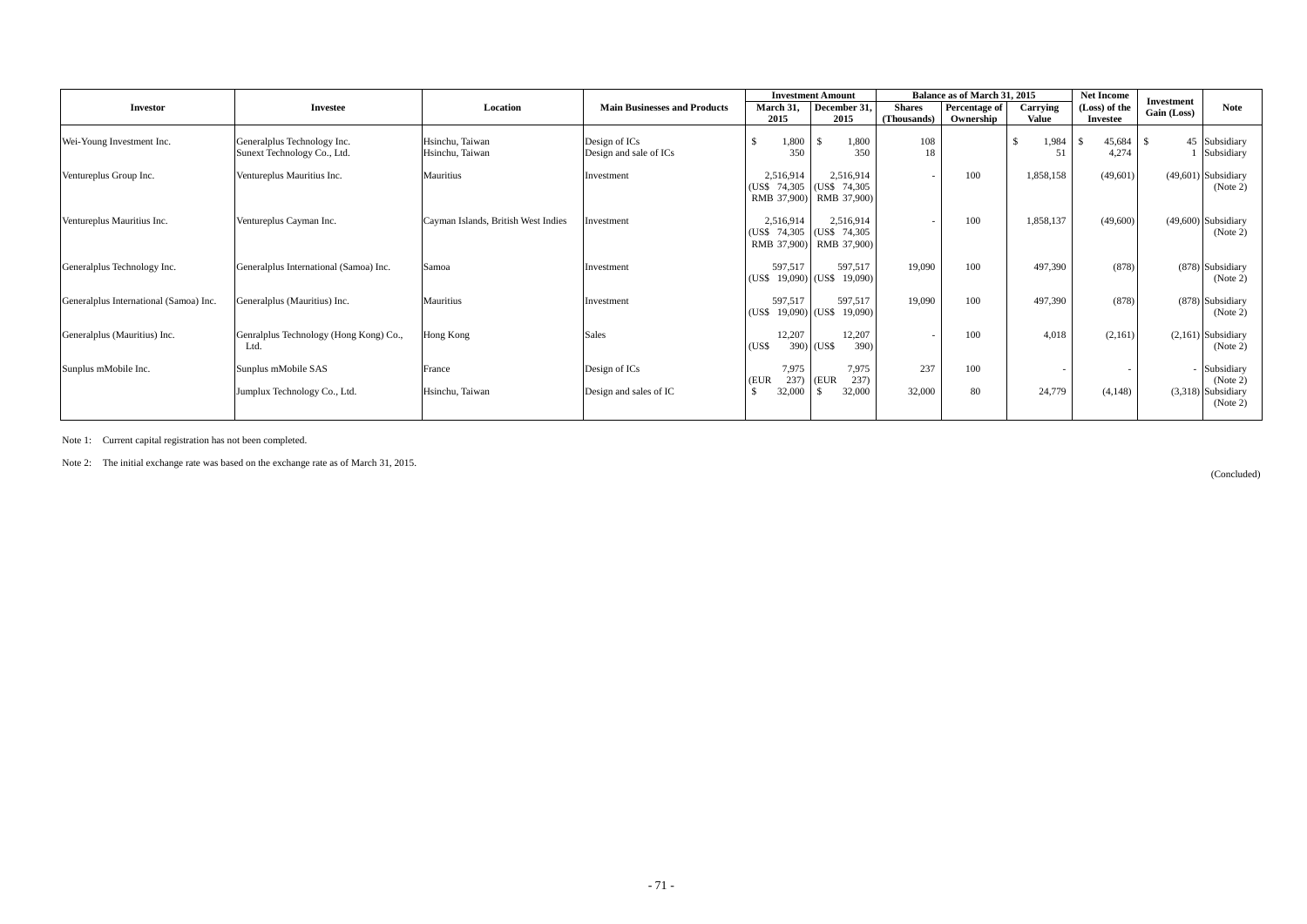## **TABLE 5**

# **SUNPLUS TECHNOLOGY COMPANY LIMITEDAND SUBSIDIARIES**

**INFORMATION ON INVESTMENTS IN MAINLAND CHINA THREE MONTHS ENDED MARCH 31, 2015 (In Thousands of New Taiwan Dollars, Unless Stated Otherwise)**

|                                            |                                                                                                                         |                                              |                                  | <b>Accumulated</b>                                                                   |         | <b>Investment Flows</b> | <b>Accumulated</b>                                                                  |                                                                     |                                                |                                       |                                                     |                                                                                                           |
|--------------------------------------------|-------------------------------------------------------------------------------------------------------------------------|----------------------------------------------|----------------------------------|--------------------------------------------------------------------------------------|---------|-------------------------|-------------------------------------------------------------------------------------|---------------------------------------------------------------------|------------------------------------------------|---------------------------------------|-----------------------------------------------------|-----------------------------------------------------------------------------------------------------------|
| <b>Investee Company</b><br><b>Name</b>     | <b>Main Businesses and Products</b>                                                                                     | <b>Total Amount</b><br>of Paid-in<br>Capital | <b>Investment</b><br><b>Type</b> | <b>Outflow of</b><br><b>Investment</b><br>from Taiwan<br>as of<br>January 1,<br>2015 | Outflow | Inflow                  | <b>Outflow of</b><br><b>Investment</b><br>from Taiwan<br>as of<br>March 31,<br>2015 | % Ownership<br>of Direct or<br><b>Indirect</b><br><b>Investment</b> | <b>Net Income</b><br>(Loss) of the<br>investee | <b>Investment</b><br>Loss<br>(Note 2) | <b>Carrying</b><br>Value as of<br>March 31,<br>2015 | <b>Accumulated</b><br><b>Inward</b><br><b>Remittance of</b><br><b>Earnings</b> as of<br>March 31,<br>2015 |
| Sunplus Technology<br>(Shanghai) Co., Ltd. | Manufacturing and sale of consumer ICs                                                                                  | 538,360<br>(US\$<br>17,200)                  | Note 1                           | 552,602<br>(USS)<br>17,655                                                           | - \$    | $\mathbb{S}$            | 552,602<br>17,655<br>(US\$                                                          | 100%                                                                | 10,748<br>-S                                   | 10,748<br><sup>S</sup>                | 492,017<br>- S                                      | <sup>S</sup>                                                                                              |
| Sunplus Prof-tek<br>(Shenzhen) Co., Ltd.   | Development and sale of computer software and<br>system integration services                                            | 1,009,425<br>(US\$<br>32,250)                | Note 1                           | 1,009,425<br>$(US\$ 32,250)$                                                         |         |                         | 1,009,425<br>32,250<br>(USS)                                                        | 100%                                                                | (10, 787)                                      | (10, 787)                             | 919,231                                             |                                                                                                           |
| Ltd.                                       | Sun Media Technology Co., Manufacturing and sale of computer software<br>and system integration services                | 626,000<br>(US\$<br>20,000                   | Note 1                           | 626,000<br>20,000<br>(USS)                                                           |         |                         | 626,000<br>20,000<br>(US\$                                                          | 100%                                                                | (24, 253)                                      | (24,253)                              | 303,019                                             |                                                                                                           |
| Sunplus App Technology<br>Co., Ltd.        | Manufacturing and sale of computer software;<br>system integration services and information<br>management and education | 75,660<br>(RMB\$15,000)                      | Note 1                           | 68,782<br>(US\$<br>586<br>RMB\$ 10,000)                                              |         |                         | 68,782<br>586<br>(US\$<br>RMB\$ 10,000)                                             | 93%                                                                 | (5,982)                                        | (5,583)                               | 61,133                                              |                                                                                                           |
| Ytrip Technology Co., Ltd.                 | Computer system integration services and<br>supplying general advertising and other<br>information services.            | 163,930<br>(RMB\$ 32,500)                    | Note 1                           | 117,375<br>3,750<br>(US\$                                                            |         |                         | 117,375<br>3,750<br>(US\$                                                           | 73%                                                                 | (18, 348)                                      | (13,302)                              | (25,710)                                            |                                                                                                           |
| <b>Iculture Communication</b>              | Development & sales                                                                                                     | 16,393<br>(RMB\$ 3,250)                      | Note 4                           | 16,393<br>(RMB\$ 3,250)                                                              |         |                         | 16,393<br>(RMB\$ 3,250)                                                             | 73%                                                                 | (1,472)                                        | (1,067)                               | 3,879<br>769)<br>(RMB\$                             |                                                                                                           |
| Sunplus Technology<br>(Beijing)            | Design of software                                                                                                      | 136,188<br>(RMB\$ 27,000)                    | Note 1                           | 136,188<br>(RMB\$ 27,000)                                                            |         |                         | 136,188<br>(RMB\$ 27,000)                                                           | 100%                                                                | (6,366)                                        | (6,366)                               | 107,317                                             |                                                                                                           |

| <b>Accumulated Investment in Mainland China as of</b><br><b>March 31, 2015</b> | <b>Investment Amounts Authorized by Investment</b><br><b>Commission, MOEA</b> | <b>Limit on Investment</b> |
|--------------------------------------------------------------------------------|-------------------------------------------------------------------------------|----------------------------|
| 2,510,372<br>74,241<br>(US\$<br>RMB\$ 37,000                                   | 2,526,628<br>74,760<br>(US\$<br>RMB\$ 37,000                                  | \$5,895,912                |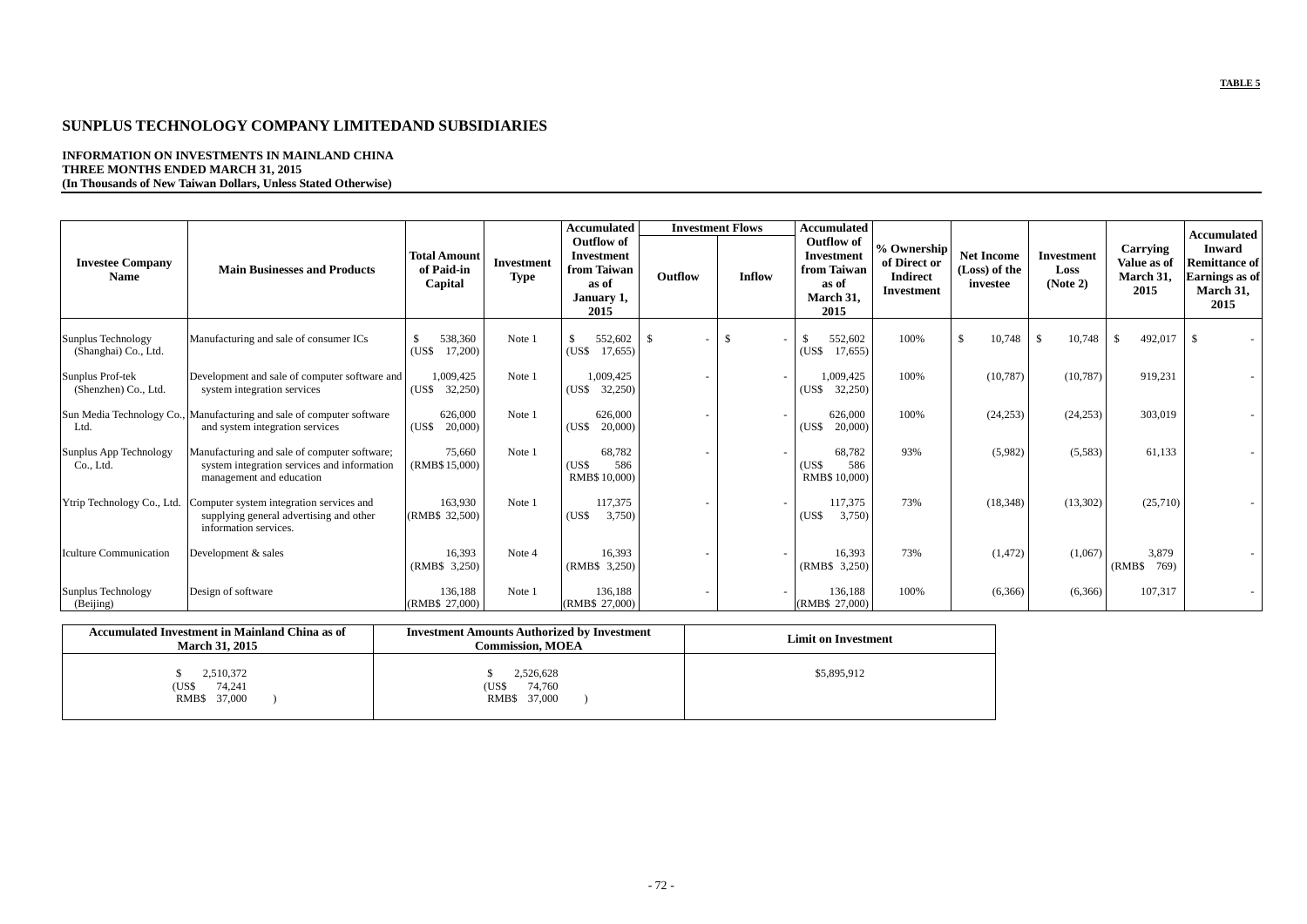# **SUNPLUS TECHNOLOGY COMPANY LIMITEDAND SUBSIDIARIES**

#### **INFORMATION ON INVESTMENT IN MAINLAND CHINA THREE MONTHS ENDED MARCH 31, 2015 (In Thousands of New Taiwan Dollars, Unless Stated Otherwise)**

Generalplus Technology (Nature of Relationship: 1)

| <b>Investee</b><br><b>Company Name</b> | <b>Main Businesses and Products</b> | <b>Total Amount</b><br>of Paid-in<br>Capital | Investment<br>Type (e.g.,<br>Direct or<br>Indirect) | <b>Accumulated</b><br><b>Outflow of</b><br>Investment<br>from Taiwan<br>as of<br>January 1,<br>2015 | Outflow                  | <b>Investment Flows</b><br>Inflow | <b>Accumulated</b><br><b>Outflow of</b><br>Investment<br>from Taiwan<br>as of<br>March 31,<br>2015 | $\%$ Ownership<br>of Direct or<br><b>Indirect</b><br>Investment | <b>Net Loss of</b><br>the investee | Investment<br><b>Loss</b> (Note 3) | Carrying<br>Value as of<br>March 31,<br>2015 | <b>Accumulated</b><br><b>Inward</b><br><b>Remittance of</b><br><b>Earnings</b> as of<br>March 31,<br>2015 |
|----------------------------------------|-------------------------------------|----------------------------------------------|-----------------------------------------------------|-----------------------------------------------------------------------------------------------------|--------------------------|-----------------------------------|----------------------------------------------------------------------------------------------------|-----------------------------------------------------------------|------------------------------------|------------------------------------|----------------------------------------------|-----------------------------------------------------------------------------------------------------------|
| Generalplus Shenzhen                   | Data processing service             | 585,310<br>18,700)<br>(USS)                  | Note 1                                              | 585,310<br>18,700)<br>(US\$                                                                         | $\overline{\phantom{a}}$ |                                   | 585,310<br>18,700)<br>(US\$                                                                        | 100%                                                            | ,283                               | ,283                               | 493,349                                      |                                                                                                           |

| <b>Accumulated Investment in Mainland China as of</b><br><b>March 31, 2015</b> | <b>Investment Amount Authorized by Investment Commission,</b><br><b>MOEA</b> | <b>Limit on Investment</b> |
|--------------------------------------------------------------------------------|------------------------------------------------------------------------------|----------------------------|
| \$585,310<br>(US\$18,700)                                                      | \$585,310<br>(US\$18,700)                                                    | \$1,262,665                |

Note 1: Sunplus Technology Company Limited indirectly invested in a company located in Mainland China through investing in a company located in a third country.

Note 2: The net assets were based on not reviewed financial data as of March 31, 2015.

Note 3: Based on the investee company in the same period reviewed financial statements.

Note 4: Sunplus Technology Company Limited indirectly invested in a company located in Mainland China through Ytrip Technology Co., Ltd.

Note 5: The initial exchange rate was based on the exchange rate as of March 31, 2015.